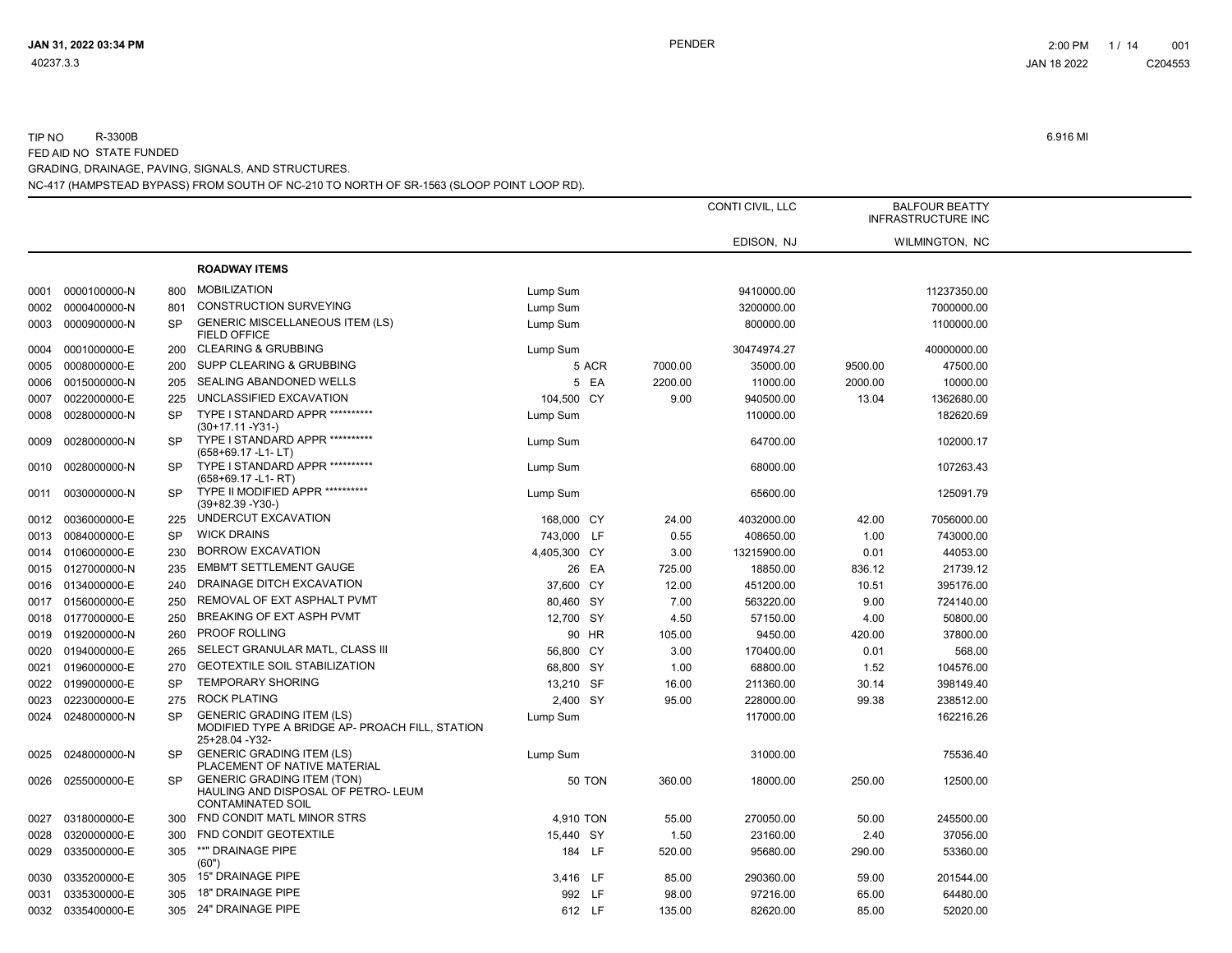|      |              |     |                                     |          |       |         | CONTI CIVIL, LLC |         | <b>BALFOUR BEATTY</b><br><b>INFRASTRUCTURE INC</b> |  |
|------|--------------|-----|-------------------------------------|----------|-------|---------|------------------|---------|----------------------------------------------------|--|
|      |              |     |                                     |          |       |         | EDISON, NJ       |         | WILMINGTON, NC                                     |  |
|      |              |     |                                     |          |       |         |                  |         |                                                    |  |
| 0033 | 0335500000-E | 305 | 30" DRAINAGE PIPE                   | 432 LF   |       | 170.00  | 73440.00         | 84.00   | 36288.00                                           |  |
| 0034 | 0335600000-E | 305 | 36" DRAINAGE PIPE                   | 324 LF   |       | 250.00  | 81000.00         | 146.00  | 47304.00                                           |  |
| 0035 | 0335700000-E | 305 | 42" DRAINAGE PIPE                   |          | 60 LF | 360.00  | 21600.00         | 167.00  | 10020.00                                           |  |
| 0036 | 0335800000-E | 305 | 48" DRAINAGE PIPE                   | 108 LF   |       | 380.00  | 41040.00         | 187.00  | 20196.00                                           |  |
| 0037 | 0335850000-E | 305 | **" DRAINAGE PIPE ELBOW<br>(15")    |          | 82 EA | 380.00  | 31160.00         | 650.00  | 53300.00                                           |  |
| 0038 | 0335850000-E | 305 | **" DRAINAGE PIPE ELBOW<br>(18")    |          | 8 EA  | 580.00  | 4640.00          | 719.00  | 5752.00                                            |  |
| 0039 | 0335850000-E | 305 | **" DRAINAGE PIPE ELBOW<br>(24")    |          | 2 EA  | 735.00  | 1470.00          | 933.00  | 1866.00                                            |  |
| 0040 | 0335850000-E | 305 | **" DRAINAGE PIPE ELBOW<br>(30")    |          | 2 EA  | 1750.00 | 3500.00          | 1064.00 | 2128.00                                            |  |
| 0041 | 0343000000-E | 310 | 15" SIDE DRAIN PIPE                 | 392 LF   |       | 80.00   | 31360.00         | 51.00   | 19992.00                                           |  |
| 0042 | 0344000000-E | 310 | 18" SIDE DRAIN PIPE                 |          | 96 LF | 95.00   | 9120.00          | 53.00   | 5088.00                                            |  |
| 0043 | 0345000000-E | 310 | 24" SIDE DRAIN PIPE                 | 136 LF   |       | 120.00  | 16320.00         | 94.00   | 12784.00                                           |  |
| 0044 | 0354000000-E | 310 | ***" RC PIPE CULV *****<br>(18", V) |          | 48 LF | 140.00  | 6720.00          | 109.00  | 5232.00                                            |  |
| 0045 | 0354000000-E | 310 | ***" RC PIPE CULV *****<br>(30", V) |          | 96 LF | 190.00  | 18240.00         | 147.00  | 14112.00                                           |  |
| 0046 | 0354000000-E | 310 | ***" RC PIPE CULV *****<br>(36", V) | 320 LF   |       | 200.00  | 64000.00         | 187.00  | 59840.00                                           |  |
| 0047 | 0354000000-E | 310 | ***" RC PIPE CULV *****<br>(42", V) | 464 LF   |       | 280.00  | 129920.00        | 235.00  | 109040.00                                          |  |
| 0048 | 0366000000-E | 310 | 15" RC PIPE CULV III                | 7,752 LF |       | 50.00   | 387600.00        | 53.00   | 410856.00                                          |  |
| 0049 | 0372000000-E | 310 | 18" RC PIPE CULV III                | 2,588 LF |       | 65.00   | 168220.00        | 60.00   | 155280.00                                          |  |
| 0050 | 0378000000-E | 310 | 24" RC PIPE CULV III                | 1,960 LF |       | 80.00   | 156800.00        | 88.00   | 172480.00                                          |  |
| 0051 | 0384000000-E | 310 | 30" RC PIPE CULV III                | 1,164 LF |       | 105.00  | 122220.00        | 110.00  | 128040.00                                          |  |
| 0052 | 0390000000-E | 310 | 36" RC PIPE CULV III                | 4,644 LF |       | 135.00  | 626940.00        | 136.00  | 631584.00                                          |  |
| 0053 | 0396000000-E | 310 | 42" RC PIPE CULV III                | 800 LF   |       | 165.00  | 132000.00        | 182.00  | 145600.00                                          |  |
| 0054 | 0402000000-E | 310 | 48" RC PIPE CULV III                | 1,200 LF |       | 300.00  | 360000.00        | 210.00  | 252000.00                                          |  |
| 0055 | 0408000000-E | 310 | 54" RC PIPE CULV III                | 1,128 LF |       | 360.00  | 406080.00        | 299.00  | 337272.00                                          |  |
| 0056 | 0448000000-E | 310 | ***" RCP CULV CLASS IV<br>(48")     | 112 LF   |       | 315.00  | 35280.00         | 270.00  | 30240.00                                           |  |
| 0057 | 0448000000-E | 310 | ***" RCP CULV CLASS IV<br>(66")     | 232 LF   |       | 600.00  | 139200.00        | 590.00  | 136880.00                                          |  |
| 0058 | 0448000000-E | 310 | ***" RCP CULV CLASS IV<br>(78")     | 428 LF   |       | 800.00  | 342400.00        | 638.00  | 273064.00                                          |  |
| 0059 | 0448200000-E | 310 | 15" RCP CULV CLASS IV               | 8,424 LF |       | 50.00   | 421200.00        | 60.00   | 505440.00                                          |  |
| 0060 | 0448300000-E | 310 | 18" RCP CULV CLASS IV               | 1,954 LF |       | 55.00   | 107470.00        | 83.00   | 162182.00                                          |  |
| 0061 | 0448400000-E | 310 | 24" RCP CULV CLASS IV               | 564 LF   |       | 75.00   | 42300.00         | 101.00  | 56964.00                                           |  |
| 0062 | 0448500000-E | 310 | 30" RCP CULV CLASS IV               | 876 LF   |       | 130.00  | 113880.00        | 131.00  | 114756.00                                          |  |
| 0063 | 0448600000-E | 310 | 36" RCP CULV CLASS IV               | 3,352 LF |       | 170.00  | 569840.00        | 160.00  | 536320.00                                          |  |
| 0064 | 0448700000-E |     | 310 42" RCP CULV CLASS IV           | 1.000 LF |       | 330.00  | 330000.00        | 199.00  | 199000.00                                          |  |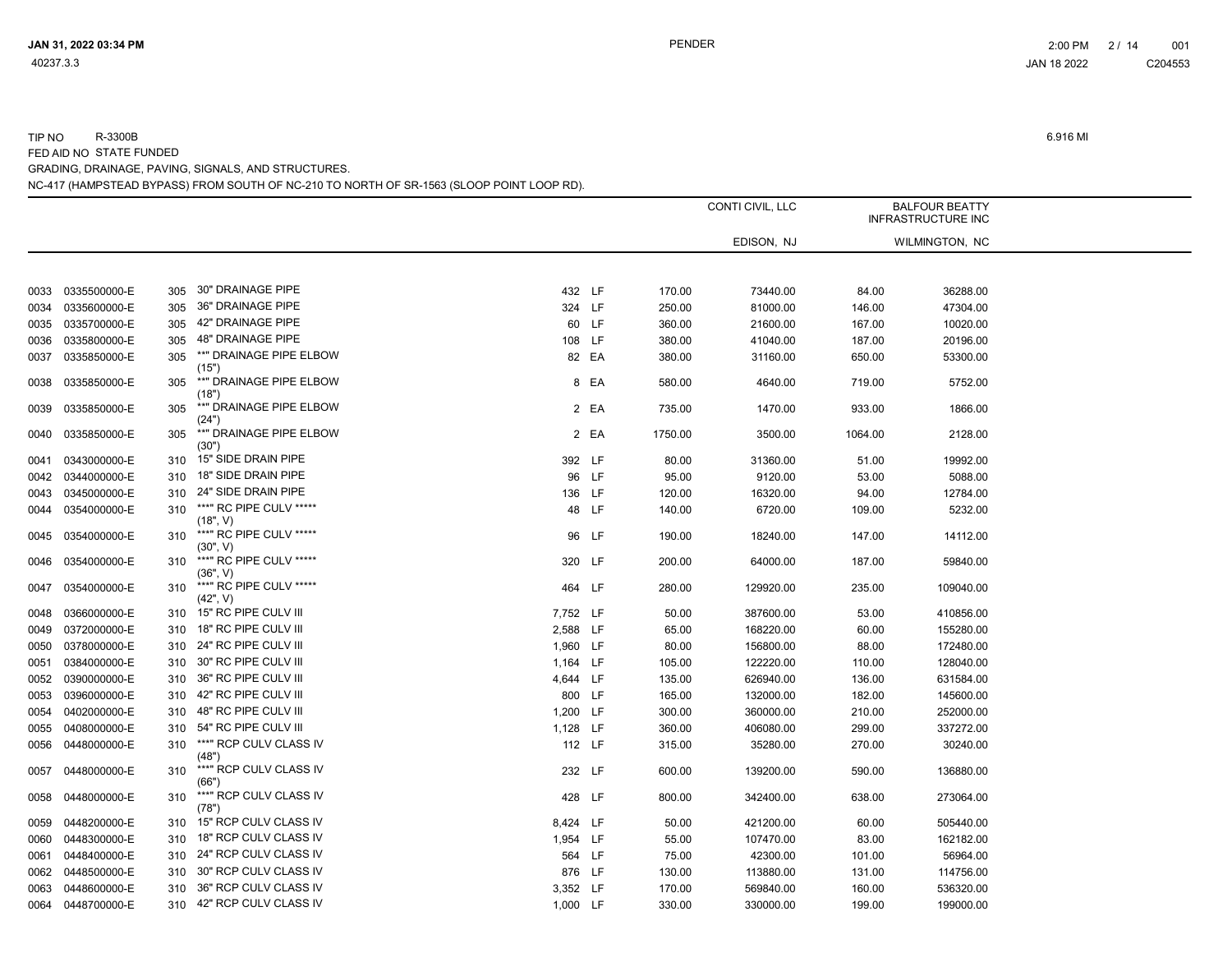TIP NO R-3300B 6.916 MI

|      |              |           |                                                                             |                |          | CONTI CIVIL, LLC |          | <b>BALFOUR BEATTY</b><br>INFRASTRUCTURE INC |
|------|--------------|-----------|-----------------------------------------------------------------------------|----------------|----------|------------------|----------|---------------------------------------------|
|      |              |           |                                                                             |                |          | EDISON, NJ       |          | WILMINGTON, NC                              |
|      |              |           |                                                                             |                |          |                  |          |                                             |
| 0065 | 0546000000-E | 310       | **" CAA PIPE CLVT *****"<br>(48", 0.109")                                   | 340 LF         | 460.00   | 156400.00        | 204.00   | 69360.00                                    |
| 0066 | 0973100000-E | 330       | **"WLD STL PIPE GRAD B IN SOIL<br>(54", 0.750")                             | 60 LF          | 1300.00  | 78000.00         | 1798.00  | 107880.00                                   |
| 0067 | 0973300000-E | 330       | **"WLD STL PIPE GRAD B NOT IN SOIL<br>(54", 0.750")                         | 60 LF          | 4500.00  | 270000.00        | 2920.00  | 175200.00                                   |
| 0068 | 0992000000-E | <b>SP</b> | <b>GENERIC PIPE ITEM (EA)</b><br>30" PIPE ENDWALL WITH LOAD- CARRYING GRATE | 5 EA           | 11000.00 | 55000.00         | 8586.00  | 42930.00                                    |
| 0069 | 0992000000-E | <b>SP</b> | <b>GENERIC PIPE ITEM (EA)</b><br>36" PIPE ENDWALL WITH LOAD- CARRYING GRATE | 28 EA          | 13000.00 | 364000.00        | 9616.00  | 269248.00                                   |
| 0070 | 0992000000-E | <b>SP</b> | <b>GENERIC PIPE ITEM (EA)</b><br>42" PIPE ENDWALL WITH LOAD- CARRYING GRATE | 2 EA           | 19500.00 | 39000.00         | 13405.00 | 26810.00                                    |
| 0071 | 0992000000-E | SP.       | <b>GENERIC PIPE ITEM (EA)</b><br>48" PIPE ENDWALL WITH LOAD- CARRYING GRATE | 2 EA           | 24000.00 | 48000.00         | 15183.00 | 30366.00                                    |
| 0072 | 0992000000-E | <b>SP</b> | <b>GENERIC PIPE ITEM (EA)</b><br>54" PIPE ENDWALL WITH LOAD- CARRYING GRATE | 1 EA           | 27000.00 | 27000.00         | 17928.00 | 17928.00                                    |
| 0073 | 0992000000-E | <b>SP</b> | <b>GENERIC PIPE ITEM (EA)</b><br>6" VALVE                                   | 1 EA           | 11000.00 | 11000.00         | 1035.00  | 1035.00                                     |
| 0074 | 0995000000-E |           | 340 PIPE REMOVAL                                                            | 13,207 LF      | 50.00    | 660350.00        | 26.00    | 343382.00                                   |
| 0075 | 1000000000-E |           | 462 6" SLOPE PROTECTION                                                     | 675 SY         | 120.00   | 81000.00         | 149.98   | 101236.50                                   |
| 0076 | 1011000000-N |           | 500 FINE GRADING                                                            | Lump Sum       |          | 12500000.00      |          | 20000000.00                                 |
| 0077 | 1099500000-E | 505       | SHALLOW UNDERCUT                                                            | 1,100 CY       | 26.00    | 28600.00         | 9.00     | 9900.00                                     |
| 0078 | 1099700000-E | 505       | CLASS IV SUBGRD STABILIZATION                                               | 2,050 TON      | 50.00    | 102500.00        | 52.00    | 106600.00                                   |
| 0079 | 1111000000-E | <b>SP</b> | CLASS IV AGGREGATE STABILIZATION                                            | 12,170 TON     | 55.00    | 669350.00        | 52.00    | 632840.00                                   |
| 0080 | 1121000000-E | 520       | AGGREGATE BASE COURSE                                                       | 157,800 TON    | 45.00    | 7101000.00       | 52.00    | 8205600.00                                  |
| 0081 | 1220000000-E |           | 545 INCIDENTAL STONE BASE                                                   | 10,000 TON     | 50.00    | 500000.00        | 52.00    | 520000.00                                   |
| 0082 | 1275000000-E | 600       | PRIME COAT                                                                  | 19,109 GAL     | 6.00     | 114654.00        | 2.98     | 56944.82                                    |
| 0083 | 1297000000-E |           | 607 MILL ASP PVMT *****" DTH<br>$(1-1/2")$                                  | 1,590 SY       | 17.00    | 27030.00         | 6.02     | 9571.80                                     |
| 0084 | 1330000000-E | 607       | <b>INCIDENTAL MILLING</b>                                                   | 2,000 SY       | 17.00    | 34000.00         | 7.91     | 15820.00                                    |
| 0085 | 1491000000-E |           | 610 ASP CONC BASE CRS B25.0C                                                | 101,660 TON    | 80.00    | 8132800.00       | 75.15    | 7639749.00                                  |
| 0086 | 1503000000-E |           | 610 ASP CONC INTR CRS I19.0C                                                | 92,280 TON     | 80.00    | 7382400.00       | 75.00    | 6921000.00                                  |
| 0087 | 1519000000-E |           | 610 ASP CONC SURF CRS S9.5B                                                 | 18,990 TON     | 84.00    | 1595160.00       | 78.35    | 1487866.50                                  |
| 0088 | 1523000000-E |           | 610 ASP CONC SURF CRS S9.5C                                                 | 73,460 TON     | 86.00    | 6317560.00       | 79.50    | 5840070.00                                  |
| 0089 | 1575000000-E | 620       | ASP FOR PLANT MIX                                                           | 14,685 TON     | 394.00   | 5785890.00       | 375.00   | 5506875.00                                  |
| 0090 | 1693000000-E |           | 654 ASPH PLT MIX PVMT REPAIR                                                | <b>800 TON</b> | 185.00   | 148000.00        | 300.83   | 240664.00                                   |
| 0091 | 1840000000-E |           | 665 MILLED RUMBLE STRIPS                                                    | 118,100 LF     | 0.31     | 36611.00         | 0.21     | 24801.00                                    |
| 0092 | 2022000000-E |           | 815 SUBDRAIN EXCAVATION                                                     | 3,159 CY       | 43.00    | 135837.00        | 17.00    | 53703.00                                    |
| 0093 | 2026000000-E |           | 815 GEOTEXTILE FOR SUBSURF DRNS                                             | 9,400 SY       | 0.85     | 7990.00          | 4.30     | 40420.00                                    |
| 0094 | 2036000000-E |           | 815 SUBDRAIN COARSE AGGREGATE                                               | 1,580 CY       | 18.00    | 28440.00         | 105.00   | 165900.00                                   |
| 0095 | 2044000000-E |           | 815 6" PERF SUBDRN PIPE                                                     | 9,400 LF       | 5.25     | 49350.00         | 7.20     | 67680.00                                    |
| 0096 | 2070000000-N |           | 815 SUBDRN PIPE OUTLET                                                      | 19 EA          | 310.00   | 5890.00          | 320.00   | 6080.00                                     |
| 0097 | 2077000000-E |           | 815 6" OUTLET PIPE                                                          | 114 LF         | 14.00    | 1596.00          | 33.00    | 3762.00                                     |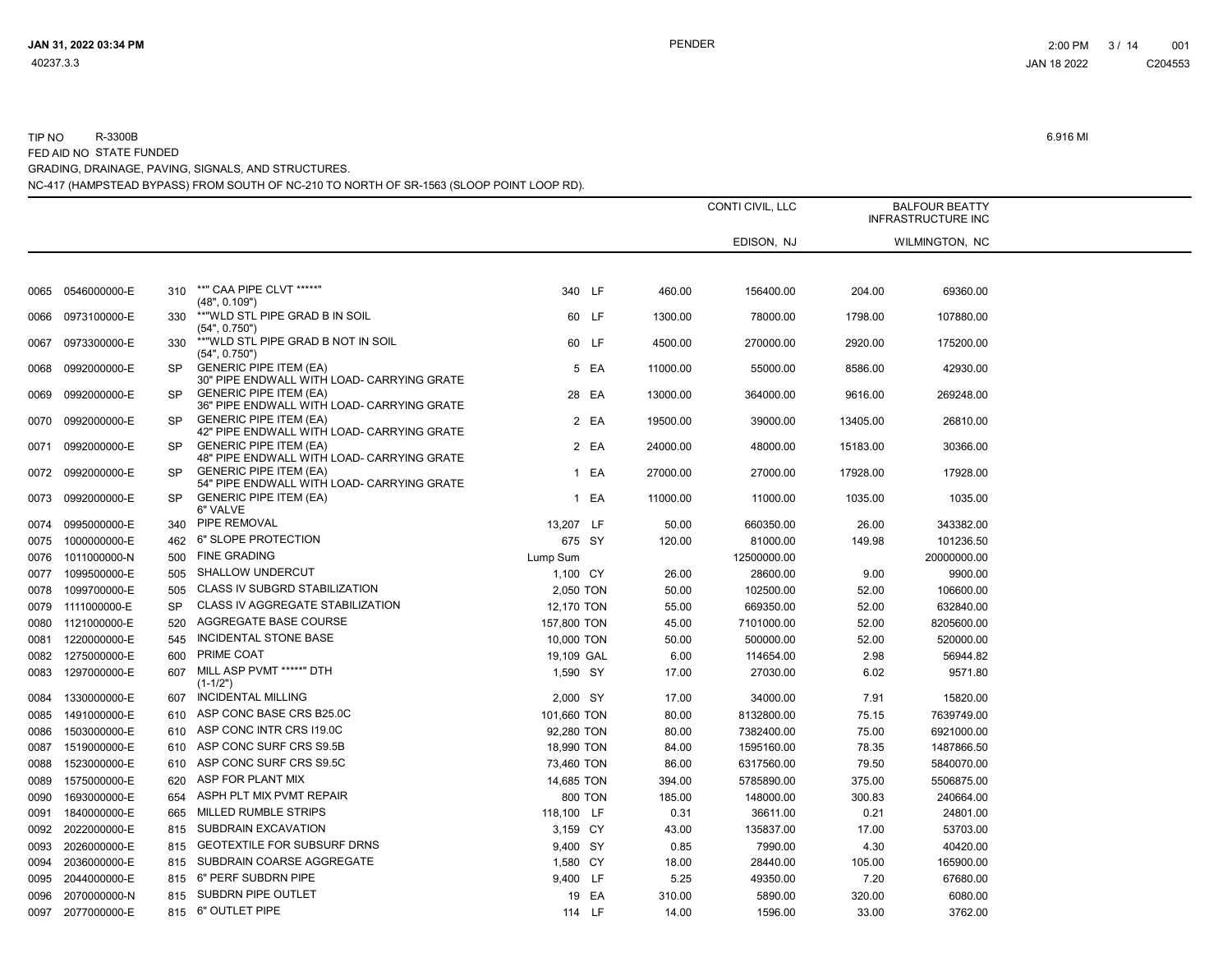|      |                   |           |                                             |           |        |         | CONTI CIVIL, LLC |         | <b>BALFOUR BEATTY</b><br><b>INFRASTRUCTURE INC</b> |  |
|------|-------------------|-----------|---------------------------------------------|-----------|--------|---------|------------------|---------|----------------------------------------------------|--|
|      |                   |           |                                             |           |        |         | EDISON, NJ       |         | WILMINGTON, NC                                     |  |
|      |                   |           |                                             |           |        |         |                  |         |                                                    |  |
| 0098 | 2209000000-E      | 838       | <b>ENDWALLS</b>                             | 115.6 CY  |        | 1450.00 | 167620.00        | 1522.92 | 176049.55                                          |  |
| 0099 | 2220000000-E      | 838       | <b>REINFORCED ENDWALLS</b>                  | 52.7 CY   |        | 2650.00 | 139655.00        | 1812.60 | 95524.02                                           |  |
| 0100 | 2253000000-E      | 840       | PIPE COLLARS                                | 7.44 CY   |        | 2300.00 | 17112.00         | 1078.54 | 8024.34                                            |  |
| 0101 | 2275000000-E      | <b>SP</b> | <b>FLOWABLE FILL</b>                        |           | 26 CY  | 4700.00 | 122200.00        | 335.99  | 8735.74                                            |  |
| 0102 | 2286000000-N      | 840       | MASNRY DRAINAGE STRUCT                      | 352 EA    |        | 2460.00 | 865920.00        | 3336.35 | 1174395.20                                         |  |
| 0103 | 2297000000-E      | 840       | MASNRY DRAINAGE STRUCT                      |           | 8.3 CY | 4000.00 | 33200.00         | 4435.85 | 36817.56                                           |  |
| 0104 | 2308000000-E      | 840       | MASNRY DRAINAGE STRUCT                      | 171 LF    |        | 540.00  | 92340.00         | 356.35  | 60935.85                                           |  |
| 0105 | 2352000000-N      | 840       | FRAME W/GRATE 840.***** STD<br>(840.20)     |           | 8 EA   | 870.00  | 6960.00          | 522.78  | 4182.24                                            |  |
| 0106 | 2354000000-N      | 840       | FRAME W/GRATE 840.22 STD                    |           | 21 EA  | 870.00  | 18270.00         | 512.80  | 10768.80                                           |  |
| 0107 | 2364000000-N      | 840       | FRAME W/2GRTS 840.16 STD                    |           | 30 EA  | 820.00  | 24600.00         | 756.54  | 22696.20                                           |  |
| 0108 | 2364200000-N      | 840       | FRAME W/2GRTS 840.20 STD                    |           | 84 EA  | 1080.00 | 90720.00         | 720.90  | 60555.60                                           |  |
| 0109 | 2365000000-N      | 840       | FRAME W/2GRTS 840.22 STD                    |           | 85 EA  | 795.00  | 67575.00         | 705.22  | 59943.70                                           |  |
| 0110 | 2366000000-N      | 840       | FRAME W/2GRTS 840.24 STD                    |           | 4 EA   | 1065.00 | 4260.00          | 705.22  | 2820.88                                            |  |
| 0111 | 2367000000-N      | 840       | FRAME W/2GRTS 840.29 STD                    |           | 5 EA   | 1075.00 | 5375.00          | 720.90  | 3604.50                                            |  |
| 0112 | 2374000000-N      | 840       | FRAME-GRT-HD 840.03 **<br>(E)               |           | 24 EA  | 1300.00 | 31200.00         | 946.11  | 22706.64                                           |  |
| 0113 | 2374000000-N      | 840       | FRAME-GRT-HD 840.03 **<br>(F)               |           | 59 EA  | 1375.00 | 81125.00         | 946.11  | 55820.49                                           |  |
| 0114 | 2374000000-N      | 840       | FRAME-GRT-HD 840.03 **<br>(G)               |           | 54 EA  | 1375.00 | 74250.00         | 946.11  | 51089.94                                           |  |
| 0115 | 2396000000-N      | 840       | FRAME W/COVER STD 840.54                    |           | 4 EA   | 930.00  | 3720.00          | 578.36  | 2313.44                                            |  |
| 0116 | 2407000000-N      | 840       | STL FRAM W/ 2 GTR, STD 840.37               |           | 5 EA   | 2960.00 | 14800.00         | 2562.50 | 12812.50                                           |  |
| 0117 | 2440000000-N      | 852       | CONC TRANS SECT FOR CATCH BASIN             |           | 1 EA   | 1220.00 | 1220.00          | 850.00  | 850.00                                             |  |
| 0118 | 2451000000-N      | 852       | CONC TRANS SECT FOR DROP INLET              |           | 23 EA  | 1050.00 | 24150.00         | 850.00  | 19550.00                                           |  |
| 0119 | 2462000000-E      | 836       | **" SLUICE GATE<br>(8")                     |           | 1 EA   | 4300.00 | 4300.00          | 6961.66 | 6961.66                                            |  |
| 0120 | 2538000000-E      | 846       | **'-**" CONCRETE CURB & GUTTER<br>$(2'-9")$ | 1,010 LF  |        | 30.00   | 30300.00         | 34.59   | 34935.90                                           |  |
| 0121 | 2542000000-E      | 846       | 1'-6" CONC CURB & GUTTER                    | 13,770 LF |        | 26.00   | 358020.00        | 22.00   | 302940.00                                          |  |
| 0122 | 2549000000-E      | 846       | 2'-6" CONC CURB & GUTTER                    | 21,560 LF |        | 30.00   | 646800.00        | 28.00   | 603680.00                                          |  |
| 0123 | 2556000000-E      | 846       | SHOULDER BERM GUTTER                        | 9,580 LF  |        | 30.00   | 287400.00        | 24.50   | 234710.00                                          |  |
| 0124 | 2591000000-E      | 848       | 4" CONCRETE SIDEWALK                        | 2,620 SY  |        | 45.00   | 117900.00        | 50.40   | 132048.00                                          |  |
| 0125 | 2605000000-N      | 848       | <b>CONCRETE CURB RAMPS</b>                  |           | 22 EA  | 4600.00 | 101200.00        | 2033.29 | 44732.38                                           |  |
| 0126 | 2612000000-E      | 848       | 6" CONCRETE DRIVEWAY                        | 400 SY    |        | 68.00   | 27200.00         | 93.76   | 37504.00                                           |  |
| 0127 | 2655000000-E      | 852       | 5" MONO CONC ISLDS (KEY IN)                 | 7,950 SY  |        | 68.00   | 540600.00        | 74.72   | 594024.00                                          |  |
|      | 0128 2717000000-E | 854       | VAR HT CONC BARRIER *******<br>(II)         | 1,110 LF  |        | 155.00  | 172050.00        | 149.77  | 166244.70                                          |  |
|      | 0129 2717000000-E | 854       | VAR HT CONC BARRIER *******<br>(III)        |           | 59 LF  | 295.00  | 17405.00         | 277.82  | 16391.38                                           |  |
|      | 0130 2717000000-E | 854       | VAR HT CONC BARRIER *******<br>(T2)         |           | 59 LF  | 600.00  | 35400.00         | 565.70  | 33376.30                                           |  |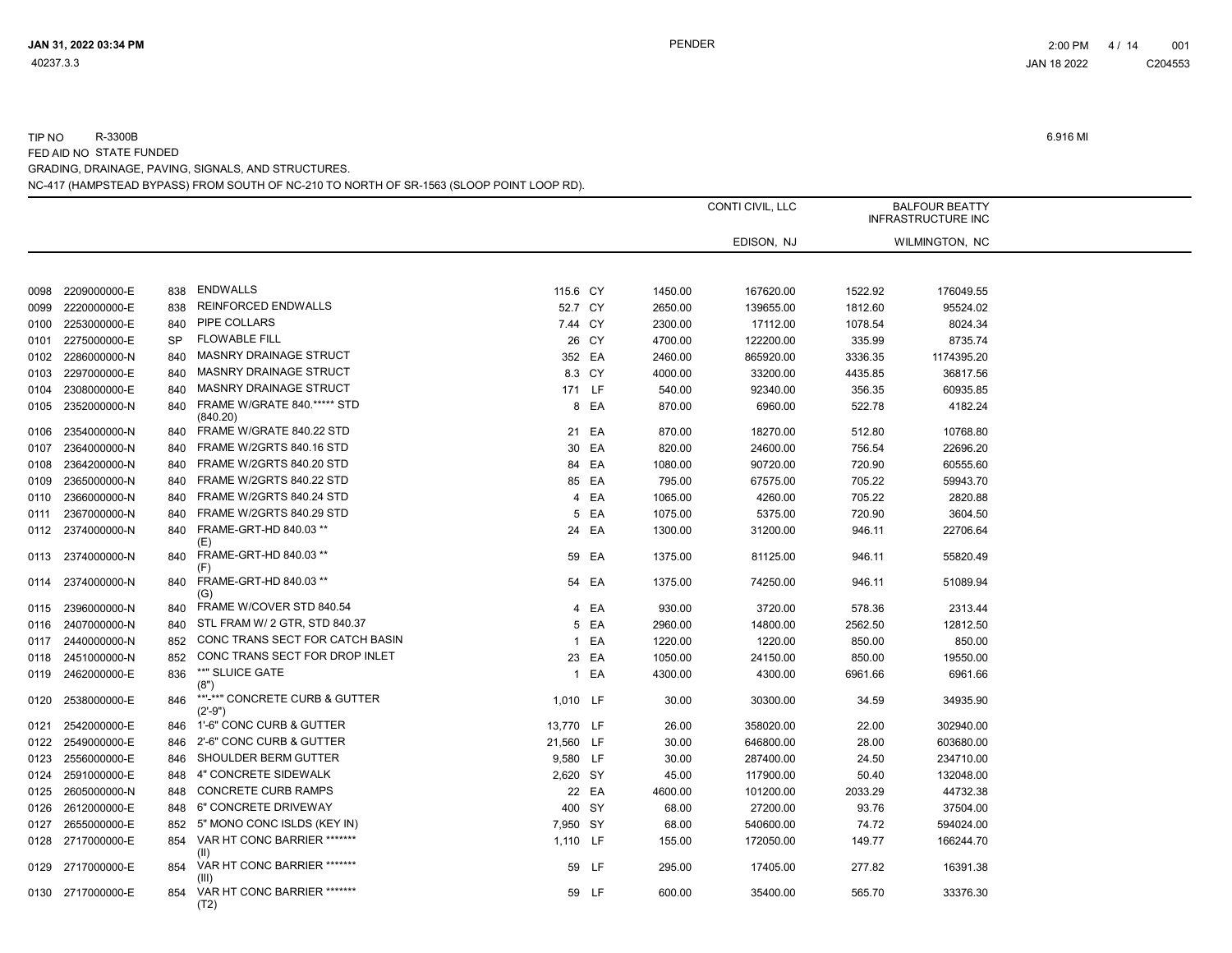|      |                   |           |                                                                                                             |             |       |          | CONTI CIVIL, LLC |          | <b>BALFOUR BEATTY</b><br><b>INFRASTRUCTURE INC</b> |  |
|------|-------------------|-----------|-------------------------------------------------------------------------------------------------------------|-------------|-------|----------|------------------|----------|----------------------------------------------------|--|
|      |                   |           |                                                                                                             |             |       |          | EDISON, NJ       |          | WILMINGTON, NC                                     |  |
|      |                   |           |                                                                                                             |             |       |          |                  |          |                                                    |  |
| 0131 | 2724000000-E      | 857       | PC REINF BARRIER SNGL FC                                                                                    | 14,020 LF   |       | 120.00   | 1682400.00       | 87.15    | 1221843.00                                         |  |
| 0132 | 2905000000-N      | 859       | CONVERT DI TO JB                                                                                            |             | 2 EA  | 9000.00  | 18000.00         | 4100.83  | 8201.66                                            |  |
| 0133 | 2995000000-N      | <b>SP</b> | <b>GENERIC DRAINAGE ITEM (EA)</b><br>CONVERT EXISTING CATCH BASIN TO TRAFFIC BEARING<br><b>JUNCTION BOX</b> |             | 4 EA  | 9000.00  | 36000.00         | 4100.83  | 16403.32                                           |  |
| 0134 | 3001000000-N      | <b>SP</b> | <b>IMPACT ATTEN TYPE TL-3</b>                                                                               |             | 14 EA | 25000.00 | 350000.00        | 18000.00 | 252000.00                                          |  |
| 0135 | 3030000000-E      | 862       | STL BEAM GUARDRAIL                                                                                          | 27,837.5 LF |       | 28.00    | 779450.00        | 26.75    | 744653.13                                          |  |
| 0136 | 3045000000-E      | 862       | <b>SBGR SHOP CURVED</b>                                                                                     | 1,112.5 LF  |       | 30.00    | 33375.00         | 28.50    | 31706.25                                           |  |
| 0137 | 3140000000-E      | 862       | 25' CLR SPAN GR SECTIONS                                                                                    |             | 1 EA  | 2100.00  | 2100.00          | 2600.00  | 2600.00                                            |  |
| 0138 | 3150000000-N      | 862       | ADDIT GUARDRAIL POSTS                                                                                       |             | 30 EA | 60.00    | 1800.00          | 55.00    | 1650.00                                            |  |
| 0139 | 3195000000-N      | 862       | <b>GR END TYPE AT-1</b>                                                                                     |             | 3 EA  | 920.00   | 2760.00          | 980.00   | 2940.00                                            |  |
| 0140 | 3210000000-N      | 862       | <b>GR END TYPE CAT-1</b>                                                                                    |             | 27 EA | 1150.00  | 31050.00         | 1080.00  | 29160.00                                           |  |
| 0141 | 3215000000-N      | <b>SP</b> | <b>GR ANCHOR TYPE III</b>                                                                                   |             | 4 EA  | 2500.00  | 10000.00         | 2130.00  | 8520.00                                            |  |
| 0142 | 3287000000-N      | <b>SP</b> | GR END TYPE TL-3                                                                                            |             | 34 EA | 3600.00  | 122400.00        | 3400.00  | 115600.00                                          |  |
| 0143 | 3288000000-N      | <b>SP</b> | <b>GR END TYPE TL-2</b>                                                                                     |             | 12 EA | 3500.00  | 42000.00         | 3150.00  | 37800.00                                           |  |
| 0144 | 3317000000-N      | <b>SP</b> | <b>GRANCHOR TYPE B-77</b>                                                                                   |             | 31 EA | 3600.00  | 111600.00        | 2900.00  | 89900.00                                           |  |
| 0145 | 3360000000-E      | 863       | REMOVE EXISTING GUARDRAIL                                                                                   | 1,106 LF    |       | 1.60     | 1769.60          | 1.00     | 1106.00                                            |  |
| 0146 | 3380000000-E      | 862       | TEMP STL BM GUARDRAIL                                                                                       | 1,750 LF    |       | 9.50     | 16625.00         | 7.00     | 12250.00                                           |  |
| 0147 | 3389150000-N      | <b>SP</b> | TEMP GDRL END UNITS *****<br>$(TL-2)$                                                                       |             | 4 EA  | 2700.00  | 10800.00         | 2300.00  | 9200.00                                            |  |
| 0148 | 3389150000-N      | <b>SP</b> | TEMP GDRL END UNITS *****<br>$(TL-3)$                                                                       |             | 8 EA  | 2900.00  | 23200.00         | 2500.00  | 20000.00                                           |  |
| 0149 | 3389200000-E      | 865       | <b>CABLE GUIDERAIL</b>                                                                                      | 26,900 LF   |       | 13.00    | 349700.00        | 9.50     | 255550.00                                          |  |
| 0150 | 3389500000-N      | 865       | ADDITIONAL GUIDERAIL POSTS                                                                                  |             | 10 EA | 63.00    | 630.00           | 100.00   | 1000.00                                            |  |
| 0151 | 3389600000-N      | 865       | <b>CBL GUIDERAIL ANCH UNIT</b>                                                                              |             | 34 EA | 4100.00  | 139400.00        | 1650.00  | 56100.00                                           |  |
| 0152 | 3503000000-E      | 866       | <b>WOVEN WIRE FENCE 47" FAB</b>                                                                             | 66,750 LF   |       | 3.30     | 220275.00        | 2.80     | 186900.00                                          |  |
| 0153 | 3509000000-E      | 866       | 4" TIMBER POSTS 7'-6"LONG                                                                                   | 4,319 EA    |       | 19.00    | 82061.00         | 18.50    | 79901.50                                           |  |
| 0154 | 3515000000-E      | 866       | 5" TIMBER POSTS 8'-0"LONG                                                                                   | 832 EA      |       | 27.00    | 22464.00         | 26.00    | 21632.00                                           |  |
| 0155 | 3557000000-E      | 866       | ADDITIONAL BARBED WIRE                                                                                      | 1,000 LF    |       | 1.05     | 1050.00          | 0.25     | 250.00                                             |  |
| 0156 | 3564000000-E      | 866       | SGL GATE **HIGH, **WIDE, **OPEN<br>(47", 12', 12')                                                          |             | 7 EA  | 1300.00  | 9100.00          | 600.00   | 4200.00                                            |  |
| 0157 | 3565000000-E      | 866       | DBL GATE **HIGH, **WIDE, **OPEN<br>(47", 10', 20')                                                          |             | 2 EA  | 2200.00  | 4400.00          | 1200.00  | 2400.00                                            |  |
| 0158 | 3628000000-E      | 876       | RIP RAP, CLASS I                                                                                            | 5,656 TON   |       | 95.00    | 537320.00        | 102.68   | 580758.08                                          |  |
| 0159 | 3649000000-E      | 876       | <b>RIP RAP, CLASS B</b>                                                                                     | 11,250 TON  |       | 90.00    | 1012500.00       | 100.89   | 1135012.50                                         |  |
| 0160 | 3656000000-E      | 876       | <b>GEOTEXTILE FOR DRAINGE</b>                                                                               | 42,700 SY   |       | 1.50     | 64050.00         | 4.81     | 205387.00                                          |  |
| 0161 | 4048000000-E      | 902       | <b>REINF CONC FOUNDTN</b>                                                                                   |             | 13 CY | 1050.00  | 13650.00         | 975.00   | 12675.00                                           |  |
| 0162 | 4054000000-E      | 902       | PLN CONC FOUNDTN                                                                                            |             | 2 CY  | 10.50    | 21.00            | 10.00    | 20.00                                              |  |
| 0163 | 4057000000-E      | <b>SP</b> | <b>OVERHEAD FOOTING</b>                                                                                     |             | 24 CY | 3700.00  | 88800.00         | 3500.00  | 84000.00                                           |  |
| 0164 | 4060000000-E      | 903       | SUPPORT, BREAKAWAY STL BM                                                                                   | 14,099 LB   |       | 6.30     | 88823.70         | 6.00     | 84594.00                                           |  |
|      | 0165 4066000000-E | 903       | SUPPORTS, SIMPLE STL BM                                                                                     | 971 LB      |       | 6.30     | 6117.30          | 6.00     | 5826.00                                            |  |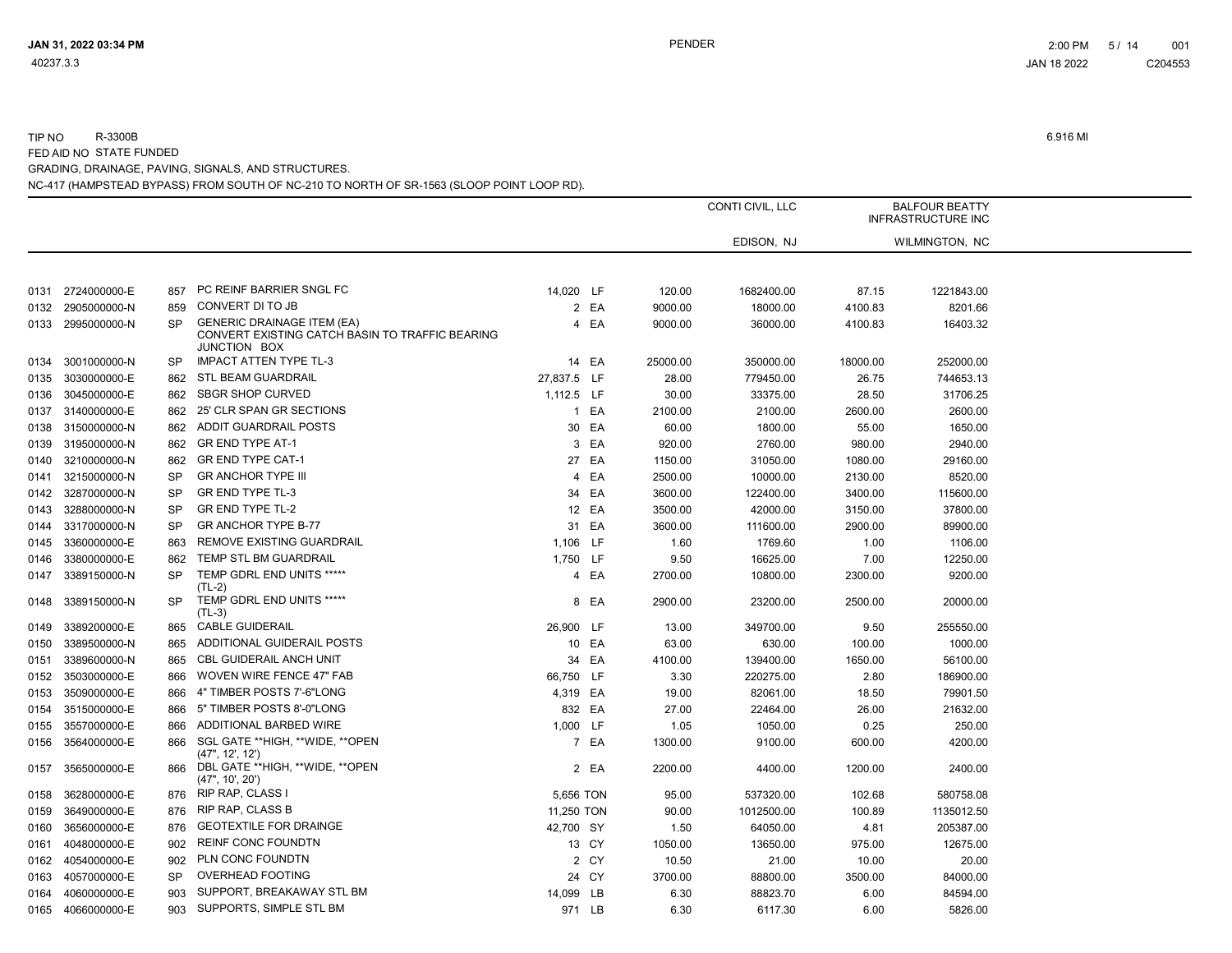|      |                   |           |                                                                                 |          |       |          | CONTI CIVIL, LLC |          | <b>BALFOUR BEATTY</b><br><b>INFRASTRUCTURE INC</b> |  |
|------|-------------------|-----------|---------------------------------------------------------------------------------|----------|-------|----------|------------------|----------|----------------------------------------------------|--|
|      |                   |           |                                                                                 |          |       |          | EDISON, NJ       |          | WILMINGTON, NC                                     |  |
|      |                   |           |                                                                                 |          |       |          |                  |          |                                                    |  |
| 0166 | 4072000000-E      | 903       | SUPPORT, 3-LB STL U-CHAN                                                        | 6,829 LF |       | 8.40     | 57363.60         | 8.00     | 54632.00                                           |  |
| 0167 | 4082000000-E      | 903       | SUPPORT, WOOD                                                                   | 117 LF   |       | 21.00    | 2457.00          | 20.00    | 2340.00                                            |  |
| 0168 | 4082100000-N      | 906       | SUPPORT, OVRHD SIGN STR STA ****<br>$(233+44 - L)$                              | Lump Sum |       |          | 420000.00        |          | 320000.00                                          |  |
| 0169 | 4082100000-N      | 906       | SUPPORT, OVRHD SIGN STR STA ****<br>$(279+50 - L)$                              | Lump Sum |       |          | 200000.00        |          | 140000.00                                          |  |
| 0170 | 4082100000-N      | 906       | SUPPORT, OVRHD SIGN STR STA ****<br>$(651+15 - L1)$                             | Lump Sum |       |          | 76000.00         |          | 55000.00                                           |  |
| 0171 | 4082100000-N      | 906       | SUPPORT, OVRHD SIGN STR STA ****<br>$(654+20 - L1)$                             | Lump Sum |       |          | 82000.00         |          | 55000.00                                           |  |
|      | 0172 4082100000-N | 906       | SUPPORT, OVRHD SIGN STR STA ****<br>$(680+60 - L1)$                             | Lump Sum |       |          | 82000.00         |          | 55000.00                                           |  |
| 0173 | 4082100000-N      | 906       | SUPPORT, OVRHD SIGN STR STA ****<br>(838+15 -L1 NORTHERN-)                      | Lump Sum |       |          | 170000.00        |          | 128000.00                                          |  |
| 0174 | 4082100000-N      | 906       | SUPPORT, OVRHD SIGN STR STA ****<br>(874+60 -L1 NORTHERN-)                      | Lump Sum |       |          | 202000.00        |          | 145000.00                                          |  |
| 0175 | 4096000000-N      | 904       | SIGN ERECTION, TYPE D                                                           |          | 9 EA  | 210.00   | 1890.00          | 200.00   | 1800.00                                            |  |
| 0176 | 4102000000-N      | 904       | SIGN ERECTION, TYPE E                                                           | 240 EA   |       | 80.00    | 19200.00         | 75.00    | 18000.00                                           |  |
|      | 0177 4108000000-N | 904       | SIGN ERECTION, TYPE F                                                           |          | 63 EA | 210.00   | 13230.00         | 200.00   | 12600.00                                           |  |
|      | 0178 4109000000-N | 904       | SIGN ERECTION, TYPE *** (OVRHD)                                                 |          | 11 EA | 1.00     | 11.00            | 1.00     | 11.00                                              |  |
|      | 0179 4109000000-N | 904       | (A)<br>SIGN ERECTION, TYPE *** (OVRHD)                                          |          | 7 EA  | 1.00     | 7.00             | 1.00     | 7.00                                               |  |
|      | 0180 4110000000-N | 904       | (B)<br>SIGN ERECTION, TYPE *** (GRD MTD)<br>(A)                                 |          | 17 EA | 770.00   | 13090.00         | 700.00   | 11900.00                                           |  |
| 0181 | 4110000000-N      | 904       | SIGN ERECTION, TYPE *** (GRD MTD)<br>(B)                                        |          | 10 EA | 330.00   | 3300.00          | 300.00   | 3000.00                                            |  |
|      | 0182 4114000000-N | 904       | SIGN ERECTION, MILEMARKERS                                                      |          | 20 EA | 110.00   | 2200.00          | 100.00   | 2000.00                                            |  |
|      | 0183 4116100000-N | 904       | SIGN ERECT, RELOC ** GRD MTD                                                    |          | 10 EA | 330.00   | 3300.00          | 300.00   | 3000.00                                            |  |
|      |                   |           | (D)                                                                             |          |       |          |                  |          |                                                    |  |
| 0184 | 4116100000-N      | 904       | SIGN ERECT, RELOC ** GRD MTD<br>(E)                                             |          | 3 EA  | 220.00   | 660.00           | 200.00   | 600.00                                             |  |
|      | 0185 4155000000-N | 907       | DISPOSE SIGN SYST U-CHAN                                                        |          | 33 EA | 2.10     | 69.30            | 2.00     | 66.00                                              |  |
| 0186 | 4192000000-N      | 907       | DISPOSE SUPPORT, U-CHAN                                                         |          | 13 EA | 2.10     | 27.30            | 2.00     | 26.00                                              |  |
| 0187 | 4360000000-N      | <b>SP</b> | <b>GENERIC SIGNING ITEM (EA)</b><br>VERTICAL PANEL TYPE 3 OBJECT MARKER - OM3-C |          | 6 EA  | 160.00   | 960.00           | 150.00   | 900.00                                             |  |
| 0188 | 4360000000-N      | <b>SP</b> | <b>GENERIC SIGNING ITEM (EA)</b><br>VERTICAL PANEL TYPE 3 OBJECT MARKER - OM3-L |          | 19 EA | 160.00   | 3040.00          | 150.00   | 2850.00                                            |  |
| 0189 | 4360000000-N      | <b>SP</b> | <b>GENERIC SIGNING ITEM (EA)</b><br>VERTICAL PANEL TYPE 3 OBJECT MARKER - OM3-R |          | 1 EA  | 160.00   | 160.00           | 150.00   | 150.00                                             |  |
| 0190 | 4400000000-E      |           | 1110 WORK ZONE SIGNS (STAT)                                                     | 917 SF   |       | 8.00     | 7336.00          | 7.10     | 6510.70                                            |  |
| 0191 | 4405000000-E      |           | 1110 WORK ZONE SIGNS (PORT)                                                     | 343 SF   |       | 9.50     | 3258.50          | 28.42    | 9748.06                                            |  |
|      | 0192 4410000000-E |           | 1110 WORK ZONE SIGNS (BARR)                                                     | 498 SF   |       | 7.70     | 3834.60          | 7.00     | 3486.00                                            |  |
|      | 0193 4415000000-N |           | 1115 FLASHING ARROW BOARD                                                       |          | 4 EA  | 3800.00  | 15200.00         | 4988.86  | 19955.44                                           |  |
|      | 0194 4420000000-N |           | 1120 PORTABLE CHANGE MSG SIGN                                                   |          | 7 EA  | 11000.00 | 77000.00         | 21380.82 | 149665.74                                          |  |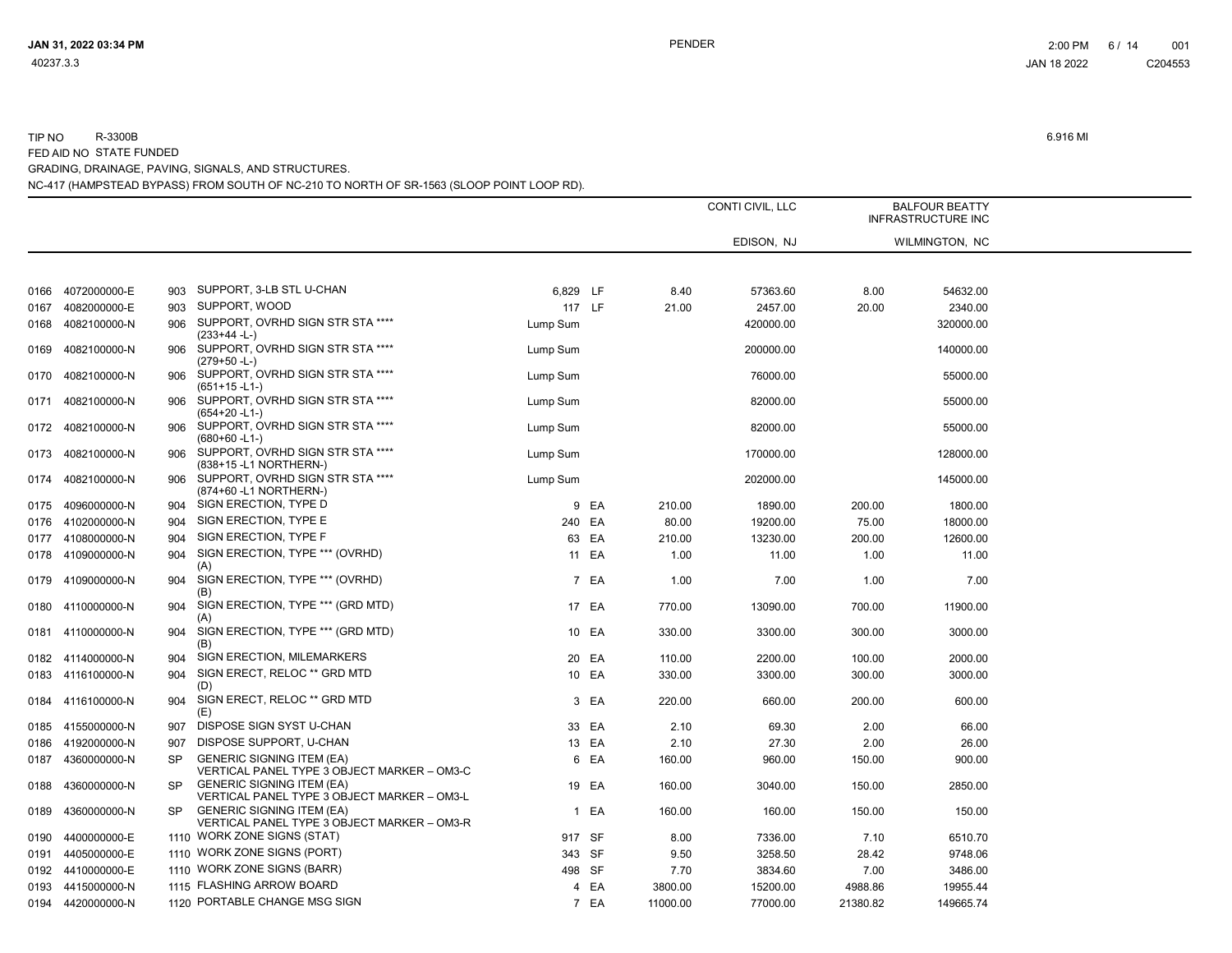|      |                   |           |                                                                                                                     |            |         |          | CONTI CIVIL, LLC |          | <b>BALFOUR BEATTY</b><br><b>INFRASTRUCTURE INC</b> |  |
|------|-------------------|-----------|---------------------------------------------------------------------------------------------------------------------|------------|---------|----------|------------------|----------|----------------------------------------------------|--|
|      |                   |           |                                                                                                                     |            |         |          | EDISON, NJ       |          | WILMINGTON, NC                                     |  |
|      |                   |           |                                                                                                                     |            |         |          |                  |          |                                                    |  |
| 0195 | 4423000000-N      | <b>SP</b> | WZ DIGITAL SPD LMT SIGNS                                                                                            |            | 2 EA    | 7400.00  | 14800.00         | 6520.00  | 13040.00                                           |  |
| 0196 | 4430000000-N      |           | <b>1130 DRUMS</b>                                                                                                   | 1,301 EA   |         | 60.00    | 78060.00         | 70.00    | 91070.00                                           |  |
| 0197 | 4445000000-E      |           | 1145 BARRICADES (TYPE III)                                                                                          | 1,360 LF   |         | 29.00    | 39440.00         | 26.00    | 35360.00                                           |  |
| 0198 | 4455000000-N      |           | 1150 FLAGGER                                                                                                        |            | 440 DAY | 360.00   | 158400.00        | 306.00   | 134640.00                                          |  |
| 0199 | 4465000000-N      |           | 1160 TEMPORARY CRASH CUSHIONS                                                                                       |            | 4 EA    | 10800.00 | 43200.00         | 10632.91 | 42531.64                                           |  |
| 0200 | 4470000000-N      |           | 1160 REM & RES CRASH CUSHION                                                                                        |            | 3 EA    | 3100.00  | 9300.00          | 2987.34  | 8962.02                                            |  |
| 0201 | 4480000000-N      |           | 1165 TMA                                                                                                            |            | 4 EA    | 32000.00 | 128000.00        | 27500.00 | 110000.00                                          |  |
| 0202 | 4485000000-E      |           | 1170 PORT CONC BARRIER                                                                                              | 2,200 LF   |         | 55.00    | 121000.00        | 49.67    | 109274.00                                          |  |
| 0203 | 4490000000-E      |           | 1170 PORT CONC BARRIER (ANCHRD)                                                                                     | 2,120 LF   |         | 80.00    | 169600.00        | 72.96    | 154675.20                                          |  |
| 0204 | 4500000000-E      |           | 1170 REM & RES PORT CONC BARRIER                                                                                    | 2,420 LF   |         | 10.00    | 24200.00         | 8.61     | 20836.20                                           |  |
| 0205 | 4520000000-N      |           | 1266 TUBULAR MARKERS (FIXED)                                                                                        |            | 50 EA   | 130.00   | 6500.00          | 95.00    | 4750.00                                            |  |
| 0206 | 4650000000-N      |           | 1251 TEMP RAISED PVMT MRKS                                                                                          | 1,800 EA   |         | 7.35     | 13230.00         | 7.00     | 12600.00                                           |  |
| 0207 | 4685000000-E      |           | 1205 THERMO PVT MKG LINES 4"90                                                                                      | 72,950 LF  |         | 0.85     | 62007.50         | 0.80     | 58360.00                                           |  |
| 0208 | 4688000000-E      |           | 1205 THERMO PVT MKG LINES, 6"90 MILS                                                                                | 152,618 LF |         | 1.00     | 152618.00        | 0.95     | 144987.10                                          |  |
| 0209 | 4695000000-E      |           | 1205 THERMO PVT MKG LINES 8"90 MILS                                                                                 | 5,353 LF   |         | 1.60     | 8564.80          | 1.50     | 8029.50                                            |  |
| 0210 | 4700000000-E      |           | 1205 12"WIDE THERMO 90 MILS                                                                                         | 12,680 LF  |         | 2.00     | 25360.00         | 1.90     | 24092.00                                           |  |
| 0211 | 4720000000-E      |           | 1205 THERMO PVT MKG CHARACTER 90                                                                                    |            | 64 EA   | 135.00   | 8640.00          | 125.00   | 8000.00                                            |  |
| 0212 | 4725000000-E      |           | 1205 THERMO PVT SYMBOL 90MILS                                                                                       | 208 EA     |         | 165.00   | 34320.00         | 150.00   | 31200.00                                           |  |
|      | 0213 4770000000-E |           | 1205 4" COLD APPL PLSTIC LINES TYPE **<br>(IV)                                                                      | 2.590 LF   |         | 3.15     | 8158.50          | 3.00     | 7770.00                                            |  |
| 0214 | 4810000000-E      |           | 1205 PAINT PVMT MARKINGS 4"                                                                                         | 426,805 LF |         | 0.21     | 89629.05         | 0.20     | 85361.00                                           |  |
|      | 0215 4815000000-E |           | 1205 PAINT PVMT MARKINGS 6"                                                                                         | 10,450 LF  |         | 0.32     | 3344.00          | 0.30     | 3135.00                                            |  |
| 0216 | 4820000000-E      |           | 1205 PAINT PVMT MARKINGS 8"                                                                                         | 11,875 LF  |         | 0.55     | 6531.25          | 0.50     | 5937.50                                            |  |
| 0217 | 4825000000-E      |           | 1205 PAINT PVMT MARKINGS 12"                                                                                        | 4,380 LF   |         | 0.65     | 2847.00          | 0.60     | 2628.00                                            |  |
| 0218 | 4835000000-E      |           | 1205 PAINT PVT MKG LINES 24"                                                                                        | 1,240 LF   |         | 5.81     | 7204.40          | 5.00     | 6200.00                                            |  |
| 0219 | 4840000000-N      |           | 1205 PAINT PVT MKG CHARACTER                                                                                        |            | 64 EA   | 42.00    | 2688.00          | 40.00    | 2560.00                                            |  |
| 0220 | 4845000000-N      |           | 1205 PAINT PVT MKG SYMBOL                                                                                           | 138 EA     |         | 42.00    | 5796.00          | 40.00    | 5520.00                                            |  |
| 0221 | 4890000000-E      | <b>SP</b> | <b>GENERIC PAVEMENT MARKING ITEM (LF)</b><br>POLYUREA PAVEMENT MARKING LINES, 4", 20 MILS<br>(STANDARD GLASS BEADS) | 3,223 LF   |         | 3.60     | 11602.80         | 3.50     | 11280.50                                           |  |
| 0222 | 4890000000-E      | <b>SP</b> | <b>GENERIC PAVEMENT MARKING ITEM (LF)</b><br>POLYUREA PAVEMENT MARKING LINES, 6", 20 MILS<br>(STANDARD GLASS BEADS) | 1,630 LF   |         | 4.10     | 6683.00          | 3.90     | 6357.00                                            |  |
| 0223 | 4891000000-E      |           | 1205 GENERIC PVMT MARKING ITEM (LF) 1205<br>THERMOPLASTIC PAVEMENT MARKING LINES (24", 90<br>MILS)                  | 1,340 LF   |         | 11.00    | 14740.00         | 10.00    | 13400.00                                           |  |
| 0224 | 4895000000-N      | SP        | <b>GENERIC PAVEMENT MARKING ITEM (EA)</b><br>NON-CAST IRON SNOWPLOWABLE PAVEMENT MARKER                             | 1,520 EA   |         | 42.00    | 63840.00         | 40.00    | 60800.00                                           |  |
| 0225 | 4900000000-N      |           | 1251 PERM RAISED PVMT MARKERS                                                                                       |            | 55 EA   | 7.35     | 404.25           | 7.00     | 385.00                                             |  |
| 0226 | 4935000000-N      |           | 1267 FLEX DELINATR (CRYSTAL)                                                                                        |            | 70 EA   | 70.00    | 4900.00          | 55.00    | 3850.00                                            |  |
| 0227 | 4940000000-N      |           | 1267 FLEX DELINATR (YELLOW)                                                                                         |            | 70 EA   | 70.00    | 4900.00          | 55.00    | 3850.00                                            |  |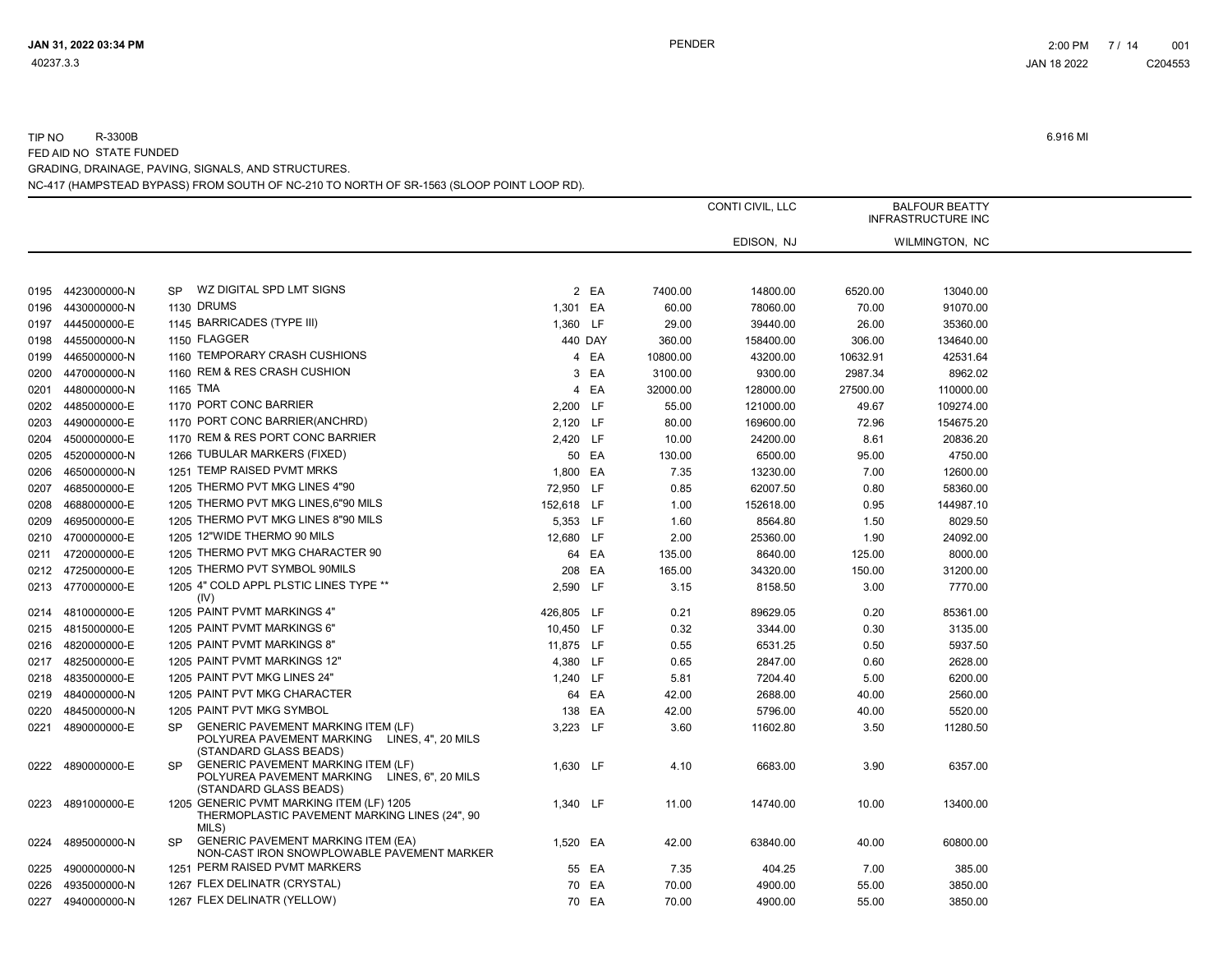|      |              |                                       |            |       |          | CONTI CIVIL, LLC |          | <b>BALFOUR BEATTY</b><br><b>INFRASTRUCTURE INC</b> |
|------|--------------|---------------------------------------|------------|-------|----------|------------------|----------|----------------------------------------------------|
|      |              |                                       |            |       |          | EDISON, NJ       |          | WILMINGTON, NC                                     |
|      |              |                                       |            |       |          |                  |          |                                                    |
| 0228 | 4945000000-N | 1267 FLEX DELINATR (CRY & RED)        |            | 16 EA | 70.00    | 1120.00          | 60.20    | 963.20                                             |
| 0229 | 4950000000-N | 1267 FLEX DELINATR (YEL & RED)        |            | 12 EA | 70.00    | 840.00           | 53.00    | 636.00                                             |
| 0230 | 5255000000-N | 1413 PORTABLE LIGHTING                | Lump Sum   |       |          | 151000.00        |          | 500000.00                                          |
| 0231 | 5325000000-E | 1510 ** "WATER LINE<br>(18")          | 4,874 LF   |       | 120.00   | 584880.00        | 150.00   | 731100.00                                          |
| 0232 | 5325400000-E | 1510 4" WATER LINE                    |            | 15 LF | 105.00   | 1575.00          | 500.00   | 7500.00                                            |
| 0233 | 5325600000-E | 1510 6" WATER LINE                    | 297.4 LF   |       | 265.00   | 78811.00         | 100.00   | 29740.00                                           |
| 0234 | 5326200000-E | 1510 12" WATER LINE                   | 3,912.3 LF |       | 105.00   | 410791.50        | 125.00   | 489037.50                                          |
| 0235 | 5326600000-E | 1510 16" WATER LINE                   | 5,657.1 LF |       | 170.00   | 961707.00        | 220.00   | 1244562.00                                         |
| 0236 | 5329000000-E | 1510 DI H2O PIPE FITTINGS             | 35,855 LB  |       | 16.75    | 600571.25        | 5.00     | 179275.00                                          |
| 0237 | 5540000000-E | 1515 6" VALVE                         |            | 4 EA  | 1880.00  | 7520.00          | 2150.00  | 8600.00                                            |
| 0238 | 5552000000-E | 1515 10" VALVE                        |            | 7 EA  | 9700.00  | 67900.00         | 11500.00 | 80500.00                                           |
| 0239 | 5558000000-E | 1515 12" VALVE                        |            | 1 EA  | 5265.00  | 5265.00          | 5150.00  | 5150.00                                            |
| 0240 | 5558600000-E | 1515 16" VALVE                        |            | 7 EA  | 14865.00 | 104055.00        | 17500.00 | 122500.00                                          |
| 0241 | 5572200000-E | 1515 12" TAPPING SLEEVE & VALVE       |            | 2 EA  | 10000.00 | 20000.00         | 15250.00 | 30500.00                                           |
| 0242 | 5589100000-E | 1515 1" AIR RELEASE VALVE             |            | 6 EA  | 8165.00  | 48990.00         | 10750.00 | 64500.00                                           |
| 0243 | 5648000000-N | 1515 RELOCATE WATER METER             |            | 1 EA  | 2660.00  | 2660.00          | 4500.00  | 4500.00                                            |
| 0244 | 5649000000-N | 1515 RECONNECT WATER METER            |            | 2 EA  | 2660.00  | 5320.00          | 3500.00  | 7000.00                                            |
| 0245 | 5666000000-N | 1515 FIRE HYDRANT                     |            | 5 EA  | 8300.00  | 41500.00         | 10500.00 | 52500.00                                           |
| 0246 | 5672000000-N | 1515 RELOCATE FIRE HYDRANT            |            | 5 EA  | 8000.00  | 40000.00         | 3000.00  | 15000.00                                           |
| 0247 | 5673000000-E | 1515 FIRE HYDRANT LEG                 |            | 80 LF | 54.00    | 4320.00          | 100.00   | 8000.00                                            |
| 0248 | 5678800000-E | 1515 10" LINE STOP                    |            | 4 EA  | 10600.00 | 42400.00         | 16600.09 | 66400.36                                           |
| 0249 | 5679000000-E | 1515 12" LINE STOP                    |            | 3 EA  | 12700.00 | 38100.00         | 17500.00 | 52500.00                                           |
| 0250 | 5679200000-E | 1515 16" LINE STOP                    |            | 4 EA  | 19700.00 | 78800.00         | 28250.00 | 113000.00                                          |
| 0251 | 5686500000-E | 1515 WATER SERVICE LINE               | 33.3 LF    |       | 27.00    | 899.10           | 160.00   | 5328.00                                            |
| 0252 | 5709200000-E | 1520 4" FORCE MAIN SEWER              |            | 64 LF | 70.00    | 4480.00          | 175.00   | 11200.00                                           |
| 0253 | 5709500000-E | 1520 10" FORCE MAIN SEWER             | 7,289.1 LF |       | 65.00    | 473791.50        | 105.00   | 765355.50                                          |
| 0254 | 5709600000-E | 1520 12" FORCE MAIN SEWER             | 2,503.4 LF |       | 63.00    | 157714.20        | 95.00    | 237823.00                                          |
| 0255 | 5769000000-E | 1520 DI SEWER PIPE FITTINGS           | 8,835 LB   |       | 21.00    | 185535.00        | 5.00     | 44175.00                                           |
| 0256 | 5798000000-E | 1530 ABANDON **" UTILITY PIPE<br>(4") | 140.5 LF   |       | 11.00    | 1545.50          | 17.33    | 2434.87                                            |
| 0257 | 5800000000-E | 1530 ABANDON 6" UTILITY PIPE          | 935 LF     |       | 11.00    | 10285.00         | 10.85    | 10144.75                                           |
| 0258 | 5804000000-E | 1530 ABANDON 12" UTILITY PIPE         | 4,281.7 LF |       | 7.00     | 29971.90         | 12.00    | 51380.40                                           |
| 0259 | 5810000000-E | 1530 ABANDON 16" UTILITY PIPE         | 9,544 LF   |       | 32.00    | 305408.00        | 16.85    | 160816.40                                          |
| 0260 | 5815000000-N | 1530 REMOVE WATER METER               |            | 12 EA | 530.00   | 6360.00          | 1950.00  | 23400.00                                           |
| 0261 | 5815500000-N | 1530 REMOVE FIRE HYDRANT              |            | 3 EA  | 1065.00  | 3195.00          | 3300.00  | 9900.00                                            |
| 0262 | 5835700000-E | 1540 16" ENCASEMENT PIPE              | 207.2 LF   |       | 135.00   | 27972.00         | 405.00   | 83916.00                                           |
| 0263 | 5835900000-E | 1540 20" ENCASEMENT PIPE              | 243.6 LF   |       | 175.00   | 42630.00         | 355.00   | 86478.00                                           |
| 0264 | 5836000000-E | 1540 24" ENCASEMENT PIPE              | 942.1 LF   |       | 220.00   | 207262.00        | 555.00   | 522865.50                                          |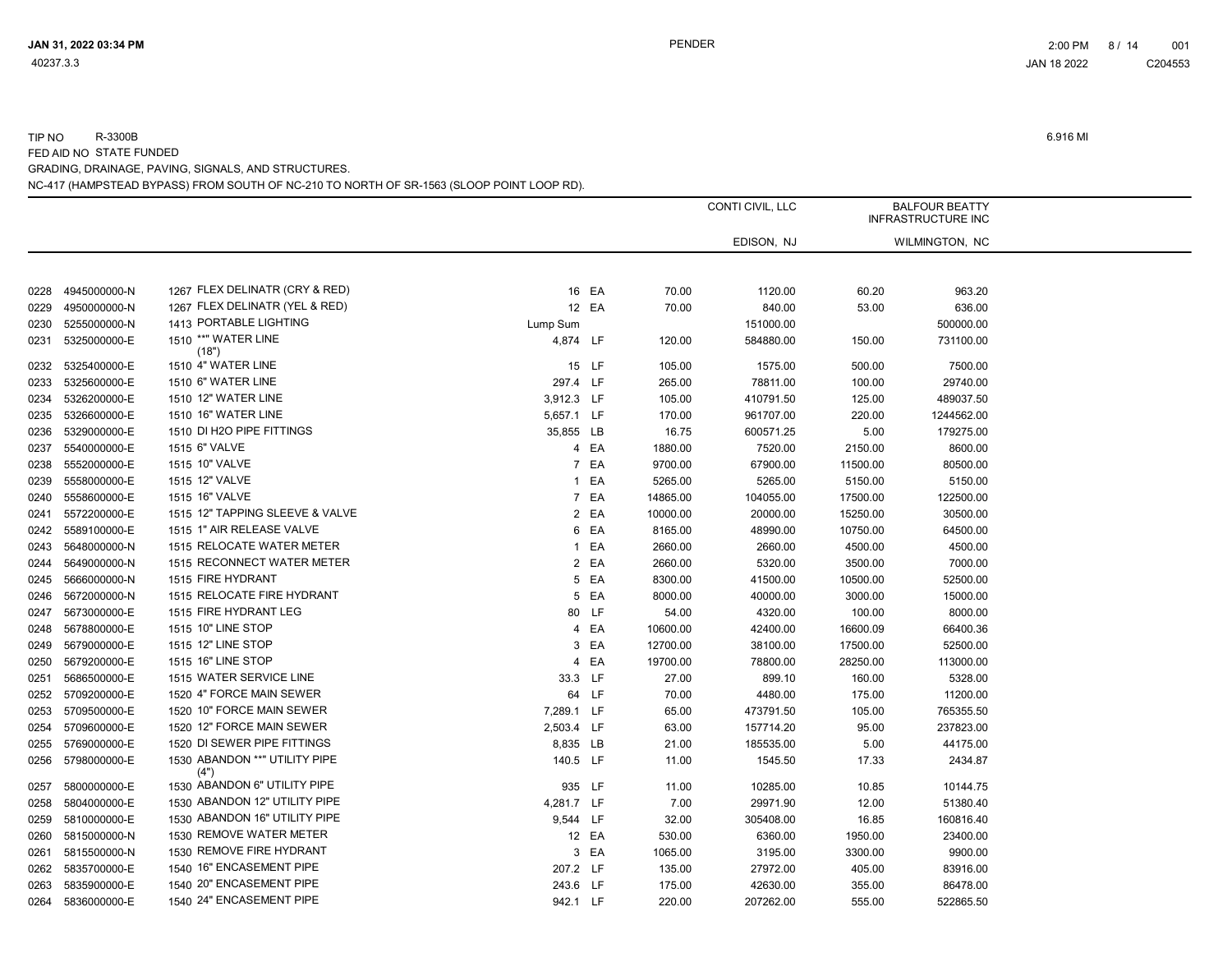# TIP NO R-3300B 6.916 MI FED AID NO STATE FUNDED GRADING, DRAINAGE, PAVING, SIGNALS, AND STRUCTURES.

| NC-417 (HAMPSTEAD BYPASS) FROM SOUTH OF NC-210 TO NORTH OF SR-1563 (SLOOP POINT LOOP RD). |  |
|-------------------------------------------------------------------------------------------|--|
|                                                                                           |  |

|      |              |                                          |            |         |         | CONTI CIVIL, LLC |         | <b>BALFOUR BEATTY</b><br><b>INFRASTRUCTURE INC</b> |
|------|--------------|------------------------------------------|------------|---------|---------|------------------|---------|----------------------------------------------------|
|      |              |                                          |            |         |         | EDISON, NJ       |         | WILMINGTON, NC                                     |
|      |              |                                          |            |         |         |                  |         |                                                    |
| 0265 | 5872500000-E | 1550 BORE & JACK **"<br>(16")            | 171.6 LF   |         | 395.00  | 67782.00         | 350.00  | 60060.00                                           |
| 0266 | 5872500000-E | 1550 BORE & JACK **"<br>(20")            | 219.2 LF   |         | 415.00  | 90968.00         | 425.00  | 93160.00                                           |
| 0267 | 5872500000-E | 1550 BORE & JACK **"<br>(24")            | 238.5 LF   |         | 450.00  | 107325.00        | 435.00  | 103747.50                                          |
| 0268 | 5872600000-E | 1550 DIRECT DRILL **"<br>(12")           | 2,304.4 LF |         | 97.00   | 223526.80        | 130.00  | 299572.00                                          |
| 0269 | 5872600000-E | 1550 DIRECT DRILL **"<br>(16")           | 516 LF     |         | 102.00  | 52632.00         | 170.00  | 87720.00                                           |
| 0270 | 5872600000-E | 1550 DIRECT DRILL **"<br>(18")           | 4,200.6 LF |         | 118.00  | 495670.80        | 160.00  | 672096.00                                          |
| 0271 | 6000000000-E | 1605 TEMPORARY SILT FENCE                | 251,850 LF |         | 2.50    | 629625.00        | 2.25    | 566662.50                                          |
| 0272 | 6006000000-E | 1610 EROS CONTRL STONE CL A              | 3,850 TON  |         | 90.00   | 346500.00        | 78.00   | 300300.00                                          |
| 0273 | 6009000000-E | 1610 EROS CONTRL STONE CL B              | 28,110 TON |         | 90.00   | 2529900.00       | 104.00  | 2923440.00                                         |
| 0274 | 6012000000-E | 1610 SEDIMENT CONTROL STONE              | 13,640 TON |         | 70.00   | 954800.00        | 86.00   | 1173040.00                                         |
| 0275 | 6015000000-E | 1615 TEMPORARY MULCHING                  |            | 245 ACR | 1050.00 | 257250.00        | 1000.00 | 245000.00                                          |
| 0276 | 6018000000-E | 1620 SEED FOR TEMP SEEDING               | 14,500 LB  |         | 5.25    | 76125.00         | 5.00    | 72500.00                                           |
| 0277 | 6021000000-E | 1620 FERT FOR TEMP SEEDING               |            | 74 TON  | 1050.00 | 77700.00         | 1000.00 | 74000.00                                           |
| 0278 | 6024000000-E | 1622 TEMPORARY SLOPE DRAINS              | 39,650 LF  |         | 22.00   | 872300.00        | 12.00   | 475800.00                                          |
| 0279 | 6029000000-E | <b>SAFETY FENCE</b><br><b>SP</b>         | 39,920 LF  |         | 2.20    | 87824.00         | 2.15    | 85828.00                                           |
| 0280 | 6030000000-E | 1630 SILT EXCAVATION                     | 134,940 CY |         | 7.00    | 944580.00        | 5.00    | 674700.00                                          |
| 0281 | 6036000000-E | 1631 MATTING FOR EROS CONTROL            | 400,000 SY |         | 1.70    | 680000.00        | 1.60    | 640000.00                                          |
| 0282 | 6037000000-E | <b>COIR FIBER MAT</b><br><b>SP</b>       | 37,285 SY  |         | 3.50    | 130497.50        | 3.25    | 121176.25                                          |
| 0283 | 6038000000-E | PERM SOIL REINF MAT<br><b>SP</b>         | 1,400 SY   |         | 7.35    | 10290.00         | 7.00    | 9800.00                                            |
| 0284 | 6042000000-E | 1632 1/4" HARDWARE CLOTH                 | 22,900 LF  |         | 6.00    | 137400.00        | 5.65    | 129385.00                                          |
| 0285 | 6043000000-E | LOW PERMEABILITY GEOTEXTILE<br>SP        | 10,040 SY  |         | 6.30    | 63252.00         | 6.00    | 60240.00                                           |
| 0286 | 6045000000-E | **" TEMPORARY PIPE<br><b>SP</b><br>(36") | 185 LF     |         | 185.00  | 34225.00         | 145.00  | 26825.00                                           |
| 0287 | 6045000000-E | **" TEMPORARY PIPE<br><b>SP</b><br>(42") |            | 80 LF   | 105.00  | 8400.00          | 168.00  | 13440.00                                           |
| 0288 | 6070000000-N | 1639 SPECIAL STILLING BASINS             |            | 14 EA   | 315.00  | 4410.00          | 256.65  | 3593.10                                            |
| 0289 | 6071012000-E | <b>COIR FIBER WATTLE</b><br><b>SP</b>    | 24,100 LF  |         | 10.50   | 253050.00        | 8.50    | 204850.00                                          |
| 0290 | 6071020000-E | POLYACRYLAMIDE (PAM)<br><b>SP</b>        | 9,030 LB   |         | 6.30    | 56889.00         | 7.85    | 70885.50                                           |
| 0291 | 6071030000-E | 1640 COIR FIBER BAFFLE                   | 26,000 LF  |         | 9.45    | 245700.00        | 6.50    | 169000.00                                          |
| 0292 | 6071050000-E | **" SKIMMER<br><b>SP</b><br>$(1-1/2")$   |            | 21 EA   | 600.00  | 12600.00         | 620.00  | 13020.00                                           |
| 0293 | 6071050000-E | **" SKIMMER<br><b>SP</b><br>(2")         |            | 21 EA   | 725.00  | 15225.00         | 690.00  | 14490.00                                           |
| 0294 | 6071050000-E | **" SKIMMER<br>SP<br>$(2-1/2")$          |            | 9 EA    | 900.00  | 8100.00          | 860.00  | 7740.00                                            |
| 0295 | 6071050000-E | **" SKIMMER<br>SP<br>(3")                |            | 4 EA    | 1150.00 | 4600.00          | 1100.00 | 4400.00                                            |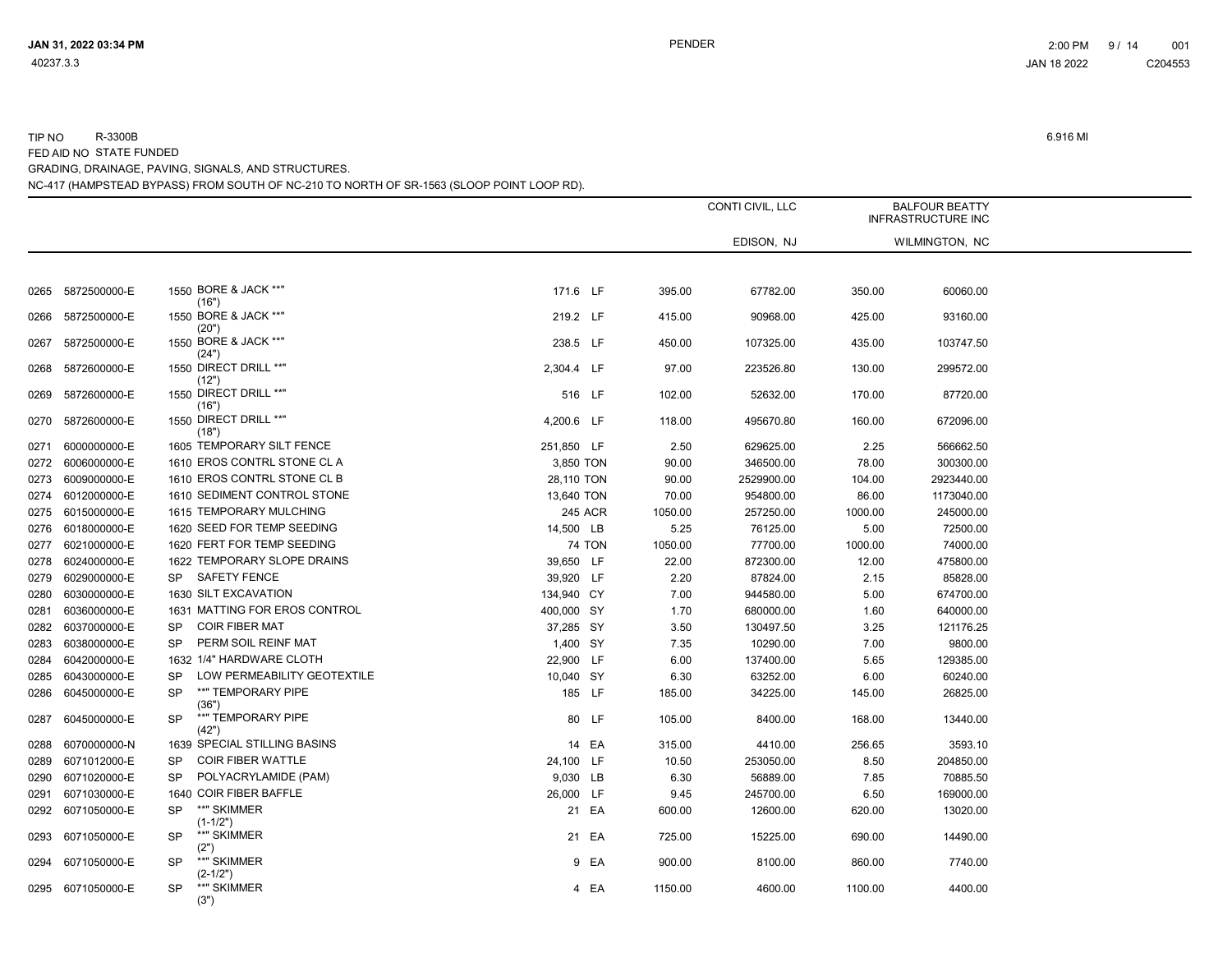|      |                   |                                                                             |                |         | CONTI CIVIL, LLC  |         | <b>BALFOUR BEATTY</b><br><b>INFRASTRUCTURE INC</b> |  |
|------|-------------------|-----------------------------------------------------------------------------|----------------|---------|-------------------|---------|----------------------------------------------------|--|
|      |                   |                                                                             |                |         | EDISON, NJ        |         | WILMINGTON, NC                                     |  |
|      |                   |                                                                             |                |         |                   |         |                                                    |  |
| 0296 | 6071050000-E      | **" SKIMMER<br>SP<br>(5")                                                   | 2 EA           | 2500.00 | 5000.00           | 2600.00 | 5200.00                                            |  |
| 0297 | 6084000000-E      | 1660 SEEDING AND MULCHING                                                   | 245 ACR        | 2450.00 | 600250.00         | 2200.00 | 539000.00                                          |  |
| 0298 | 6087000000-E      | 1660 MOWING                                                                 | <b>124 ACR</b> | 170.00  | 21080.00          | 150.00  | 18600.00                                           |  |
| 0299 | 6090000000-E      | 1661 SEED FOR REPAIR SEEDING                                                | 3,000 LB       | 15.75   | 47250.00          | 15.00   | 45000.00                                           |  |
| 0300 | 6093000000-E      | 1661 FERT FOR REPAIR SEEDING                                                | 13.5 TON       | 1300.00 | 17550.00          | 1200.00 | 16200.00                                           |  |
| 0301 | 6096000000-E      | 1662 SEED FOR SUPP SEEDING                                                  | 8,225 LB       | 11.00   | 90475.00          | 10.00   | 82250.00                                           |  |
| 0302 | 6108000000-E      | 1665 FERTILIZER TOPDRESSING                                                 | <b>246 TON</b> | 945.00  | 232470.00         | 900.00  | 221400.00                                          |  |
| 0303 | 6111000000-E      | <b>IMPERVIOUS DIKE</b><br><b>SP</b>                                         | 1,142 LF       | 400.00  | 456800.00         | 75.54   | 86266.68                                           |  |
| 0304 | 6114500000-N      | 1667 SPECIALIZED HAND MOWING                                                | 230 MHR        | 68.00   | 15640.00          | 65.00   | 14950.00                                           |  |
| 0305 | 6117000000-N      | RESPONSE FOR EROS CONTROL<br>SP                                             | 108 EA         | 325.00  | 35100.00          | 100.00  | 10800.00                                           |  |
| 0306 | 6117500000-N      | <b>CONC WASHOUT STRUCTURE</b><br><b>SP</b>                                  | 12 EA          | 880.00  | 10560.00          | 1240.00 | 14880.00                                           |  |
| 0307 | 6120000000-E      | <b>CULVERT DIVERSION CHANNEL</b><br>SP                                      | 4,100 CY       | 33.00   | 135300.00         | 16.11   | 66051.00                                           |  |
| 0308 | 6123000000-E      | 1670 REFORESTATION                                                          | 5 ACR          | 3800.00 | 19000.00          | 2156.64 | 10783.20                                           |  |
| 0309 | 6676000000-E      | <b>GENERIC PLANTING ITEM (SF)</b><br>SP<br><b>VEGETATIVE SHELF PLANTING</b> | 5,100 SF       | 4.20    | 21420.00          | 6.00    | 30600.00                                           |  |
| 0310 | 7048500000-E      | 1705 16" PEDEST SIG HEAD 1 SEC W/CD                                         | 2 EA           | 1100.00 | 2200.00           | 1025.00 | 2050.00                                            |  |
| 0311 | 7060000000-E      | 1705 SIGNAL CABLE                                                           | 24,380 LF      |         | 4.25<br>103615.00 | 3.99    | 97276.20                                           |  |
|      | 0312 7108000000-E | 1705 VEHICLE SIGNAL HD (12", 1 SECT)                                        | 14 EA          | 550.00  | 7700.00           | 520.00  | 7280.00                                            |  |
|      | 0313 7120000000-E | 1705 VEHICLE SIGNAL HD (12", 3 SECT)                                        | 53 EA          | 870.00  | 46110.00          | 816.00  | 43248.00                                           |  |
|      | 0314 7132000000-E | 1705 VEHICLE SIGNAL HD (12", 4 SECT)                                        | 18 EA          | 1150.00 | 20700.00          | 1015.00 | 18270.00                                           |  |
|      | 0315 7264000000-E | 1710 MESSENGER CABLE (3/8")                                                 | 930 LF         | 5.50    | 5115.00           | 5.25    | 4882.50                                            |  |
| 0316 | 7279000000-E      | 1715 TRACER WIRE                                                            | 10,670 LF      | 1.05    | 11203.50          | 1.00    | 10670.00                                           |  |
|      | 0317 7300000000-E | 1715 UNPAVED TRENCH (************)<br>(2, 2")                               | 10,010 LF      | 12.00   | 120120.00         | 11.65   | 116616.50                                          |  |
| 0318 | 7300000000-E      | 1715 UNPAVED TRENCH (************)<br>(3, 2")                               | 3,240 LF       | 13.50   | 43740.00          | 13.12   | 42508.80                                           |  |
| 0319 | 7300000000-E      | 1715 UNPAVED TRENCH (***********)<br>(4, 2")                                | 470 LF         | 19.00   | 8930.00           | 18.00   | 8460.00                                            |  |
| 0320 | 7300100000-E      | 1715 UNPAVED TRENCH TEMP LEADIN                                             | 1,050 LF       | 6.30    | 6615.00           | 6.00    | 6300.00                                            |  |
| 0321 | 7301000000-E      | 1715 DIRECT DRILL (***********)<br>(1, 2")                                  | 160 LF         | 21.00   | 3360.00           | 20.00   | 3200.00                                            |  |
| 0322 | 7301000000-E      | 1715 DIRECT DRILL (************)<br>$(2, 1-1/2")$                           | 120 LF         | 25.50   | 3060.00           | 24.00   | 2880.00                                            |  |
| 0323 | 7301000000-E      | 1715 DIRECT DRILL (************)<br>(2, 2")                                 | 1,680 LF       | 23.00   | 38640.00          | 22.00   | 36960.00                                           |  |
| 0324 | 7301000000-E      | 1715 DIRECT DRILL (***********)<br>(3, 2")                                  | 660 LF         | 25.00   | 16500.00          | 23.75   | 15675.00                                           |  |
| 0325 | 7301000000-E      | 1715 DIRECT DRILL (************)<br>(4, 2")                                 | 440 LF         | 34.00   | 14960.00          | 32.00   | 14080.00                                           |  |
| 0326 | 7324000000-N      | 1716 JUNCTION BOX (STANDARD SIZE)                                           | 67 EA          | 340.00  | 22780.00          | 320.00  | 21440.00                                           |  |
| 0327 | 7348000000-N      | 1716 JUNCTION BOX (OVER-SIZED, HVY-DUTY)                                    | 28 EA          | 735.00  | 20580.00          | 699.00  | 19572.00                                           |  |
|      | 0328 7360000000-N | 1720 WOOD POLE                                                              | 7 EA           | 1550.00 | 10850.00          | 1425.00 | 9975.00                                            |  |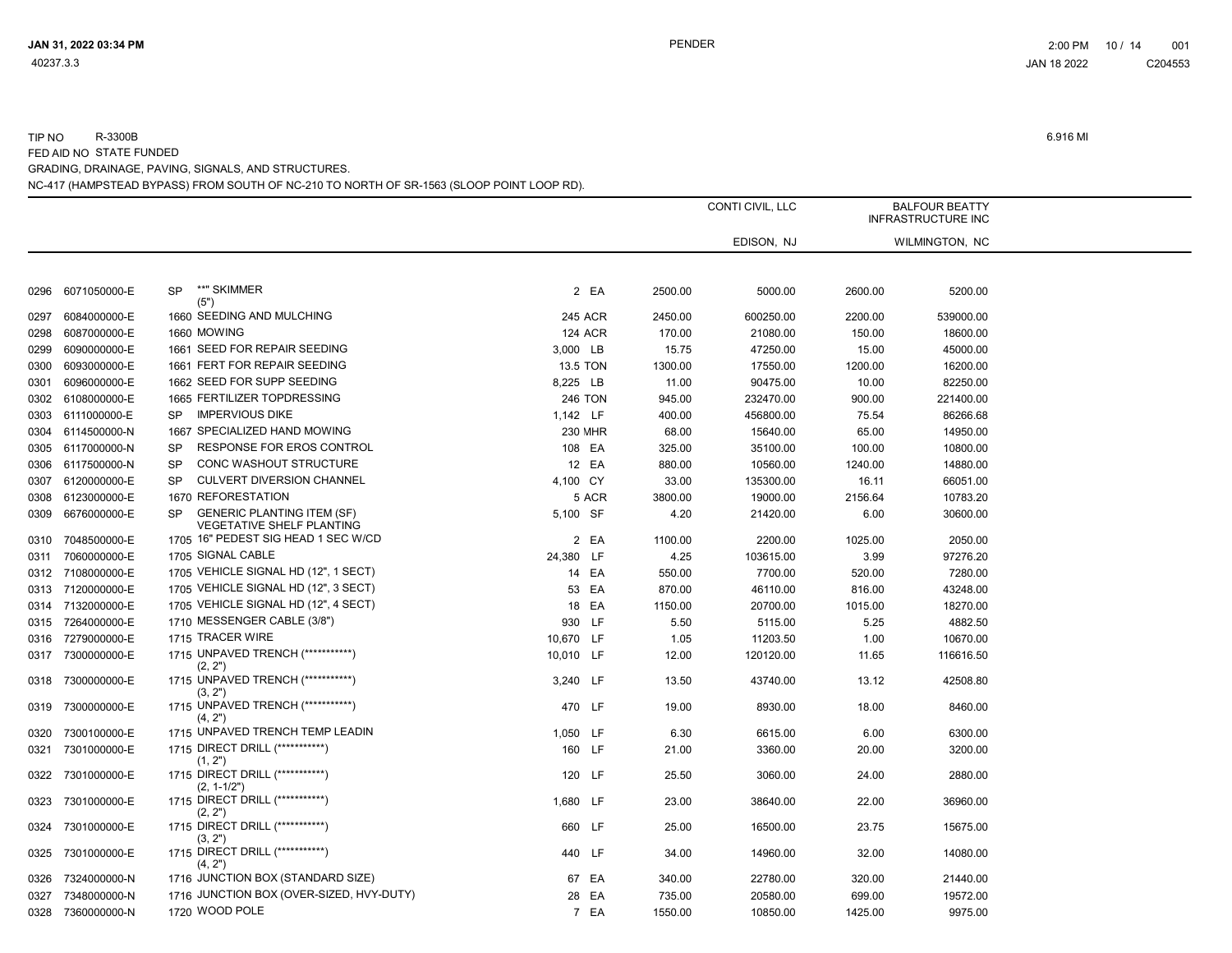|      |                   |           |                                                                                              |           |       |          | CONTI CIVIL, LLC |          | <b>BALFOUR BEATTY</b><br><b>INFRASTRUCTURE INC</b> |  |
|------|-------------------|-----------|----------------------------------------------------------------------------------------------|-----------|-------|----------|------------------|----------|----------------------------------------------------|--|
|      |                   |           |                                                                                              |           |       |          | EDISON, NJ       |          | WILMINGTON, NC                                     |  |
|      |                   |           |                                                                                              |           |       |          |                  |          |                                                    |  |
| 0329 | 7372000000-N      |           | 1721 GUY ASSEMBLY                                                                            |           | 14 EA | 700.00   | 9800.00          | 670.00   | 9380.00                                            |  |
| 0330 | 7408000000-E      |           | 1722 1" RISER WITH WEATHERHEAD                                                               |           | 2 EA  | 560.00   | 1120.00          | 515.00   | 1030.00                                            |  |
| 0331 | 7420000000-E      |           | 1722 2" RISER WITH WEATHERHEAD                                                               |           | 7 EA  | 770.00   | 5390.00          | 720.00   | 5040.00                                            |  |
|      | 0332 7456000000-E |           | 1726 LEAD-IN CABLE(********)<br>$(14-2)$                                                     | 580 LF    |       | 2.10     | 1218.00          | 1.98     | 1148.40                                            |  |
| 0333 | 7516000000-E      |           | 1730 COMMUNICATIONS CABLE (** FIBER)<br>(48)                                                 | 11,225 LF |       | 3.50     | 39287.50         | 3.30     | 37042.50                                           |  |
| 0334 | 7528000000-E      |           | 1730 DROP CABLE                                                                              | 600 LF    |       | 3.25     | 1950.00          | 3.15     | 1890.00                                            |  |
| 0335 | 7540000000-N      |           | 1731 SPLICE ENCLOSURE                                                                        |           | 6 EA  | 1700.00  | 10200.00         | 1620.00  | 9720.00                                            |  |
| 0336 | 7552000000-N      |           | 1731 INTERCONNECT CENTER                                                                     |           | 7 EA  | 1800.00  | 12600.00         | 1700.00  | 11900.00                                           |  |
| 0337 | 7566000000-N      |           | 1733 DELINEATOR MARKER                                                                       |           | 27 EA | 160.00   | 4320.00          | 150.00   | 4050.00                                            |  |
| 0338 | 7588000000-N      | <b>SP</b> | SGNL MAST ARM WITH METAL POLE                                                                |           | 8 EA  | 35000.00 | 280000.00        | 33984.00 | 271872.00                                          |  |
| 0339 | 7590000000-N      | <b>SP</b> | DBL MAST ARM WITH METAL POLE                                                                 |           | 1 EA  | 46000.00 | 46000.00         | 42948.00 | 42948.00                                           |  |
| 0340 | 7613000000-N      | <b>SP</b> | <b>SOIL TEST</b>                                                                             |           | 9 EA  | 1900.00  | 17100.00         | 1850.00  | 16650.00                                           |  |
| 0341 | 7614100000-E      | <b>SP</b> | DRILLED PIER FOUND                                                                           |           | 54 CY | 2300.00  | 124200.00        | 2150.00  | 116100.00                                          |  |
| 0342 | 7631000000-N      | <b>SP</b> | MAST ARM W/ MTL POLE DES                                                                     |           | 9 EA  | 420.00   | 3780.00          | 400.00   | 3600.00                                            |  |
| 0343 | 7636000000-N      |           | 1745 SIGN FOR SIGNALS                                                                        |           | 48 EA | 390.00   | 18720.00         | 378.00   | 18144.00                                           |  |
| 0344 | 7642200000-N      |           | 1743 TYPE II PED W/ FOUNDATION                                                               |           | 2 EA  | 3050.00  | 6100.00          | 2905.00  | 5810.00                                            |  |
| 0345 | 7642300000-N      |           | 1743 TYPE III PED W/ FOUNDATION                                                              |           | 16 EA | 7200.00  | 115200.00        | 6825.00  | 109200.00                                          |  |
| 0346 | 7648000000-N      |           | 1746 RELOCATE EXISTING SIGN                                                                  |           | 2 EA  | 300.00   | 600.00           | 280.00   | 560.00                                             |  |
| 0347 | 7684000000-N      |           | 1750 SIGNAL CABINET FOUNDATION                                                               |           | 6 EA  | 2100.00  | 12600.00         | 1945.00  | 11670.00                                           |  |
| 0348 | 7696000000-N      |           | 1751 CONTLRS WITH CBNT (***************)<br>(TYPE 2070E - BASE MOUNTED)                      |           | 6 EA  | 17000.00 | 102000.00        | 16065.00 | 96390.00                                           |  |
| 0349 | 7901000000-N      |           | 1753 CABINET BASE EXTENDER                                                                   |           | 6 EA  | 525.00   | 3150.00          | 500.00   | 3000.00                                            |  |
| 0350 | 7948000000-N      |           | 1757 TRAFFIC SIGNAL REMOVAL                                                                  |           | 1 EA  | 6800.00  | 6800.00          | 6500.00  | 6500.00                                            |  |
| 0351 | 7980000000-N      | <b>SP</b> | <b>GENERIC SIGNAL ITEM (EA)</b><br><b>CCTV CAMERA EXTENSION POLE</b>                         |           | 1 EA  | 4000.00  | 4000.00          | 3875.00  | 3875.00                                            |  |
| 0352 | 7980000000-N      | <b>SP</b> | <b>GENERIC SIGNAL ITEM (EA)</b><br><b>CCTV ELECTRICAL SERVICE</b>                            |           | 3 EA  | 2300.00  | 6900.00          | 2178.00  | 6534.00                                            |  |
| 0353 | 7980000000-N      | <b>SP</b> | <b>GENERIC SIGNAL ITEM (EA)</b><br>CCTV METAL POLE (40')                                     |           | 3 EA  | 10000.00 | 30000.00         | 9455.00  | 28365.00                                           |  |
| 0354 | 7980000000-N      | <b>SP</b> | <b>GENERIC SIGNAL ITEM (EA)</b><br>DIGITAL CCTV CAMERA ASSEMBLY                              |           | 4 EA  | 5750.00  | 23000.00         | 5656.00  | 22624.00                                           |  |
| 0355 | 7980000000-N      | <b>SP</b> | <b>GENERIC SIGNAL ITEM (EA)</b><br>DISPOSAL OF EXISTING DMS                                  |           | 1 EA  | 7000.00  | 7000.00          | 6875.00  | 6875.00                                            |  |
| 0356 | 7980000000-N      | <b>SP</b> | <b>GENERIC SIGNAL ITEM (EA)</b><br>DISPOSAL OF EXISTING DMS ELECTRICAL SERVICE               |           | 1 EA  | 525.00   | 525.00           | 500.00   | 500.00                                             |  |
| 0357 | 7980000000-N      | <b>SP</b> | <b>GENERIC SIGNAL ITEM (EA)</b><br>DISPOSAL OF EXISTING DMS STRUCTURE &<br><b>FOUNDATION</b> |           | 1 EA  | 13500.00 | 13500.00         | 12500.00 | 12500.00                                           |  |
| 0358 | 7980000000-N      | <b>SP</b> | <b>GENERIC SIGNAL ITEM (EA)</b><br><b>DMS</b>                                                |           | 6 EA  | 125.00   | 750.00           | 114.05   | 684.30                                             |  |
| 0359 | 7980000000-N      | <b>SP</b> | <b>GENERIC SIGNAL ITEM (EA)</b><br><b>DMS ELECTRICAL SERVICE</b>                             |           | 3 EA  | 3100.00  | 9300.00          | 2812.00  | 8436.00                                            |  |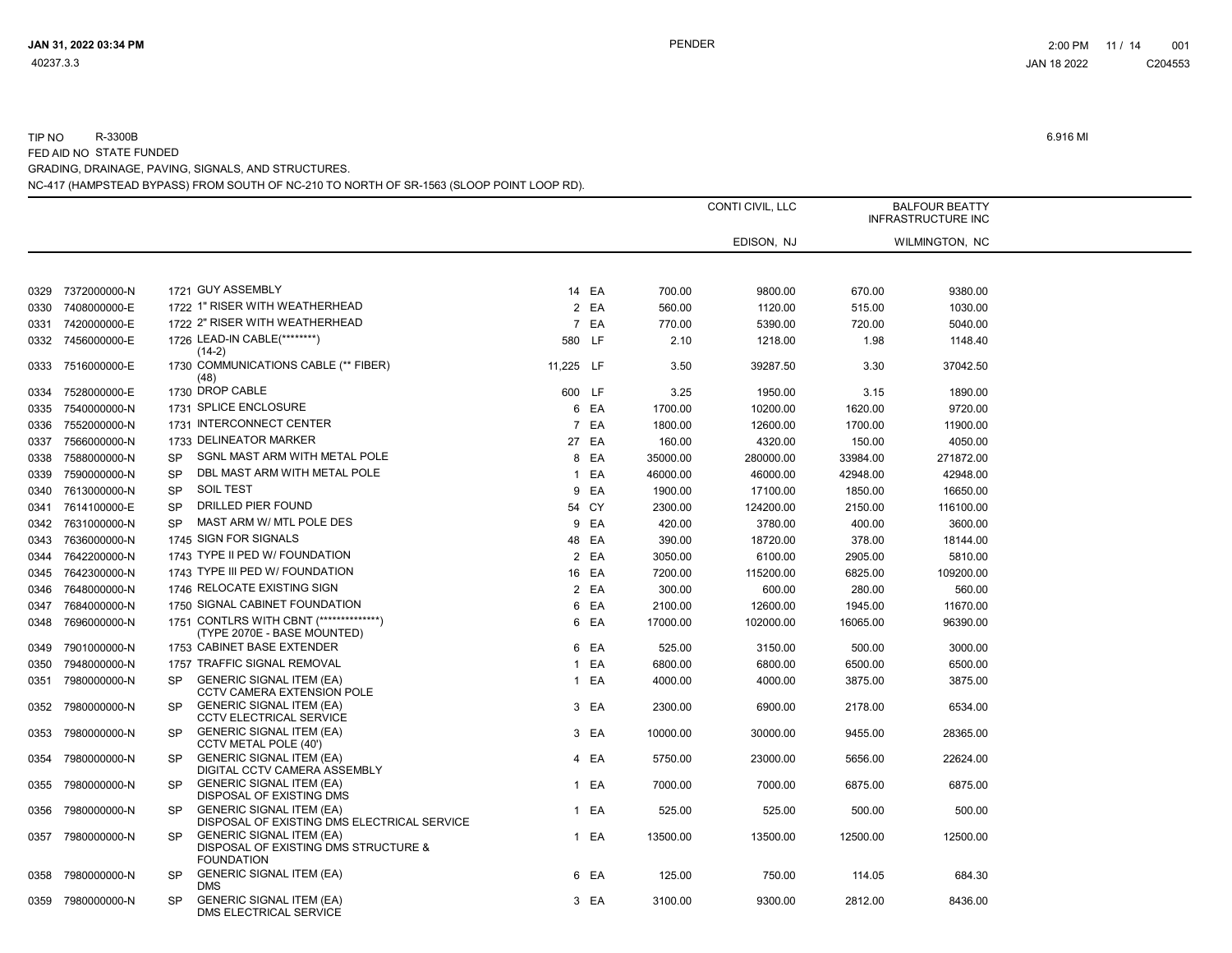|      |                   |           |                                                                                                  |            |          | CONTI CIVIL, LLC | <b>BALFOUR BEATTY</b><br><b>INFRASTRUCTURE INC</b> |                |  |
|------|-------------------|-----------|--------------------------------------------------------------------------------------------------|------------|----------|------------------|----------------------------------------------------|----------------|--|
|      |                   |           |                                                                                                  |            |          | EDISON, NJ       |                                                    | WILMINGTON, NC |  |
|      |                   |           |                                                                                                  |            |          |                  |                                                    |                |  |
| 0360 | 7980000000-N      | <b>SP</b> | <b>GENERIC SIGNAL ITEM (EA)</b><br><b>DMS STRUCTURE</b>                                          | 3 EA       | 59750.00 | 179250.00        | 58158.00                                           | 174474.00      |  |
| 0361 | 7980000000-N      | <b>SP</b> | <b>GENERIC SIGNAL ITEM (EA)</b><br>ETHERNET EDGE SWITCH                                          | 7 EA       | 4400.00  | 30800.00         | 3815.00                                            | 26705.00       |  |
| 0362 | 7980000000-N      | SP        | <b>GENERIC SIGNAL ITEM (EA)</b><br>FIELD EQUIPMENT CABINET                                       | 3 EA       | 1700.00  | 5100.00          | 1500.00                                            | 4500.00        |  |
| 0363 | 7980000000-N      | SP        | <b>GENERIC SIGNAL ITEM (EA)</b><br>MICROWAVE VEHICLE DETECTION SYSTEM - MULTIPLE<br><b>ZONES</b> | 18 EA      | 16500.00 | 297000.00        | 14341.00                                           | 258138.00      |  |
| 0364 | 7980000000-N      | SP        | <b>GENERIC SIGNAL ITEM (EA)</b><br>SOIL TEST FOR CCTV POLE                                       | 3 EA       | 2100.00  | 6300.00          | 1800.00                                            | 5400.00        |  |
| 0365 | 7980000000-N      | <b>SP</b> | <b>GENERIC SIGNAL ITEM (EA)</b><br>SOIL TEST FOR DMS FOUNDATION                                  | 3 EA       | 2100.00  | 6300.00          | 1800.00                                            | 5400.00        |  |
| 0366 | 7992000000-E      | SP        | <b>GENERIC SIGNAL ITEM (CY)</b><br>DRILLED PIER FOUNDATION FOR CCTV POLE                         | 18 CY      | 2500.00  | 45000.00         | 2150.00                                            | 38700.00       |  |
| 0424 | 5802000000-E      |           | 1530 ABANDON 10" UTILITY PIPE                                                                    | 9,136.5 LF | 14.00    | 127911.00        | 12.00                                              | 109638.00      |  |
| 0425 | 6102000000-E      |           | 1664 SODDING                                                                                     | 10,000 SY  | 6.50     | 65000.00         | 7.50                                               | 75000.00       |  |
| 0426 | 6105000000-E      |           | 1664 WATER                                                                                       | 20 M/G     | 160.00   | 3200.00          | 50.00                                              | 1000.00        |  |
| 0429 | 7960000000-N      | <b>SP</b> | METAL POLE FOUND REMVL                                                                           | 4 EA       | 4100.00  | 16400.00         | 3500.00                                            | 14000.00       |  |
|      | 0430 7972000000-N | <b>SP</b> | <b>METAL POLE REMOVAL</b>                                                                        | 4 EA       | 3800.00  | 15200.00         | 3250.00                                            | 13000.00       |  |
|      |                   |           | <b>CULVERT ITEMS</b>                                                                             |            |          |                  |                                                    |                |  |
| 0367 | 0320000000-E      | 300       | FND CONDIT GEOTEXTILE                                                                            | 9.769 SY   | 0.60     | 5861.40          | 7.55                                               | 73755.95       |  |
| 0368 | 8035000000-N      | 402       | <b>REMV EXIST STR **********</b><br>(19+49.00 - Y30RPD-)                                         | Lump Sum   |          | 100.00           |                                                    | 20000.00       |  |
| 0369 | 8056000000-N      | 402       | <b>REMV EXIST STR **********</b><br>$(18+00.00 - Y32)$                                           | Lump Sum   |          | 10000.00         |                                                    | 100000.00      |  |
| 0370 | 8056000000-N      | 402       | <b>REMV EXIST STR **********</b><br>$(320+01.00 - L)$                                            | Lump Sum   |          | 35000.00         |                                                    | 125000.00      |  |
| 0371 | 8065000000-N      | SP        | ASBESTOS ASSESSMENT                                                                              | Lump Sum   |          | 2400.00          |                                                    | 2050.00        |  |
|      | 0372 8126000000-N | 414       | CULV EXCAV @ ************<br>(16+22.00 - Y30RPA-)                                                | Lump Sum   |          | 52000.00         |                                                    | 83165.57       |  |
|      | 0373 8126000000-N | 414       | CULV EXCAV @ ************<br>$(18+00.00 - Y32)$                                                  | Lump Sum   |          | 57000.00         |                                                    | 106556.68      |  |
| 0374 | 8126000000-N      | 414       | CULV EXCAV @ ************<br>(19+49.00 - Y30RPD-)                                                | Lump Sum   |          | 42000.00         |                                                    | 73018.52       |  |
|      | 0375 8126000000-N | 414       | CULV EXCAV @ ************<br>$(19+80.00 - Y38)$                                                  | Lump Sum   |          | 54500.00         |                                                    | 69065.45       |  |
|      | 0376 8126000000-N | 414       | CULV EXCAV @ ************<br>$(320+01.00 - L)$                                                   | Lump Sum   |          | 54500.00         |                                                    | 96434.80       |  |
|      | 0377 8126000000-N | 414       | CULV EXCAV @ ************<br>$(612+13.00 - L1)$                                                  | Lump Sum   |          | 46500.00         |                                                    | 99456.26       |  |
|      | 0378 8126000000-N | 414       | CULV EXCAV @ ************<br>$(660+85.00 - L1)$                                                  | Lump Sum   |          | 140500.00        |                                                    | 156863.92      |  |
|      | 0379 8126000000-N |           | 414 CULV EXCAV @ ************<br>$(712+62.00 - L1)$                                              | Lump Sum   |          | 81200.00         |                                                    | 79313.22       |  |
|      | 0380 8133000000-E |           | 414 FND CONDIT MAT, BOX CULV                                                                     | 7,053 TON  | 75.00    | 528975.00        | 60.43                                              | 426212.79      |  |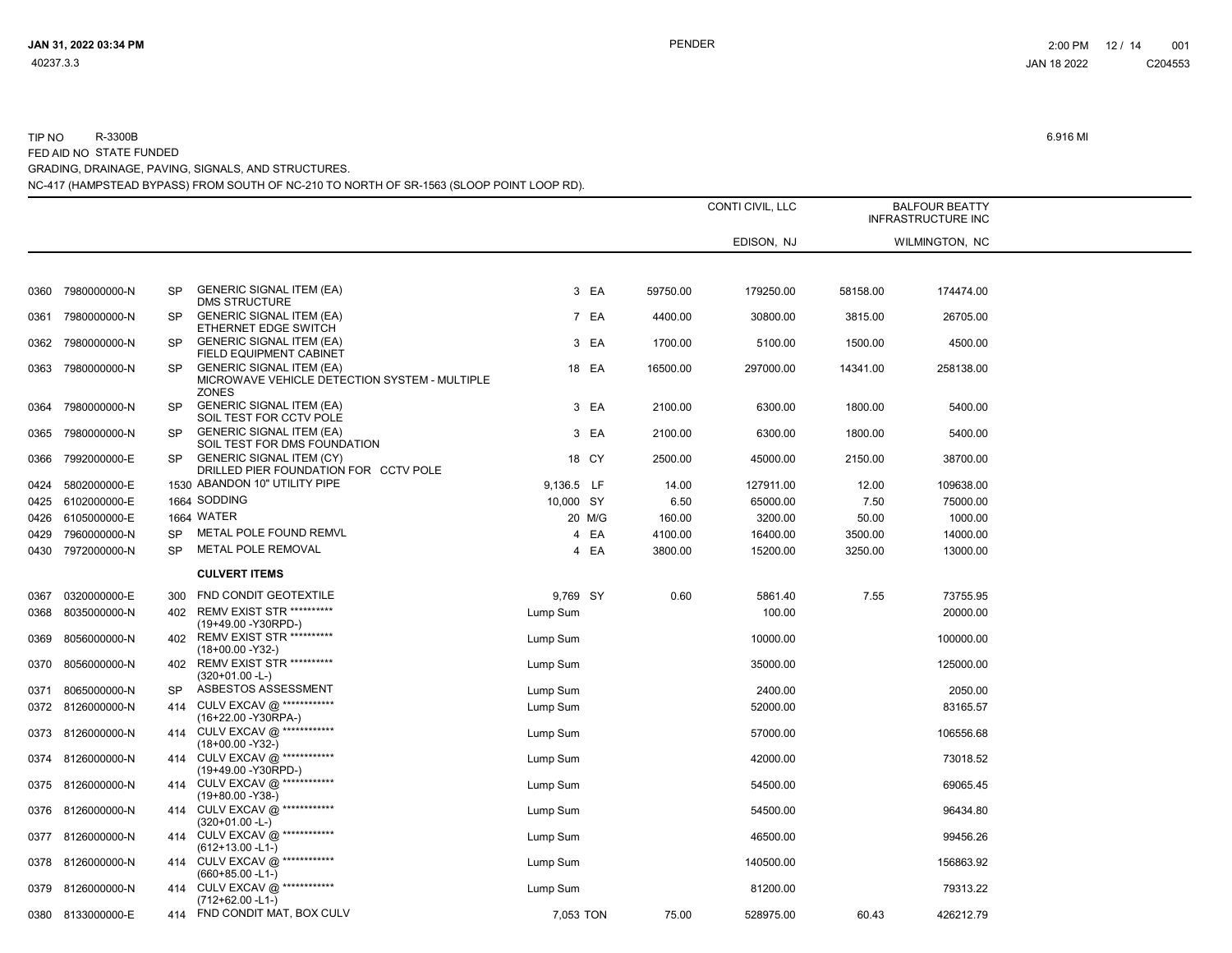|      |                   |           |                                                                                                       |            |       |          | CONTI CIVIL, LLC | <b>BALFOUR BEATTY</b><br><b>INFRASTRUCTURE INC</b> |                |  |
|------|-------------------|-----------|-------------------------------------------------------------------------------------------------------|------------|-------|----------|------------------|----------------------------------------------------|----------------|--|
|      |                   |           |                                                                                                       |            |       |          | EDISON, NJ       |                                                    | WILMINGTON, NC |  |
|      |                   |           |                                                                                                       |            |       |          |                  |                                                    |                |  |
| 0381 | 8196000000-E      | 420       | CLASS A CONCRETE (CULV)                                                                               | 5,269.1 CY |       | 650.00   | 3424915.00       | 488.47                                             | 2573797.28     |  |
|      | 0382 8245000000-E |           | 425 REINF STEEL (CULVERT)                                                                             | 838.896 LB |       | 1.30     | 1090564.80       | 1.76                                               | 1476456.96     |  |
|      |                   |           | <b>WALL ITEMS</b>                                                                                     |            |       |          |                  |                                                    |                |  |
| 0383 | 8504000000-E      | 460       | CONC BARR RAIL MOMENT SLAB                                                                            | 630 LF     |       | 370.00   | 233100.00        | 584.83                                             | 368442.90      |  |
| 0384 | 8801000000-E      | <b>SP</b> | MSE RETAIN WALL NO **<br>(1)                                                                          | 5,990 SF   |       | 70.00    | 419300.00        | 77.00                                              | 461230.00      |  |
| 0385 | 8801000000-E      | SP        | MSE RETAIN WALL NO **<br>(2)                                                                          | 1,290 SF   |       | 80.00    | 103200.00        | 109.75                                             | 141577.50      |  |
| 0386 | 8801000000-E      | <b>SP</b> | MSE RETAIN WALL NO <sup>**</sup><br>(3)                                                               | 6.560 SF   |       | 151.00   | 990560.00        | 132.56                                             | 869593.60      |  |
| 0387 | 8801000000-E      | <b>SP</b> | MSE RETAIN WALL NO **<br>(4)                                                                          | 3,530 SF   |       | 151.00   | 533030.00        | 133.02                                             | 469560.60      |  |
| 0388 | 8839000000-E      | <b>SP</b> | <b>GENERIC RET WALL ITEM (LF)</b><br><b>CUSTOM BARRIER RAIL</b>                                       |            | 80 LF | 116.00   | 9280.00          | 958.08                                             | 76646.40       |  |
|      | 0389 8847000000-E | <b>SP</b> | <b>GENERIC RET WALL ITEM (SF)</b><br>ARCHITECTURAL SURFACE TREAT- MENT (SOUND<br><b>BARRIER WALL)</b> | 516,691 SF |       | 1.30     | 671698.30        | 1.50                                               | 775036.50      |  |
|      | 0390 8847000000-E | SP.       | <b>GENERIC RET WALL ITEM (SF)</b><br>SOUND ABSORPTIVE BARRIER WALL NO -SW10-                          | 91,231 SF  |       | 5.00     | 456155.00        | 18.12                                              | 1653105.72     |  |
| 0391 | 8847000000-E      | <b>SP</b> | <b>GENERIC RET WALL ITEM (SF)</b><br>SOUND ABSORPTIVE BARRIER WALL NO -SW9&11-                        | 93,961 SF  |       | 5.00     | 469805.00        | 18.11                                              | 1701633.71     |  |
| 0392 | 8847000000-E      | <b>SP</b> | <b>GENERIC RET WALL ITEM (SF)</b><br>SOUND BARRIER WALL NO -SW10-                                     | 91,231 SF  |       | 47.00    | 4287857.00       | 45.53                                              | 4153747.43     |  |
|      | 0393 8847000000-E | <b>SP</b> | <b>GENERIC RET WALL ITEM (SF)</b><br>SOUND BARRIER WALL NO -SW22-                                     | 10,055 SF  |       | 54.00    | 542970.00        | 66.67                                              | 670366.85      |  |
| 0394 | 8847000000-E      | <b>SP</b> | <b>GENERIC RET WALL ITEM (SF)</b><br>SOUND BARRIER WALL NO -SW9&11-                                   | 178,826 SF |       | 48.00    | 8583648.00       | 51.67                                              | 9239939.42     |  |
| 0395 | 8847000000-E      | <b>SP</b> | <b>GENERIC RET WALL ITEM (SF)</b><br>TEMPORARY SURCHARGE WALL NO 3                                    | 520 SF     |       | 19.35    | 10062.00         | 122.97                                             | 63944.40       |  |
| 0396 | 8847000000-E      | <b>SP</b> | <b>GENERIC RET WALL ITEM (SF)</b><br>TEMPORARY SURCHARGE WALL NO 4                                    | 500 SF     |       | 19.35    | 9675.00          | 113.12                                             | 56560.00       |  |
| 0427 | 8834000000-N      | <b>SP</b> | <b>GENERIC RET WALL ITEM (EA)</b><br>NO-SW9&11- SOUND WALL STEEL ACCESS DOOR                          |            | 2 EA  | 23000.00 | 46000.00         | 75000.00                                           | 150000.00      |  |
|      | 0428 8834000000-N | <b>SP</b> | <b>GENERIC RET WALL ITEM (EA)</b><br>NO-SW10-SOUND WALL STEEL ACCESS DOOR                             |            | 1 EA  | 23000.00 | 23000.00         | 75000.00                                           | 75000.00       |  |
|      |                   |           | <b>STRUCTURE ITEMS</b>                                                                                |            |       |          |                  |                                                    |                |  |
| 0397 | 8091000000-N      |           | 410 FND EXCAV B** STA ********<br>$(1, 25+28.04 - Y32)$                                               | Lump Sum   |       |          | 1600.00          |                                                    | 40000.00       |  |
| 0398 | 8091000000-N      |           | 410 FND EXCAV B** STA ********<br>$(1, 30+17.11 - Y31)$                                               | Lump Sum   |       |          | 1600.00          |                                                    | 50000.00       |  |
| 0399 | 8091000000-N      | 410       | FND EXCAV B** STA *******<br>$(1, 39+82.39 - Y30)$                                                    | Lump Sum   |       |          | 1600.00          |                                                    | 75000.00       |  |
|      | 0400 8112730000-N |           | 450 PDA TESTING                                                                                       |            | 8 EA  | 2200.00  | 17600.00         | 4608.35                                            | 36866.80       |  |
| 0401 | 8147000000-E      | 420       | REINF CONCRETE DECK SLAB                                                                              | 52.701 SF  |       | 43.00    | 2266143.00       | 250.00                                             | 13175250.00    |  |
|      | 0402 8161000000-E | 420       | <b>GROOVING BRIDGE FLOORS</b>                                                                         | 56,601 SF  |       | 0.70     | 39620.70         | 1.05                                               | 59431.05       |  |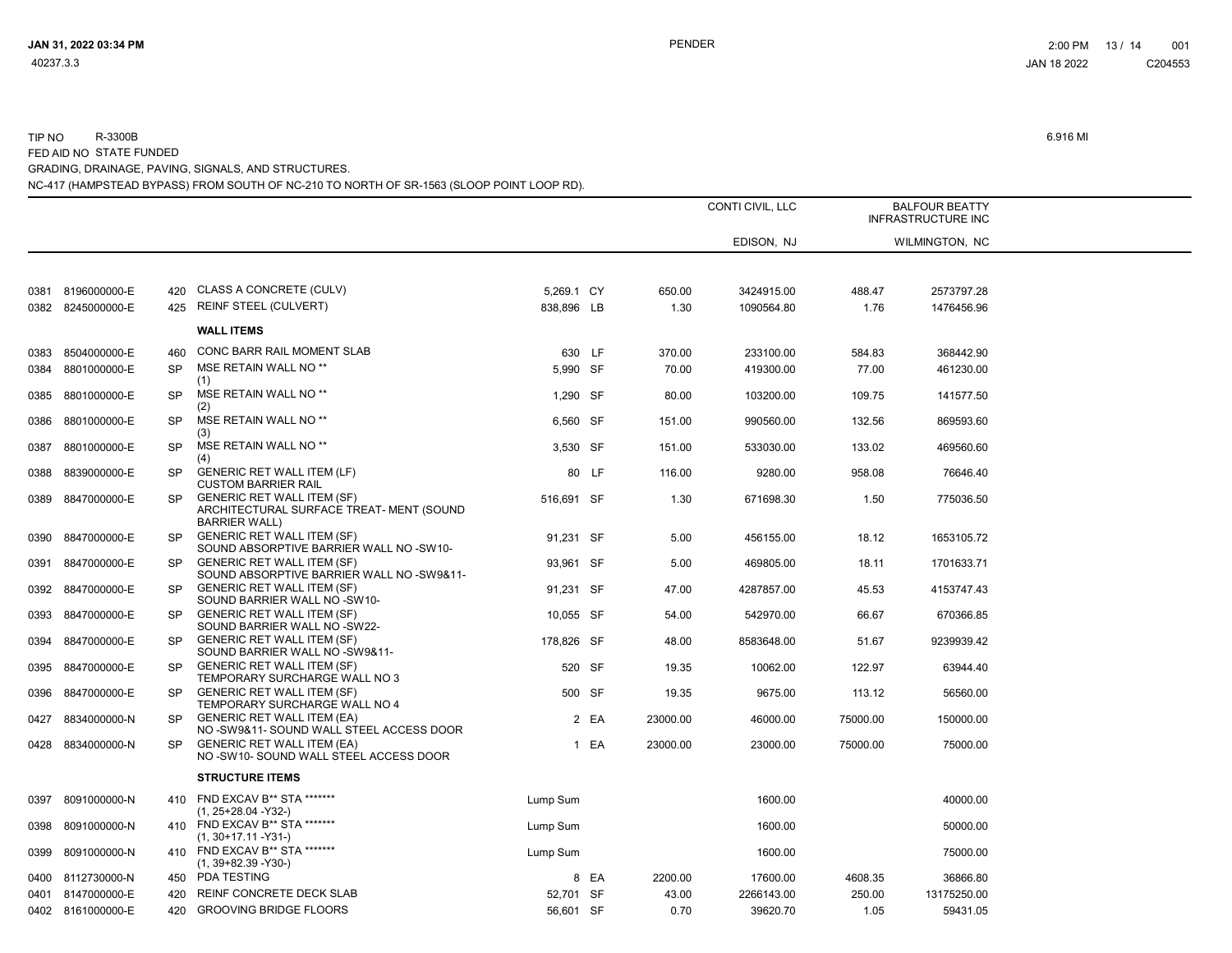|      |                   |           |                                                                                      |                |        |              | CONTI CIVIL, LLC      |              | <b>BALFOUR BEATTY</b><br><b>INFRASTRUCTURE INC</b> |  |
|------|-------------------|-----------|--------------------------------------------------------------------------------------|----------------|--------|--------------|-----------------------|--------------|----------------------------------------------------|--|
|      |                   |           |                                                                                      |                |        |              | EDISON, NJ            |              | WILMINGTON, NC                                     |  |
|      |                   |           |                                                                                      |                |        |              |                       |              |                                                    |  |
|      | 0403 8182000000-E | 420       | <b>CLASS A CONCRETE (BRIDGE)</b>                                                     | 992.7 CY       |        | 804.00       | 798130.80             | 4000.00      | 3970800.00                                         |  |
| 0404 | 8210000000-N      | 422       | BRG APPR SLAB ***********<br>(25+28.04 - Y32-)                                       | Lump Sum       |        |              | 103000.00             |              | 800000.00                                          |  |
| 0405 | 8210000000-N      |           | 422 BRG APPR SLAB ***********<br>$(30+17.11 - Y31)$                                  | Lump Sum       |        |              | 98000.00              |              | 800000.00                                          |  |
| 0406 | 8210000000-N      | 422       | BRG APPR SLAB ***********<br>$(39+82.39 - Y30-)$                                     | Lump Sum       |        |              | 135000.00             |              | 800000.00                                          |  |
| 0407 | 8210000000-N      | 422       | BRG APPR SLAB ***********<br>(658+69.17 -L1-LT)                                      | Lump Sum       |        |              | 67000.00              |              | 800000.00                                          |  |
| 0408 | 8210000000-N      | 422       | BRG APPR SLAB ***********<br>$(658+69.17 - L1 - RT)$                                 | Lump Sum       |        |              | 67000.00              |              | 800000.00                                          |  |
| 0409 | 8217000000-E      |           | 425 REINF STEEL (BRIDGE)                                                             | 154,013 LB     |        | 1.45         | 223318.85             | 1.71         | 263362.23                                          |  |
| 0410 | 8238000000-E      | 425       | SPIRAL COL REINF STL BRG                                                             | 5,405 LB       |        | 2.95         | 15944.75              | 4.10         | 22160.50                                           |  |
| 0411 | 8277000000-E      | 430       | 72" MOD PRESTR CONC GIRDR                                                            | 1,298.06 LF    |        | 415.00       | 538694.90             | 1000.00      | 1298060.00                                         |  |
|      | 0412 8328200000-E | 450       | PILE DRV EQUIP SETUP ** STEEL PILES<br>(HP 12 X 53)                                  |                | 180 EA | 2250.00      | 405000.00             | 15000.00     | 2700000.00                                         |  |
|      | 0413 8328200000-E |           | 450 PILE DRV EQUIP SETUP ** STEEL PILES<br>(HP 14 X 73)                              |                | 24 EA  | 4700.00      | 112800.00             | 15000.00     | 360000.00                                          |  |
| 0414 | 8364000000-E      | 450       | HP12X53 PILES                                                                        | 13,500 LF      |        | 55.00        | 742500.00             | 75.00        | 1012500.00                                         |  |
| 0415 | 8384000000-E      | 450       | HP14X73 PILES                                                                        | 2,280 LF       |        | 75.00        | 171000.00             | 115.00       | 262200.00                                          |  |
| 0416 | 8391000000-N      | 450       | STEEL PILE POINTS                                                                    | 176 EA         |        | 150.00       | 26400.00              | 370.00       | 65120.00                                           |  |
| 0417 | 8393000000-N      | 450       | PILE REDRIVES                                                                        | 103 EA         |        | 250.00       | 25750.00              | 500.00       | 51500.00                                           |  |
| 0418 | 8503000000-E      | 460       | <b>CONCRETE BARRIER RAIL</b>                                                         | 1,736.94 LF    |        | 142.00       | 246645.48             | 146.77       | 254930.68                                          |  |
| 0419 | 8531000000-E      | 462       | 4" SLOPE PROTECTION                                                                  | 3,878 SY       |        | 88.00        | 341264.00             | 99.44        | 385628.32                                          |  |
| 0420 | 8657000000-N      | 430       | <b>ELASTOMERIC BEARINGS</b>                                                          | Lump Sum       |        |              | 135000.00             |              | 100000.00                                          |  |
| 0421 | 8706000000-N      | <b>SP</b> | <b>EXPANSION JOINT SEALS</b>                                                         | Lump Sum       |        |              | 135000.00             |              | 150000.00                                          |  |
| 0422 | 8860000000-N      | <b>SP</b> | <b>GENERIC STRUCTURE ITEM (LS)</b><br>SOUND ABSORPTIVE BARRIER WALL (BRIDGE MOUNTED) | Lump Sum       |        |              | 160000.00             |              | 250000.00                                          |  |
| 0423 | 8867000000-E      | <b>SP</b> | <b>GENERIC STRUCTURE ITEM (LF)</b><br>MODIFIED 54" PRESTRESSED CON- CRETE GIRDERS    | 4.176.15 LF    |        | 375.00       | 1566056.25            | 950.00       | 3967342.50                                         |  |
|      |                   |           | CONTRACT TOTAL                                                                       |                |        | <b>TOTAL</b> | 185680442.00          | <b>TOTAL</b> | 224743684.35                                       |  |
|      |                   |           | ROADWAY ITEMS                                                                        |                |        | SUB-TOTAL    | 154223416.77          | SUB-TOTAL    | 165705999.84                                       |  |
|      |                   |           | <b>CULVERT ITEMS</b>                                                                 |                |        | SUB-TOTAL    | 5626016.20            | SUB-TOTAL    | 5561147.40                                         |  |
|      |                   |           | <b>WALL ITEMS</b>                                                                    |                |        | SUB-TOTAL    | 17389340.30           | SUB-TOTAL    | 20926385.03                                        |  |
|      |                   |           | <b>STRUCTURE ITEMS</b>                                                               |                |        | SUB-TOTAL    | 8441668.73            | SUB-TOTAL    | 32550152.08                                        |  |
|      |                   |           | <b>BIDDERS IN ORDER</b>                                                              |                |        |              | <b>CONTRACT TOTAL</b> |              |                                                    |  |
|      |                   |           | CONTI CIVIL, LLC                                                                     | -1             |        |              | 185680442.00          |              |                                                    |  |
|      |                   |           | BALFOUR BEATTY INFRASTRUCTURE INC                                                    | $\overline{2}$ |        |              | 224743684.35          |              |                                                    |  |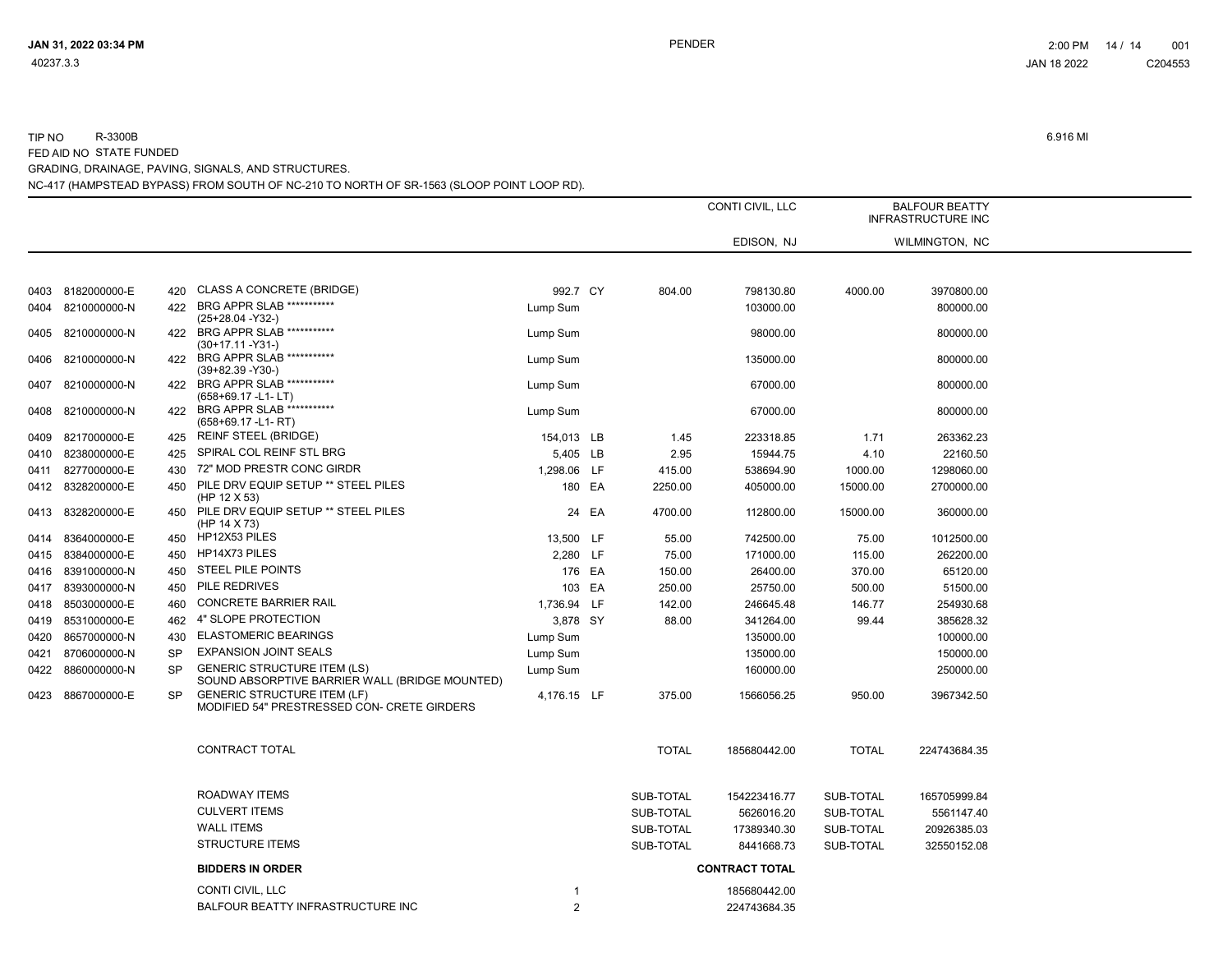|      |              |           |                                                                                                                     |            |          | <b>FREYSSINET INC</b> | AMERICAN CONTRACTING &<br><b>SERVICES INC</b> |                    |          | AMERICAN CIVIL CONSTRUCTORS<br><b>WEST COAST LLC</b> |
|------|--------------|-----------|---------------------------------------------------------------------------------------------------------------------|------------|----------|-----------------------|-----------------------------------------------|--------------------|----------|------------------------------------------------------|
|      |              |           |                                                                                                                     |            |          | STERLING, VA          |                                               | JEFFERSONVILLE. IN |          | <b>BENICIA, CA</b>                                   |
|      |              |           | <b>ROADWAY ITEMS</b>                                                                                                |            |          |                       |                                               |                    |          |                                                      |
| 0001 | 0000100000-N | 800       | <b>MOBILIZATION</b>                                                                                                 | Lump Sum   |          | 1065000.00            |                                               | 1283826.64         |          | 1750000.00                                           |
| 0002 | 0106000000-E | 230       | <b>BORROW EXCAVATION</b>                                                                                            | 25 CY      | 115.00   | 2875.00               | 100.00                                        | 2500.00            | 150.00   | 3750.00                                              |
| 0003 | 1121000000-E | 520       | AGGREGATE BASE COURSE                                                                                               | 45 TON     | 285.00   | 12825.00              | 250.00                                        | 11250.00           | 350.00   | 15750.00                                             |
| 0004 | 1308000000-E | 607       | MILLN ASPHALT PVMT ***** - *****<br>$(1-1/2" TO 3")$                                                                | 5.101 SY   | 12.00    | 61212.00              | 12.50                                         | 63762.50           | 20.00    | 102020.00                                            |
| 0005 | 1523000000-E | 610       | ASP CONC SURF CRS S9.5C                                                                                             | 660 TON    | 190.00   | 125400.00             | 165.00                                        | 108900.00          | 225.00   | 148500.00                                            |
| 0006 | 1575000000-E | 620       | ASP FOR PLANT MIX                                                                                                   | 40 TON     | 770.00   | 30800.00              | 675.00                                        | 27000.00           | 950.00   | 38000.00                                             |
| 0007 | 2556000000-E | 846       | SHOULDER BERM GUTTER                                                                                                | 240 LF     | 115.00   | 27600.00              | 100.00                                        | 24000.00           | 150.00   | 36000.00                                             |
| 0008 | 3345000000-E | 864       | <b>REMOVE &amp; RESET GUARDRAIL</b>                                                                                 | 240 LF     | 120.00   | 28800.00              | 100.00                                        | 24000.00           | 150.00   | 36000.00                                             |
| 0009 | 4405000000-E |           | 1110 WORK ZONE SIGNS (PORT)                                                                                         | 690 SF     | 22.00    | 15180.00              | 17.00                                         | 11730.00           | 20.00    | 13800.00                                             |
| 0010 | 4410000000-E |           | 1110 WORK ZONE SIGNS (BARR)                                                                                         | 102 SF     | 10.00    | 1020.00               | 11.00                                         | 1122.00            | 15.00    | 1530.00                                              |
| 0011 | 4415000000-N |           | 1115 FLASHING ARROW BOARD                                                                                           | EA<br>9    | 3070.00  | 27630.00              | 5000.00                                       | 45000.00           | 4000.00  | 36000.00                                             |
| 0012 | 4420000000-N |           | 1120 PORTABLE CHANGE MSG SIGN                                                                                       | 2 EA       | 13400.00 | 26800.00              | 20000.00                                      | 40000.00           | 20000.00 | 40000.00                                             |
| 0013 | 4430000000-N |           | 1130 DRUMS                                                                                                          | 880 EA     | 30.00    | 26400.00              | 45.00                                         | 39600.00           | 80.00    | 70400.00                                             |
| 0014 | 4445000000-E |           | 1145 BARRICADES (TYPE III)                                                                                          | 128 LF     | 31.00    | 3968.00               | 40.00                                         | 5120.00            | 40.00    | 5120.00                                              |
| 0015 | 4480000000-N |           | 1165 TMA                                                                                                            | 2 EA       | 69900.00 | 139800.00             | 35000.00                                      | 70000.00           | 70000.00 | 140000.00                                            |
| 0016 | 4650000000-N |           | 1251 TEMP RAISED PVMT MRKS                                                                                          | 4,555 EA   | 3.50     | 15942.50              | 3.00                                          | 13665.00           | 4.00     | 18220.00                                             |
| 0017 | 4685000000-E |           | 1205 THERMO PVT MKG LINES 4"90                                                                                      | 13,332 LF  | 2.00     | 26664.00              | 1.70                                          | 22664.40           | 2.00     | 26664.00                                             |
| 0018 | 4805000000-N |           | 1205 COLD APPL PLASTIC SYM TYPE **<br>(II)                                                                          | 12 EA      | 340.00   | 4080.00               | 300.00                                        | 3600.00            | 400.00   | 4800.00                                              |
| 0019 | 4810000000-E |           | 1205 PAINT PVMT MARKINGS 4"                                                                                         | 78,396 LF  | 0.30     | 23518.80              | 0.25                                          | 19599.00           | 0.50     | 39198.00                                             |
| 0020 | 4850000000-E |           | 1205 LINE REMOVAL 4" WIDE                                                                                           | 21,560 LF  | 1.50     | 32340.00              | 1.50                                          | 32340.00           | 2.25     | 48510.00                                             |
| 0021 | 4860000000-E |           | 1205 LINE REMOVAL 8" WIDE                                                                                           | 3,984 LF   | 2.50     | 9960.00               | 2.00                                          | 7968.00            | 2.50     | 9960.00                                              |
| 0022 | 4890000000-E | <b>SP</b> | <b>GENERIC PAVEMENT MARKING ITEM (LF)</b><br>POLYUREA PAVEMENT MARKING LINES, 4", 30 MILS<br>(STANDARD GLASS BEADS) | 36,305 LF  | 2.00     | 72610.00              | 1.70                                          | 61718.50           | 2.25     | 81686.25                                             |
| 0023 | 4890000000-E | <b>SP</b> | <b>GENERIC PAVEMENT MARKING ITEM (LF)</b><br>THERMOPLASTIC RUMBLE BARS                                              | 3,253 LF   | 14.00    | 45542.00              | 12.00                                         | 39036.00           | 16.00    | 52048.00                                             |
| 0024 | 4900000000-N |           | 1251 PERM RAISED PVMT MARKERS                                                                                       | 582 EA     | 7.00     | 4074.00               | 6.00                                          | 3492.00            | 7.00     | 4074.00                                              |
| 0025 | 6084000000-E |           | 1660 SEEDING AND MULCHING                                                                                           | 0.2 ACR    | 48900.00 | 9780.00               | 10000.00                                      | 2000.00            | 25000.00 | 5000.00                                              |
|      |              |           | <b>STRUCTURE ITEMS</b>                                                                                              |            |          |                       |                                               |                    |          |                                                      |
| 0026 | 2275000000-E | <b>SP</b> | <b>FLOWABLE FILL</b>                                                                                                | 7.6 CY     | 610.00   | 4636.00               | 1500.00                                       | 11400.00           | 1200.00  | 9120.00                                              |
| 0027 | 8121000000-N | 412       | UNCL STR EXCAV STA *****<br>$(65+52.10 - L)$                                                                        | Lump Sum   |          | 2410.00               |                                               | 20000.00           |          | 30637.64                                             |
| 0028 | 8161000000-E | 420       | <b>GROOVING BRIDGE FLOORS</b>                                                                                       | 314.624 SF | 0.50     | 157312.00             | 1.00                                          | 314624.00          | 1.75     | 550592.00                                            |
| 0029 | 8594000000-E | 876       | <b>RIP RAP B</b>                                                                                                    | 30 TON     | 515.00   | 15450.00              | 550.00                                        | 16500.00           | 1000.00  | 30000.00                                             |
| 0030 | 8622000000-E | 876       | <b>GEOTEXTILE FOR DRAINAGE</b>                                                                                      | 65 SY      | 135.00   | 8775.00               | 20.00                                         | 1300.00            | 150.00   | 9750.00                                              |
| 0031 | 8657000000-N | 430       | <b>ELASTOMERIC BEARINGS</b>                                                                                         | Lump Sum   |          | 285000.00             |                                               | 215000.00          |          | 390000.00                                            |
| 0032 | 8660000000-E | <b>SP</b> | <b>CONCRETE REPAIRS</b>                                                                                             | 3 CF       | 1130.00  | 3390.00               | 2000.00                                       | 6000.00            | 2500.00  | 7500.00                                              |
| 0033 | 8664000000-E | <b>SP</b> | SHOTCRETE REPAIRS                                                                                                   | 37 CF      | 905.00   | 33485.00              | 1500.00                                       | 55500.00           | 2000.00  | 74000.00                                             |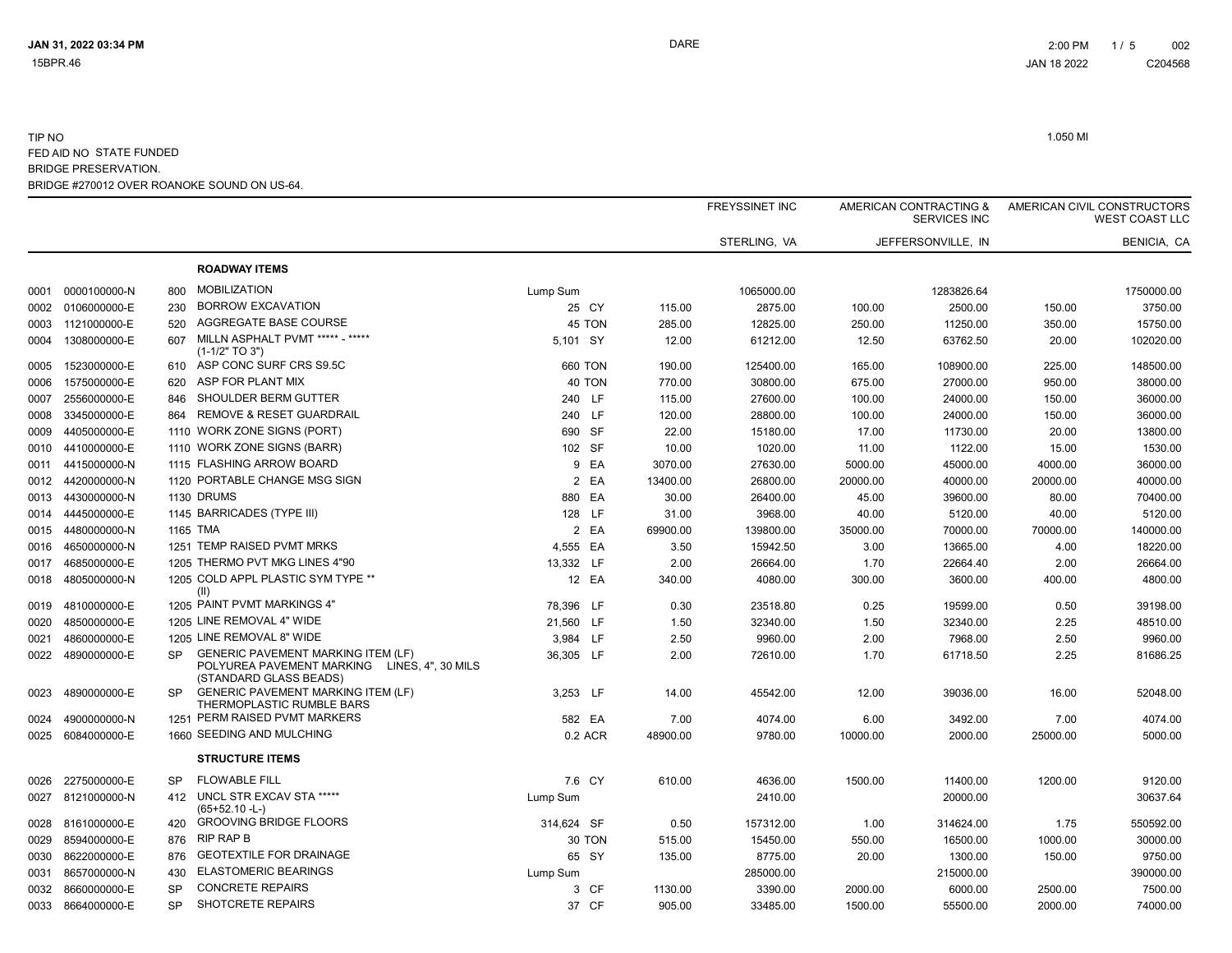|                   |           |                                                                                                        |           |       |              | <b>FREYSSINET INC</b> | AMERICAN CONTRACTING &<br><b>SERVICES INC</b> |                    | AMERICAN CIVIL CONSTRUCTORS | <b>WEST COAST LLC</b> |  |
|-------------------|-----------|--------------------------------------------------------------------------------------------------------|-----------|-------|--------------|-----------------------|-----------------------------------------------|--------------------|-----------------------------|-----------------------|--|
|                   |           |                                                                                                        |           |       |              | STERLING, VA          |                                               | JEFFERSONVILLE, IN |                             | BENICIA, CA           |  |
|                   |           |                                                                                                        |           |       |              |                       |                                               |                    |                             |                       |  |
| 0034 8678000000-E | SP        | <b>EPOXY RESIN INJECTION</b>                                                                           | 4,043 LF  |       | 84.00        | 339612.00             | 65.00                                         | 262795.00          | 85.00                       | 343655.00             |  |
| 0035 8867000000-E | SP        | <b>GENERIC STRUCTURE ITEM (LF)</b><br>2-BAR METAL RAIL REPAIRS                                         | 200 LF    |       | 330.00       | 66000.00              | 175.00                                        | 35000.00           | 450.00                      | 90000.00              |  |
| 0036 8867000000-E | SP.       | <b>GENERIC STRUCTURE ITEM (LF)</b><br><b>BRIDGE JOINT REMOVAL</b>                                      | 366 LF    |       | 26.00        | 9516.00               | 50.00                                         | 18300.00           | 70.00                       | 25620.00              |  |
| 0037 8867000000-E | <b>SP</b> | <b>GENERIC STRUCTURE ITEM (LF)</b><br>CP INTEGRAL PILE JACKET (STRUC- TURAL), 16" TO 30"               | 300 LF    |       | 2650.00      | 795000.00             | 2085.00                                       | 625500.00          | 2900.00                     | 870000.00             |  |
| 0038 8867000000-E | SP.       | <b>GENERIC STRUCTURE ITEM (LF)</b><br>FOAM JOINT SEALS FOR PRESERVA-TION                               | 4,545 LF  |       | 69.00        | 313605.00             | 105.00                                        | 477225.00          | 95.00                       | 431775.00             |  |
| 0039 8882000000-E | SP.       | <b>GENERIC STRUCTURE ITEM (CF)</b><br>REPAIRS TO PRESTRESSED CON- CRETE GIRDERS                        | 201 CF    |       | 980.00       | 196980.00             | 2175.00                                       | 437175.00          | 2600.00                     | 522600.00             |  |
| 0040 8892000000-E | SP.       | <b>GENERIC STRUCTURE ITEM (SF)</b><br>CP SYSTEM, ZINC ALUMINUM SPRAY                                   | 14,820 SF |       | 71.00        | 1052220.00            | 28.25                                         | 418665.00          | 43.00                       | 637260.00             |  |
| 0041 8892000000-E | SP.       | <b>GENERIC STRUCTURE ITEM (SF)</b><br><b>EPOXY COATING</b>                                             | 24,628 SF |       | 7.00         | 172396.00             | 18.00                                         | 443304.00          | 32.00                       | 788096.00             |  |
| 0042 8892000000-E | <b>SP</b> | <b>GENERIC STRUCTURE ITEM (SF)</b><br>TSA FULL LENGTH (MONITORING)                                     | 1,862 SF  |       | 51.00        | 94962.00              | 43.20                                         | 80438.40           | 60.00                       | 111720.00             |  |
| 0043 8892000000-E | SP.       | <b>GENERIC STRUCTURE ITEM (SF)</b><br>TSA FULL LENGTH (NON-MONITOR- ING)                               | 29.173 SF |       | 48.00        | 1400304.00            | 39.50                                         | 1152333.50         | 53.00                       | 1546169.00            |  |
| 0044 8893000000-E | <b>SP</b> | <b>GENERIC STRUCTURE ITEM (SY)</b><br>PLACING & FINISHING POLYMER CONCRETE OVERLAY                     | 36,967 SY |       | 75.00        | 2772525.00            | 60.00                                         | 2218020.00         | 82.00                       | 3031294.00            |  |
| 0045 8893000000-E | SP.       | <b>GENERIC STRUCTURE ITEM (SY)</b><br><b>SCARIFYING BRIDGE DECK</b>                                    | 36,967 SY |       | 15.00        | 554505.00             | 15.00                                         | 554505.00          | 33.33                       | 1232110.11            |  |
| 0046 8893000000-E | <b>SP</b> | <b>GENERIC STRUCTURE ITEM (SY)</b><br>SHOT-BLASTING BRIDGE DECK                                        | 36,967 SY |       | 7.00         | 258769.00             | 4.00                                          | 147868.00          | 13.00                       | 480571.00             |  |
| 0047 8897000000-N | <b>SP</b> | <b>GENERIC STRUCTURE ITEM (EA)</b><br>CATHODIC PROTECTION SYSTEM - SUBMERGED ZINC<br><b>BULK ANODE</b> | 382 EA    |       | 2440.00      | 932080.00             | 3223.00                                       | 1231186.00         | 4500.00                     | 1719000.00            |  |
| 0048 8897000000-N | <b>SP</b> | <b>GENERIC STRUCTURE ITEM (EA)</b><br>SPLICING OF PRESTRESSING STRAND                                  |           | 15 EA | 630.00       | 9450.00               | 2995.00                                       | 44925.00           | 3600.00                     | 54000.00              |  |
| 0049 8897000000-N | SP.       | <b>GENERIC STRUCTURE ITEM (EA)</b><br>TYPE I BRIDGE JACKING BRIDGE NO 12                               | 165 EA    |       | 1640.00      | 270600.00             | 5895.00                                       | 972675.00          | 9000.00                     | 1485000.00            |  |
| 0050 8881000000-E | <b>SP</b> | <b>GENERIC STRUCTURE ITEM (CY)</b><br>POLYESTER POLYMER CONCRETE MATERIALS                             | 3,322 CY  |       | 2925.00      | 9716850.00            |                                               |                    | 2750.00                     | 9135500.00            |  |
| 0051 8881000000-E | SP.       | <b>GENERIC STRUCTURE ITEM (CY)</b><br>EPOXY POLYMER CONCRETE MATERI-ALS                                | 3,322 CY  |       |              |                       | 4200.00                                       | 13952400.00        |                             |                       |  |
|                   |           | CONTRACT TOTAL                                                                                         |           |       | <b>TOTAL</b> | 21305653.30           | <b>TOTAL</b>                                  | 25676532.94        | <b>TOTAL</b>                | 26333000.00           |  |
|                   |           | ROADWAY ITEMS                                                                                          |           |       | SUB-TOTAL    | 1839821.30            | SUB-TOTAL                                     | 1963894.04         | SUB-TOTAL                   | 2727030.25            |  |
|                   |           | <b>STRUCTURE ITEMS</b>                                                                                 |           |       | SUB-TOTAL    | 19465832.00           | SUB-TOTAL                                     | 23712638.90        | SUB-TOTAL                   | 23605969.75           |  |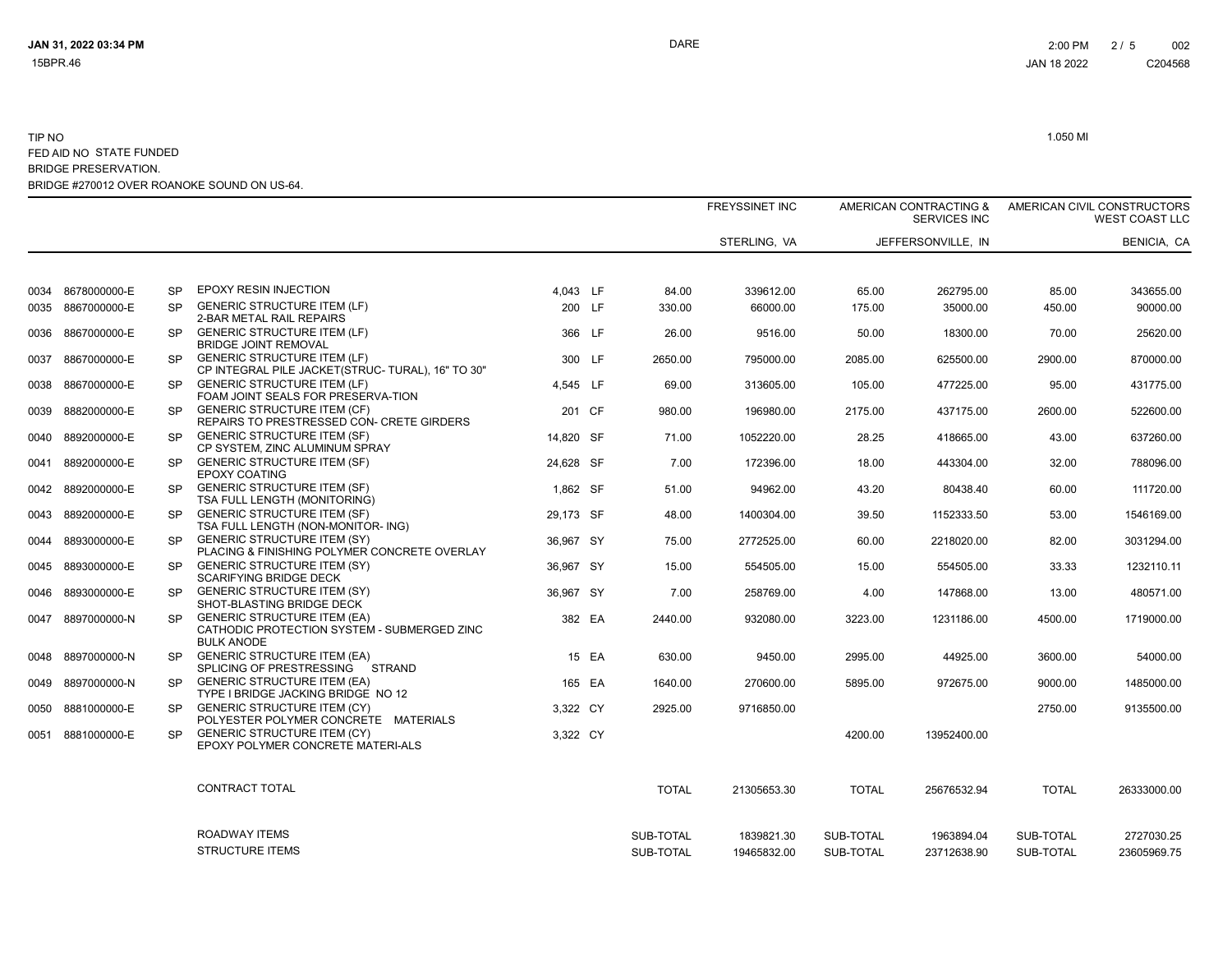|      |                   |           |                                                                                                                     | FLATIRON CONSTRUCTORS INC COASTAL GUNITE CONSTRUCTION<br><b>COMPANY</b> |          |                 |          |               |  |  |
|------|-------------------|-----------|---------------------------------------------------------------------------------------------------------------------|-------------------------------------------------------------------------|----------|-----------------|----------|---------------|--|--|
|      |                   |           |                                                                                                                     |                                                                         |          | MORRISVILLE, NC |          | CAMBRIDGE, MD |  |  |
|      |                   |           | <b>ROADWAY ITEMS</b>                                                                                                |                                                                         |          |                 |          |               |  |  |
|      | 0001 0000100000-N | 800       | <b>MOBILIZATION</b>                                                                                                 | Lump Sum                                                                |          | 1320500.00      |          | 1400000.00    |  |  |
| 0002 | 0106000000-E      | 230       | <b>BORROW EXCAVATION</b>                                                                                            | 25 CY                                                                   | 101.00   | 2525.00         | 125.00   | 3125.00       |  |  |
|      | 0003 1121000000-E | 520       | AGGREGATE BASE COURSE                                                                                               | 45 TON                                                                  | 252.00   | 11340.00        | 312.50   | 14062.50      |  |  |
| 0004 | 1308000000-E      | 607       | MILLN ASPHALT PVMT ***** - *****<br>(1-1/2" TO 3")                                                                  | 5,101 SY                                                                | 12.50    | 63762.50        | 15.60    | 79575.60      |  |  |
| 0005 | 1523000000-E      | 610       | ASP CONC SURF CRS S9.5C                                                                                             | 660 TON                                                                 | 166.50   | 109890.00       | 206.25   | 136125.00     |  |  |
| 0006 | 1575000000-E      | 620       | ASP FOR PLANT MIX                                                                                                   | 40 TON                                                                  | 681.00   | 27240.00        | 843.75   | 33750.00      |  |  |
| 0007 | 2556000000-E      | 846       | SHOULDER BERM GUTTER                                                                                                | 240 LF                                                                  | 101.00   | 24240.00        | 152.00   | 36480.00      |  |  |
| 0008 | 3345000000-E      | 864       | <b>REMOVE &amp; RESET GUARDRAIL</b>                                                                                 | 240 LF                                                                  | 105.00   | 25200.00        | 300.00   | 72000.00      |  |  |
| 0009 | 4405000000-E      |           | 1110 WORK ZONE SIGNS (PORT)                                                                                         | 690 SF                                                                  | 12.40    | 8556.00         | 15.00    | 10350.00      |  |  |
| 0010 | 4410000000-E      |           | 1110 WORK ZONE SIGNS (BARR)                                                                                         | 102 SF                                                                  | 8.25     | 841.50          | 8.75     | 892.50        |  |  |
| 0011 | 4415000000-N      |           | 1115 FLASHING ARROW BOARD                                                                                           | 9 EA                                                                    | 2600.00  | 23400.00        | 2500.00  | 22500.00      |  |  |
| 0012 | 4420000000-N      |           | 1120 PORTABLE CHANGE MSG SIGN                                                                                       | 2 EA                                                                    | 11140.00 | 22280.00        | 6250.00  | 12500.00      |  |  |
| 0013 | 4430000000-N      |           | 1130 DRUMS                                                                                                          | 880 EA                                                                  | 44.00    | 38720.00        | 38.00    | 33440.00      |  |  |
| 0014 | 4445000000-E      |           | 1145 BARRICADES (TYPE III)                                                                                          | 128 LF                                                                  | 26.00    | 3328.00         | 20.00    | 2560.00       |  |  |
| 0015 | 4480000000-N      |           | 1165 TMA                                                                                                            | 2 EA                                                                    | 26400.00 | 52800.00        | 45000.00 | 90000.00      |  |  |
| 0016 | 4650000000-N      |           | 1251 TEMP RAISED PVMT MRKS                                                                                          | 4,555 EA                                                                | 3.05     | 13892.75        | 39.50    | 179922.50     |  |  |
| 0017 | 4685000000-E      |           | 1205 THERMO PVT MKG LINES 4"90                                                                                      | 13,332 LF                                                               | 1.80     | 23997.60        | 2.15     | 28663.80      |  |  |
| 0018 | 4805000000-N      |           | 1205 COLD APPL PLASTIC SYM TYPE **<br>(II)                                                                          | 12 EA                                                                   | 305.00   | 3660.00         | 375.00   | 4500.00       |  |  |
| 0019 | 4810000000-E      |           | 1205 PAINT PVMT MARKINGS 4"                                                                                         | 78,396 LF                                                               | 0.25     | 19599.00        | 0.30     | 23518.80      |  |  |
| 0020 | 4850000000-E      |           | 1205 LINE REMOVAL 4" WIDE                                                                                           | 21,560 LF                                                               | 1.55     | 33418.00        | 1.90     | 40964.00      |  |  |
| 0021 | 4860000000-E      |           | 1205 LINE REMOVAL 8" WIDE                                                                                           | 3,984 LF                                                                | 2.05     | 8167.20         | 2.50     | 9960.00       |  |  |
| 0022 | 4890000000-E      | <b>SP</b> | <b>GENERIC PAVEMENT MARKING ITEM (LF)</b><br>POLYUREA PAVEMENT MARKING LINES, 4", 30 MILS<br>(STANDARD GLASS BEADS) | 36,305 LF                                                               | 1.70     | 61718.50        | 2.15     | 78055.75      |  |  |
| 0023 | 4890000000-E      | <b>SP</b> | <b>GENERIC PAVEMENT MARKING ITEM (LF)</b><br>THERMOPLASTIC RUMBLE BARS                                              | 3,253 LF                                                                | 12.20    | 39686.60        | 15.00    | 48795.00      |  |  |
| 0024 | 4900000000-N      |           | 1251 PERM RAISED PVMT MARKERS                                                                                       | 582 EA                                                                  | 6.10     | 3550.20         | 7.50     | 4365.00       |  |  |
| 0025 | 6084000000-E      |           | 1660 SEEDING AND MULCHING                                                                                           | 0.2 ACR                                                                 | 3500.00  | 700.00          | 6250.00  | 1250.00       |  |  |
|      |                   |           | <b>STRUCTURE ITEMS</b>                                                                                              |                                                                         |          |                 |          |               |  |  |
| 0026 | 2275000000-E      | <b>SP</b> | <b>FLOWABLE FILL</b>                                                                                                | 7.6 CY                                                                  | 1300.00  | 9880.00         | 825.00   | 6270.00       |  |  |
| 0027 | 8121000000-N      | 412       | UNCL STR EXCAV STA *****<br>$(65+52.10 - L)$                                                                        | Lump Sum                                                                |          | 8700.00         |          | 16425.00      |  |  |
|      | 0028 8161000000-E | 420       | <b>GROOVING BRIDGE FLOORS</b>                                                                                       | 314.624 SF                                                              | 1.55     | 487667.20       | 0.88     | 276869.12     |  |  |
| 0029 | 8594000000-E      | 876       | RIP RAP B                                                                                                           | 30 TON                                                                  | 450.00   | 13500.00        | 663.00   | 19890.00      |  |  |
| 0030 | 8622000000-E      | 876       | <b>GEOTEXTILE FOR DRAINAGE</b>                                                                                      | 65 SY                                                                   | 20.00    | 1300.00         | 80.00    | 5200.00       |  |  |
| 0031 | 8657000000-N      | 430       | <b>ELASTOMERIC BEARINGS</b>                                                                                         | Lump Sum                                                                |          | 484000.00       |          | 215000.00     |  |  |
| 0032 | 8660000000-E      | <b>SP</b> | <b>CONCRETE REPAIRS</b>                                                                                             | 3 CF                                                                    | 7500.00  | 22500.00        | 2000.00  | 6000.00       |  |  |
| 0033 | 8664000000-E      | <b>SP</b> | <b>SHOTCRETE REPAIRS</b>                                                                                            | 37 CF                                                                   | 7500.00  | 277500.00       | 1500.00  | 55500.00      |  |  |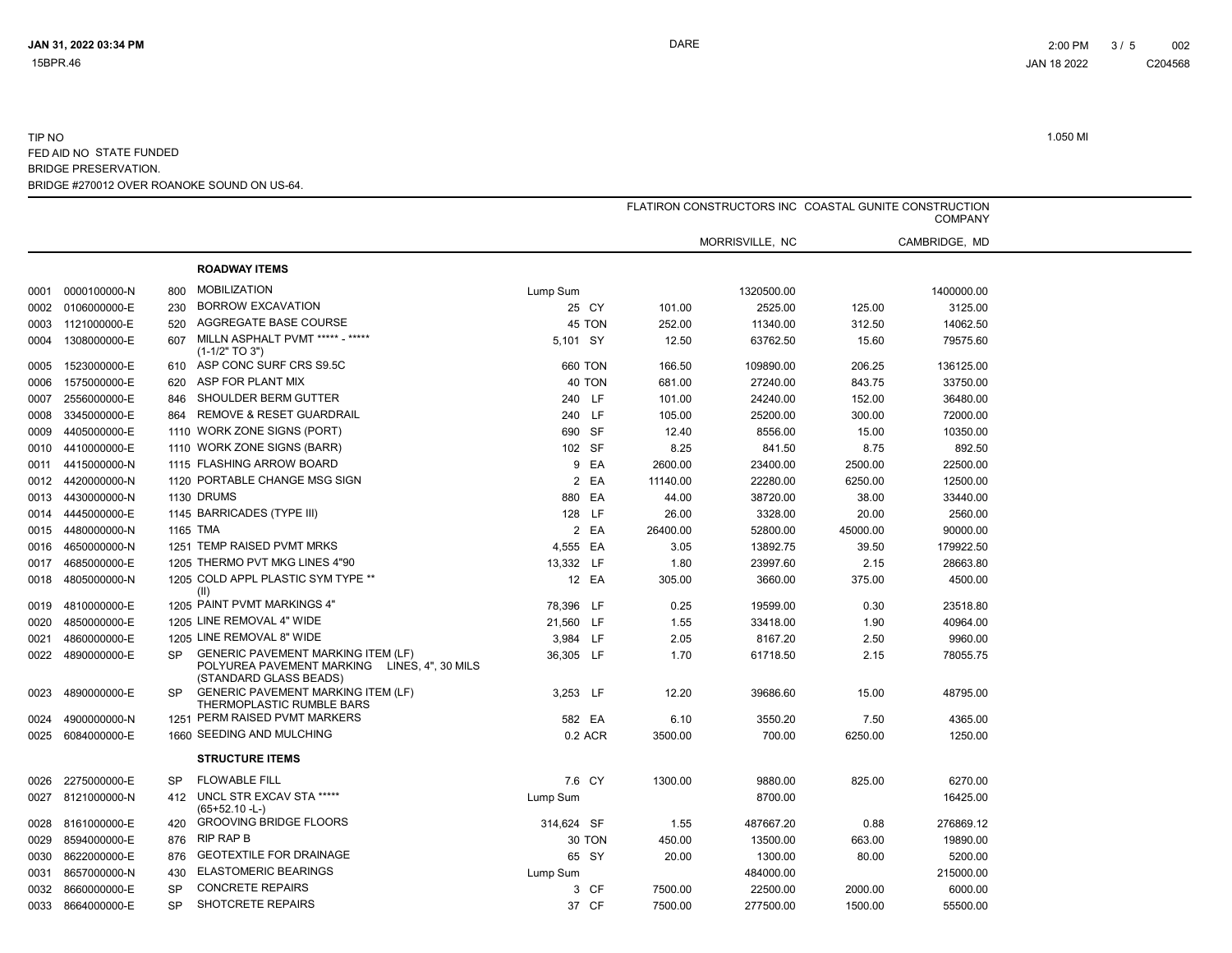|      |                   |           |                                                                                                        | FLATIRON CONSTRUCTORS INC COASTAL GUNITE CONSTRUCTION<br><b>COMPANY</b> |       |              |                 |              |               |  |
|------|-------------------|-----------|--------------------------------------------------------------------------------------------------------|-------------------------------------------------------------------------|-------|--------------|-----------------|--------------|---------------|--|
|      |                   |           |                                                                                                        |                                                                         |       |              | MORRISVILLE, NC |              | CAMBRIDGE, MD |  |
|      |                   |           |                                                                                                        |                                                                         |       |              |                 |              |               |  |
|      | 0034 8678000000-E | SP        | EPOXY RESIN INJECTION                                                                                  | 4,043 LF                                                                |       | 120.00       | 485160.00       | 65.00        | 262795.00     |  |
|      | 0035 8867000000-E | <b>SP</b> | <b>GENERIC STRUCTURE ITEM (LF)</b><br>2-BAR METAL RAIL REPAIRS                                         | 200 LF                                                                  |       | 299.00       | 59800.00        | 300.00       | 60000.00      |  |
|      | 0036 8867000000-E | <b>SP</b> | <b>GENERIC STRUCTURE ITEM (LF)</b><br><b>BRIDGE JOINT REMOVAL</b>                                      | 366 LF                                                                  |       | 265.00       | 96990.00        | 77.00        | 28182.00      |  |
| 0037 | 8867000000-E      | <b>SP</b> | <b>GENERIC STRUCTURE ITEM (LF)</b><br>CP INTEGRAL PILE JACKET (STRUC-TURAL), 16" TO 30"                | 300 LF                                                                  |       | 2100.00      | 630000.00       | 2085.00      | 625500.00     |  |
|      | 0038 8867000000-E | <b>SP</b> | <b>GENERIC STRUCTURE ITEM (LF)</b><br>FOAM JOINT SEALS FOR PRESERVA-TION                               | 4,545 LF                                                                |       | 165.00       | 749925.00       | 118.75       | 539718.75     |  |
| 0039 | 8882000000-E      | <b>SP</b> | <b>GENERIC STRUCTURE ITEM (CF)</b><br>REPAIRS TO PRESTRESSED CON- CRETE GIRDERS                        | 201 CF                                                                  |       | 3450.00      | 693450.00       | 2175.00      | 437175.00     |  |
| 0040 | 8892000000-E      | <b>SP</b> | <b>GENERIC STRUCTURE ITEM (SF)</b><br>CP SYSTEM, ZINC ALUMINUM SPRAY                                   | 14.820 SF                                                               |       | 90.00        | 1333800.00      | 28.25        | 418665.00     |  |
| 0041 | 8892000000-E      | <b>SP</b> | <b>GENERIC STRUCTURE ITEM (SF)</b><br><b>EPOXY COATING</b>                                             | 24,628 SF                                                               |       | 24.00        | 591072.00       | 18.00        | 443304.00     |  |
|      | 0042 8892000000-E | <b>SP</b> | <b>GENERIC STRUCTURE ITEM (SF)</b><br>TSA FULL LENGTH (MONITORING)                                     | 1,862 SF                                                                |       | 100.00       | 186200.00       | 43.20        | 80438.40      |  |
| 0043 | 8892000000-E      | <b>SP</b> | <b>GENERIC STRUCTURE ITEM (SF)</b><br>TSA FULL LENGTH (NON-MONITOR- ING)                               | 29,173 SF                                                               |       | 56.00        | 1633688.00      | 39.50        | 1152333.50    |  |
| 0044 | 8893000000-E      | <b>SP</b> | <b>GENERIC STRUCTURE ITEM (SY)</b><br>PLACING & FINISHING POLYMER CONCRETE OVERLAY                     | 36,967 SY                                                               |       | 30.00        | 1109010.00      | 56.25        | 2079393.75    |  |
| 0045 | 8893000000-E      | <b>SP</b> | <b>GENERIC STRUCTURE ITEM (SY)</b><br><b>SCARIFYING BRIDGE DECK</b>                                    | 36,967 SY                                                               |       | 30.00        | 1109010.00      | 12.50        | 462087.50     |  |
| 0046 | 8893000000-E      | <b>SP</b> | <b>GENERIC STRUCTURE ITEM (SY)</b><br>SHOT-BLASTING BRIDGE DECK                                        | 36.967 SY                                                               |       | 2.80         | 103507.60       | 15.00        | 554505.00     |  |
|      | 0047 8897000000-N | <b>SP</b> | <b>GENERIC STRUCTURE ITEM (EA)</b><br>CATHODIC PROTECTION SYSTEM - SUBMERGED ZINC<br><b>BULK ANODE</b> | 382 EA                                                                  |       | 4000.00      | 1528000.00      | 3223.00      | 1231186.00    |  |
|      | 0048 8897000000-N | <b>SP</b> | <b>GENERIC STRUCTURE ITEM (EA)</b><br>SPLICING OF PRESTRESSING STRAND                                  |                                                                         | 15 EA | 15000.00     | 225000.00       | 2995.00      | 44925.00      |  |
|      | 0049 8897000000-N | <b>SP</b> | <b>GENERIC STRUCTURE ITEM (EA)</b><br>TYPE I BRIDGE JACKING BRIDGE NO 12                               | 165 EA                                                                  |       | 17000.00     | 2805000.00      | 5895.00      | 972675.00     |  |
| 0050 | 8881000000-E      | <b>SP</b> | <b>GENERIC STRUCTURE ITEM (CY)</b><br>POLYESTER POLYMER CONCRETE MATERIALS                             | 3,322 CY                                                                |       | 2959.00      | 9829798.00      |              |               |  |
| 0051 | 8881000000-E      | <b>SP</b> | <b>GENERIC STRUCTURE ITEM (CY)</b><br>EPOXY POLYMER CONCRETE MATERI-ALS                                | 3,322 CY                                                                |       |              |                 | 4345.00      | 14434090.00   |  |
|      |                   |           | CONTRACT TOTAL                                                                                         |                                                                         |       | <b>TOTAL</b> | 26417470.65     | <b>TOTAL</b> | 26795483.47   |  |
|      |                   |           | ROADWAY ITEMS                                                                                          |                                                                         |       | SUB-TOTAL    | 1943012.85      | SUB-TOTAL    | 2367355.45    |  |
|      |                   |           | <b>STRUCTURE ITEMS</b>                                                                                 |                                                                         |       | SUB-TOTAL    | 24474457.80     | SUB-TOTAL    | 24428128.02   |  |
|      |                   |           | <b>BIDDERS IN ORDER</b>                                                                                | <b>CONTRACT TOTAL</b>                                                   |       |              |                 |              |               |  |
|      |                   |           | <b>FREYSSINET INC</b>                                                                                  |                                                                         |       |              | 21305653.30     |              |               |  |
|      |                   |           | AMERICAN CONTRACTING & SERVICES INC                                                                    | 2                                                                       |       |              | 25676532.94     |              |               |  |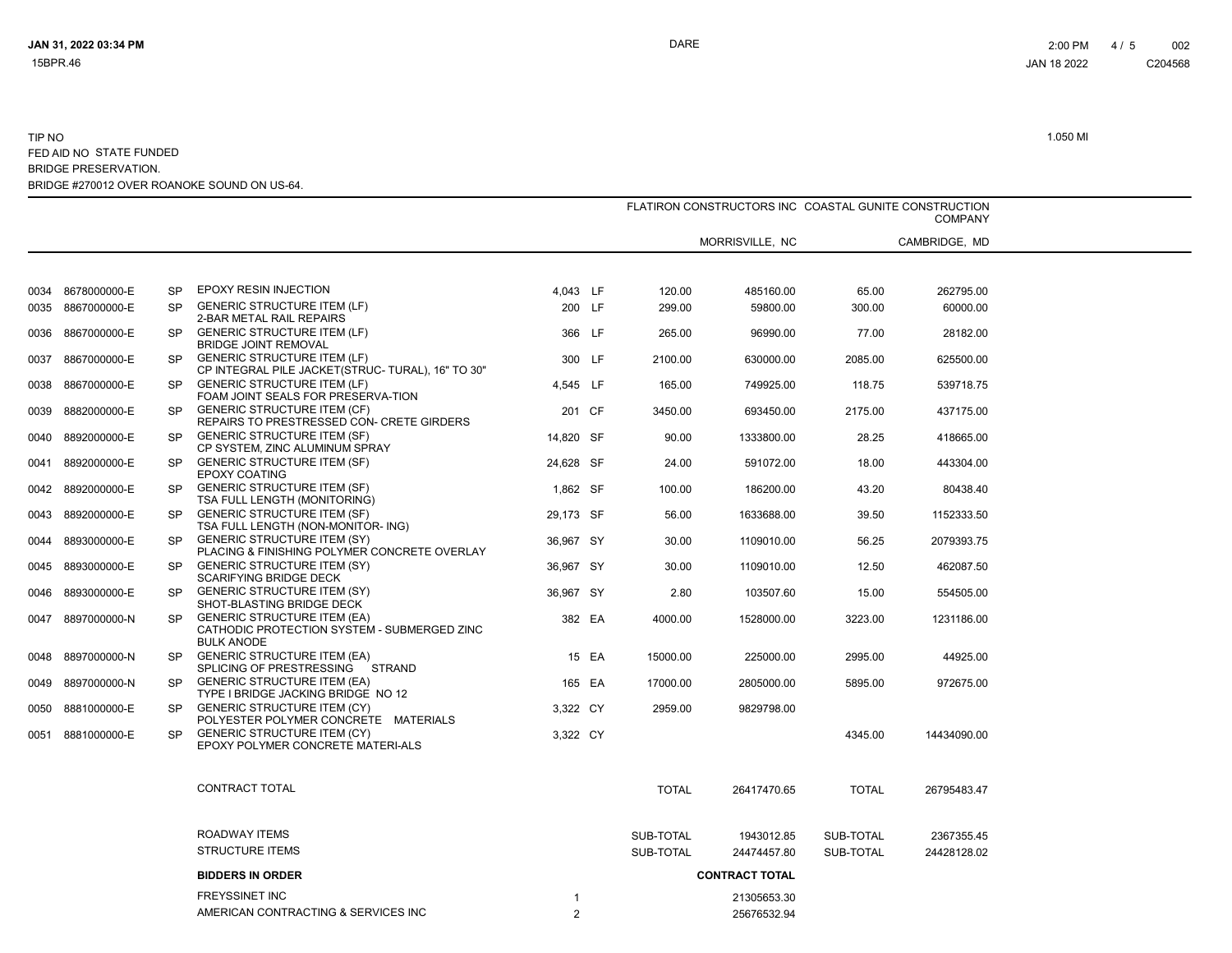| AMERICAN CIVIL CONSTRUCTORS WEST COAST LLC | 26333000.00 |
|--------------------------------------------|-------------|
| FLATIRON CONSTRUCTORS INC                  | 26417470.65 |
| COASTAL GUNITE CONSTRUCTION COMPANY        | 26795483.47 |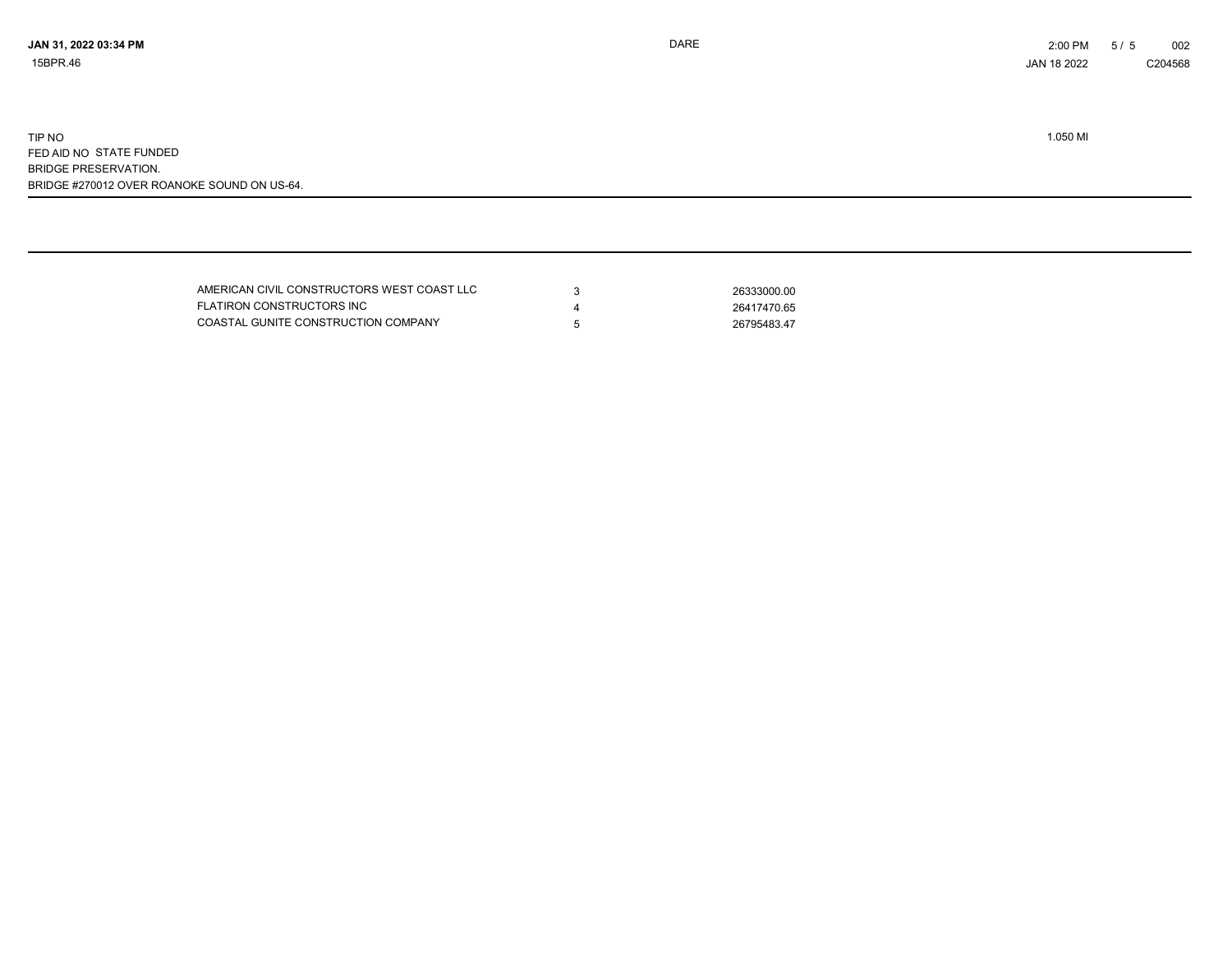|      |                   |           |                                                                                                   |             |        |          |           | THE TRUESDELL CORPORATION AMERICAN CIVIL CONSTRUCTORS<br><b>WEST COAST LLC</b> |             |          | <b>FREYSSINET INC</b> |
|------|-------------------|-----------|---------------------------------------------------------------------------------------------------|-------------|--------|----------|-----------|--------------------------------------------------------------------------------|-------------|----------|-----------------------|
|      |                   |           |                                                                                                   |             |        |          | TEMPE, AZ |                                                                                | BENICIA, CA |          | STERLING, VA          |
|      |                   |           | <b>ROADWAY ITEMS</b>                                                                              |             |        |          |           |                                                                                |             |          |                       |
| 0001 | 0000100000-N      | 800       | <b>MOBILIZATION</b>                                                                               | Lump Sum    |        |          | 442216.51 |                                                                                | 200000.00   |          | 156000.00             |
| 0002 | 4400000000-E      |           | 1110 WORK ZONE SIGNS (STAT)                                                                       | 176 SF      |        | 4.85     | 853.60    | 6.00                                                                           | 1056.00     | 6.50     | 1144.00               |
| 0003 | 4405000000-E      |           | 1110 WORK ZONE SIGNS (PORT)                                                                       | 526 SF      |        | 14.95    | 7863.70   | 9.00                                                                           | 4734.00     | 10.00    | 5260.00               |
| 0004 | 4415000000-N      |           | 1115 FLASHING ARROW BOARD                                                                         |             | 4 EA   | 1810.00  | 7240.00   | 1500.00                                                                        | 6000.00     | 1620.00  | 6480.00               |
| 0005 | 4420000000-N      |           | 1120 PORTABLE CHANGE MSG SIGN                                                                     |             | 7 EA   | 6200.00  | 43400.00  | 5800.00                                                                        | 40600.00    | 4170.00  | 29190.00              |
| 0006 | 4423000000-N      | <b>SP</b> | WZ DIGITAL SPD LMT SIGNS                                                                          |             | 4 EA   | 3100.00  | 12400.00  | 3000.00                                                                        | 12000.00    | 1940.00  | 7760.00               |
| 0007 | 4430000000-N      |           | 1130 DRUMS                                                                                        |             | 132 EA | 45.00    | 5940.00   | 43.95                                                                          | 5801.40     | 22.00    | 2904.00               |
| 0008 | 4434000000-N      | <b>SP</b> | SEQ FLASH WARN LIGHTS                                                                             |             | 14 EA  | 105.00   | 1470.00   | 98.50                                                                          | 1379.00     | 105.00   | 1470.00               |
| 0009 | 4480000000-N      |           | 1165 TMA                                                                                          |             | 2 EA   | 22955.00 | 45910.00  | 20000.00                                                                       | 40000.00    | 19900.00 | 39800.00              |
| 0010 | 4510000000-N      |           | 1190 LAW ENFORCEMENT                                                                              |             | 60 HR  | 86.00    | 5160.00   | 69.00                                                                          | 4140.00     | 46.00    | 2760.00               |
| 0011 | 4516000000-N      |           | 1180 SKINNY DRUM                                                                                  |             | 120 EA | 32.00    | 3840.00   | 32.00                                                                          | 3840.00     | 16.00    | 1920.00               |
|      | 0012 4775000000-E |           | 1205 6" COLD APPL PLSTIC LINES TYPE **<br>(IV)                                                    | 11,400 LF   |        | 4.30     | 49020.00  | 3.75                                                                           | 42750.00    | 4.00     | 45600.00              |
|      |                   |           | <b>STRUCTURE ITEMS</b>                                                                            |             |        |          |           |                                                                                |             |          |                       |
|      | 0013 8161000000-E | 420       | <b>GROOVING BRIDGE FLOORS</b>                                                                     | 76,814.6 SF |        | 0.80     | 61451.68  | 2.00                                                                           | 153629.20   | 0.90     | 69133.14              |
|      | 0014 8559000000-E | <b>SP</b> | SURFACE PREP, CLASS II                                                                            | 115.1 SY    |        | 595.00   | 68484.50  | 950.00                                                                         | 109345.00   | 885.00   | 101863.50             |
| 0015 | 8664000000-E      | <b>SP</b> | SHOTCRETE REPAIRS                                                                                 | 45.6 CF     |        | 1410.00  | 64296.00  | 1300.00                                                                        | 59280.00    | 950.00   | 43320.00              |
| 0016 | 8678000000-E      | <b>SP</b> | EPOXY RESIN INJECTION                                                                             | 1,362 LF    |        | 98.00    | 133476.00 | 90.00                                                                          | 122580.00   | 95.00    | 129390.00             |
| 0017 | 8867000000-E      | <b>SP</b> | <b>GENERIC STRUCTURE ITEM (LF)</b><br>POURABLE SILICONE JOINT SEALANT                             | 1,036 LF    |        | 85.00    | 88060.00  | 92.00                                                                          | 95312.00    | 73.00    | 75628.00              |
| 0018 | 8882000000-E      | <b>SP</b> | <b>GENERIC STRUCTURE ITEM (CF)</b><br>REPAIRS TO PRESTRESSED CONCRETE GIRDERS                     | 26.7 CF     |        | 2925.00  | 78097.50  | 2700.00                                                                        | 72090.00    | 975.00   | 26032.50              |
| 0019 | 8892000000-E      | <b>SP</b> | <b>GENERIC STRUCTURE ITEM (SF)</b><br><b>EPOXY COATING</b>                                        | 2.640 SF    |        | 22.00    | 58080.00  | 20.00                                                                          | 52800.00    | 15.00    | 39600.00              |
| 0020 | 8892000000-E      | <b>SP</b> | <b>GENERIC STRUCTURE ITEM (SF)</b><br>FIBER REINFORCED POLYMER STRENGTHENING<br><b>SYSTEM</b>     | 2,938 SF    |        | 65.00    | 190970.00 | 70.00                                                                          | 205660.00   | 64.00    | 188032.00             |
| 0021 | 8892000000-E      | <b>SP</b> | <b>GENERIC STRUCTURE ITEM (SF)</b><br>SILANE BARRIER RAIL TREATMENT                               | 28.405.1 SF |        | 0.75     | 21303.83  | 2.50                                                                           | 71012.75    | 2.00     | 56810.20              |
| 0022 | 8892000000-E      | <b>SP</b> | <b>GENERIC STRUCTURE ITEM (SF)</b><br>SURFACE PREPARATION FOR CONCRETE BARRIER                    | 28,405.1 SF |        | 3.25     | 92316.58  | 1.50                                                                           | 42607.65    | 1.00     | 28405.10              |
| 0023 | 8893000000-E      | <b>SP</b> | <b>GENERIC STRUCTURE ITEM (SY)</b><br>CONCRETE DECK REPAIR FOR POLYMER CONCRETE<br><b>OVERLAY</b> | 115.1 SY    |        | 850.00   | 97835.00  | 500.00                                                                         | 57550.00    | 855.00   | 98410.50              |
| 0024 | 8893000000-E      | <b>SP</b> | <b>GENERIC STRUCTURE ITEM (SY)</b><br>PLACING AND FINISHING POLYMER CONCRETE OVERLAY              | 9.366.8 SY  |        | 25.25    | 236511.70 | 54.00                                                                          | 505807.20   | 69.00    | 646309.20             |
| 0025 | 8893000000-E      | <b>SP</b> | <b>GENERIC STRUCTURE ITEM (SY)</b><br><b>SCARIFYING BRIDGE DECK</b>                               | 9,366.8 SY  |        | 20.00    | 187336.00 | 27.00                                                                          | 252903.60   | 20.00    | 187336.00             |
| 0026 | 8893000000-E      | <b>SP</b> | <b>GENERIC STRUCTURE ITEM (SY)</b><br>SHOTBLASTING BRIDGE DECK                                    | 9.366.8 SY  |        | 3.00     | 28100.40  | 9.00                                                                           | 84301.20    | 10.00    | 93668.00              |
| 0027 | 8881000000-E      | <b>SP</b> | <b>GENERIC STRUCTURE ITEM (CY)</b><br>POLYESTER POLYMER CONCRETE MATERIALS                        | 257.8 CY    |        | 3500.00  | 902300.00 | 3215.00                                                                        | 828827.00   | 4050.00  | 1044090.00            |
|      | 0028 8881000000-E | <b>SP</b> | <b>GENERIC STRUCTURE ITEM (CY)</b><br>EPOXY POLYMER CONCRETE<br><b>MATERIALS</b>                  | 257.8 CY    |        |          |           |                                                                                |             |          |                       |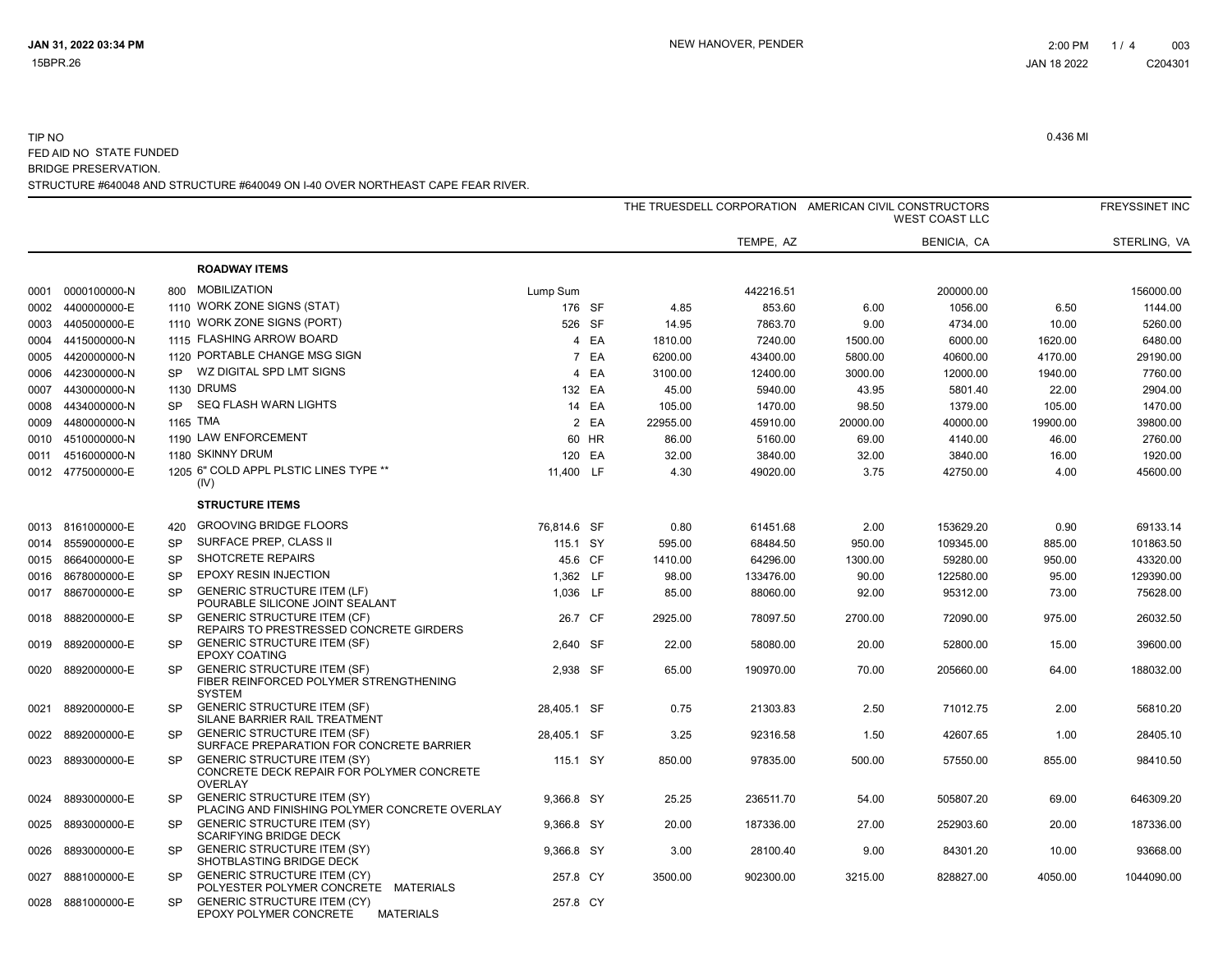| CONTRACT TOTAL         | TOTAL     | 2933933.00 | <b>TOTAL</b> | 3076006.00 | <b>TOTAL</b> | 3128316.14 |
|------------------------|-----------|------------|--------------|------------|--------------|------------|
| ROADWAY ITEMS          | SUB-TOTAL | 625313.81  | SUB-TOTAL    | 362300.40  | SUB-TOTAL    | 300288.00  |
| <b>STRUCTURE ITEMS</b> | SUB-TOTAL | 2308619.19 | SUB-TOTAL    | 2713705.60 | SUB-TOTAL    | 2828028.14 |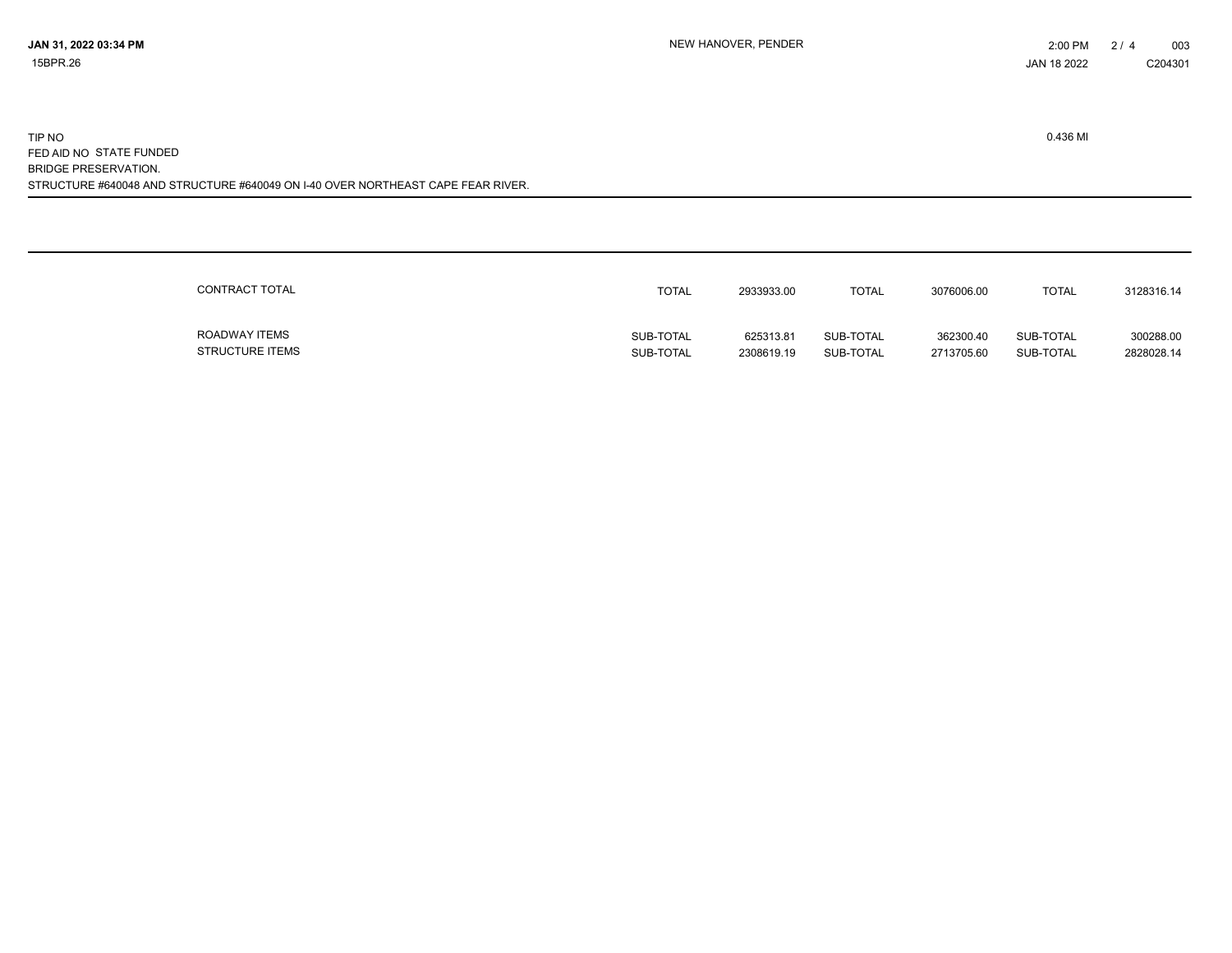|      |                   |           |                                                                                                   |             |       |          | LEE CONSTRUCTION CO OF THE<br>CAROLINAS, IN |          | AMERICAN CONTRACTING &<br><b>SERVICES INC</b> |  |
|------|-------------------|-----------|---------------------------------------------------------------------------------------------------|-------------|-------|----------|---------------------------------------------|----------|-----------------------------------------------|--|
|      |                   |           |                                                                                                   |             |       |          | PINEVILLE, NC                               |          | JEFFERSONVILLE. IN                            |  |
|      |                   |           | <b>ROADWAY ITEMS</b>                                                                              |             |       |          |                                             |          |                                               |  |
|      | 0001 0000100000-N | 800       | <b>MOBILIZATION</b>                                                                               | Lump Sum    |       |          | 180000.00                                   |          | 185812.63                                     |  |
| 0002 | 4400000000-E      |           | 1110 WORK ZONE SIGNS (STAT)                                                                       | 176 SF      |       | 10.00    | 1760.00                                     | 11.00    | 1936.00                                       |  |
| 0003 | 4405000000-E      |           | 1110 WORK ZONE SIGNS (PORT)                                                                       | 526 SF      |       | 15.00    | 7890.00                                     | 16.00    | 8416.00                                       |  |
|      | 0004 4415000000-N |           | 1115 FLASHING ARROW BOARD                                                                         |             | 4 EA  | 2000.00  | 8000.00                                     | 2500.00  | 10000.00                                      |  |
| 0005 | 4420000000-N      |           | 1120 PORTABLE CHANGE MSG SIGN                                                                     |             | 7 EA  | 5000.00  | 35000.00                                    | 5000.00  | 35000.00                                      |  |
| 0006 | 4423000000-N      | <b>SP</b> | WZ DIGITAL SPD LMT SIGNS                                                                          |             | 4 EA  | 3000.00  | 12000.00                                    | 3000.00  | 12000.00                                      |  |
| 0007 | 4430000000-N      |           | <b>1130 DRUMS</b>                                                                                 | 132 EA      |       | 150.00   | 19800.00                                    | 40.00    | 5280.00                                       |  |
| 0008 | 4434000000-N      | <b>SP</b> | <b>SEQ FLASH WARN LIGHTS</b>                                                                      |             | 14 EA | 250.00   | 3500.00                                     | 200.00   | 2800.00                                       |  |
| 0009 | 4480000000-N      |           | 1165 TMA                                                                                          |             | 2 EA  | 20000.00 | 40000.00                                    | 18000.00 | 36000.00                                      |  |
| 0010 | 4510000000-N      |           | 1190 LAW ENFORCEMENT                                                                              |             | 60 HR | 100.00   | 6000.00                                     | 75.00    | 4500.00                                       |  |
| 0011 | 4516000000-N      |           | 1180 SKINNY DRUM                                                                                  | 120 EA      |       | 50.00    | 6000.00                                     | 30.00    | 3600.00                                       |  |
|      | 0012 4775000000-E |           | 1205 6" COLD APPL PLSTIC LINES TYPE **                                                            | 11,400 LF   |       | 4.00     | 45600.00                                    | 3.75     | 42750.00                                      |  |
|      |                   |           | (IV)                                                                                              |             |       |          |                                             |          |                                               |  |
|      |                   |           | <b>STRUCTURE ITEMS</b>                                                                            |             |       |          |                                             |          |                                               |  |
|      | 0013 8161000000-E | 420       | <b>GROOVING BRIDGE FLOORS</b>                                                                     | 76,814.6 SF |       | 1.00     | 76814.60                                    | 1.00     | 76814.60                                      |  |
| 0014 | 8559000000-E      | <b>SP</b> | SURFACE PREP, CLASS II                                                                            | 115.1 SY    |       | 750.00   | 86325.00                                    | 250.00   | 28775.00                                      |  |
|      | 0015 8664000000-E | SP        | <b>SHOTCRETE REPAIRS</b>                                                                          | 45.6 CF     |       | 2500.00  | 114000.00                                   | 1231.00  | 56133.60                                      |  |
|      | 0016 8678000000-E | <b>SP</b> | EPOXY RESIN INJECTION                                                                             | 1,362 LF    |       | 100.00   | 136200.00                                   | 84.00    | 114408.00                                     |  |
| 0017 | 8867000000-E      | <b>SP</b> | <b>GENERIC STRUCTURE ITEM (LF)</b><br>POURABLE SILICONE JOINT SEALANT                             | 1,036 LF    |       | 100.00   | 103600.00                                   | 130.00   | 134680.00                                     |  |
|      | 0018 8882000000-E | <b>SP</b> | <b>GENERIC STRUCTURE ITEM (CF)</b><br>REPAIRS TO PRESTRESSED CONCRETE GIRDERS                     | 26.7 CF     |       | 2000.00  | 53400.00                                    | 2550.00  | 68085.00                                      |  |
| 0019 | 8892000000-E      | <b>SP</b> | <b>GENERIC STRUCTURE ITEM (SF)</b><br>EPOXY COATING                                               | 2,640 SF    |       | 50.00    | 132000.00                                   | 18.25    | 48180.00                                      |  |
|      | 0020 8892000000-E | <b>SP</b> | <b>GENERIC STRUCTURE ITEM (SF)</b><br>FIBER REINFORCED POLYMER STRENGTHENING<br><b>SYSTEM</b>     | 2,938 SF    |       | 225.00   | 661050.00                                   | 56.00    | 164528.00                                     |  |
| 0021 | 8892000000-E      | <b>SP</b> | <b>GENERIC STRUCTURE ITEM (SF)</b><br>SILANE BARRIER RAIL TREATMENT                               | 28.405.1 SF |       | 2.00     | 56810.20                                    | 4.00     | 113620.40                                     |  |
|      | 0022 8892000000-E | <b>SP</b> | <b>GENERIC STRUCTURE ITEM (SF)</b><br>SURFACE PREPARATION FOR CONCRETE BARRIER                    | 28,405.1 SF |       | 3.00     | 85215.30                                    | 6.00     | 170430.60                                     |  |
| 0023 | 8893000000-E      | <b>SP</b> | <b>GENERIC STRUCTURE ITEM (SY)</b><br>CONCRETE DECK REPAIR FOR POLYMER CONCRETE<br><b>OVERLAY</b> | 115.1 SY    |       | 700.00   | 80570.00                                    | 1200.00  | 138120.00                                     |  |
| 0024 | 8893000000-E      | <b>SP</b> | <b>GENERIC STRUCTURE ITEM (SY)</b><br>PLACING AND FINISHING POLYMER CONCRETE OVERLAY              | 9,366.8 SY  |       | 55.00    | 515174.00                                   | 70.00    | 655676.00                                     |  |
|      | 0025 8893000000-E | <b>SP</b> | <b>GENERIC STRUCTURE ITEM (SY)</b><br><b>SCARIFYING BRIDGE DECK</b>                               | 9,366.8 SY  |       | 25.00    | 234170.00                                   | 40.00    | 374672.00                                     |  |
| 0026 | 8893000000-E      | <b>SP</b> | <b>GENERIC STRUCTURE ITEM (SY)</b><br>SHOTBLASTING BRIDGE DECK                                    | 9,366.8 SY  |       | 6.00     | 56200.80                                    | 6.00     | 56200.80                                      |  |
| 0027 | 8881000000-E      | <b>SP</b> | <b>GENERIC STRUCTURE ITEM (CY)</b><br>POLYESTER POLYMER CONCRETE MATERIALS                        | 257.8 CY    |       | 3500.00  | 902300.00                                   |          |                                               |  |
|      | 0028 8881000000-E | <b>SP</b> | <b>GENERIC STRUCTURE ITEM (CY)</b><br>EPOXY POLYMER CONCRETE<br><b>MATERIALS</b>                  | 257.8 CY    |       |          |                                             | 4530.00  | 1167834.00                                    |  |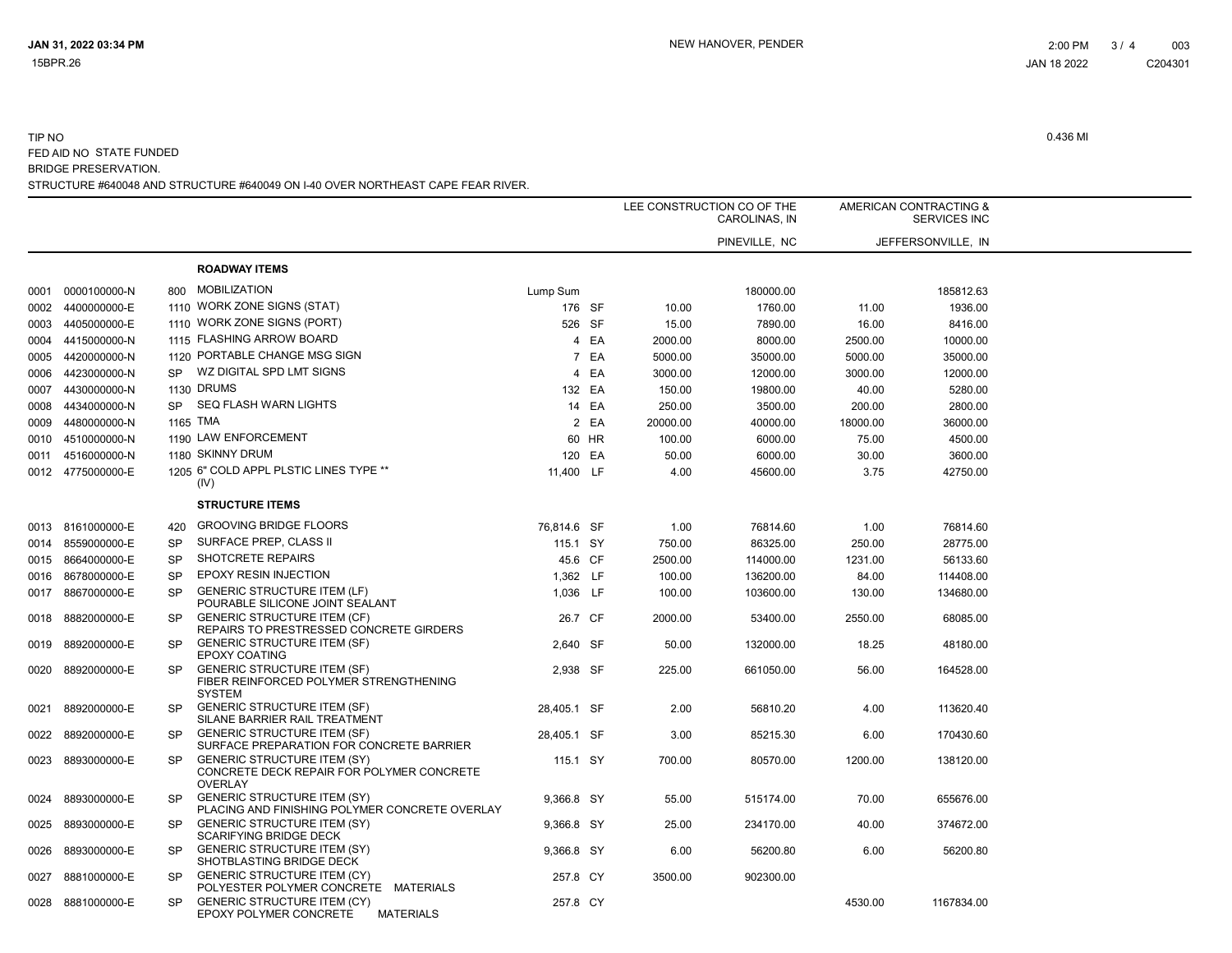| CONTRACT TOTAL                             |   | <b>TOTAL</b>           | 3659379.90              | <b>TOTAL</b>           | 3716252.63              |
|--------------------------------------------|---|------------------------|-------------------------|------------------------|-------------------------|
| ROADWAY ITEMS<br><b>STRUCTURE ITEMS</b>    |   | SUB-TOTAL<br>SUB-TOTAL | 365550.00<br>3293829.90 | SUB-TOTAL<br>SUB-TOTAL | 348094.63<br>3368158.00 |
| <b>BIDDERS IN ORDER</b>                    |   |                        | <b>CONTRACT TOTAL</b>   |                        |                         |
| THE TRUESDELL CORPORATION                  |   |                        | 2933933.00              |                        |                         |
| AMERICAN CIVIL CONSTRUCTORS WEST COAST LLC | 2 |                        | 3076006.00              |                        |                         |
| <b>FREYSSINET INC</b>                      | 3 |                        | 3128316.14              |                        |                         |
| LEE CONSTRUCTION CO OF THE CAROLINAS, IN   | 4 |                        | 3659379.90              |                        |                         |
| AMERICAN CONTRACTING & SERVICES INC        | 5 |                        | 3716252.63              |                        |                         |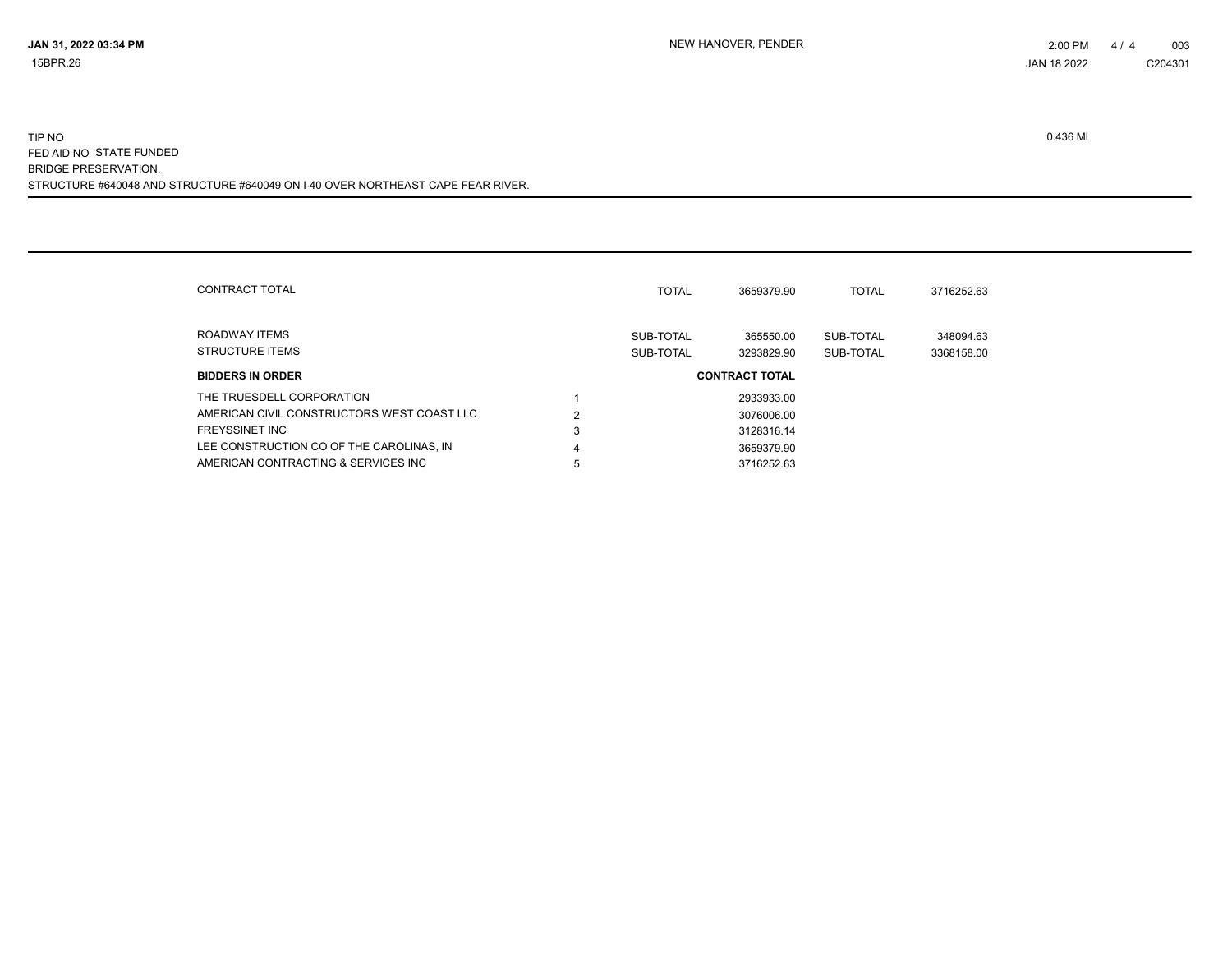|      |                   |           |                                                    |                |         | THE TARA GROUP OF LUMBERTON<br><b>INC</b> |         | ES WAGNER COMPANY LLC |         | CIVIL WORKS CONTRACTING LLC |
|------|-------------------|-----------|----------------------------------------------------|----------------|---------|-------------------------------------------|---------|-----------------------|---------|-----------------------------|
|      |                   |           |                                                    |                |         | LUMBERTON, NC                             |         | PIEDMONT, SC          |         | WILMINGTON, NC              |
|      |                   |           | <b>ROADWAY ITEMS</b>                               |                |         |                                           |         |                       |         |                             |
| 0001 | 0000100000-N      | 800       | <b>MOBILIZATION</b>                                | Lump Sum       |         | 125000.00                                 |         | 145934.94             |         | 135862.17                   |
| 0002 | 0000400000-N      | 801       | <b>CONSTRUCTION SURVEYING</b>                      | Lump Sum       |         | 24000.00                                  |         | 44700.00              |         | 56000.00                    |
| 0003 | 0030000000-N      | <b>SP</b> | TYPE II MODIFIED APPR **********<br>(17+46.00 -L-) | Lump Sum       |         | 16800.00                                  |         | 30000.00              |         | 10000.00                    |
| 0004 | 0036000000-E      | 225       | UNDERCUT EXCAVATION                                | 300 CY         | 14.00   | 4200.00                                   | 10.00   | 3000.00               | 1.00    | 300.00                      |
| 0005 | 0043000000-N      | 226       | <b>GRADING</b>                                     | Lump Sum       |         | 488000.00                                 |         | 447167.73             |         | 369150.00                   |
| 0006 | 0050000000-E      | 226       | SUPP CLEARING & GRUBBING                           | 1 ACR          | 1.00    | 1.00                                      | 0.01    | 0.01                  | 500.00  | 500.00                      |
| 0007 | 0134000000-E      | 240       | DRAINAGE DITCH EXCAVATION                          | 1,445 CY       | 6.45    | 9320.25                                   | 10.00   | 14450.00              | 18.00   | 26010.00                    |
| 0008 | 0195000000-E      | 265       | <b>SELECT GRANULAR MATERIAL</b>                    | 600 CY         | 25.00   | 15000.00                                  | 0.01    | 6.00                  | 10.00   | 6000.00                     |
| 0009 | 0196000000-E      | 270       | <b>GEOTEXTILE SOIL STABILIZATION</b>               | 1,600 SY       | 2.30    | 3680.00                                   | 2.50    | 4000.00               | 0.50    | 800.00                      |
| 0010 | 0199000000-E      | <b>SP</b> | <b>TEMPORARY SHORING</b>                           | 260 SF         | 64.00   | 16640.00                                  | 45.00   | 11700.00              | 130.00  | 33800.00                    |
| 0011 | 0223000000-E      | 275       | <b>ROCK PLATING</b>                                | 1,100 SY       | 118.00  | 129800.00                                 | 105.00  | 115500.00             | 98.00   | 107800.00                   |
| 0012 | 0318000000-E      | 300       | FND CONDIT MATL MINOR STRS                         | <b>50 TON</b>  | 60.00   | 3000.00                                   | 62.00   | 3100.00               | 10.00   | 500.00                      |
| 0013 | 0320000000-E      | 300       | FND CONDIT GEOTEXTILE                              | 150 SY         | 2.30    | 345.00                                    | 2.50    | 375.00                | 0.50    | 75.00                       |
| 0014 | 0335200000-E      | 305       | 15" DRAINAGE PIPE                                  | 64 LF          | 41.00   | 2624.00                                   | 121.50  | 7776.00               | 50.00   | 3200.00                     |
| 0015 | 0335850000-E      | 305       | **" DRAINAGE PIPE ELBOW<br>(15")                   | 4 EA           | 450.00  | 1800.00                                   | 240.00  | 960.00                | 570.00  | 2280.00                     |
| 0016 | 0366000000-E      | 310       | 15" RC PIPE CULV III                               | 276 LF         | 51.00   | 14076.00                                  | 85.63   | 23633.88              | 46.00   | 12696.00                    |
| 0017 | 0448200000-E      | 310       | 15" RCP CULV CLASS IV                              | 100 LF         | 55.00   | 5500.00                                   | 91.50   | 9150.00               | 50.00   | 5000.00                     |
| 0018 | 0995000000-E      | 340       | PIPE REMOVAL                                       | 316 LF         | 10.00   | 3160.00                                   | 66.00   | 20856.00              | 20.00   | 6320.00                     |
| 0019 | 1121000000-E      | 520       | AGGREGATE BASE COURSE                              | 10 TON         | 60.00   | 600.00                                    | 52.50   | 525.00                | 64.00   | 640.00                      |
| 0020 | 1330000000-E      | 607       | <b>INCIDENTAL MILLING</b>                          | 210 SY         | 7.00    | 1470.00                                   | 41.37   | 8687.70               | 30.00   | 6300.00                     |
| 0021 | 1491000000-E      | 610       | ASP CONC BASE CRS B25.0C                           | 1,650 TON      | 89.00   | 146850.00                                 | 92.09   | 151948.50             | 105.55  | 174157.50                   |
| 0022 | 1503000000-E      | 610       | ASP CONC INTR CRS I19.0C                           | <b>880 TON</b> | 99.00   | 87120.00                                  | 90.72   | 79833.60              | 105.55  | 92884.00                    |
| 0023 | 1519000000-E      | 610       | ASP CONC SURF CRS S9.5B                            | 1,130 TON      | 96.00   | 108480.00                                 | 85.53   | 96648.90              | 108.00  | 122040.00                   |
| 0024 | 1575000000-E      | 620       | ASP FOR PLANT MIX                                  | <b>185 TON</b> | 565.00  | 104525.00                                 | 560.00  | 103600.00             | 550.00  | 101750.00                   |
| 0025 | 2022000000-E      | 815       | SUBDRAIN EXCAVATION                                | 50 CY          | 1.00    | 50.00                                     | 0.01    | 0.50                  | 14.35   | 717.50                      |
| 0026 | 2026000000-E      | 815       | <b>GEOTEXTILE FOR SUBSURF DRNS</b>                 | 200 SY         | 1.00    | 200.00                                    | 0.01    | 2.00                  | 0.75    | 150.00                      |
| 0027 | 2036000000-E      | 815       | SUBDRAIN COARSE AGGREGATE                          | 40 CY          | 1.00    | 40.00                                     | 0.01    | 0.40                  | 92.00   | 3680.00                     |
| 0028 | 2044000000-E      | 815       | 6" PERF SUBDRN PIPE                                | 200 LF         | 1.00    | 200.00                                    | 0.01    | 2.00                  | 10.00   | 2000.00                     |
| 0029 | 2070000000-N      | 815       | SUBDRN PIPE OUTLET                                 | 1 EA           | 1.00    | 1.00                                      | 0.01    | 0.01                  | 500.00  | 500.00                      |
| 0030 | 2077000000-E      | 815       | 6" OUTLET PIPE                                     | 6 LF           | 1.00    | 6.00                                      | 0.01    | 0.06                  | 5.00    | 30.00                       |
| 0031 | 2286000000-N      | 840       | <b>MASNRY DRAINAGE STRUCT</b>                      | 10 EA          | 1580.00 | 15800.00                                  | 2150.00 | 21500.00              | 2600.00 | 26000.00                    |
| 0032 | 2367000000-N      | 840       | FRAME W/2GRTS 840.29 STD                           | 10 EA          | 590.00  | 5900.00                                   | 800.00  | 8000.00               | 412.18  | 4121.80                     |
| 0033 | 2556000000-E      | 846       | SHOULDER BERM GUTTER                               | 130 LF         | 48.00   | 6240.00                                   | 84.65   | 11004.50              | 70.00   | 9100.00                     |
| 0034 | 3030000000-E      | 862       | STL BEAM GUARDRAIL                                 | 737.5 LF       | 27.50   | 20281.25                                  | 27.50   | 20281.25              | 33.29   | 24551.38                    |
| 0035 | 3150000000-N      | 862       | ADDIT GUARDRAIL POSTS                              | 10 EA          | 11.00   | 110.00                                    | 11.00   | 110.00                | 13.32   | 133.20                      |
| 0036 | 3287000000-N      | SP        | <b>GR END TYPE TL-3</b>                            | 4 EA           | 3450.00 | 13800.00                                  | 3450.00 | 13800.00              | 4177.01 | 16708.04                    |
|      | 0037 3317000000-N | <b>SP</b> | GR ANCHOR TYPE B-77                                | 4 EA           | 2700.00 | 10800.00                                  | 2800.00 | 11200.00              | 3390.03 | 13560.12                    |
|      |                   |           |                                                    |                |         |                                           |         |                       |         |                             |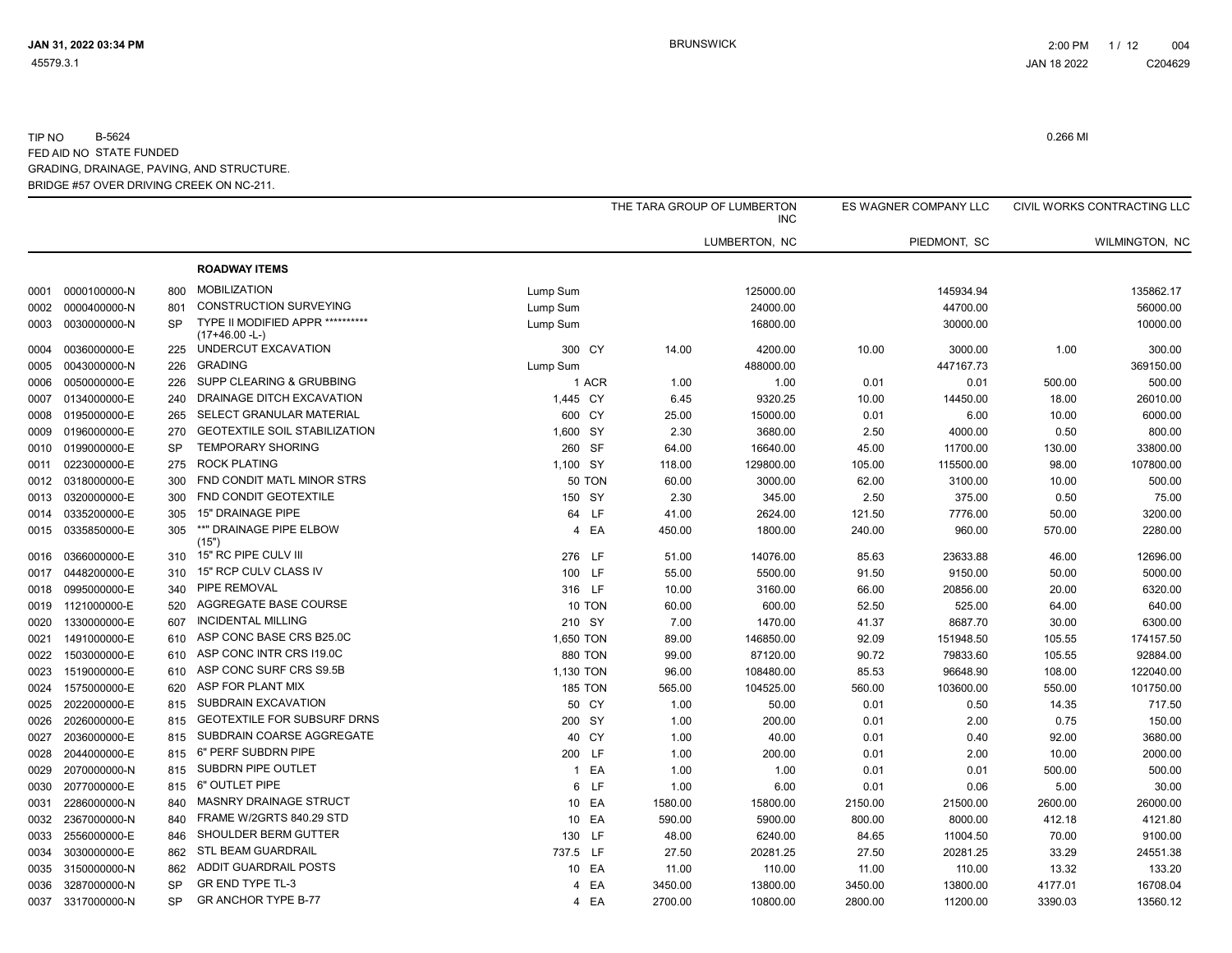|      |                   |           |                                                                                                                     |           |                | THE TARA GROUP OF LUMBERTON | <b>INC</b>    |         | ES WAGNER COMPANY LLC |         | CIVIL WORKS CONTRACTING LLC |
|------|-------------------|-----------|---------------------------------------------------------------------------------------------------------------------|-----------|----------------|-----------------------------|---------------|---------|-----------------------|---------|-----------------------------|
|      |                   |           |                                                                                                                     |           |                |                             | LUMBERTON, NC |         | PIEDMONT, SC          |         | WILMINGTON, NC              |
| 0038 | 3360000000-E      | 863       | REMOVE EXISTING GUARDRAIL                                                                                           | 306 LF    |                | 1.00                        | 306.00        | 1.00    | 306.00                | 1.21    | 370.26                      |
| 0039 | 3380000000-E      | 862       | TEMP STL BM GUARDRAIL                                                                                               | 987.5 LF  |                | 8.00                        | 7900.00       | 8.00    | 7900.00               | 10.90   | 10763.75                    |
| 0040 | 3387000000-N      | <b>SP</b> | TEMP GDRL ANCH UNITS ******<br>$(B-77)$                                                                             |           | 4 EA           | 1200.00                     | 4800.00       | 1300.00 | 5200.00               | 1573.95 | 6295.80                     |
| 0041 | 3389150000-N      | SP.       | TEMP GDRL END UNITS *****<br>$(TL-3)$                                                                               |           | 4 EA           | 2500.00                     | 10000.00      | 2500.00 | 10000.00              | 3026.82 | 12107.28                    |
| 0042 | 3635000000-E      | 876       | RIP RAP, CLASS II                                                                                                   |           | <b>90 TON</b>  | 79.00                       | 7110.00       | 86.30   | 7767.00               | 88.44   | 7959.60                     |
| 0043 | 3649000000-E      | 876       | <b>RIP RAP, CLASS B</b>                                                                                             |           | <b>150 TON</b> | 74.00                       | 11100.00      | 85.40   | 12810.00              | 83.99   | 12598.50                    |
| 0044 | 3656000000-E      | 876       | <b>GEOTEXTILE FOR DRAINGE</b>                                                                                       | 860 SY    |                | 2.50                        | 2150.00       | 3.41    | 2932.60               | 2.50    | 2150.00                     |
| 0045 | 4400000000-E      |           | 1110 WORK ZONE SIGNS (STAT)                                                                                         |           | 88 SF          | 25.00                       | 2200.00       | 12.50   | 1100.00               | 13.92   | 1224.96                     |
| 0046 | 4405000000-E      |           | 1110 WORK ZONE SIGNS (PORT)                                                                                         |           | 96 SF          | 9.00                        | 864.00        | 9.50    | 912.00                | 9.54    | 915.84                      |
| 0047 | 4410000000-E      |           | 1110 WORK ZONE SIGNS (BARR)                                                                                         |           | 36 SF          | 8.00                        | 288.00        | 9.25    | 333.00                | 9.69    | 348.84                      |
| 0048 | 4430000000-N      |           | 1130 DRUMS                                                                                                          |           | 30 EA          | 45.00                       | 1350.00       | 72.50   | 2175.00               | 33.90   | 1017.00                     |
| 0049 | 4435000000-N      |           | <b>1135 CONES</b>                                                                                                   |           | 36 EA          | 22.00                       | 792.00        | 20.75   | 747.00                | 15.74   | 566.64                      |
| 0050 | 4445000000-E      |           | 1145 BARRICADES (TYPE III)                                                                                          |           | 32 LF          | 25.00                       | 800.00        | 26.75   | 856.00                | 33.90   | 1084.80                     |
| 0051 | 4455000000-N      |           | 1150 FLAGGER                                                                                                        |           | 40 DAY         | 278.00                      | 11120.00      | 450.00  | 18000.00              | 1200.00 | 48000.00                    |
|      | 0052 4465000000-N |           | 1160 TEMPORARY CRASH CUSHIONS                                                                                       |           | 2 EA           | 4900.00                     | 9800.00       | 5850.01 | 11700.02              | 7627.58 | 15255.16                    |
| 0053 | 4485000000-E      |           | 1170 PORT CONC BARRIER                                                                                              | 500 LF    |                | 38.00                       | 19000.00      | 43.20   | 21600.00              | 52.06   | 26030.00                    |
| 0054 | 4490000000-E      |           | 1170 PORT CONC BARRIER(ANCHRD)                                                                                      | 200 LF    |                | 48.00                       | 9600.00       | 67.60   | 13520.00              | 14.53   | 2906.00                     |
| 0055 | 4650000000-N      |           | 1251 TEMP RAISED PVMT MRKS                                                                                          |           | 18 EA          | 10.00                       | 180.00        | 10.00   | 180.00                | 12.11   | 217.98                      |
| 0056 | 4685000000-E      |           | 1205 THERMO PVT MKG LINES 4"90                                                                                      | 5,272 LF  |                | 2.50                        | 13180.00      | 2.50    | 13180.00              | 3.03    | 15974.16                    |
| 0057 | 4810000000-E      |           | 1205 PAINT PVMT MARKINGS 4"                                                                                         | 16,884 LF |                | 0.45                        | 7597.80       | 0.45    | 7597.80               | 0.54    | 9117.36                     |
| 0058 | 4850000000-E      |           | 1205 LINE REMOVAL 4" WIDE                                                                                           | 200 LF    |                | 1.00                        | 200.00        | 1.00    | 200.00                | 1.21    | 242.00                      |
| 0059 | 4890000000-E      | <b>SP</b> | <b>GENERIC PAVEMENT MARKING ITEM (LF)</b><br>POLYUREA PAVEMENT MARKING LINES, 4", 20 MILS<br>(STANDARD GLASS BEADS) | 340 LF    |                | 10.00                       | 3400.00       | 10.00   | 3400.00               | 12.11   | 4117.40                     |
| 0060 | 4895000000-N      | <b>SP</b> | <b>GENERIC PAVEMENT MARKING ITEM (EA)</b><br>NON-CAST IRON SNOWPLOWABLE PAVEMENT MARKER                             |           | 16 EA          | 135.00                      | 2160.00       | 135.00  | 2160.00               | 163.45  | 2615.20                     |
| 0061 | 4900000000-N      |           | 1251 PERM RAISED PVMT MARKERS                                                                                       |           | 1 EA           | 10.00                       | 10.00         | 10.00   | 10.00                 | 12.10   | 12.10                       |
| 0062 | 6000000000-E      |           | 1605 TEMPORARY SILT FENCE                                                                                           | 5,000 LF  |                | 2.75                        | 13750.00      | 2.75    | 13750.00              | 3.25    | 16250.00                    |
| 0063 | 6006000000-E      |           | 1610 EROS CONTRL STONE CL A                                                                                         |           | 90 TON         | 1.00                        | 90.00         | 85.00   | 7650.00               | 86.47   | 7782.30                     |
| 0064 | 6009000000-E      |           | 1610 EROS CONTRL STONE CL B                                                                                         |           | <b>210 TON</b> | 1.00                        | 210.00        | 85.00   | 17850.00              | 86.47   | 18158.70                    |
| 0065 | 6012000000-E      |           | 1610 SEDIMENT CONTROL STONE                                                                                         |           | <b>185 TON</b> | 40.00                       | 7400.00       | 65.00   | 12025.00              | 70.53   | 13048.05                    |
| 0066 | 6015000000-E      |           | 1615 TEMPORARY MULCHING                                                                                             |           | 4.5 ACR        | 975.00                      | 4387.50       | 975.00  | 4387.50               | 100.00  | 450.00                      |
| 0067 | 6018000000-E      |           | 1620 SEED FOR TEMP SEEDING                                                                                          | 400 LB    |                | 3.00                        | 1200.00       | 3.00    | 1200.00               | 1.00    | 400.00                      |
| 0068 | 6021000000-E      |           | 1620 FERT FOR TEMP SEEDING                                                                                          |           | 2 TON          | 1475.00                     | 2950.00       | 1475.00 | 2950.00               | 100.00  | 200.00                      |
| 0069 | 6024000000-E      |           | 1622 TEMPORARY SLOPE DRAINS                                                                                         | 515 LF    |                | 6.00                        | 3090.00       | 15.00   | 7725.00               | 26.42   | 13606.30                    |
| 0070 | 6029000000-E      |           | SP SAFETY FENCE                                                                                                     | 2,320 LF  |                | 2.00                        | 4640.00       | 2.00    | 4640.00               | 2.42    | 5614.40                     |
| 0071 | 6030000000-E      |           | 1630 SILT EXCAVATION                                                                                                | 410 CY    |                | 1.00                        | 410.00        | 12.50   | 5125.00               | 4.73    | 1939.30                     |
|      | 0072 6036000000-E |           | 1631 MATTING FOR EROS CONTROL                                                                                       | 8,000 SY  |                | 1.65                        | 13200.00      | 1.65    | 13200.00              | 1.51    | 12080.00                    |
|      |                   |           |                                                                                                                     |           |                |                             |               |         |                       |         |                             |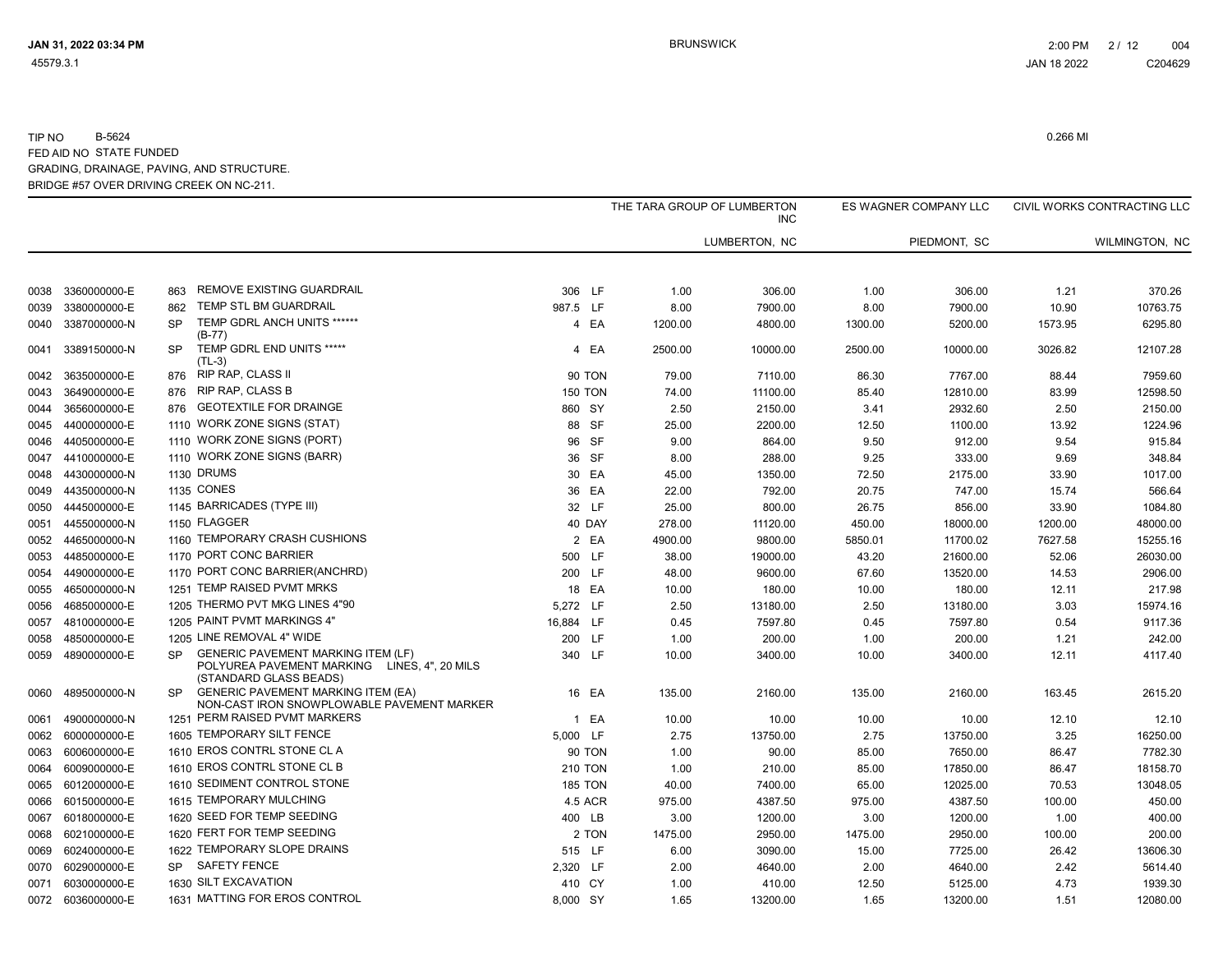|      |                   |           |                                                             |           |               | THE TARA GROUP OF LUMBERTON | <b>INC</b>    |         | ES WAGNER COMPANY LLC |         | CIVIL WORKS CONTRACTING LLC |
|------|-------------------|-----------|-------------------------------------------------------------|-----------|---------------|-----------------------------|---------------|---------|-----------------------|---------|-----------------------------|
|      |                   |           |                                                             |           |               |                             | LUMBERTON, NC |         | PIEDMONT, SC          |         | WILMINGTON, NC              |
| 0073 | 6037000000-E      | <b>SP</b> | <b>COIR FIBER MAT</b>                                       | 1.750 SY  |               | 3.25                        | 5687.50       | 3.25    | 5687.50               | 3.35    | 5862.50                     |
| 0074 | 6042000000-E      |           | 1632 1/4" HARDWARE CLOTH                                    |           | 280 LF        | 2.75                        | 770.00        | 2.75    | 770.00                | 2.66    | 744.80                      |
| 0075 | 6070000000-N      |           | 1639 SPECIAL STILLING BASINS                                |           | 4 EA          | 350.00                      | 1400.00       | 428.00  | 1712.00               | 2453.58 | 9814.32                     |
| 0076 | 6071012000-E      | <b>SP</b> | <b>COIR FIBER WATTLE</b>                                    | 430 LF    |               | 10.00                       | 4300.00       | 10.00   | 4300.00               | 13.55   | 5826.50                     |
| 0077 | 6071020000-E      | <b>SP</b> | POLYACRYLAMIDE (PAM)                                        |           | 20 LB         | 25.00                       | 500.00        | 25.00   | 500.00                | 5.87    | 117.40                      |
| 0078 | 6084000000-E      |           | 1660 SEEDING AND MULCHING                                   |           | 6 ACR         | 2925.00                     | 17550.00      | 2925.00 | 17550.00              | 2321.24 | 13927.44                    |
| 0079 | 6087000000-E      |           | 1660 MOWING                                                 |           | 3 ACR         | 200.00                      | 600.00        | 200.00  | 600.00                | 137.99  | 413.97                      |
| 0080 | 6090000000-E      |           | 1661 SEED FOR REPAIR SEEDING                                |           | 50 LB         | 15.00                       | 750.00        | 15.00   | 750.00                | 9.00    | 450.00                      |
| 0081 | 6093000000-E      |           | 1661 FERT FOR REPAIR SEEDING                                |           | 0.25 TON      | 1475.00                     | 368.75        | 1475.00 | 368.75                | 1226.08 | 306.52                      |
| 0082 | 6096000000-E      |           | 1662 SEED FOR SUPP SEEDING                                  |           | 150 LB        | 12.00                       | 1800.00       | 12.00   | 1800.00               | 9.00    | 1350.00                     |
| 0083 | 6108000000-E      |           | 1665 FERTILIZER TOPDRESSING                                 |           | 4.25 TON      | 1300.00                     | 5525.00       | 1300.00 | 5525.00               | 1226.12 | 5211.01                     |
| 0084 | 6111000000-E      | <b>SP</b> | <b>IMPERVIOUS DIKE</b>                                      |           | 300 LF        | 255.00                      | 76500.00      | 0.01    | 3.00                  | 360.00  | 108000.00                   |
| 0085 | 6114500000-N      |           | 1667 SPECIALIZED HAND MOWING                                |           | <b>10 MHR</b> | 90.00                       | 900.00        | 90.00   | 900.00                | 1.00    | 10.00                       |
| 0086 | 6117000000-N      | <b>SP</b> | RESPONSE FOR EROS CONTROL                                   |           | 13 EA         | 550.00                      | 7150.00       | 550.00  | 7150.00               | 180.00  | 2340.00                     |
| 0087 | 6117500000-N      | <b>SP</b> | CONC WASHOUT STRUCTURE                                      |           | 2 EA          | 125.00                      | 250.00        | 641.00  | 1282.00               | 900.00  | 1800.00                     |
| 0088 | 6126000000-E      | <b>SP</b> | STREAMBANK REFORESTATION                                    |           | 0.7 ACR       | 3500.00                     | 2450.00       | 3500.00 | 2450.00               | 4237.54 | 2966.28                     |
| 0089 | 6129000000-E      |           | 1670 WETLAND REFORESTATION                                  |           | 0.27 ACR      | 3500.00                     | 945.00        | 3300.00 | 891.00                | 3995.37 | 1078.75                     |
| 0090 | 6135000000-E      | <b>SP</b> | <b>GENERIC EROSION CONTROL ITEM (ACR)</b><br><b>DISKING</b> |           | 0.27 ACR      | 1000.00                     | 270.00        | 4500.00 | 1215.00               | 2815.81 | 760.27                      |
|      | 0091 6135000000-E | <b>SP</b> | GENERIC EROSION CONTROL ITEM (ACR)<br><b>RIPPING</b>        |           | 0.27 ACR      | 1000.00                     | 270.00        | 4500.00 | 1215.00               | 3540.07 | 955.82                      |
|      |                   |           | <b>STRUCTURE ITEMS</b>                                      |           |               |                             |               |         |                       |         |                             |
| 0092 | 8007000000-N      | 400       | <b>CM&amp;R TEMP STR ***********</b><br>(17+08.00 -L DET-)  | Lump Sum  |               |                             | 191000.00     |         | 339000.00             |         | 251289.05                   |
| 0093 | 8035000000-N      | 402       | <b>REMV EXIST STR **********</b><br>$(17+46.00 - L)$        | Lump Sum  |               |                             | 38000.00      |         | 28000.00              |         | 35000.00                    |
| 0094 | 8065000000-N      | <b>SP</b> | ASBESTOS ASSESSMENT                                         | Lump Sum  |               |                             | 1600.00       |         | 1000.00               |         | 1796.72                     |
| 0095 | 8112730000-N      | 450       | PDA TESTING                                                 |           | 1 EA          | 1900.00                     | 1900.00       | 1900.00 | 1900.00               | 2542.52 | 2542.52                     |
| 0096 | 8121000000-N      | 412       | UNCL STR EXCAV STA *****<br>$(17+46.00 - L)$                | Lump Sum  |               |                             | 3500.00       |         | 13700.00              |         | 20000.00                    |
| 0097 | 8147000000-E      | 420       | REINF CONCRETE DECK SLAB                                    | 3,604 SF  |               | 46.00                       | 165784.00     | 59.00   | 212636.00             | 49.85   | 179659.40                   |
| 0098 | 8161000000-E      | 420       | <b>GROOVING BRIDGE FLOORS</b>                               | 4,119 SF  |               | 1.51                        | 6219.69       | 1.80    | 7414.20               | 1.33    | 5478.27                     |
|      | 0099 8182000000-E | 420       | <b>CLASS A CONCRETE (BRIDGE)</b>                            | 77.6 CY   |               | 1018.00                     | 78996.80      | 817.00  | 63399.20              | 497.13  | 38577.29                    |
| 0100 | 8210000000-N      | 422       | <b>BRG APPR SLAB ***********</b><br>$(17+46.00 - L)$        | Lump Sum  |               |                             | 29800.00      |         | 35000.00              |         | 33243.71                    |
| 0101 | 8217000000-E      | 425       | <b>REINF STEEL (BRIDGE)</b>                                 | 11,086 LB |               | 1.81                        | 20065.66      | 1.90    | 21063.40              | 1.46    | 16185.56                    |
| 0102 | 8262000000-E      | 430       | 45" PRESTR CONCRETE GIRDR                                   | 498.5 LF  |               | 280.00                      | 139580.00     | 290.00  | 144565.00             | 328.73  | 163871.91                   |
| 0103 | 8328200000-E      | 450       | PILE DRV EQUIP SETUP ** STEEL PILES<br>(HP 12 X 53)         |           | 16 EA         | 1275.00                     | 20400.00      | 1550.00 | 24800.00              | 546.46  | 8743.36                     |
| 0104 | 8364000000-E      | 450       | HP12X53 PILES                                               | 1,040 LF  |               | 45.00                       | 46800.00      | 43.15   | 44876.00              | 69.08   | 71843.20                    |
|      | 0105 8393000000-N | 450       | PILE REDRIVES                                               |           | 8 EA          | 1.00                        | 8.00          | 0.01    | 0.08                  | 1068.76 | 8550.08                     |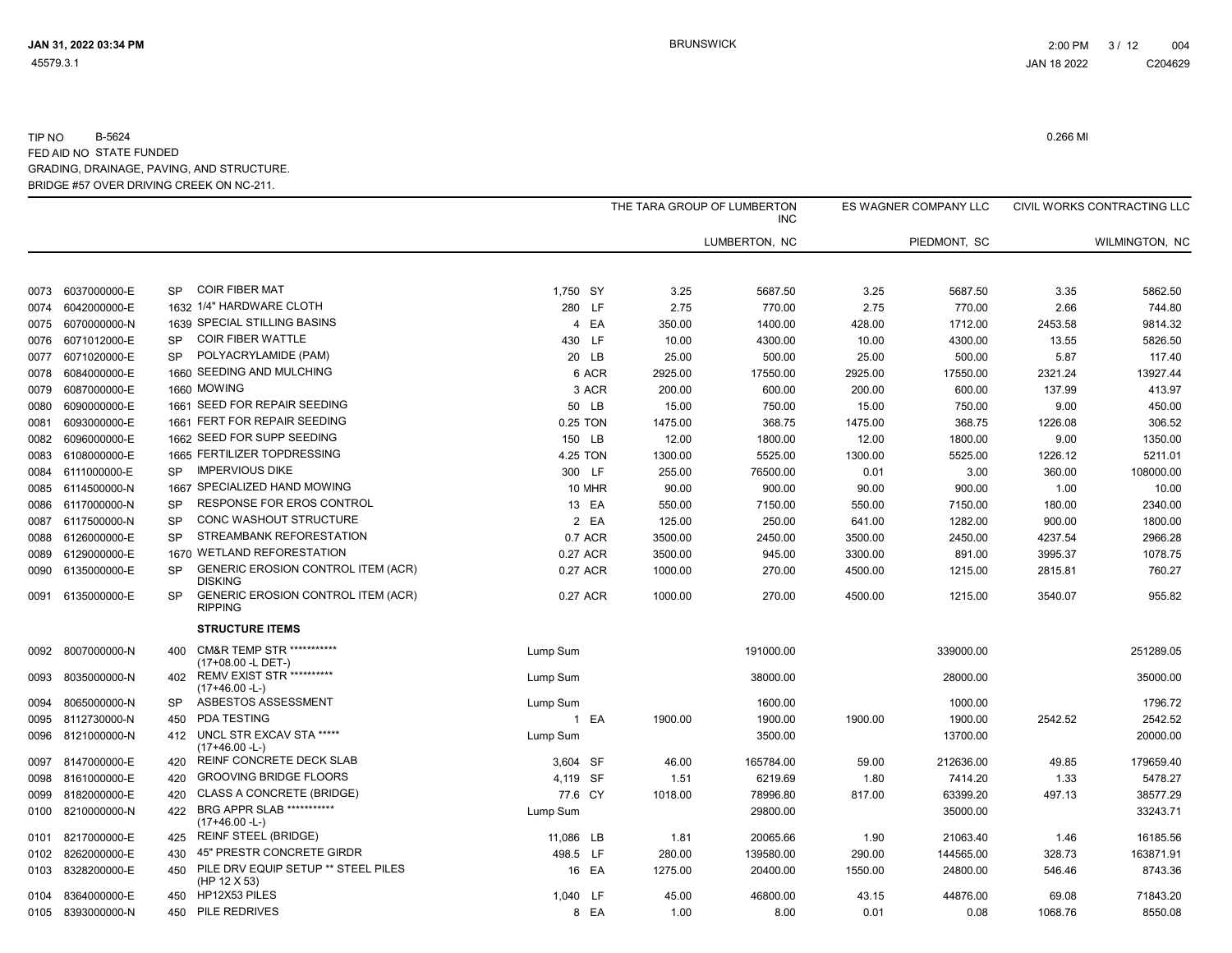|      |              |     |                                                                              |           |              | THE TARA GROUP OF LUMBERTON<br><b>INC</b> |              | ES WAGNER COMPANY LLC |              | CIVIL WORKS CONTRACTING LLC |
|------|--------------|-----|------------------------------------------------------------------------------|-----------|--------------|-------------------------------------------|--------------|-----------------------|--------------|-----------------------------|
|      |              |     |                                                                              |           |              | LUMBERTON, NC                             |              | PIEDMONT, SC          |              | WILMINGTON, NC              |
|      |              |     |                                                                              |           |              |                                           |              |                       |              |                             |
| 0106 | 8503000000-E | 460 | CONCRETE BARRIER RAIL                                                        | 166.67 LF | 124.00       | 20667.08                                  | 227.89       | 37982.43              | 174.59       | 29098.92                    |
| 0107 | 8608000000-E |     | 876 RIP RAP II (2'-0")                                                       | 320 TON   | 79.00        | 25280.00                                  | 80.75        | 25840.00              | 88.44        | 28300.80                    |
| 0108 | 8622000000-E |     | 876 GEOTEXTILE FOR DRAINAGE                                                  | 356 SY    | 2.50         | 890.00                                    | 3.40         | 1210.40               | 2.50         | 890.00                      |
| 0109 | 8657000000-N | 430 | <b>ELASTOMERIC BEARINGS</b>                                                  | Lump Sum  |              | 3100.00                                   |              | 3700.00               |              | 3610.16                     |
| 0110 | 8892000000-E | SP. | <b>GENERIC STRUCTURE ITEM (SF)</b><br>18" GALVANIZED STEEL SHEET PILE SYSTEM | 4,850 SF  | 58.00        | 281300.00                                 | 44.00        | 213400.00             | 64.29        | 311806.50                   |
|      |              |     | CONTRACT TOTAL                                                               |           | <b>TOTAL</b> | 2765532.28                                | <b>TOTAL</b> | 2918698.86            | <b>TOTAL</b> | 3019159.42                  |
|      |              |     | ROADWAY ITEMS                                                                |           | SUB-TOTAL    | 1690641.05                                | SUB-TOTAL    | 1699212.15            | SUB-TOTAL    | 1808671.97                  |
|      |              |     | <b>STRUCTURE ITEMS</b>                                                       |           | SUB-TOTAL    | 1074891.23                                | SUB-TOTAL    | 1219486.71            | SUB-TOTAL    | 1210487.45                  |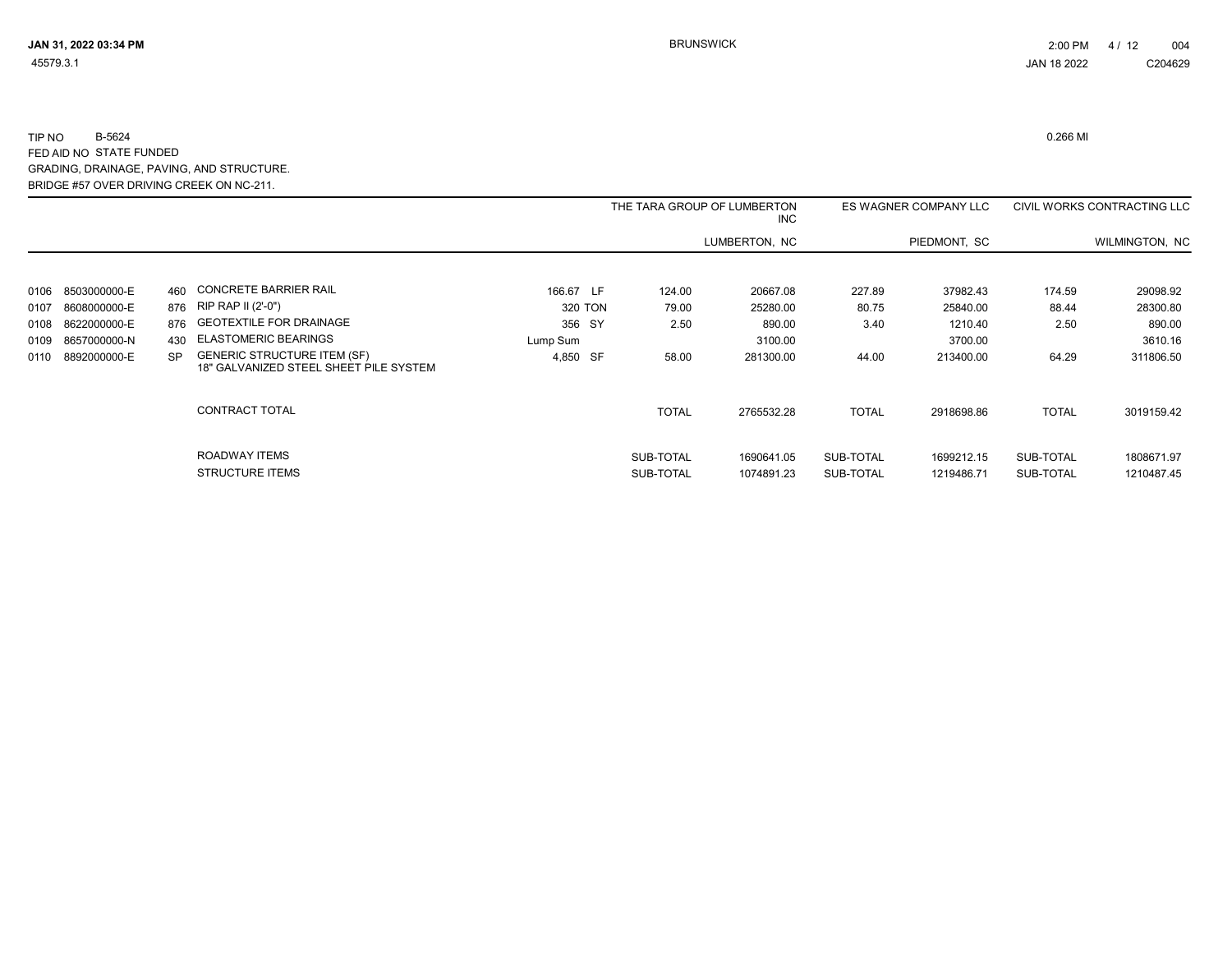|      |              |           |                                                      |                |         | S & C CONSTRUCTION LLC |         | S T WOOTEN CORPORATION |         | T A LOVING COMPANY |
|------|--------------|-----------|------------------------------------------------------|----------------|---------|------------------------|---------|------------------------|---------|--------------------|
|      |              |           |                                                      |                |         | WILMINGTON, NC         |         | WILSON, NC             |         | GOLDSBORO, NC      |
|      |              |           | <b>ROADWAY ITEMS</b>                                 |                |         |                        |         |                        |         |                    |
| 0001 | 0000100000-N | 800       | <b>MOBILIZATION</b>                                  | Lump Sum       |         | 155500.00              |         | 174000.00              |         | 190000.00          |
| 0002 | 0000400000-N | 801       | <b>CONSTRUCTION SURVEYING</b>                        | Lump Sum       |         | 27500.00               |         | 25000.00               |         | 50000.00           |
| 0003 | 0030000000-N | SP        | TYPE II MODIFIED APPR **********<br>$(17+46.00 - L)$ | Lump Sum       |         | 28325.00               |         | 60000.00               |         | 35000.00           |
| 0004 | 0036000000-E | 225       | UNDERCUT EXCAVATION                                  | 300 CY         | 1.10    | 330.00                 | 20.00   | 6000.00                | 0.01    | 3.00               |
| 0005 | 0043000000-N | 226       | <b>GRADING</b>                                       | Lump Sum       |         | 650000.00              |         | 350000.00              |         | 718227.47          |
| 0006 | 0050000000-E | 226       | SUPP CLEARING & GRUBBING                             | 1 ACR          | 1.10    | 1.10                   | 1.00    | 1.00                   | 0.01    | 0.01               |
| 0007 | 0134000000-E | 240       | DRAINAGE DITCH EXCAVATION                            | 1,445 CY       | 22.00   | 31790.00               | 24.00   | 34680.00               | 38.75   | 55993.75           |
| 0008 | 0195000000-E | 265       | SELECT GRANULAR MATERIAL                             | 600 CY         | 15.40   | 9240.00                | 100.00  | 60000.00               | 0.01    | 6.00               |
| 0009 | 0196000000-E | 270       | <b>GEOTEXTILE SOIL STABILIZATION</b>                 | 1,600 SY       | 1.10    | 1760.00                | 4.00    | 6400.00                | 2.50    | 4000.00            |
| 0010 | 0199000000-E | SP        | <b>TEMPORARY SHORING</b>                             | 260 SF         | 82.50   | 21450.00               | 25.00   | 6500.00                | 105.00  | 27300.00           |
| 0011 | 0223000000-E | 275       | <b>ROCK PLATING</b>                                  | 1,100 SY       | 95.70   | 105270.00              | 100.00  | 110000.00              | 100.00  | 110000.00          |
| 0012 | 0318000000-E | 300       | FND CONDIT MATL MINOR STRS                           | <b>50 TON</b>  | 1.10    | 55.00                  | 80.00   | 4000.00                | 60.00   | 3000.00            |
| 0013 | 0320000000-E | 300       | FND CONDIT GEOTEXTILE                                | 150 SY         | 1.10    | 165.00                 | 4.00    | 600.00                 | 2.00    | 300.00             |
| 0014 | 0335200000-E | 305       | 15" DRAINAGE PIPE                                    | 64 LF          | 44.00   | 2816.00                | 70.00   | 4480.00                | 60.00   | 3840.00            |
| 0015 | 0335850000-E | 305       | **" DRAINAGE PIPE ELBOW<br>(15")                     | 4 EA           | 110.00  | 440.00                 | 600.00  | 2400.00                | 240.00  | 960.00             |
| 0016 | 0366000000-E | 310       | 15" RC PIPE CULV III                                 | 276 LF         | 71.50   | 19734.00               | 70.00   | 19320.00               | 75.00   | 20700.00           |
| 0017 | 0448200000-E | 310       | 15" RCP CULV CLASS IV                                | 100 LF         | 86.90   | 8690.00                | 100.00  | 10000.00               | 100.00  | 10000.00           |
| 0018 | 0995000000-E | 340       | PIPE REMOVAL                                         | 316 LF         | 22.00   | 6952.00                | 10.00   | 3160.00                | 15.00   | 4740.00            |
| 0019 | 1121000000-E | 520       | AGGREGATE BASE COURSE                                | 10 TON         | 46.20   | 462.00                 | 200.00  | 2000.00                | 75.00   | 750.00             |
| 0020 | 1330000000-E | 607       | <b>INCIDENTAL MILLING</b>                            | 210 SY         | 13.75   | 2887.50                | 26.00   | 5460.00                | 9.00    | 1890.00            |
| 0021 | 1491000000-E | 610       | ASP CONC BASE CRS B25.0C                             | 1,650 TON      | 93.50   | 154275.00              | 105.50  | 174075.00              | 97.90   | 161535.00          |
| 0022 | 1503000000-E | 610       | ASP CONC INTR CRS I19.0C                             | <b>880 TON</b> | 93.50   | 82280.00               | 111.25  | 97900.00               | 98.25   | 86460.00           |
| 0023 | 1519000000-E | 610       | ASP CONC SURF CRS S9.5B                              | 1,130 TON      | 95.70   | 108141.00              | 100.65  | 113734.50              | 88.00   | 99440.00           |
| 0024 | 1575000000-E | 620       | ASP FOR PLANT MIX                                    | <b>185 TON</b> | 525.00  | 97125.00               | 500.00  | 92500.00               | 521.36  | 96451.60           |
| 0025 | 2022000000-E | 815       | SUBDRAIN EXCAVATION                                  | 50 CY          | 1.10    | 55.00                  | 10.00   | 500.00                 | 0.01    | 0.50               |
| 0026 | 2026000000-E | 815       | <b>GEOTEXTILE FOR SUBSURF DRNS</b>                   | 200 SY         | 1.10    | 220.00                 | 1.00    | 200.00                 | 0.01    | 2.00               |
| 0027 | 2036000000-E | 815       | SUBDRAIN COARSE AGGREGATE                            | 40 CY          | 1.10    | 44.00                  | 25.00   | 1000.00                | 0.01    | 0.40               |
| 0028 | 2044000000-E | 815       | 6" PERF SUBDRN PIPE                                  | 200 LF         | 1.10    | 220.00                 | 5.00    | 1000.00                | 0.01    | 2.00               |
| 0029 | 2070000000-N | 815       | SUBDRN PIPE OUTLET                                   | 1 EA           | 1.10    | 1.10                   | 150.00  | 150.00                 | 0.01    | 0.01               |
| 0030 | 2077000000-E | 815       | 6" OUTLET PIPE                                       | 6 LF           | 1.10    | 6.60                   | 15.00   | 90.00                  | 0.01    | 0.06               |
| 0031 | 2286000000-N | 840       | MASNRY DRAINAGE STRUCT                               | 10 EA          | 2310.00 | 23100.00               | 4000.00 | 40000.00               | 2200.00 | 22000.00           |
| 0032 | 2367000000-N | 840       | FRAME W/2GRTS 840.29 STD                             | 10 EA          | 825.00  | 8250.00                | 900.00  | 9000.00                | 500.00  | 5000.00            |
| 0033 | 2556000000-E | 846       | SHOULDER BERM GUTTER                                 | 130 LF         | 44.00   | 5720.00                | 50.00   | 6500.00                | 45.00   | 5850.00            |
| 0034 | 3030000000-E | 862       | <b>STL BEAM GUARDRAIL</b>                            | 737.5 LF       | 30.25   | 22309.38               | 27.50   | 20281.25               | 28.00   | 20650.00           |
| 0035 | 3150000000-N | 862       | ADDIT GUARDRAIL POSTS                                | 10 EA          | 12.10   | 121.00                 | 11.00   | 110.00                 | 60.00   | 600.00             |
| 0036 | 3287000000-N | SP        | <b>GR END TYPE TL-3</b>                              | EA<br>4        | 3795.00 | 15180.00               | 3450.00 | 13800.00               | 3600.00 | 14400.00           |
| 0037 | 3317000000-N | <b>SP</b> | <b>GR ANCHOR TYPE B-77</b>                           | 4 EA           | 2970.00 | 11880.00               | 2700.00 | 10800.00               | 2800.00 | 11200.00           |
|      |              |           |                                                      |                |         |                        |         |                        |         |                    |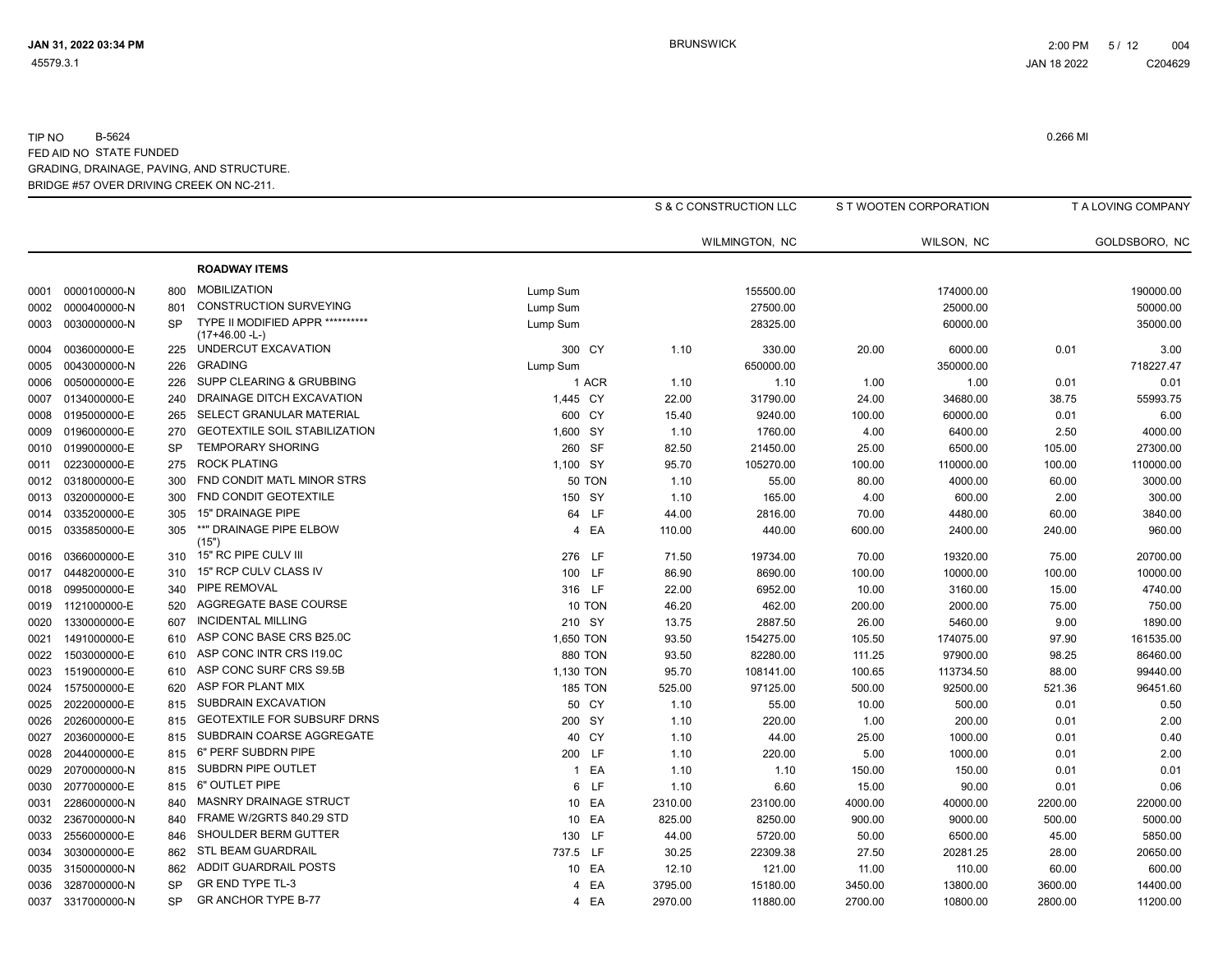|      |                   |           |                                                                                                                     |                |         | S & C CONSTRUCTION LLC |         | S T WOOTEN CORPORATION |         | T A LOVING COMPANY |
|------|-------------------|-----------|---------------------------------------------------------------------------------------------------------------------|----------------|---------|------------------------|---------|------------------------|---------|--------------------|
|      |                   |           |                                                                                                                     |                |         | WILMINGTON, NC         |         | WILSON, NC             |         | GOLDSBORO, NC      |
|      |                   |           |                                                                                                                     |                |         |                        |         |                        |         |                    |
| 0038 | 3360000000-E      | 863       | REMOVE EXISTING GUARDRAIL                                                                                           | 306 LF         | 1.10    | 336.60                 | 1.00    | 306.00                 | 3.00    | 918.00             |
| 0039 | 3380000000-E      | 862       | TEMP STL BM GUARDRAIL                                                                                               | 987.5 LF       | 8.80    | 8690.00                | 8.00    | 7900.00                | 9.00    | 8887.50            |
| 0040 | 3387000000-N      | <b>SP</b> | TEMP GDRL ANCH UNITS ******<br>$(B-77)$                                                                             | 4 EA           | 1320.00 | 5280.00                | 1200.00 | 4800.00                | 2800.00 | 11200.00           |
| 0041 | 3389150000-N      | SP        | TEMP GDRL END UNITS *****<br>$(TL-3)$                                                                               | 4 EA           | 2750.00 | 11000.00               | 2500.00 | 10000.00               | 2600.00 | 10400.00           |
| 0042 | 3635000000-E      | 876       | RIP RAP, CLASS II                                                                                                   | <b>90 TON</b>  | 82.50   | 7425.00                | 110.00  | 9900.00                | 123.25  | 11092.50           |
| 0043 | 3649000000-E      | 876       | RIP RAP, CLASS B                                                                                                    | <b>150 TON</b> | 77.00   | 11550.00               | 105.00  | 15750.00               | 133.60  | 20040.00           |
| 0044 | 3656000000-E      | 876       | <b>GEOTEXTILE FOR DRAINGE</b>                                                                                       | 860 SY         | 2.20    | 1892.00                | 4.00    | 3440.00                | 2.00    | 1720.00            |
| 0045 | 4400000000-E      |           | 1110 WORK ZONE SIGNS (STAT)                                                                                         | 88 SF          | 13.20   | 1161.60                | 11.50   | 1012.00                | 25.00   | 2200.00            |
| 0046 | 4405000000-E      |           | 1110 WORK ZONE SIGNS (PORT)                                                                                         | 96 SF          | 8.80    | 844.80                 | 65.00   | 6240.00                | 9.00    | 864.00             |
| 0047 | 4410000000-E      |           | 1110 WORK ZONE SIGNS (BARR)                                                                                         | 36 SF          | 6.60    | 237.60                 | 8.50    | 306.00                 | 8.00    | 288.00             |
| 0048 | 4430000000-N      |           | 1130 DRUMS                                                                                                          | 30 EA          | 55.00   | 1650.00                | 60.00   | 1800.00                | 45.00   | 1350.00            |
| 0049 | 4435000000-N      |           | <b>1135 CONES</b>                                                                                                   | 36 EA          | 27.50   | 990.00                 | 25.00   | 900.00                 | 22.00   | 792.00             |
| 0050 | 4445000000-E      |           | 1145 BARRICADES (TYPE III)                                                                                          | 32 LF          | 22.00   | 704.00                 | 25.00   | 800.00                 | 25.00   | 800.00             |
| 0051 | 4455000000-N      |           | 1150 FLAGGER                                                                                                        | 40 DAY         | 660.00  | 26400.00               | 450.00  | 18000.00               | 300.00  | 12000.00           |
| 0052 | 4465000000-N      |           | 1160 TEMPORARY CRASH CUSHIONS                                                                                       | 2 EA           | 6050.00 | 12100.00               | 9450.00 | 18900.00               | 5850.00 | 11700.00           |
| 0053 | 4485000000-E      |           | 1170 PORT CONC BARRIER                                                                                              | 500 LF         | 47.52   | 23760.00               | 43.00   | 21500.00               | 43.20   | 21600.00           |
| 0054 | 4490000000-E      |           | 1170 PORT CONC BARRIER(ANCHRD)                                                                                      | 200 LF         | 74.36   | 14872.00               | 68.00   | 13600.00               | 67.60   | 13520.00           |
| 0055 | 4650000000-N      |           | 1251 TEMP RAISED PVMT MRKS                                                                                          | 18 EA          | 22.00   | 396.00                 | 10.00   | 180.00                 | 10.00   | 180.00             |
| 0056 | 4685000000-E      |           | 1205 THERMO PVT MKG LINES 4"90                                                                                      | 5,272 LF       | 1.65    | 8698.80                | 2.50    | 13180.00               | 2.50    | 13180.00           |
| 0057 | 4810000000-E      |           | 1205 PAINT PVMT MARKINGS 4"                                                                                         | 16,884 LF      | 0.77    | 13000.68               | 0.45    | 7597.80                | 0.45    | 7597.80            |
| 0058 | 4850000000-E      |           | 1205 LINE REMOVAL 4" WIDE                                                                                           | 200 LF         | 5.50    | 1100.00                | 1.00    | 200.00                 | 1.00    | 200.00             |
| 0059 | 4890000000-E      | SP.       | <b>GENERIC PAVEMENT MARKING ITEM (LF)</b><br>POLYUREA PAVEMENT MARKING LINES, 4", 20 MILS<br>(STANDARD GLASS BEADS) | 340 LF         | 16.50   | 5610.00                | 10.00   | 3400.00                | 10.00   | 3400.00            |
| 0060 | 4895000000-N      | <b>SP</b> | <b>GENERIC PAVEMENT MARKING ITEM (EA)</b><br>NON-CAST IRON SNOWPLOWABLE PAVEMENT MARKER                             | 16 EA          | 165.00  | 2640.00                | 135.00  | 2160.00                | 135.00  | 2160.00            |
| 0061 | 4900000000-N      |           | 1251 PERM RAISED PVMT MARKERS                                                                                       | 1 EA           | 22.00   | 22.00                  | 10.00   | 10.00                  | 10.00   | 10.00              |
| 0062 | 6000000000-E      |           | 1605 TEMPORARY SILT FENCE                                                                                           | 5,000 LF       | 2.75    | 13750.00               | 2.75    | 13750.00               | 2.75    | 13750.00           |
| 0063 | 6006000000-E      |           | 1610 EROS CONTRL STONE CL A                                                                                         | <b>90 TON</b>  | 1.10    | 99.00                  | 80.00   | 7200.00                | 59.50   | 5355.00            |
| 0064 | 6009000000-E      |           | 1610 EROS CONTRL STONE CL B                                                                                         | <b>210 TON</b> | 71.50   | 15015.00               | 95.00   | 19950.00               | 59.50   | 12495.00           |
| 0065 | 6012000000-E      |           | 1610 SEDIMENT CONTROL STONE                                                                                         | <b>185 TON</b> | 55.00   | 10175.00               | 80.00   | 14800.00               | 36.00   | 6660.00            |
| 0066 | 6015000000-E      |           | 1615 TEMPORARY MULCHING                                                                                             | 4.5 ACR        | 550.00  | 2475.00                | 975.00  | 4387.50                | 975.00  | 4387.50            |
| 0067 | 6018000000-E      |           | 1620 SEED FOR TEMP SEEDING                                                                                          | 400 LB         | 5.50    | 2200.00                | 3.00    | 1200.00                | 3.00    | 1200.00            |
| 0068 | 6021000000-E      |           | 1620 FERT FOR TEMP SEEDING                                                                                          | 2 TON          | 550.00  | 1100.00                | 1475.00 | 2950.00                | 1475.00 | 2950.00            |
| 0069 | 6024000000-E      |           | 1622 TEMPORARY SLOPE DRAINS                                                                                         | 515 LF         | 2.20    | 1133.00                | 5.00    | 2575.00                | 2.00    | 1030.00            |
| 0070 | 6029000000-E      | SP        | <b>SAFETY FENCE</b>                                                                                                 | 2,320 LF       | 2.20    | 5104.00                | 2.00    | 4640.00                | 2.00    | 4640.00            |
| 0071 | 6030000000-E      |           | 1630 SILT EXCAVATION                                                                                                | 410 CY         | 1.10    | 451.00                 | 10.00   | 4100.00                | 5.00    | 2050.00            |
|      | 0072 6036000000-E |           | 1631 MATTING FOR EROS CONTROL                                                                                       | 8,000 SY       | 2.20    | 17600.00               | 1.65    | 13200.00               | 1.65    | 13200.00           |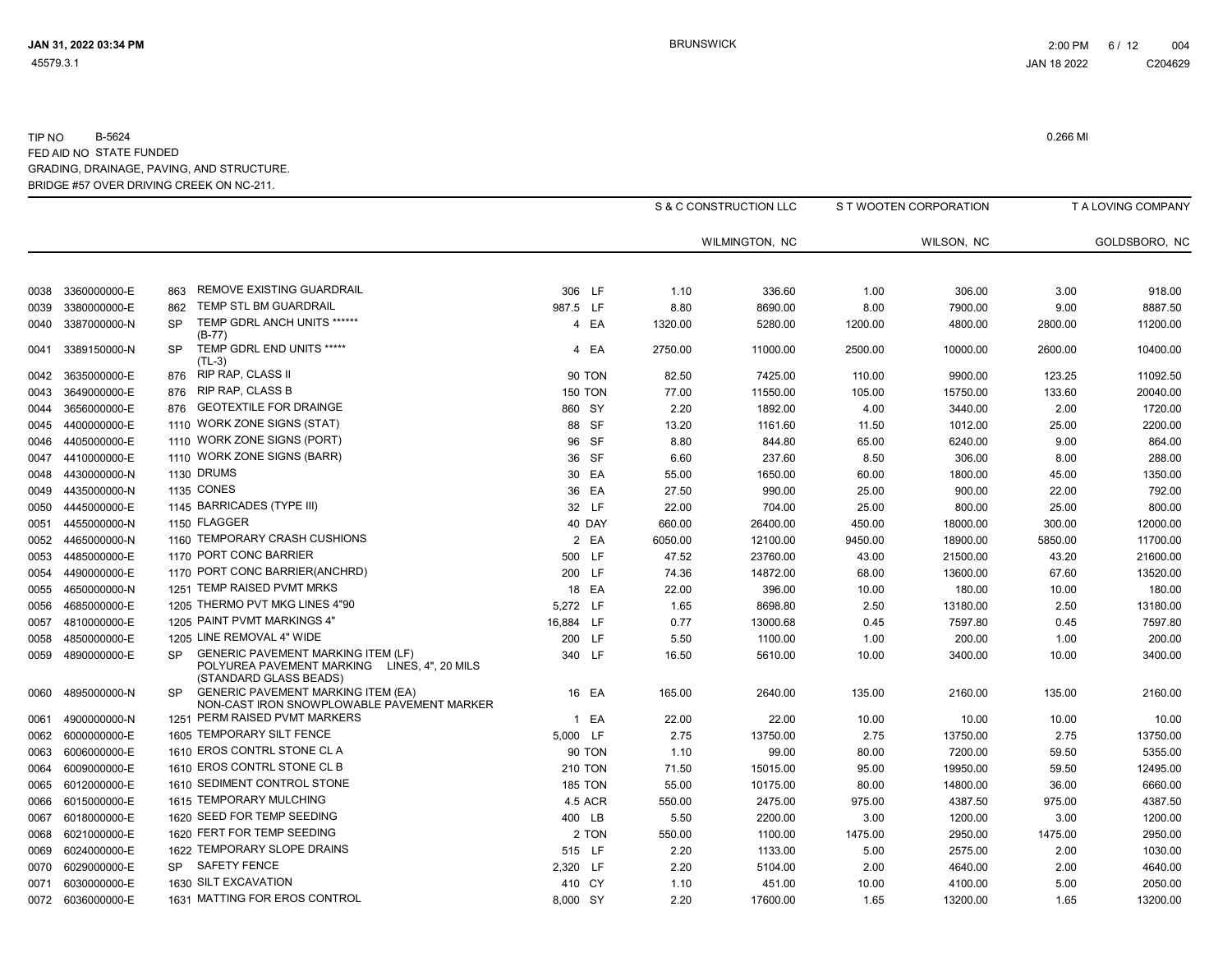|      |                   |           |                                                             |           |          |         | S & C CONSTRUCTION LLC |         | S T WOOTEN CORPORATION |         | T A LOVING COMPANY |
|------|-------------------|-----------|-------------------------------------------------------------|-----------|----------|---------|------------------------|---------|------------------------|---------|--------------------|
|      |                   |           |                                                             |           |          |         | WILMINGTON, NC         |         | WILSON, NC             |         | GOLDSBORO, NC      |
|      |                   |           |                                                             |           |          |         |                        |         |                        |         |                    |
| 0073 | 6037000000-E      | SP        | <b>COIR FIBER MAT</b>                                       | 1,750 SY  |          | 7.70    | 13475.00               | 3.25    | 5687.50                | 3.25    | 5687.50            |
| 0074 | 6042000000-E      |           | 1632 1/4" HARDWARE CLOTH                                    | 280 LF    |          | 4.40    | 1232.00                | 2.75    | 770.00                 | 2.75    | 770.00             |
| 0075 | 6070000000-N      |           | 1639 SPECIAL STILLING BASINS                                |           | 4 EA     | 1100.00 | 4400.00                | 500.00  | 2000.00                | 1000.00 | 4000.00            |
| 0076 | 6071012000-E      | <b>SP</b> | <b>COIR FIBER WATTLE</b>                                    | 430 LF    |          | 7.70    | 3311.00                | 10.00   | 4300.00                | 10.00   | 4300.00            |
| 0077 | 6071020000-E      | <b>SP</b> | POLYACRYLAMIDE (PAM)                                        |           | 20 LB    | 1.10    | 22.00                  | 25.00   | 500.00                 | 25.00   | 500.00             |
| 0078 | 6084000000-E      |           | 1660 SEEDING AND MULCHING                                   |           | 6 ACR    | 2750.00 | 16500.00               | 2925.00 | 17550.00               | 2925.00 | 17550.00           |
| 0079 | 6087000000-E      |           | 1660 MOWING                                                 |           | 3 ACR    | 1.10    | 3.30                   | 200.00  | 600.00                 | 200.00  | 600.00             |
| 0080 | 6090000000-E      |           | 1661 SEED FOR REPAIR SEEDING                                |           | 50 LB    | 7.70    | 385.00                 | 15.00   | 750.00                 | 15.00   | 750.00             |
| 0081 | 6093000000-E      |           | 1661 FERT FOR REPAIR SEEDING                                |           | 0.25 TON | 550.00  | 137.50                 | 1475.00 | 368.75                 | 1475.00 | 368.75             |
| 0082 | 6096000000-E      |           | 1662 SEED FOR SUPP SEEDING                                  | 150 LB    |          | 7.70    | 1155.00                | 12.00   | 1800.00                | 12.00   | 1800.00            |
| 0083 | 6108000000-E      |           | 1665 FERTILIZER TOPDRESSING                                 |           | 4.25 TON | 550.00  | 2337.50                | 1300.00 | 5525.00                | 1300.00 | 5525.00            |
| 0084 | 6111000000-E      | <b>SP</b> | <b>IMPERVIOUS DIKE</b>                                      |           | 300 LF   | 110.00  | 33000.00               | 135.00  | 40500.00               | 80.00   | 24000.00           |
| 0085 | 6114500000-N      | 1667      | SPECIALIZED HAND MOWING                                     |           | 10 MHR   | 1.10    | 11.00                  | 90.00   | 900.00                 | 90.00   | 900.00             |
| 0086 | 6117000000-N      | <b>SP</b> | RESPONSE FOR EROS CONTROL                                   |           | 13 EA    | 275.00  | 3575.00                | 55.00   | 715.00                 | 550.00  | 7150.00            |
| 0087 | 6117500000-N      | <b>SP</b> | CONC WASHOUT STRUCTURE                                      |           | 2 EA     | 1100.00 | 2200.00                | 2000.00 | 4000.00                | 500.00  | 1000.00            |
| 0088 | 6126000000-E      | <b>SP</b> | STREAMBANK REFORESTATION                                    |           | 0.7 ACR  | 1210.00 | 847.00                 | 3500.00 | 2450.00                | 3500.00 | 2450.00            |
| 0089 | 6129000000-E      |           | 1670 WETLAND REFORESTATION                                  | 0.27 ACR  |          | 2200.00 | 594.00                 | 3300.00 | 891.00                 | 3300.00 | 891.00             |
| 0090 | 6135000000-E      | SP        | <b>GENERIC EROSION CONTROL ITEM (ACR)</b><br><b>DISKING</b> | 0.27 ACR  |          | 2200.00 | 594.00                 | 5000.00 | 1350.00                | 1000.00 | 270.00             |
|      | 0091 6135000000-E | <b>SP</b> | GENERIC EROSION CONTROL ITEM (ACR)<br><b>RIPPING</b>        |           | 0.27 ACR | 2200.00 | 594.00                 | 5000.00 | 1350.00                | 1000.00 | 270.00             |
|      |                   |           | <b>STRUCTURE ITEMS</b>                                      |           |          |         |                        |         |                        |         |                    |
| 0092 | 8007000000-N      | 400       | <b>CM&amp;R TEMP STR ***********</b><br>(17+08.00 -L DET-)  | Lump Sum  |          |         | 550000.00              |         | 360000.00              |         | 470000.00          |
| 0093 | 8035000000-N      | 402       | <b>REMV EXIST STR **********</b><br>$(17+46.00 - L)$        | Lump Sum  |          |         | 38500.00               |         | 80000.00               |         | 50000.00           |
| 0094 | 8065000000-N      | SP        | ASBESTOS ASSESSMENT                                         | Lump Sum  |          |         | 2750.00                |         | 1000.00                |         | 1600.00            |
| 0095 | 8112730000-N      | 450       | PDA TESTING                                                 |           | 1 EA     | 3850.00 | 3850.00                | 5000.00 | 5000.00                | 1900.00 | 1900.00            |
| 0096 | 8121000000-N      | 412       | UNCL STR EXCAV STA *****<br>$(17+46.00 - L)$                | Lump Sum  |          |         | 11000.00               |         | 22750.00               |         | 20000.00           |
| 0097 | 8147000000-E      | 420       | REINF CONCRETE DECK SLAB                                    | 3,604 SF  |          | 52.80   | 190291.20              | 90.00   | 324360.00              | 80.00   | 288320.00          |
| 0098 | 8161000000-E      | 420       | <b>GROOVING BRIDGE FLOORS</b>                               | 4,119 SF  |          | 1.98    | 8155.62                | 2.00    | 8238.00                | 2.00    | 8238.00            |
| 0099 | 8182000000-E      | 420       | <b>CLASS A CONCRETE (BRIDGE)</b>                            | 77.6 CY   |          | 880.00  | 68288.00               | 1500.00 | 116400.00              | 1600.00 | 124160.00          |
| 0100 | 8210000000-N      | 422       | BRG APPR SLAB ***********<br>$(17+46.00 - L)$               | Lump Sum  |          |         | 42350.00               |         | 70000.00               |         | 40000.00           |
| 0101 | 8217000000-E      | 425       | <b>REINF STEEL (BRIDGE)</b>                                 | 11,086 LB |          | 1.54    | 17072.44               | 2.00    | 22172.00               | 1.50    | 16629.00           |
| 0102 | 8262000000-E      | 430       | 45" PRESTR CONCRETE GIRDR                                   | 498.5 LF  |          | 291.50  | 145312.75              | 350.00  | 174475.00              | 305.00  | 152042.50          |
| 0103 | 8328200000-E      | 450       | PILE DRV EQUIP SETUP ** STEEL PILES<br>(HP 12 X 53)         |           | 16 EA    | 1430.00 | 22880.00               | 2000.00 | 32000.00               | 3200.00 | 51200.00           |
| 0104 | 8364000000-E      | 450       | HP12X53 PILES                                               | 1.040 LF  |          | 34.10   | 35464.00               | 70.00   | 72800.00               | 60.00   | 62400.00           |
|      | 0105 8393000000-N | 450       | PILE REDRIVES                                               |           | 8 EA     | 1.10    | 8.80                   | 50.00   | 400.00                 | 10.00   | 80.00              |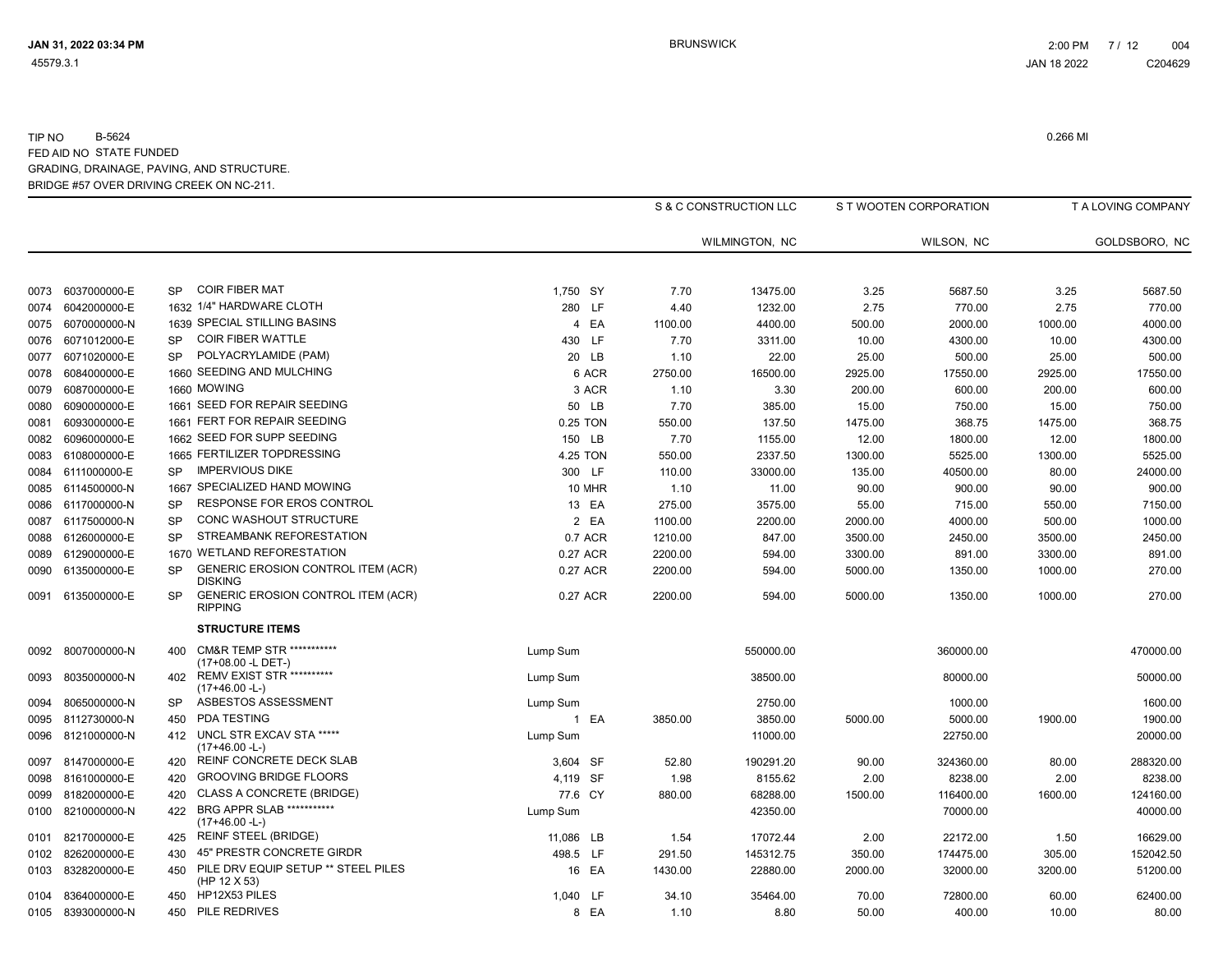|      |                   |     |                                                                              |           |                        | S & C CONSTRUCTION LLC   |                        | S T WOOTEN CORPORATION   |                        | T A LOVING COMPANY       |
|------|-------------------|-----|------------------------------------------------------------------------------|-----------|------------------------|--------------------------|------------------------|--------------------------|------------------------|--------------------------|
|      |                   |     |                                                                              |           |                        | WILMINGTON, NC           |                        | WILSON, NC               |                        | GOLDSBORO, NC            |
| 0106 | 8503000000-E      | 460 | <b>CONCRETE BARRIER RAIL</b>                                                 | 166.67 LF | 162.80                 | 27133.88                 | 200.00                 | 33334.00                 | 145.00                 | 24167.15                 |
| 0107 | 8608000000-E      |     | 876 RIP RAP II (2'-0")                                                       | 320 TON   | 82.50                  | 26400.00                 | 105.00                 | 33600.00                 | 95.00                  | 30400.00                 |
| 0108 | 8622000000-E      |     | 876 GEOTEXTILE FOR DRAINAGE                                                  | 356 SY    | 2.75                   | 979.00                   | 4.00                   | 1424.00                  | 2.00                   | 712.00                   |
| 0109 | 8657000000-N      | 430 | <b>ELASTOMERIC BEARINGS</b>                                                  | Lump Sum  |                        | 4400.00                  |                        | 6000.00                  |                        | 5000.00                  |
|      | 0110 8892000000-E | SP. | <b>GENERIC STRUCTURE ITEM (SF)</b><br>18" GALVANIZED STEEL SHEET PILE SYSTEM | 4,850 SF  | 52.53                  | 254770.50                | 65.00                  | 315250.00                | 100.00                 | 485000.00                |
|      |                   |     | <b>CONTRACT TOTAL</b>                                                        |           | <b>TOTAL</b>           | 3365738.25               | <b>TOTAL</b>           | 3487486.30               | <b>TOTAL</b>           | 3894750.00               |
|      |                   |     | ROADWAY ITEMS<br><b>STRUCTURE ITEMS</b>                                      |           | SUB-TOTAL<br>SUB-TOTAL | 1916132.06<br>1449606.19 | SUB-TOTAL<br>SUB-TOTAL | 1808283.30<br>1679203.00 | SUB-TOTAL<br>SUB-TOTAL | 2062901.35<br>1831848.65 |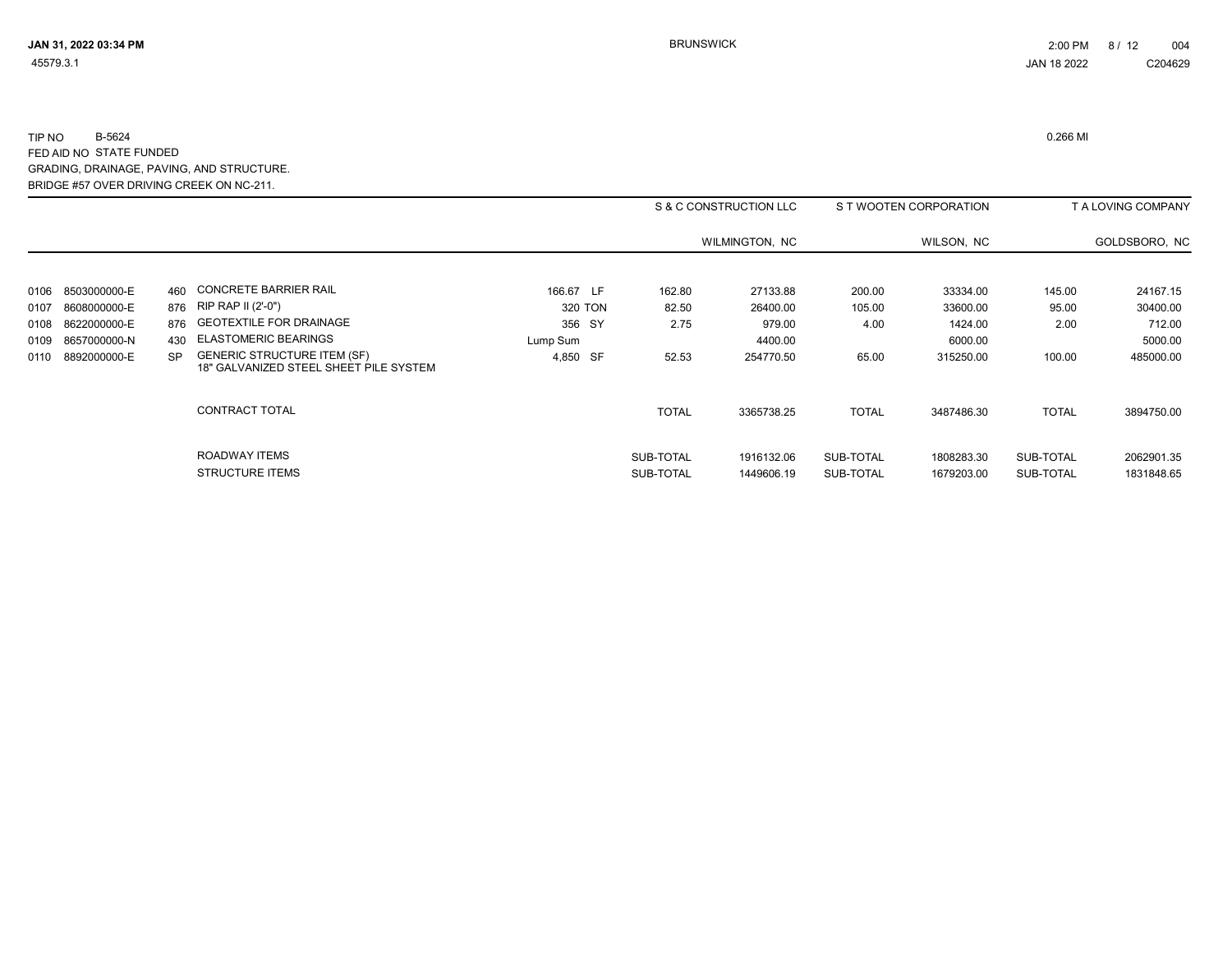|      |                   |           |                                      |                | CATON CONSTRUCTION GROUP<br><b>INC</b> |          |                     |  |  |
|------|-------------------|-----------|--------------------------------------|----------------|----------------------------------------|----------|---------------------|--|--|
|      |                   |           |                                      |                |                                        |          | CHARLOTTESVILLE, VA |  |  |
|      |                   |           | <b>ROADWAY ITEMS</b>                 |                |                                        |          |                     |  |  |
| 0001 | 0000100000-N      | 800       | <b>MOBILIZATION</b>                  | Lump Sum       |                                        |          | 247000.00           |  |  |
| 0002 | 0000400000-N      | 801       | <b>CONSTRUCTION SURVEYING</b>        | Lump Sum       |                                        |          | 90000.00            |  |  |
| 0003 | 0030000000-N      | <b>SP</b> | TYPE II MODIFIED APPR **********     | Lump Sum       |                                        |          | 48000.00            |  |  |
|      |                   |           | (17+46.00 -L-)                       |                |                                        |          |                     |  |  |
| 0004 | 0036000000-E      | 225       | UNDERCUT EXCAVATION                  | 300 CY         |                                        | 38.00    | 11400.00            |  |  |
| 0005 | 0043000000-N      | 226       | <b>GRADING</b>                       | Lump Sum       |                                        |          | 979000.00           |  |  |
| 0006 | 0050000000-E      | 226       | SUPP CLEARING & GRUBBING             | 1 ACR          |                                        | 17000.00 | 17000.00            |  |  |
| 0007 | 0134000000-E      | 240       | DRAINAGE DITCH EXCAVATION            | 1,445 CY       |                                        | 30.00    | 43350.00            |  |  |
| 0008 | 0195000000-E      | 265       | SELECT GRANULAR MATERIAL             | 600 CY         |                                        | 130.00   | 78000.00            |  |  |
| 0009 | 0196000000-E      | 270       | <b>GEOTEXTILE SOIL STABILIZATION</b> | 1,600 SY       |                                        | 3.00     | 4800.00             |  |  |
| 0010 | 0199000000-E      | SP        | <b>TEMPORARY SHORING</b>             | 260 SF         |                                        | 195.00   | 50700.00            |  |  |
| 0011 | 0223000000-E      | 275       | <b>ROCK PLATING</b>                  | 1,100 SY       |                                        | 150.00   | 165000.00           |  |  |
|      | 0012 0318000000-E | 300       | FND CONDIT MATL MINOR STRS           | <b>50 TON</b>  |                                        | 85.00    | 4250.00             |  |  |
| 0013 | 0320000000-E      | 300       | FND CONDIT GEOTEXTILE                | 150 SY         |                                        | 4.00     | 600.00              |  |  |
|      | 0014 0335200000-E | 305       | 15" DRAINAGE PIPE                    | 64 LF          |                                        | 100.00   | 6400.00             |  |  |
| 0015 | 0335850000-E      | 305       | **" DRAINAGE PIPE ELBOW              | 4 EA           |                                        | 780.00   | 3120.00             |  |  |
|      |                   |           | (15")                                |                |                                        |          |                     |  |  |
| 0016 | 0366000000-E      | 310       | 15" RC PIPE CULV III                 | 276 LF         |                                        | 110.00   | 30360.00            |  |  |
| 0017 | 0448200000-E      |           | 310 15" RCP CULV CLASS IV            | 100 LF         |                                        | 117.00   | 11700.00            |  |  |
| 0018 | 0995000000-E      | 340       | PIPE REMOVAL                         | 316 LF         |                                        | 48.00    | 15168.00            |  |  |
| 0019 | 1121000000-E      | 520       | AGGREGATE BASE COURSE                | 10 TON         |                                        | 88.00    | 880.00              |  |  |
| 0020 | 1330000000-E      | 607       | <b>INCIDENTAL MILLING</b>            | 210 SY         |                                        | 10.00    | 2100.00             |  |  |
| 0021 | 1491000000-E      | 610       | ASP CONC BASE CRS B25.0C             | 1,650 TON      |                                        | 103.00   | 169950.00           |  |  |
| 0022 | 1503000000-E      | 610       | ASP CONC INTR CRS I19.0C             | <b>880 TON</b> |                                        | 104.00   | 91520.00            |  |  |
| 0023 | 1519000000-E      | 610       | ASP CONC SURF CRS S9.5B              | 1,130 TON      |                                        | 93.00    | 105090.00           |  |  |
| 0024 | 1575000000-E      | 620       | ASP FOR PLANT MIX                    | <b>185 TON</b> |                                        | 550.00   | 101750.00           |  |  |
| 0025 | 2022000000-E      | 815       | SUBDRAIN EXCAVATION                  | 50 CY          |                                        | 11.00    | 550.00              |  |  |
| 0026 | 2026000000-E      | 815       | <b>GEOTEXTILE FOR SUBSURF DRNS</b>   | 200 SY         |                                        | 3.25     | 650.00              |  |  |
| 0027 | 2036000000-E      | 815       | SUBDRAIN COARSE AGGREGATE            | 40 CY          |                                        | 84.00    | 3360.00             |  |  |
| 0028 | 2044000000-E      | 815       | 6" PERF SUBDRN PIPE                  | 200 LF         |                                        | 11.00    | 2200.00             |  |  |
|      |                   | 815       | SUBDRN PIPE OUTLET                   | 1 EA           |                                        |          | 525.00              |  |  |
| 0029 | 2070000000-N      |           | 6" OUTLET PIPE                       |                |                                        | 525.00   |                     |  |  |
| 0030 | 2077000000-E      | 815       |                                      | 6 LF           |                                        | 11.00    | 66.00               |  |  |
| 0031 | 2286000000-N      | 840       | <b>MASNRY DRAINAGE STRUCT</b>        | 10 EA          |                                        | 3400.00  | 34000.00            |  |  |
| 0032 | 2367000000-N      | 840       | FRAME W/2GRTS 840.29 STD             | 10 EA          |                                        | 1200.00  | 12000.00            |  |  |
| 0033 | 2556000000-E      | 846       | SHOULDER BERM GUTTER                 | 130 LF         |                                        | 52.00    | 6760.00             |  |  |
| 0034 | 3030000000-E      | 862       | STL BEAM GUARDRAIL                   | 737.5 LF       |                                        | 33.00    | 24337.50            |  |  |
| 0035 | 3150000000-N      | 862       | <b>ADDIT GUARDRAIL POSTS</b>         | 10 EA          |                                        | 58.00    | 580.00              |  |  |
| 0036 | 3287000000-N      | <b>SP</b> | <b>GR END TYPE TL-3</b>              | 4 EA           |                                        | 3600.00  | 14400.00            |  |  |
|      | 0037 3317000000-N | <b>SP</b> | <b>GR ANCHOR TYPE B-77</b>           | 4 EA           |                                        | 3600.00  | 14400.00            |  |  |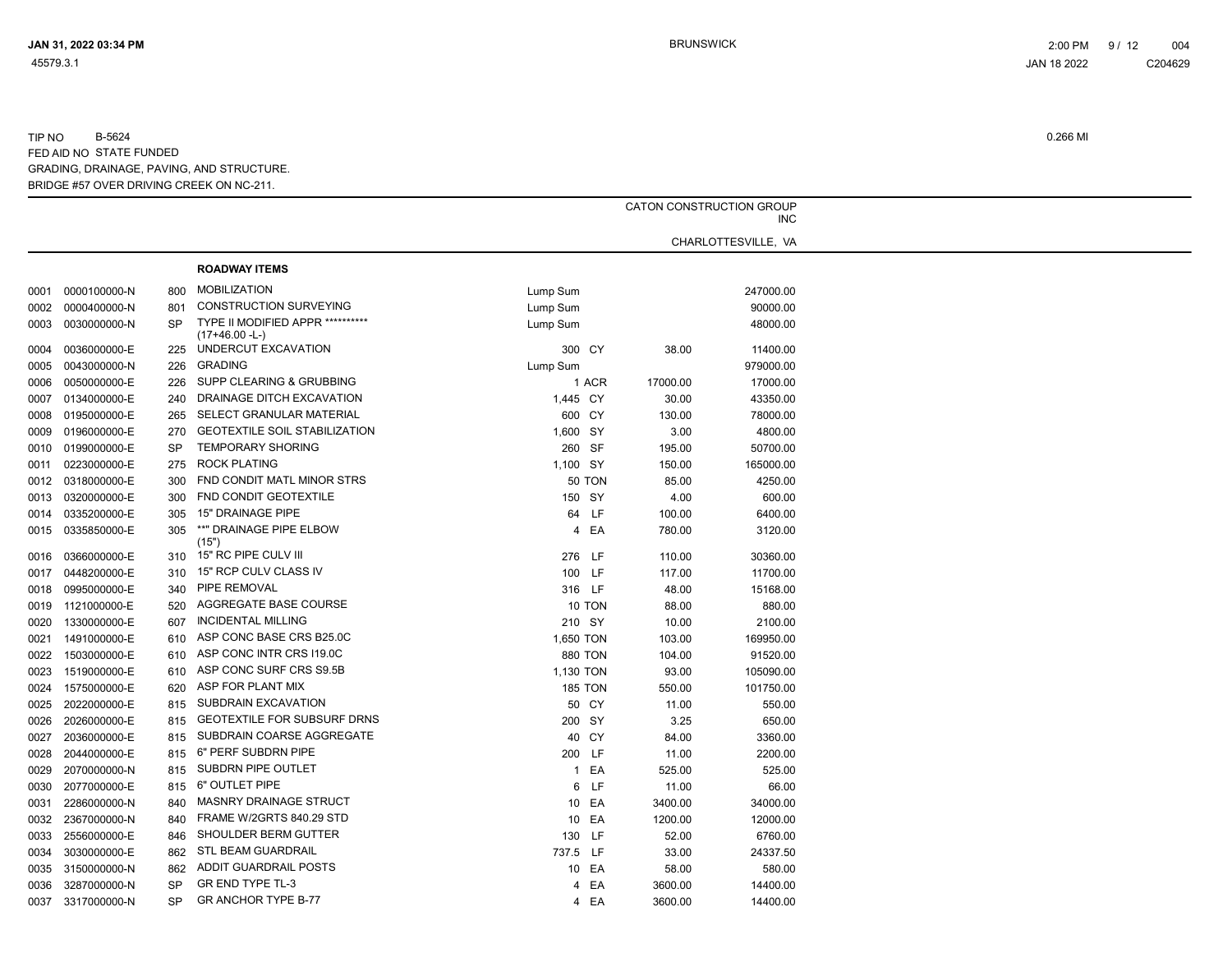|      |                   | CATON CONSTRUCTION GROUP |                                                                                                                     |                |          |                                   |  |
|------|-------------------|--------------------------|---------------------------------------------------------------------------------------------------------------------|----------------|----------|-----------------------------------|--|
|      |                   |                          |                                                                                                                     |                |          | <b>INC</b><br>CHARLOTTESVILLE, VA |  |
|      |                   |                          |                                                                                                                     |                |          |                                   |  |
|      |                   |                          |                                                                                                                     |                |          |                                   |  |
| 0038 | 3360000000-E      | 863                      | REMOVE EXISTING GUARDRAIL                                                                                           | 306 LF         | 3.15     | 963.90                            |  |
| 0039 | 3380000000-E      | 862                      | TEMP STL BM GUARDRAIL                                                                                               | 987.5 LF       | 16.00    | 15800.00                          |  |
| 0040 | 3387000000-N      | <b>SP</b>                | TEMP GDRL ANCH UNITS ******<br>(B-77)                                                                               | 4 EA           | 2800.00  | 11200.00                          |  |
| 0041 | 3389150000-N      | SP                       | TEMP GDRL END UNITS *****<br>(TL-3)                                                                                 | 4 EA           | 2800.00  | 11200.00                          |  |
| 0042 | 3635000000-E      | 876                      | RIP RAP, CLASS II                                                                                                   | <b>90 TON</b>  | 117.00   | 10530.00                          |  |
| 0043 | 3649000000-E      | 876                      | <b>RIP RAP, CLASS B</b>                                                                                             | <b>150 TON</b> | 98.00    | 14700.00                          |  |
| 0044 | 3656000000-E      | 876                      | <b>GEOTEXTILE FOR DRAINGE</b>                                                                                       | 860 SY         | 2.00     | 1720.00                           |  |
| 0045 | 4400000000-E      |                          | 1110 WORK ZONE SIGNS (STAT)                                                                                         | 88 SF          | 12.00    | 1056.00                           |  |
| 0046 | 4405000000-E      |                          | 1110 WORK ZONE SIGNS (PORT)                                                                                         | 96 SF          | 9.25     | 888.00                            |  |
| 0047 | 4410000000-E      |                          | 1110 WORK ZONE SIGNS (BARR)                                                                                         | 36 SF          | 9.00     | 324.00                            |  |
| 0048 | 4430000000-N      |                          | 1130 DRUMS                                                                                                          | 30 EA          | 48.00    | 1440.00                           |  |
| 0049 | 4435000000-N      |                          | <b>1135 CONES</b>                                                                                                   | 36 EA          | 20.00    | 720.00                            |  |
| 0050 | 4445000000-E      |                          | 1145 BARRICADES (TYPE III)                                                                                          | 32 LF          | 26.00    | 832.00                            |  |
| 0051 | 4455000000-N      |                          | 1150 FLAGGER                                                                                                        | 40 DAY         | 500.00   | 20000.00                          |  |
| 0052 | 4465000000-N      |                          | 1160 TEMPORARY CRASH CUSHIONS                                                                                       | 2 EA           | 10000.00 | 20000.00                          |  |
| 0053 | 4485000000-E      |                          | 1170 PORT CONC BARRIER                                                                                              | 500 LF         | 45.00    | 22500.00                          |  |
| 0054 | 4490000000-E      |                          | 1170 PORT CONC BARRIER(ANCHRD)                                                                                      | 200 LF         | 70.00    | 14000.00                          |  |
| 0055 | 4650000000-N      |                          | 1251 TEMP RAISED PVMT MRKS                                                                                          | 18 EA          | 10.50    | 189.00                            |  |
| 0056 | 4685000000-E      |                          | 1205 THERMO PVT MKG LINES 4"90                                                                                      | 5,272 LF       | 2.60     | 13707.20                          |  |
| 0057 | 4810000000-E      |                          | 1205 PAINT PVMT MARKINGS 4"                                                                                         | 16,884 LF      | 0.50     | 8442.00                           |  |
| 0058 | 4850000000-E      |                          | 1205 LINE REMOVAL 4" WIDE                                                                                           | 200 LF         | 1.05     | 210.00                            |  |
| 0059 | 4890000000-E      | SP.                      | <b>GENERIC PAVEMENT MARKING ITEM (LF)</b><br>POLYUREA PAVEMENT MARKING LINES, 4", 20 MILS<br>(STANDARD GLASS BEADS) | 340 LF         | 10.50    | 3570.00                           |  |
| 0060 | 4895000000-N      | SP                       | <b>GENERIC PAVEMENT MARKING ITEM (EA)</b><br>NON-CAST IRON SNOWPLOWABLE PAVEMENT MARKER                             | 16 EA          | 141.00   | 2256.00                           |  |
| 0061 | 4900000000-N      |                          | 1251 PERM RAISED PVMT MARKERS                                                                                       | 1 EA           | 10.50    | 10.50                             |  |
| 0062 | 6000000000-E      |                          | 1605 TEMPORARY SILT FENCE                                                                                           | 5,000 LF       | 3.00     | 15000.00                          |  |
| 0063 | 6006000000-E      |                          | 1610 EROS CONTRL STONE CL A                                                                                         | <b>90 TON</b>  | 98.00    | 8820.00                           |  |
| 0064 | 6009000000-E      |                          | 1610 EROS CONTRL STONE CL B                                                                                         | <b>210 TON</b> | 98.00    | 20580.00                          |  |
| 0065 | 6012000000-E      |                          | 1610 SEDIMENT CONTROL STONE                                                                                         | <b>185 TON</b> | 73.00    | 13505.00                          |  |
| 0066 | 6015000000-E      |                          | 1615 TEMPORARY MULCHING                                                                                             | 4.5 ACR        | 1000.00  | 4500.00                           |  |
| 0067 | 6018000000-E      |                          | 1620 SEED FOR TEMP SEEDING                                                                                          | 400 LB         | 3.15     | 1260.00                           |  |
| 0068 | 6021000000-E      |                          | 1620 FERT FOR TEMP SEEDING                                                                                          | 2 TON          | 1500.00  | 3000.00                           |  |
| 0069 | 6024000000-E      |                          | 1622 TEMPORARY SLOPE DRAINS                                                                                         | 515 LF         | 21.00    | 10815.00                          |  |
| 0070 | 6029000000-E      |                          | SP SAFETY FENCE                                                                                                     | 2,320 LF       | 2.10     | 4872.00                           |  |
| 0071 | 6030000000-E      |                          | 1630 SILT EXCAVATION                                                                                                | 410 CY         | 0.01     | 4.10                              |  |
|      | 0072 6036000000-E |                          | 1631 MATTING FOR EROS CONTROL                                                                                       | 8,000 SY       | 1.75     | 14000.00                          |  |
|      |                   |                          |                                                                                                                     |                |          |                                   |  |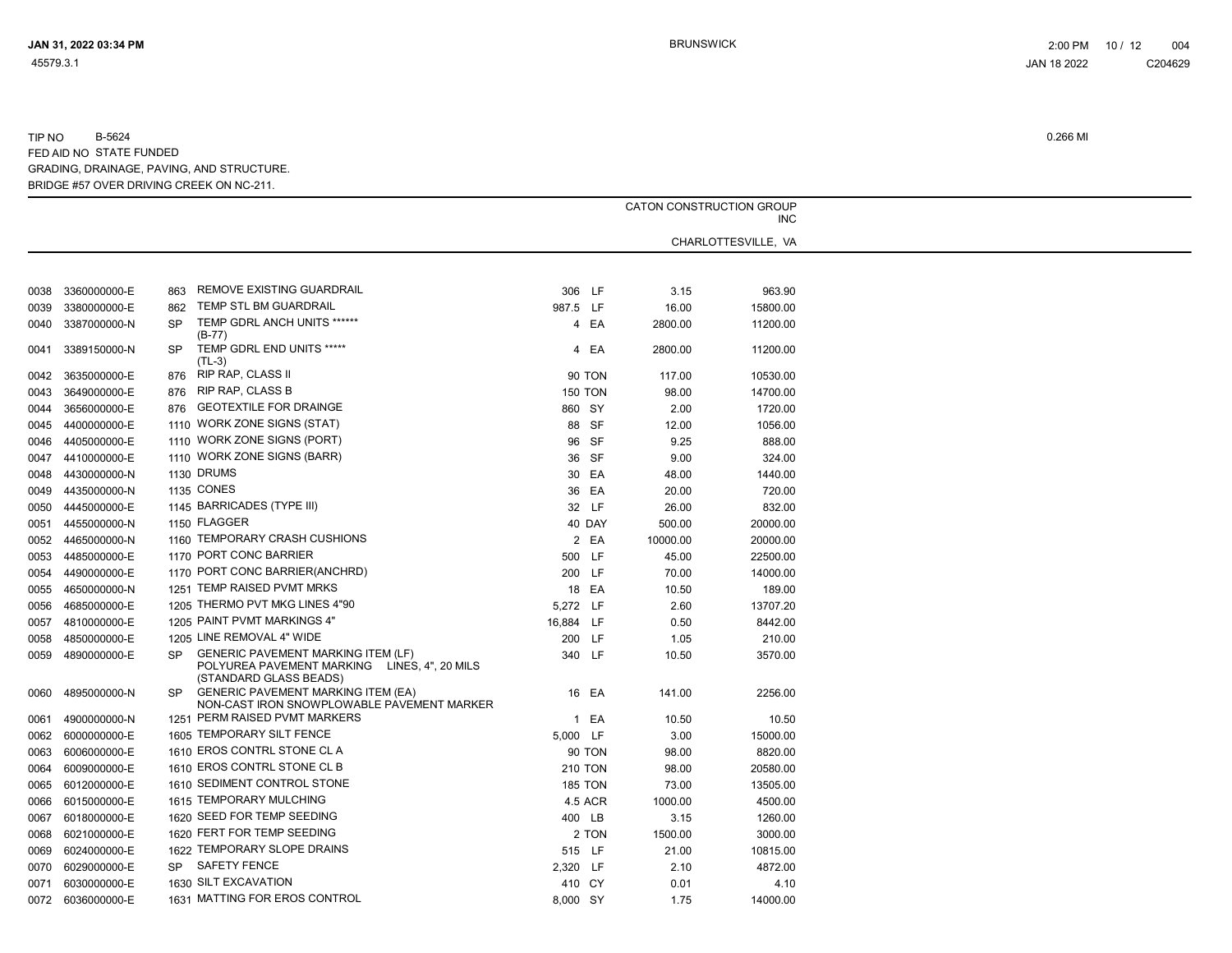TIP NO B-5624 0.266 MI FED AID NO STATE FUNDED GRADING, DRAINAGE, PAVING, AND STRUCTURE.

BRIDGE #57 OVER DRIVING CREEK ON NC-211.

|      |                   |           |                                                            |           | CATON CONSTRUCTION GROUP<br><b>INC</b> |          |                     |  |  |
|------|-------------------|-----------|------------------------------------------------------------|-----------|----------------------------------------|----------|---------------------|--|--|
|      |                   |           |                                                            |           |                                        |          | CHARLOTTESVILLE, VA |  |  |
|      |                   |           |                                                            |           |                                        |          |                     |  |  |
|      | 0073 6037000000-E | <b>SP</b> | <b>COIR FIBER MAT</b>                                      | 1,750 SY  |                                        | 3.40     | 5950.00             |  |  |
| 0074 | 6042000000-E      |           | 1632 1/4" HARDWARE CLOTH                                   |           | 280 LF                                 | 3.00     | 840.00              |  |  |
| 0075 | 6070000000-N      |           | 1639 SPECIAL STILLING BASINS                               |           | 4 EA                                   | 365.00   | 1460.00             |  |  |
| 0076 | 6071012000-E      | SP.       | <b>COIR FIBER WATTLE</b>                                   |           | 430 LF                                 | 10.50    | 4515.00             |  |  |
| 0077 | 6071020000-E      | <b>SP</b> | POLYACRYLAMIDE (PAM)                                       |           | 20 LB                                  | 26.00    | 520.00              |  |  |
| 0078 | 6084000000-E      |           | 1660 SEEDING AND MULCHING                                  |           | 6 ACR                                  | 3000.00  | 18000.00            |  |  |
|      | 6087000000-E      |           | 1660 MOWING                                                |           | 3 ACR                                  | 210.00   | 630.00              |  |  |
| 0079 |                   |           | 1661 SEED FOR REPAIR SEEDING                               |           |                                        |          |                     |  |  |
| 0080 | 6090000000-E      |           | 1661 FERT FOR REPAIR SEEDING                               |           | 50 LB                                  | 16.00    | 800.00              |  |  |
| 0081 | 6093000000-E      |           |                                                            |           | 0.25 TON                               | 1500.00  | 375.00              |  |  |
| 0082 | 6096000000-E      |           | 1662 SEED FOR SUPP SEEDING                                 |           | 150 LB                                 | 12.50    | 1875.00             |  |  |
| 0083 | 6108000000-E      |           | 1665 FERTILIZER TOPDRESSING                                |           | 4.25 TON                               | 1350.00  | 5737.50             |  |  |
| 0084 | 6111000000-E      | <b>SP</b> | <b>IMPERVIOUS DIKE</b>                                     |           | 300 LF                                 | 750.00   | 225000.00           |  |  |
|      | 0085 6114500000-N |           | 1667 SPECIALIZED HAND MOWING                               |           | 10 MHR                                 | 94.00    | 940.00              |  |  |
| 0086 | 6117000000-N      | <b>SP</b> | RESPONSE FOR EROS CONTROL                                  |           | 13 EA                                  | 575.00   | 7475.00             |  |  |
| 0087 | 6117500000-N      | <b>SP</b> | <b>CONC WASHOUT STRUCTURE</b>                              |           | 2 EA                                   | 1400.00  | 2800.00             |  |  |
|      | 0088 6126000000-E | <b>SP</b> | STREAMBANK REFORESTATION                                   |           | 0.7 ACR                                | 3600.00  | 2520.00             |  |  |
| 0089 | 6129000000-E      |           | 1670 WETLAND REFORESTATION                                 |           | 0.27 ACR                               | 3500.00  | 945.00              |  |  |
|      | 0090 6135000000-E | <b>SP</b> | GENERIC EROSION CONTROL ITEM (ACR)<br><b>DISKING</b>       |           | 0.27 ACR                               | 15000.00 | 4050.00             |  |  |
| 0091 | 6135000000-E      | <b>SP</b> | GENERIC EROSION CONTROL ITEM (ACR)<br><b>RIPPING</b>       |           | 0.27 ACR                               | 15000.00 | 4050.00             |  |  |
|      |                   |           | <b>STRUCTURE ITEMS</b>                                     |           |                                        |          |                     |  |  |
| 0092 | 8007000000-N      | 400       | <b>CM&amp;R TEMP STR ***********</b><br>(17+08.00 -L DET-) | Lump Sum  |                                        |          | 571000.00           |  |  |
| 0093 | 8035000000-N      | 402       | <b>REMV EXIST STR **********</b><br>$(17+46.00 - L)$       | Lump Sum  |                                        |          | 52000.00            |  |  |
| 0094 | 8065000000-N      | <b>SP</b> | ASBESTOS ASSESSMENT                                        | Lump Sum  |                                        |          | 1700.00             |  |  |
|      | 0095 8112730000-N | 450       | PDA TESTING                                                |           | 1 EA                                   | 4000.00  | 4000.00             |  |  |
| 0096 | 8121000000-N      |           | 412 UNCL STR EXCAV STA *****<br>$(17+46.00 - L)$           | Lump Sum  |                                        |          | 5600.00             |  |  |
| 0097 | 8147000000-E      | 420       | REINF CONCRETE DECK SLAB                                   | 3,604 SF  |                                        | 96.00    | 345984.00           |  |  |
|      | 0098 8161000000-E | 420       | <b>GROOVING BRIDGE FLOORS</b>                              | 4,119 SF  |                                        | 2.40     | 9885.60             |  |  |
| 0099 | 8182000000-E      | 420       | <b>CLASS A CONCRETE (BRIDGE)</b>                           | 77.6 CY   |                                        | 970.00   | 75272.00            |  |  |
| 0100 | 8210000000-N      | 422       | <b>BRG APPR SLAB ***********</b><br>$(17+46.00 - L)$       | Lump Sum  |                                        |          | 50000.00            |  |  |
|      |                   | 425       | <b>REINF STEEL (BRIDGE)</b>                                |           |                                        | 2.00     |                     |  |  |
| 0101 | 8217000000-E      |           |                                                            | 11,086 LB |                                        |          | 22172.00            |  |  |
|      | 0102 8262000000-E | 430       | 45" PRESTR CONCRETE GIRDR                                  | 498.5 LF  |                                        | 445.00   | 221832.50           |  |  |
| 0103 | 8328200000-E      | 450       | PILE DRV EQUIP SETUP ** STEEL PILES<br>(HP 12 X 53)        |           | 16 EA                                  | 3000.00  | 48000.00            |  |  |
| 0104 | 8364000000-E      | 450       | HP12X53 PILES                                              | 1,040 LF  |                                        | 110.00   | 114400.00           |  |  |
|      | 0105 8393000000-N | 450       | PILE REDRIVES                                              |           | 8 EA                                   | 2500.00  | 20000.00            |  |  |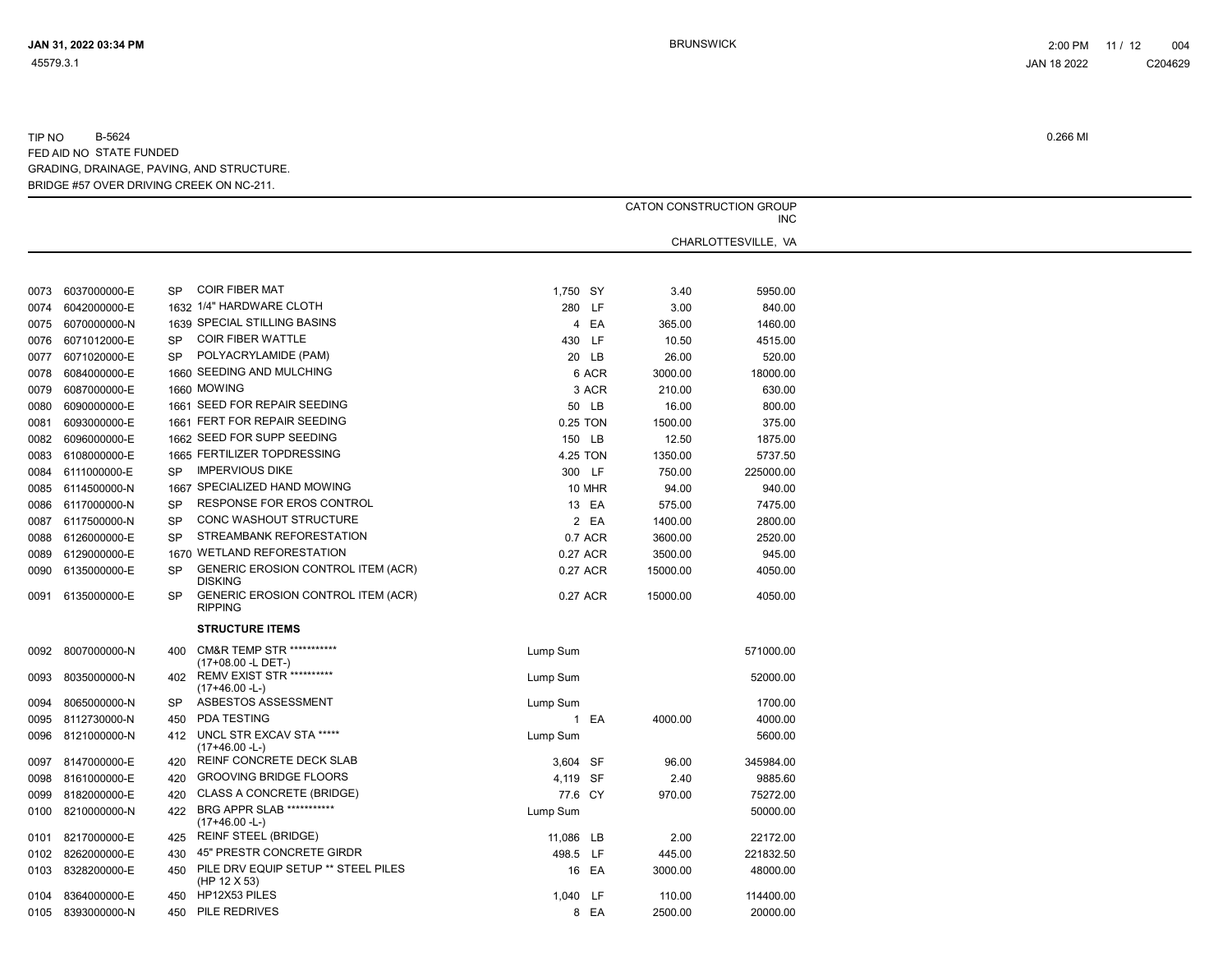|      |              |           |                                                                              |                | CATON CONSTRUCTION GROUP | <b>INC</b>            |  |
|------|--------------|-----------|------------------------------------------------------------------------------|----------------|--------------------------|-----------------------|--|
|      |              |           |                                                                              |                |                          | CHARLOTTESVILLE, VA   |  |
|      |              |           |                                                                              |                |                          |                       |  |
| 0106 | 8503000000-E | 460       | <b>CONCRETE BARRIER RAIL</b>                                                 | 166.67 LF      | 160.00                   | 26667.20              |  |
| 0107 | 8608000000-E | 876       | RIP RAP II (2'-0")                                                           | 320 TON        | 112.00                   | 35840.00              |  |
| 0108 | 8622000000-E | 876       | <b>GEOTEXTILE FOR DRAINAGE</b>                                               | 356 SY         | 10.00                    | 3560.00               |  |
| 0109 | 8657000000-N | 430       | <b>ELASTOMERIC BEARINGS</b>                                                  | Lump Sum       |                          | 6400.00               |  |
| 0110 | 8892000000-E | <b>SP</b> | <b>GENERIC STRUCTURE ITEM (SF)</b><br>18" GALVANIZED STEEL SHEET PILE SYSTEM | 4,850 SF       | 80.00                    | 388000.00             |  |
|      |              |           | <b>CONTRACT TOTAL</b>                                                        |                | <b>TOTAL</b>             | 4954377.00            |  |
|      |              |           | ROADWAY ITEMS                                                                |                | SUB-TOTAL                | 2952063.70            |  |
|      |              |           | <b>STRUCTURE ITEMS</b>                                                       |                | SUB-TOTAL                | 2002313.30            |  |
|      |              |           | <b>BIDDERS IN ORDER</b>                                                      |                |                          | <b>CONTRACT TOTAL</b> |  |
|      |              |           | THE TARA GROUP OF LUMBERTON INC                                              |                |                          | 2765532.28            |  |
|      |              |           | ES WAGNER COMPANY LLC                                                        | $\overline{2}$ |                          | 2918698.86            |  |
|      |              |           | CIVIL WORKS CONTRACTING LLC                                                  |                |                          | 3019159.42            |  |
|      |              |           | S & C CONSTRUCTION LLC                                                       |                |                          | 3365738.25            |  |
|      |              |           | S T WOOTEN CORPORATION                                                       |                |                          | 3487486.30            |  |
|      |              |           | T A LOVING COMPANY                                                           |                |                          | 3894750.00            |  |
|      |              |           | CATON CONSTRUCTION GROUP INC                                                 |                |                          | 4954377.00            |  |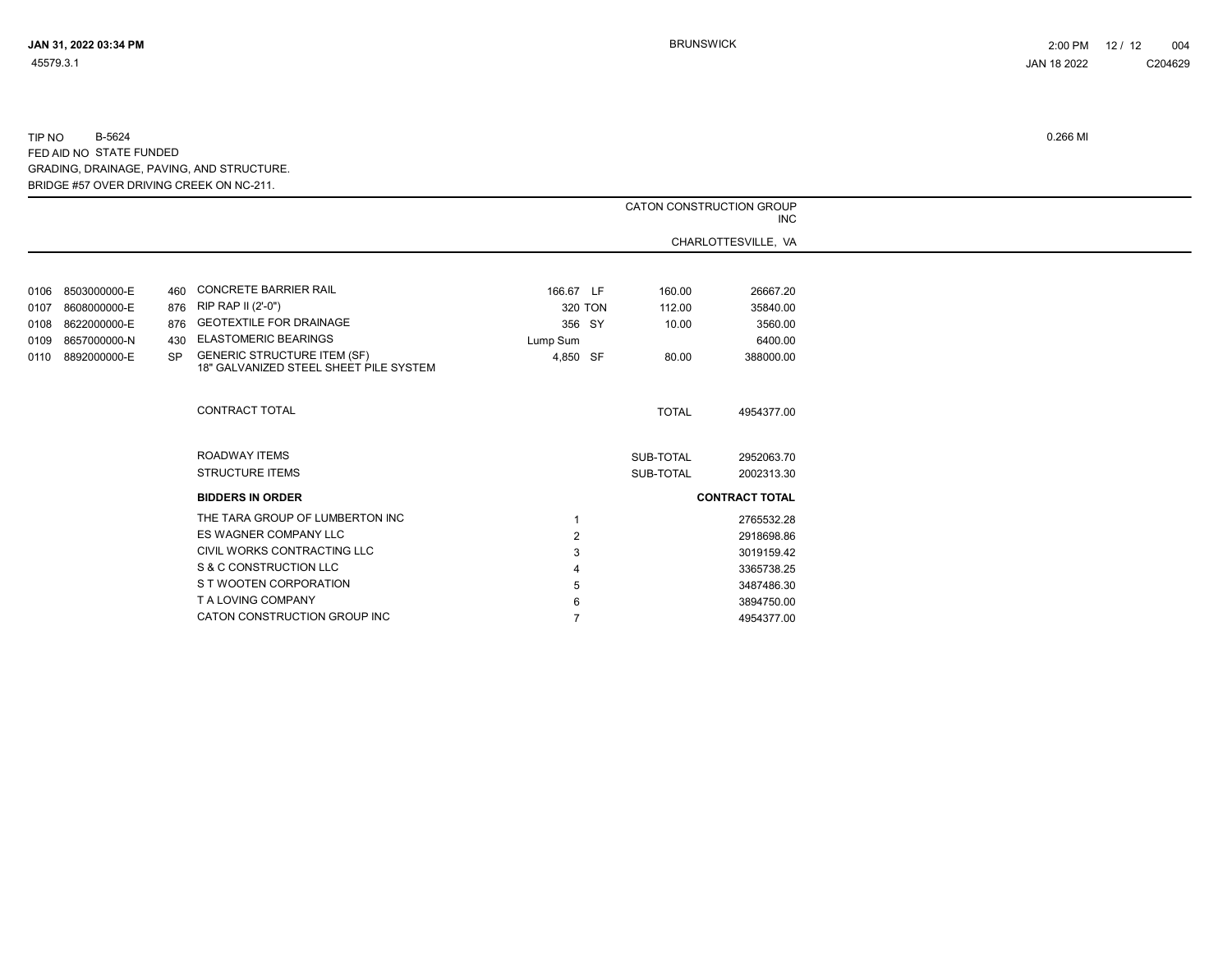TIP NO U-5996 1.185 MI FED AID NO STATE FUNDED

SR-1603 (N CARRIAGE RD) FROM NORTH OF SR-1770 (EASTERN AVE/ SUNSET AVE) TO SR-1601 (REGES STORE RD). GRADING, DRAINAGE, PAVING, REATINING WALLS, AND STRUCTURE.

|      |                   |           |                                                                                                             |            | <b>BARNHILL CONTRACTING CO</b> |                     |         | W C ENGLISH INCORPORATED |          | FSC II LLC DBA FRED SMITH<br><b>COMPANY</b> |  |
|------|-------------------|-----------|-------------------------------------------------------------------------------------------------------------|------------|--------------------------------|---------------------|---------|--------------------------|----------|---------------------------------------------|--|
|      |                   |           |                                                                                                             |            |                                | ROCKY MOUNT, NC     |         | LYNCHBURG, VA            |          | RALEIGH, NC                                 |  |
|      |                   |           | <b>ROADWAY ITEMS</b>                                                                                        |            |                                |                     |         |                          |          |                                             |  |
| 0001 | 0000100000-N      | 800       | <b>MOBILIZATION</b>                                                                                         | Lump Sum   |                                | 1016500.00          |         | 1055000.00               |          | 1125000.00                                  |  |
| 0002 | 0000400000-N      | 801       | <b>CONSTRUCTION SURVEYING</b>                                                                               | Lump Sum   |                                | 400000.00           |         | 236000.00                |          | 275000.00                                   |  |
| 0003 | 0000920000-E      | <b>SP</b> | <b>GENERIC MISCELLANEOUS ITEM (CY)</b><br>ASPHALT JOINT REPAIR/REPLACE- MENT (18" - 24" WIDE,<br>W/PLATE)   | 3 CY       | 14000.00                       | 42000.00            | 6000.00 | 18000.00                 | 20000.00 | 60000.00                                    |  |
| 0004 | 0001000000-E      | 200       | <b>CLEARING &amp; GRUBBING</b>                                                                              | Lump Sum   |                                | 653750.00           |         | 2044000.00               |          | 1200000.00                                  |  |
| 0005 | 0008000000-E      | 200       | SUPP CLEARING & GRUBBING                                                                                    | 1 ACR      | 100.00                         | 100.00              | 1.10    | 1.10                     | 1.00     | 1.00                                        |  |
| 0006 | 0022000000-E      | 225       | UNCLASSIFIED EXCAVATION                                                                                     | 16,500 CY  |                                | 15.00<br>247500.00  | 10.20   | 168300.00                | 15.00    | 247500.00                                   |  |
| 0007 | 0036000000-E      | 225       | UNDERCUT EXCAVATION                                                                                         | 7,700 CY   |                                | 18.50<br>142450.00  | 14.65   | 112805.00                | 10.00    | 77000.00                                    |  |
| 0008 | 0084000000-E      | <b>SP</b> | <b>WICK DRAINS</b>                                                                                          | 12,500 LF  |                                | 23125.00<br>1.85    | 2.95    | 36875.00                 | 5.25     | 65625.00                                    |  |
| 0009 | 0106000000-E      | 230       | <b>BORROW EXCAVATION</b>                                                                                    | 191,000 CY |                                | 12.30<br>2349300.00 | 9.50    | 1814500.00               | 15.00    | 2865000.00                                  |  |
| 0010 | 0127000000-N      | 235       | <b>EMBM'T SETTLEMENT GAUGE</b>                                                                              | 10 EA      | 650.00                         | 6500.00             | 3410.00 | 34100.00                 | 1250.00  | 12500.00                                    |  |
| 0011 | 0134000000-E      | 240       | DRAINAGE DITCH EXCAVATION                                                                                   | 1,261 CY   |                                | 25220.00<br>20.00   | 13.35   | 16834.35                 | 18.00    | 22698.00                                    |  |
| 0012 | 0156000000-E      | 250       | REMOVAL OF EXT ASPHALT PVMT                                                                                 | 23,980 SY  |                                | 161865.00<br>6.75   | 5.65    | 135487.00                | 4.50     | 107910.00                                   |  |
| 0013 | 0196000000-E      | 270       | <b>GEOTEXTILE SOIL STABILIZATION</b>                                                                        | 11,200 SY  |                                | 1.60<br>17920.00    | 2.30    | 25760.00                 | 3.00     | 33600.00                                    |  |
| 0014 | 0199000000-E      | <b>SP</b> | <b>TEMPORARY SHORING</b>                                                                                    | 6,200 SF   |                                | 50.00<br>310000.00  | 60.00   | 372000.00                | 70.00    | 434000.00                                   |  |
| 0015 | 0223000000-E      | 275       | <b>ROCK PLATING</b>                                                                                         | 1,270 SY   |                                | 87.25<br>110807.50  | 80.30   | 101981.00                | 75.00    | 95250.00                                    |  |
| 0016 | 0234000000-E      | <b>SP</b> | <b>GENERIC GRADING ITEM (CY)</b><br>SELECT GRANULAR MATERIAL,<br><b>CLASS III</b>                           | 5,700 CY   |                                | 30.50<br>173850.00  | 42.70   | 243390.00                | 30.00    | 171000.00                                   |  |
| 0017 | 0248000000-N      | <b>SP</b> | <b>GENERIC GRADING ITEM (LS)</b><br>APPROACH FILL FOR INTEGRAL<br>ABUTMENT @ MSE<br>WALL, STA 55+37.34 -L1- | Lump Sum   |                                | 100000.00           |         | 80000.00                 |          | 325000.00                                   |  |
| 0018 | 0318000000-E      | 300       | FND CONDIT MATL MINOR STRS                                                                                  | 940 TON    |                                | 25.00<br>23500.00   | 6.60    | 6204.00                  | 40.00    | 37600.00                                    |  |
| 0019 | 0320000000-E      | 300       | FND CONDIT GEOTEXTILE                                                                                       | 2,950 SY   |                                | 8850.00<br>3.00     | 3.30    | 9735.00                  | 2.50     | 7375.00                                     |  |
| 0020 | 0335200000-E      | 305       | <b>15" DRAINAGE PIPE</b>                                                                                    | 220 LF     |                                | 15180.00<br>69.00   | 51.70   | 11374.00                 | 62.00    | 13640.00                                    |  |
| 0021 | 0335300000-E      | 305       | 18" DRAINAGE PIPE                                                                                           | 1,776 LF   |                                | 77.90<br>138350.40  | 63.80   | 113308.80                | 82.00    | 145632.00                                   |  |
| 0022 | 0335400000-E      | 305       | 24" DRAINAGE PIPE                                                                                           | 24 LF      | 136.40                         | 3273.60             | 85.80   | 2059.20                  | 95.00    | 2280.00                                     |  |
| 0023 | 0335500000-E      | 305       | <b>30" DRAINAGE PIPE</b>                                                                                    | 124 LF     | 127.50                         | 15810.00            | 112.20  | 13912.80                 | 105.00   | 13020.00                                    |  |
| 0024 | 0335700000-E      | 305       | 42" DRAINAGE PIPE                                                                                           | 64 LF      | 252.90                         | 16185.60            | 177.10  | 11334.40                 | 165.00   | 10560.00                                    |  |
| 0025 | 0335850000-E      | 305       | **" DRAINAGE PIPE ELBOW<br>(18")                                                                            | 6          | EA<br>665.00                   | 3990.00             | 478.50  | 2871.00                  | 750.00   | 4500.00                                     |  |
| 0026 | 0354000000-E      | 310       | ***" RC PIPE CULV *****<br>(18", V)                                                                         | 1,460 LF   |                                | 83.15<br>121399.00  | 84.70   | 123662.00                | 78.00    | 113880.00                                   |  |
| 0027 | 0354000000-E      | 310       | ***" RC PIPE CULV *****<br>(24", V)                                                                         | 216 LF     | 123.25                         | 26622.00            | 115.50  | 24948.00                 | 95.00    | 20520.00                                    |  |
| 0028 | 0354000000-E      | 310       | ***" RC PIPE CULV *****<br>(30", V)                                                                         | 608 LF     | 143.30                         | 87126.40            | 151.80  | 92294.40                 | 115.00   | 69920.00                                    |  |
| 0029 | 0354000000-E      | 310       | ***" RC PIPE CULV *****<br>(36", V)                                                                         | 444 LF     | 190.55                         | 84604.20            | 195.80  | 86935.20                 | 150.00   | 66600.00                                    |  |
| 0030 | 0396000000-E      | 310       | 42" RC PIPE CULV III                                                                                        | 76 LF      | 330.75                         | 25137.00            | 231.00  | 17556.00                 | 185.00   | 14060.00                                    |  |
| 0031 | 0448300000-E      | 310       | 18" RCP CULV CLASS IV                                                                                       | 2,068 LF   |                                | 97.50<br>201630.00  | 80.30   | 166060.40                | 75.00    | 155100.00                                   |  |
|      | 0032 0448400000-E | 310       | 24" RCP CULV CLASS IV                                                                                       | 296 LF     | 114.55                         | 33906.80            | 110.00  | 32560.00                 | 92.00    | 27232.00                                    |  |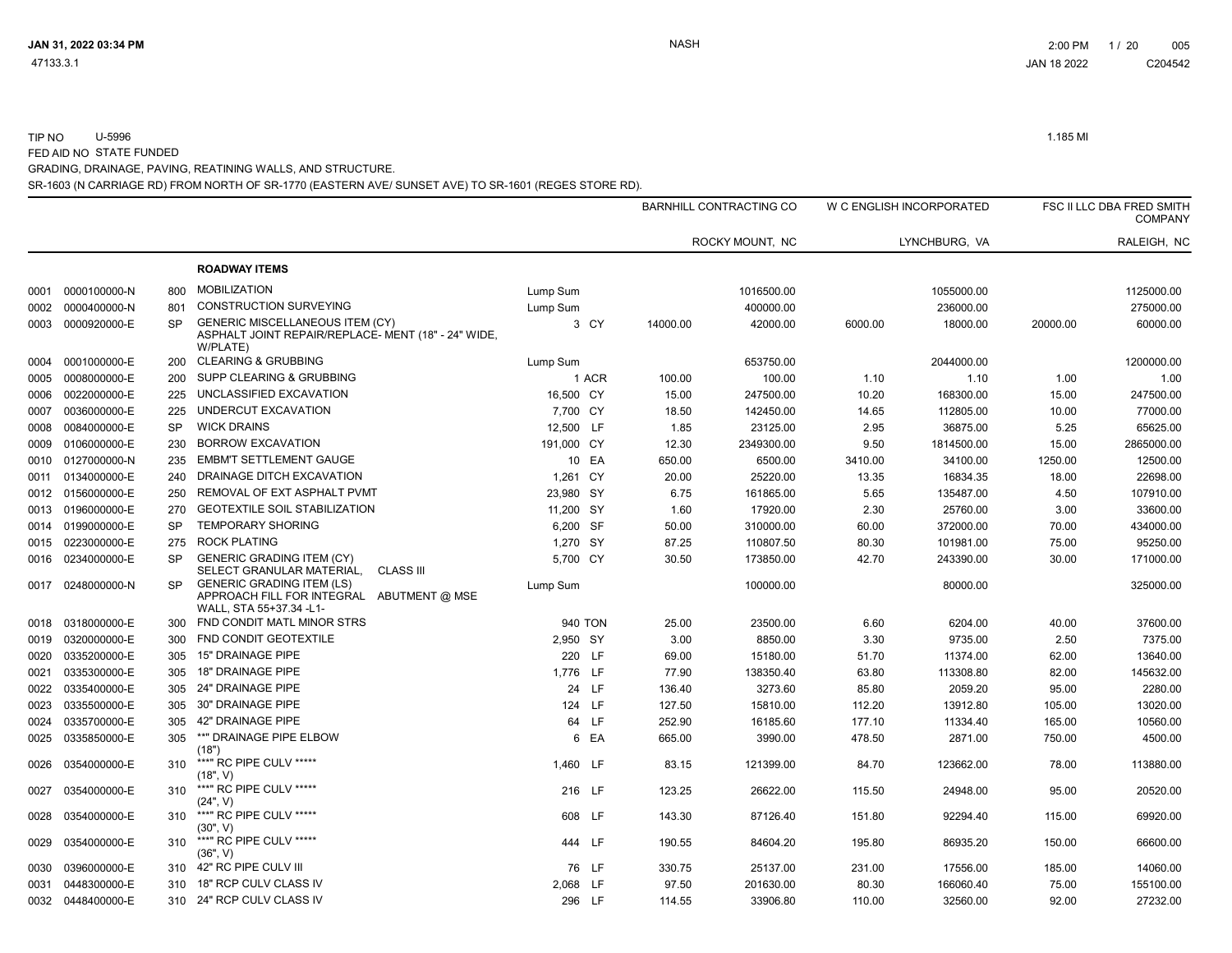|      |              |           |                                                                    |                      |        |                 |         |               |         | <b>COMPANY</b> |
|------|--------------|-----------|--------------------------------------------------------------------|----------------------|--------|-----------------|---------|---------------|---------|----------------|
|      |              |           |                                                                    |                      |        | ROCKY MOUNT, NC |         | LYNCHBURG, VA |         | RALEIGH, NC    |
| 0033 | 0448600000-E | 310       | 36" RCP CULV CLASS IV                                              | 168 LF               | 192.75 | 32382.00        | 188.10  | 31600.80      | 145.00  | 24360.00       |
| 0034 | 0576000000-E | 310       | **" CS PIPE CULV *****"                                            | 20 LF                | 197.75 | 3955.00         | 165.00  | 3300.00       | 135.00  | 2700.00        |
| 0035 | 0588000000-E | 310       | (36", 0.079")<br>18" CS PIPE CULV 0.064"                           | 320 LF               | 92.35  | 29552.00        | 99.00   | 31680.00      | 82.00   | 26240.00       |
| 0036 | 0636000000-E | 310       | **" CS ELBOW *****" THICK<br>(18", 0.064")                         | EA<br>$\overline{4}$ | 660.00 | 2640.00         | 671.00  | 2684.00       | 750.00  | 3000.00        |
| 0037 | 0973100000-E | 330       | ** "WLD STL PIPE GRAD B IN SOIL<br>(18", 0.250")                   | 516 LF               | 340.00 | 175440.00       | 566.50  | 292314.00     | 500.00  | 258000.00      |
| 0038 | 0973100000-E | 330       | **"WLD STL PIPE GRAD B IN SOIL<br>(24", 0.250")                    | 304 LF               | 360.00 | 109440.00       | 687.50  | 209000.00     | 500.00  | 152000.00      |
| 0039 | 0973100000-E | 330       | ** "WLD STL PIPE GRAD B IN SOIL<br>(30", 0.250")                   | 132 LF               | 575.00 | 75900.00        | 825.00  | 108900.00     | 700.00  | 92400.00       |
| 0040 | 0973100000-E | 330       | **"WLD STL PIPE GRAD B IN SOIL<br>(48", 0.375")                    | 112 LF               | 920.00 | 103040.00       | 1485.00 | 166320.00     | 1700.00 | 190400.00      |
| 0041 | 0995000000-E |           | 340 PIPE REMOVAL                                                   | 1,536 LF             | 16.40  | 25190.40        | 27.50   | 42240.00      | 25.00   | 38400.00       |
| 0042 | 1011000000-N | 500       | <b>FINE GRADING</b>                                                | Lump Sum             |        | 1500000.00      |         | 207000.00     |         | 1522171.81     |
| 0043 | 1099500000-E | 505       | SHALLOW UNDERCUT                                                   | 1,200 CY             | 18.00  | 21600.00        | 16.55   | 19860.00      | 23.00   | 27600.00       |
| 0044 | 1099700000-E | 505       | CLASS IV SUBGRD STABILIZATION                                      | 2,600 TON            | 27.20  | 70720.00        | 23.95   | 62270.00      | 25.00   | 65000.00       |
| 0045 | 1121000000-E | 520       | AGGREGATE BASE COURSE                                              | 633 TON              | 35.70  | 22598.10        | 29.10   | 18420.30      | 40.00   | 25320.00       |
| 0046 | 1220000000-E | 545       | INCIDENTAL STONE BASE                                              | <b>200 TON</b>       | 75.00  | 15000.00        | 29.60   | 5920.00       | 90.00   | 18000.00       |
| 0047 | 1275000000-E | 600       | PRIME COAT                                                         | 131 GAL              | 12.80  | 1676.80         | 52.50   | 6877.50       | 7.00    | 917.00         |
| 0048 | 1297000000-E | 607       | MILL ASP PVMT *****" DTH<br>$(1-1/2")$                             | 5,050 SY             | 5.35   | 27017.50        | 3.80    | 19190.00      | 7.50    | 37875.00       |
| 0049 | 1297000000-E | 607       | MILL ASP PVMT *****" DTH<br>$(2-1/4")$                             | 24,430 SY            | 3.80   | 92834.00        | 3.40    | 83062.00      | 3.00    | 73290.00       |
| 0050 | 1308000000-E | 607       | MILLN ASPHALT PVMT ***** - *****<br>(0" TO 3")                     | 2.740 SY             | 11.50  | 31510.00        | 4.10    | 11234.00      | 11.00   | 30140.00       |
| 0051 | 1330000000-E | 607       | <b>INCIDENTAL MILLING</b>                                          | 4,240 SY             | 11.50  | 48760.00        | 4.35    | 18444.00      | 12.00   | 50880.00       |
| 0052 | 1491000000-E | 610       | ASP CONC BASE CRS B25.0C                                           | 13,870 TON           | 62.00  | 859940.00       | 63.00   | 873810.00     | 60.00   | 832200.00      |
| 0053 | 1503000000-E | 610       | ASP CONC INTR CRS I19.0C                                           | 9,575 TON            | 61.00  | 584075.00       | 68.25   | 653493.75     | 65.00   | 622375.00      |
| 0054 | 1519000000-E | 610       | ASP CONC SURF CRS S9.5B                                            | 6,570 TON            | 57.00  | 374490.00       | 65.10   | 427707.00     | 62.00   | 407340.00      |
| 0055 | 1523000000-E | 610       | ASP CONC SURF CRS S9.5C                                            | 1,280 TON            | 90.00  | 115200.00       | 78.75   | 100800.00     | 75.00   | 96000.00       |
| 0056 | 1524200000-E | 610       | ASP CONC SURF CRS S9.5D                                            | 2,790 TON            | 70.00  | 195300.00       | 75.60   | 210924.00     | 72.00   | 200880.00      |
| 0057 | 1575000000-E | 620       | ASP FOR PLANT MIX                                                  | 1,605 TON            | 475.00 | 762375.00       | 703.50  | 1129117.50    | 575.00  | 922875.00      |
| 0058 | 1577000000-E | 620       | POLYM MOD ASP BNDR FOR PLT MIX                                     | <b>230 TON</b>       | 630.00 | 144900.00       | 892.50  | 205275.00     | 850.00  | 195500.00      |
| 0059 | 1662000000-E | 650       | OG ASP FRICT FC-1 MOD                                              | 1,120 TON            | 91.00  | 101920.00       | 94.50   | 105840.00     | 90.00   | 100800.00      |
| 0060 | 1693000000-E | 654       | ASPH PLT MIX PVMT REPAIR                                           | <b>105 TON</b>       | 220.00 | 23100.00        | 315.00  | 33075.00      | 190.00  | 19950.00       |
| 0061 | 1840000000-E | 665       | MILLED RUMBLE STRIPS                                               | 12,450 LF            | 0.80   | 9960.00         | 0.72    | 8964.00       | 0.64    | 7968.00        |
| 0062 | 1891000000-E | <b>SP</b> | <b>GENERIC PAVING ITEM (SY)</b><br>9" JOINTED CONCRETE TRUCK APRON | 2,230 SY             | 120.00 | 267600.00       | 118.80  | 264924.00     | 110.25  | 245857.50      |
| 0063 | 2022000000-E | 815       | SUBDRAIN EXCAVATION                                                | 224 CY               | 35.00  | 7840.00         | 38.50   | 8624.00       | 35.00   | 7840.00        |
| 0064 | 2026000000-E | 815       | <b>GEOTEXTILE FOR SUBSURF DRNS</b>                                 | 1,000 SY             | 15.00  | 15000.00        | 16.50   | 16500.00      | 15.00   | 15000.00       |
| 0065 | 2036000000-E | 815       | SUBDRAIN COARSE AGGREGATE                                          | 168 CY               | 75.00  | 12600.00        | 82.50   | 13860.00      | 75.00   | 12600.00       |

SR-1603 (N CARRIAGE RD) FROM NORTH OF SR-1770 (EASTERN AVE/ SUNSET AVE) TO SR-1601 (REGES STORE RD).

GRADING, DRAINAGE, PAVING, REATINING WALLS, AND STRUCTURE.

FED AID NO STATE FUNDED

TIP NO U-5996 1.185 MI

W C ENGLISH INCORPORATED FSC II LLC DBA FRED SMITH

BARNHILL CONTRACTING CO

JAN 31, 2022 03:34 PM NASH 2:00 PM 2 / 20 005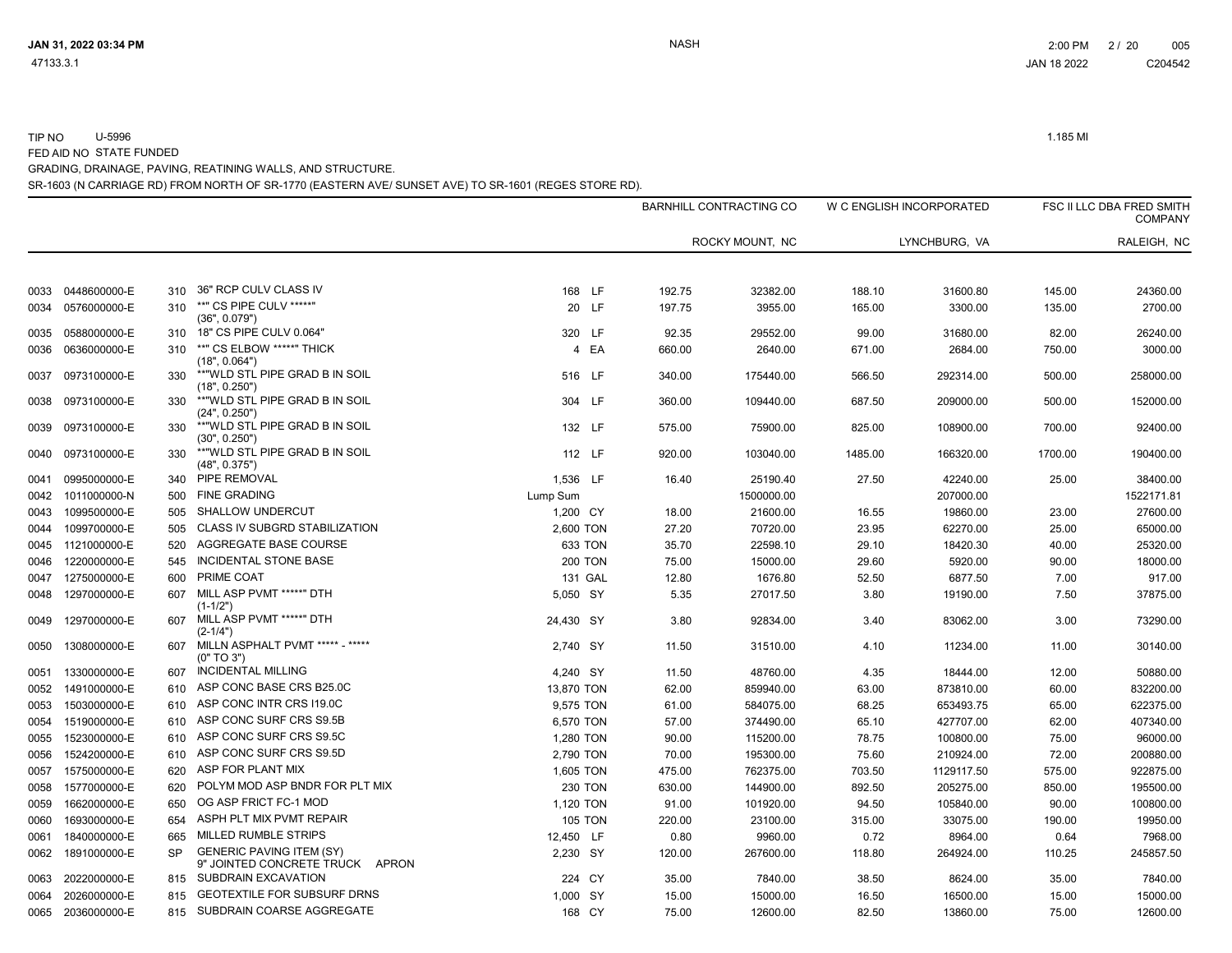TIP NO U-5996 1.185 MI FED AID NO STATE FUNDED

GRADING, DRAINAGE, PAVING, REATINING WALLS, AND STRUCTURE.

| <u>UN DIVUDI UNIVIDE. I AVINO. INEATININO INALEO. ANNO OTINOOTOINE.</u>                              |  |
|------------------------------------------------------------------------------------------------------|--|
| SR-1603 (N CARRIAGE RD) FROM NORTH OF SR-1770 (EASTERN AVE/ SUNSET AVE) TO SR-1601 (REGES STORE RD). |  |

| GRADING. DRAINAGE. PAVING. REATINING WALLS. AND STRUCTURE. |  |
|------------------------------------------------------------|--|
|                                                            |  |

| GRADING. DRAINAGE. PAVING. REATINING WALLS. AND STRUCTURE. |  |
|------------------------------------------------------------|--|
|                                                            |  |

|      |                   |           |                                                                     |          |        |          | BARNHILL CONTRACTING CO | W C ENGLISH INCORPORATED |               |         | FSC II LLC DBA FRED SMITH<br><b>COMPANY</b> |
|------|-------------------|-----------|---------------------------------------------------------------------|----------|--------|----------|-------------------------|--------------------------|---------------|---------|---------------------------------------------|
|      |                   |           |                                                                     |          |        |          | ROCKY MOUNT, NC         |                          | LYNCHBURG, VA |         | RALEIGH, NC                                 |
| 0066 | 2044000000-E      | 815       | 6" PERF SUBDRN PIPE                                                 | 1,000 LF |        | 18.00    | 18000.00                | 19.80                    | 19800.00      | 18.00   | 18000.00                                    |
| 0067 | 2070000000-N      | 815       | SUBDRN PIPE OUTLET                                                  |          | 2 EA   | 400.00   | 800.00                  | 440.00                   | 880.00        | 400.00  | 800.00                                      |
| 0068 | 2077000000-E      | 815       | 6" OUTLET PIPE                                                      |          | 12 LF  | 40.00    | 480.00                  | 44.00                    | 528.00        | 40.00   | 480.00                                      |
| 0069 | 2209000000-E      | 838       | <b>ENDWALLS</b>                                                     | 12.2 CY  |        | 1490.00  | 18178.00                | 1210.00                  | 14762.00      | 1050.00 | 12810.00                                    |
| 0070 | 2253000000-E      | 840       | PIPE COLLARS                                                        |          | 0.6 CY | 5630.00  | 3378.00                 | 2200.00                  | 1320.00       | 2500.00 | 1500.00                                     |
| 0071 | 2264000000-E      | 840       | <b>PIPE PLUGS</b>                                                   |          | 0.1 CY | 12960.00 | 1296.00                 | 2200.00                  | 220.00        | 3000.00 | 300.00                                      |
| 0072 | 2275000000-E      | <b>SP</b> | <b>FLOWABLE FILL</b>                                                |          | 73 CY  | 490.00   | 35770.00                | 495.00                   | 36135.00      | 550.00  | 40150.00                                    |
| 0073 | 2286000000-N      | 840       | MASNRY DRAINAGE STRUCT                                              |          | 98 EA  | 3365.00  | 329770.00               | 2612.50                  | 256025.00     | 3000.00 | 294000.00                                   |
| 0074 | 2308000000-E      | 840       | <b>MASNRY DRAINAGE STRUCT</b>                                       | 18.6 LF  |        | 380.00   | 7068.00                 | 445.50                   | 8286.30       | 500.00  | 9300.00                                     |
| 0075 | 2364000000-N      | 840       | FRAME W/2GRTS 840.16 STD                                            |          | 2 EA   | 690.00   | 1380.00                 | 797.50                   | 1595.00       | 850.00  | 1700.00                                     |
| 0076 | 2364200000-N      | 840       | FRAME W/2GRTS 840.20 STD                                            |          | 13 EA  | 700.00   | 9100.00                 | 770.00                   | 10010.00      | 875.00  | 11375.00                                    |
| 0077 | 2365000000-N      | 840       | FRAME W/2GRTS 840.22 STD                                            |          | 21 EA  | 700.00   | 14700.00                | 1677.50                  | 35227.50      | 1500.00 | 31500.00                                    |
| 0078 | 2367000000-N      |           | FRAME W/2GRTS 840.29 STD                                            |          | 2 EA   | 740.00   | 1480.00                 | 770.00                   | 1540.00       | 1500.00 | 3000.00                                     |
| 0079 | 2374000000-N      | 840       | FRAME-GRT-HD 840.03 **<br>(E)                                       |          | 8 EA   | 715.00   | 5720.00                 | 979.00                   | 7832.00       | 900.00  | 7200.00                                     |
| 0080 | 2374000000-N      | 840       | FRAME-GRT-HD 840.03 **<br>(F)                                       |          | 19 EA  | 715.00   | 13585.00                | 979.00                   | 18601.00      | 900.00  | 17100.00                                    |
| 0081 | 2374000000-N      | 840       | FRAME-GRT-HD 840.03 **<br>(G)                                       |          | 23 EA  | 715.00   | 16445.00                | 979.00                   | 22517.00      | 900.00  | 20700.00                                    |
| 0082 | 2396000000-N      | 840       | FRAME W/COVER STD 840.54                                            |          | 9 EA   | 410.00   | 3690.00                 | 638.00                   | 5742.00       | 700.00  | 6300.00                                     |
| 0083 | 2451000000-N      | 852       | CONC TRANS SECT FOR DROP INLET                                      |          | 10 EA  | 1275.00  | 12750.00                | 2750.00                  | 27500.00      | 1600.00 | 16000.00                                    |
| 0084 | 2535000000-E      | 846       | **"X**" CONCRETE CURB<br>(9" X 18")                                 | 1,070 LF |        | 36.15    | 38680.50                | 61.75                    | 66072.50      | 39.50   | 42265.00                                    |
| 0085 | 2538000000-E      | 846       | **'-**" CONCRETE CURB & GUTTER<br>$(2^{\prime} - 9^{\prime\prime})$ |          | 320 LF | 52.00    | 16640.00                | 50.75                    | 16240.00      | 25.25   | 8080.00                                     |
| 0086 | 2542000000-E      | 846       | 1'-6" CONC CURB & GUTTER                                            | 4,450 LF |        | 27.00    | 120150.00               | 36.70                    | 163315.00     | 20.00   | 89000.00                                    |
| 0087 | 2549000000-E      | 846       | 2'-6" CONC CURB & GUTTER                                            | 9,190 LF |        | 28.00    | 257320.00               | 34.55                    | 317514.50     | 24.50   | 225155.00                                   |
| 0088 | 2556000000-E      | 846       | SHOULDER BERM GUTTER                                                |          | 237 LF | 57.40    | 13603.80                | 59.85                    | 14184.45      | 23.50   | 5569.50                                     |
| 0089 | 2577000000-E      | 846       | <b>CONC EXPRESSWAY GUTTER</b>                                       |          | 23 LF  | 120.00   | 2760.00                 | 193.80                   | 4457.40       | 36.50   | 839.50                                      |
| 0090 | 2612000000-E      | 848       | 6" CONCRETE DRIVEWAY                                                |          | 50 SY  | 150.00   | 7500.00                 | 320.75                   | 16037.50      | 71.00   | 3550.00                                     |
| 0091 | 2619000000-E      | 850       | 4" CONCRETE PAVED DITCH                                             |          | 200 SY | 140.50   | 28100.00                | 293.20                   | 58640.00      | 58.00   | 11600.00                                    |
| 0092 | 2627000000-E      | 852       | 4" CONC ISLAND COVER                                                |          | 90 SY  | 130.00   | 11700.00                | 204.60                   | 18414.00      | 58.00   | 5220.00                                     |
| 0093 | 2647000000-E      | 852       | 5" MONO CONC ISLANDS (SURF MTD)                                     |          | 30 SY  | 150.00   | 4500.00                 | 203.50                   | 6105.00       | 66.50   | 1995.00                                     |
|      | 0094 2655000000-E | 852       | 5" MONO CONC ISLDS (KEY IN)                                         | 1,450 SY |        | 68.00    | 98600.00                | 88.00                    | 127600.00     | 66.50   | 96425.00                                    |

0095 2724000000-E 857 PC REINF BARRIER SNGL FC **CONFERNATION CONSUMER** 515 LF 113.86 58637.90 86.40 44496.00 138.50 71327.50 0096 2830000000-N 858 1 EA 1500.00 1500.00 ADJ MANHOLES 2596.00 2596.00 750.00 750.00 0097 3030000000-E 862 STLBEAM GUARDRAIL 2000 1,875 LF 27.00 50625.00 29.70 55687.50 27.00 50625.00 0098 3045000000-E 862 SBGR SHOP CURVED 30.000 30.5 LE 28.50 31.35 31.35 31.35 31.35 38 30.50 1781.25 0099 3150000000-N 862 ADDIT GUARDRAIL POSTS 60.00 ADDIT ADDIT SON DESCRIPTION DESCRIPTION DESCRIPTION DESCRIPTION 0100 3210000000-N 862 4 EA 1150.00 4600.00 GR END TYPE CAT-1 1265.00 5060.00 1150.00 4600.00 0101 3215000000-N SP 4 EA 2250.00 9000.00 GR ANCHOR TYPE III 2475.00 9900.00 2250.00 9000.00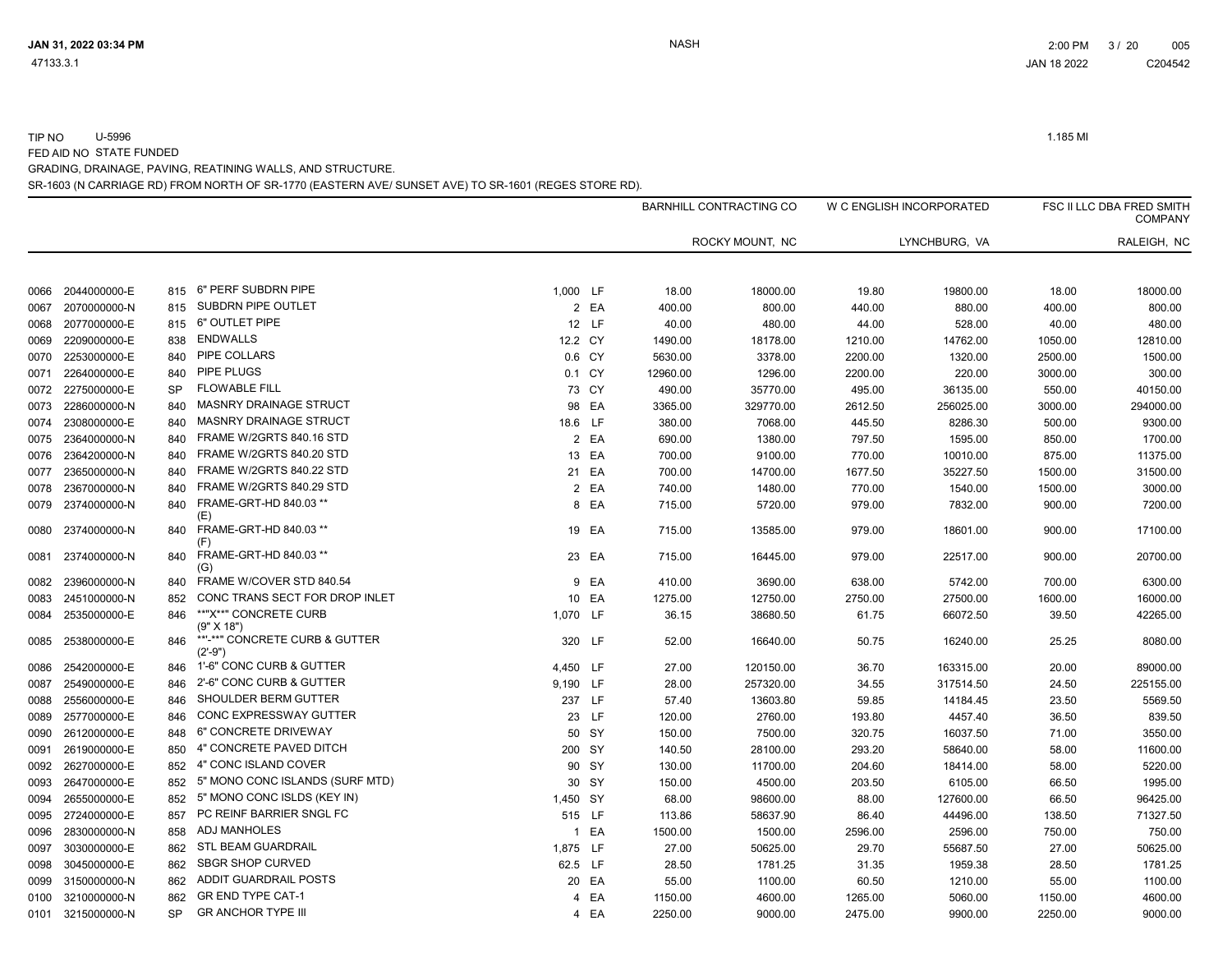TIP NO U-5996 1.185 MI FED AID NO STATE FUNDED

SR-1603 (N CARRIAGE RD) FROM NORTH OF SR-1770 (EASTERN AVE/ SUNSET AVE) TO SR-1601 (REGES STORE RD). GRADING, DRAINAGE, PAVING, REATINING WALLS, AND STRUCTURE.

|      |              |           |                                             |           |               | <b>BARNHILL CONTRACTING CO</b> |                 | W C ENGLISH INCORPORATED |               |         | FSC II LLC DBA FRED SMITH<br><b>COMPANY</b> |  |
|------|--------------|-----------|---------------------------------------------|-----------|---------------|--------------------------------|-----------------|--------------------------|---------------|---------|---------------------------------------------|--|
|      |              |           |                                             |           |               |                                | ROCKY MOUNT, NC |                          | LYNCHBURG, VA |         | RALEIGH, NC                                 |  |
|      |              |           |                                             |           |               |                                |                 |                          |               |         |                                             |  |
| 0102 | 3287000000-N | <b>SP</b> | <b>GR END TYPE TL-3</b>                     |           | 6 EA          | 3500.00                        | 21000.00        | 3850.00                  | 23100.00      | 3500.00 | 21000.00                                    |  |
| 0103 | 3288000000-N | <b>SP</b> | <b>GR END TYPE TL-2</b>                     |           | 4 EA          | 3350.00                        | 13400.00        | 3685.00                  | 14740.00      | 3350.00 | 13400.00                                    |  |
| 0104 | 3317000000-N | <b>SP</b> | <b>GR ANCHOR TYPE B-77</b>                  |           | 10 EA         | 2580.00                        | 25800.00        | 2838.00                  | 28380.00      | 2580.00 | 25800.00                                    |  |
| 0105 | 3360000000-E | 863       | REMOVE EXISTING GUARDRAIL                   | 925 LF    |               | 1.00                           | 925.00          | 1.10                     | 1017.50       | 1.00    | 925.00                                      |  |
| 0106 | 3387000000-N | <b>SP</b> | TEMP GDRL ANCH UNITS ******<br>(THRIE-BEAM) |           | 1 EA          | 2500.00                        | 2500.00         | 2750.00                  | 2750.00       | 2500.00 | 2500.00                                     |  |
| 0107 | 3503000000-E | 866       | WOVEN WIRE FENCE 47" FAB                    | 3,440 LF  |               | 3.50                           | 12040.00        | 4.40                     | 15136.00      | 3.50    | 12040.00                                    |  |
| 0108 | 3509000000-E | 866       | 4" TIMBER POSTS 7'-6"LONG                   | 208 EA    |               | 20.00                          | 4160.00         | 19.80                    | 4118.40       | 20.00   | 4160.00                                     |  |
| 0109 | 3515000000-E | 866       | 5" TIMBER POSTS 8'-0"LONG                   |           | 69 EA         | 25.00                          | 1725.00         | 33.00                    | 2277.00       | 25.00   | 1725.00                                     |  |
| 0110 | 3628000000-E |           | 876 RIP RAP, CLASS I                        |           | 81 TON        | 80.70                          | 6536.70         | 53.40                    | 4325.40       | 90.00   | 7290.00                                     |  |
| 0111 | 3635000000-E | 876       | <b>RIP RAP, CLASS II</b>                    |           | <b>56 TON</b> | 83.60                          | 4681.60         | 64.40                    | 3606.40       | 91.00   | 5096.00                                     |  |
| 0112 | 3649000000-E | 876       | <b>RIP RAP, CLASS B</b>                     | 1,212 TON |               | 56.35                          | 68296.20        | 51.00                    | 61812.00      | 65.00   | 78780.00                                    |  |
| 0113 | 3656000000-E | 876       | <b>GEOTEXTILE FOR DRAINGE</b>               | 3,819 SY  |               | 2.85                           | 10884.15        | 3.15                     | 12029.85      | 2.50    | 9547.50                                     |  |
| 0114 | 4048000000-E | 902       | <b>REINF CONC FOUNDTN</b>                   |           | 6 CY          | 1000.00                        | 6000.00         | 1100.00                  | 6600.00       | 1000.00 | 6000.00                                     |  |
| 0115 | 4054000000-E | 902       | PLN CONC FOUNDTN                            |           | 1 CY          | 800.00                         | 800.00          | 880.00                   | 880.00        | 800.00  | 800.00                                      |  |
| 0116 | 4060000000-E | 903       | SUPPORT, BREAKAWAY STL BM                   | 5,133 LB  |               | 6.00                           | 30798.00        | 6.60                     | 33877.80      | 6.00    | 30798.00                                    |  |
| 0117 | 4072000000-E | 903       | SUPPORT, 3-LB STL U-CHAN                    | 2,217 LF  |               | 11.00                          | 24387.00        | 12.10                    | 26825.70      | 11.00   | 24387.00                                    |  |
| 0118 | 4096000000-N | 904       | SIGN ERECTION, TYPE D                       |           | 14 EA         | 74.00                          | 1036.00         | 81.40                    | 1139.60       | 74.00   | 1036.00                                     |  |
| 0119 | 4102000000-N | 904       | SIGN ERECTION, TYPE E                       | 113 EA    |               | 65.00                          | 7345.00         | 71.50                    | 8079.50       | 65.00   | 7345.00                                     |  |
| 0120 | 4108000000-N | 904       | SIGN ERECTION, TYPE F                       |           | 8 EA          | 70.00                          | 560.00          | 77.00                    | 616.00        | 70.00   | 560.00                                      |  |
| 0121 | 4110000000-N | 904       | SIGN ERECTION, TYPE *** (GRD MTD)<br>(A)    |           | 1 EA          | 625.00                         | 625.00          | 687.50                   | 687.50        | 650.00  | 650.00                                      |  |
| 0122 | 4110000000-N | 904       | SIGN ERECTION, TYPE *** (GRD MTD)<br>(B)    |           | 1 EA          | 300.00                         | 300.00          | 330.00                   | 330.00        | 304.00  | 304.00                                      |  |
| 0123 | 4116100000-N | 904       | SIGN ERECT, RELOC ** GRD MTD<br>(A)         |           | 2 EA          | 625.00                         | 1250.00         | 687.50                   | 1375.00       | 650.00  | 1300.00                                     |  |
| 0124 | 4116100000-N | 904       | SIGN ERECT, RELOC ** GRD MTD<br>(D)         |           | 4 EA          | 150.00                         | 600.00          | 165.00                   | 660.00        | 152.00  | 608.00                                      |  |
| 0125 | 4138000000-N | 907       | DISPOSE SUPPORT, STL BM                     | 4         | EA            | 1750.00                        | 7000.00         | 1925.00                  | 7700.00       | 1750.00 | 7000.00                                     |  |
| 0126 | 4152000000-N | 907       | DISPOSE SIGN SYST STL BM                    |           | 1 EA          | 3000.00                        | 3000.00         | 3300.00                  | 3300.00       | 3000.00 | 3000.00                                     |  |
| 0127 | 4155000000-N | 907       | DISPOSE SIGN SYST U-CHAN                    |           | 46 EA         | 1.00                           | 46.00           | 1.10                     | 50.60         | 2.00    | 92.00                                       |  |
| 0128 | 4158000000-N | 907       | DISPOSE SIGN SYST WOOD                      | 6         | EA            | 1.00                           | 6.00            | 1.10                     | 6.60          | 2.00    | 12.00                                       |  |
| 0129 | 4192000000-N | 907       | DISPOSE SUPPORT, U-CHAN                     | 4         | EA            | 1.00                           | 4.00            | 1.10                     | 4.40          | 2.00    | 8.00                                        |  |
| 0130 | 4400000000-E |           | 1110 WORK ZONE SIGNS (STAT)                 | 1,881 SF  |               | 6.65                           | 12508.65        | 8.80                     | 16552.80      | 6.50    | 12226.50                                    |  |
| 0131 | 4405000000-E |           | 1110 WORK ZONE SIGNS (PORT)                 | 686 SF    |               | 21.70                          | 14886.20        | 18.80                    | 12896.80      | 20.00   | 13720.00                                    |  |
| 0132 | 4410000000-E |           | 1110 WORK ZONE SIGNS (BARR)                 | 359 SF    |               | 8.15                           | 2925.85         | 6.60                     | 2369.40       | 6.50    | 2333.50                                     |  |
| 0133 | 4415000000-N |           | 1115 FLASHING ARROW BOARD                   | 4         | EA            | 3475.00                        | 13900.00        | 8900.00                  | 35600.00      | 1500.00 | 6000.00                                     |  |
| 0134 | 4420000000-N |           | 1120 PORTABLE CHANGE MSG SIGN               |           | 14 EA         | 6500.00                        | 91000.00        | 7000.00                  | 98000.00      | 7000.00 | 98000.00                                    |  |
| 0135 | 4430000000-N |           | 1130 DRUMS                                  | 620 EA    |               | 60.00                          | 37200.00        | 66.15                    | 41013.00      | 50.00   | 31000.00                                    |  |
| 0136 | 4445000000-E |           | 1145 BARRICADES (TYPE III)                  | 240 LF    |               | 38.00                          | 9120.00         | 26.40                    | 6336.00       | 29.00   | 6960.00                                     |  |
| 0137 | 4455000000-N |           | 1150 FLAGGER                                |           | 60 DAY        | 700.00                         | 42000.00        | 402.30                   | 24138.00      | 900.00  | 54000.00                                    |  |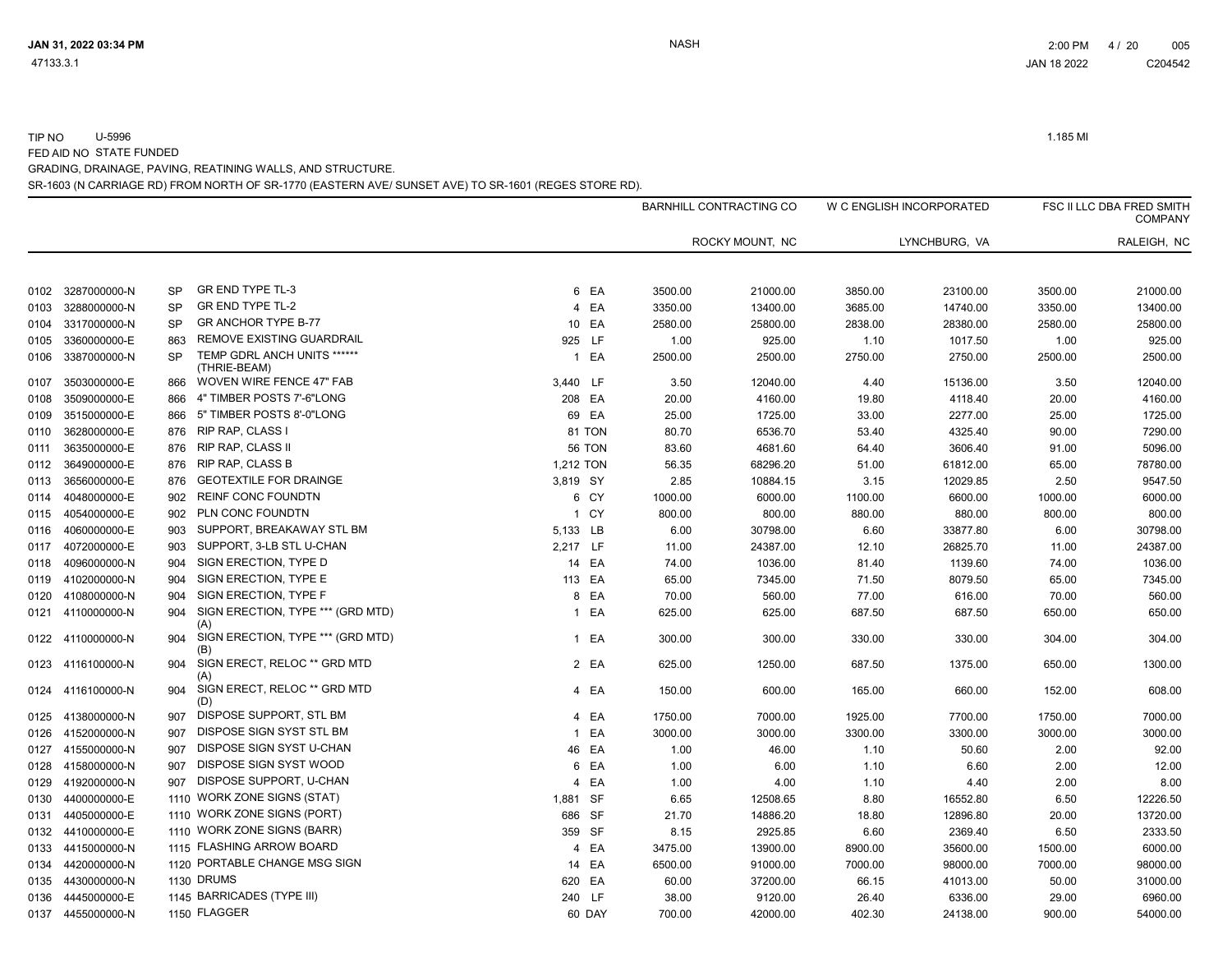TIP NO U-5996 1.185 MI FED AID NO STATE FUNDED

GRADING, DRAINAGE, PAVING, REATINING WALLS, AND STRUCTURE.

SR-1603 (N CARRIAGE RD) FROM NORTH OF SR-1770 (EASTERN AVE/ SUNSET AVE) TO SR-1601 (REGES STORE RD).

|      |              |                                                                                                      |           |        |          | BARNHILL CONTRACTING CO |          | W C ENGLISH INCORPORATED |          | FSC II LLC DBA FRED SMITH<br><b>COMPANY</b> |
|------|--------------|------------------------------------------------------------------------------------------------------|-----------|--------|----------|-------------------------|----------|--------------------------|----------|---------------------------------------------|
|      |              |                                                                                                      |           |        |          | ROCKY MOUNT, NC         |          | LYNCHBURG, VA            |          | RALEIGH, NC                                 |
| 0138 | 4465000000-N | 1160 TEMPORARY CRASH CUSHIONS                                                                        |           | 5 EA   | 9850.00  | 49250.00                | 5280.00  | 26400.00                 | 10000.00 | 50000.00                                    |
| 0139 | 4470000000-N | 1160 REM & RES CRASH CUSHION                                                                         |           | 2 EA   | 2750.00  | 5500.00                 | 2420.00  | 4840.00                  | 3500.00  | 7000.00                                     |
| 0140 | 4480000000-N | 1165 TMA                                                                                             |           | 2 EA   | 17900.00 | 35800.00                | 12024.60 | 24049.20                 | 30000.00 | 60000.00                                    |
| 0141 | 4490000000-E | 1170 PORT CONC BARRIER(ANCHRD)                                                                       | 2,045 LF  |        | 69.25    | 141616.25               | 52.50    | 107362.50                | 69.25    | 141616.25                                   |
| 0142 | 4505000000-E | 1170 REM & RES PORT CONC BARR, ANCH                                                                  | 1,390 LF  |        | 20.00    | 27800.00                | 16.20    | 22518.00                 | 22.00    | 30580.00                                    |
| 0143 | 4510000000-N | 1190 LAW ENFORCEMENT                                                                                 | 800 HR    |        | 55.50    | 44400.00                | 82.50    | 66000.00                 | 50.00    | 40000.00                                    |
| 0144 | 4516000000-N | 1180 SKINNY DRUM                                                                                     |           | 30 EA  | 60.00    | 1800.00                 | 67.00    | 2010.00                  | 36.00    | 1080.00                                     |
| 0145 | 4650000000-N | 1251 TEMP RAISED PVMT MRKS                                                                           | 604 EA    |        | 10.00    | 6040.00                 | 6.05     | 3654.20                  | 10.00    | 6040.00                                     |
| 0146 | 4688000000-E | 1205 THERMO PVT MKG LINES, 6"90 MILS                                                                 | 41,466 LF |        | 1.25     | 51832.50                | 1.10     | 45612.60                 | 1.25     | 51832.50                                    |
| 0147 | 4700000000-E | 1205 12"WIDE THERMO 90 MILS                                                                          | 7,280 LF  |        | 2.00     | 14560.00                | 2.20     | 16016.00                 | 2.00     | 14560.00                                    |
| 0148 | 4720000000-E | 1205 THERMO PVT MKG CHARACTER 90                                                                     |           | 42 EA  | 125.00   | 5250.00                 | 137.50   | 5775.00                  | 125.00   | 5250.00                                     |
| 0149 | 4725000000-E | 1205 THERMO PVT SYMBOL 90MILS                                                                        |           | 182 EA | 250.00   | 45500.00                | 150.70   | 27427.40                 | 250.00   | 45500.00                                    |
| 0150 | 4775000000-E | 1205 6" COLD APPL PLSTIC LINES TYPE **<br>(II)                                                       | 869 LF    |        | 2.50     | 2172.50                 | 4.95     | 4301.55                  | 2.50     | 2172.50                                     |
| 0151 | 4785000000-E | 1205 12" COLD PLSTIC LINES TYPE **<br>(II)                                                           |           | 59 LF  | 5.00     | 295.00                  | 9.90     | 584.10                   | 5.00     | 295.00                                      |
| 0152 | 4800000000-N | 1205 COLD APP PLAS CHAR TYPE *<br>(II)                                                               |           | 6 EA   | 125.00   | 750.00                  | 385.00   | 2310.00                  | 125.00   | 750.00                                      |
| 0153 | 4805000000-N | 1205 COLD APPL PLASTIC SYM TYPE **<br>(II)                                                           |           | 5 EA   | 250.00   | 1250.00                 | 440.00   | 2200.00                  | 250.00   | 1250.00                                     |
| 0154 | 4810000000-E | 1205 PAINT PVMT MARKINGS 4"                                                                          | 91,851 LF |        | 0.40     | 36740.40                | 0.30     | 27555.30                 | 0.40     | 36740.40                                    |
| 0155 | 4815000000-E | 1205 PAINT PVMT MARKINGS 6'                                                                          | 49,318 LF |        | 0.45     | 22193.10                | 0.40     | 19727.20                 | 0.45     | 22193.10                                    |
| 0156 | 4820000000-E | 1205 PAINT PVMT MARKINGS 8"                                                                          | 2,043 LF  |        | 0.80     | 1634.40                 | 0.55     | 1123.65                  | 0.80     | 1634.40                                     |
| 0157 | 4825000000-E | 1205 PAINT PVMT MARKINGS 12"                                                                         | 8,354 LF  |        | 0.90     | 7518.60                 | 1.00     | 8354.00                  | 0.90     | 7518.60                                     |
| 0158 | 4835000000-E | 1205 PAINT PVT MKG LINES 24"                                                                         | 310 LF    |        | 3.00     | 930.00                  | 3.30     | 1023.00                  | 3.00     | 930.00                                      |
| 0159 | 4840000000-N | 1205 PAINT PVT MKG CHARACTER                                                                         |           | 44 EA  | 40.00    | 1760.00                 | 46.20    | 2032.80                  | 40.00    | 1760.00                                     |
| 0160 | 4845000000-N | 1205 PAINT PVT MKG SYMBOL                                                                            | 205 EA    |        | 40.00    | 8200.00                 | 46.20    | 9471.00                  | 40.00    | 8200.00                                     |
| 0161 | 4850000000-E | 1205 LINE REMOVAL 4" WIDE                                                                            | 10,997 LF |        | 0.50     | 5498.50                 | 0.80     | 8797.60                  | 0.50     | 5498.50                                     |
| 0162 | 4860000000-E | 1205 LINE REMOVAL 8" WIDE                                                                            | 853 LF    |        | 1.00     | 853.00                  | 1.65     | 1407.45                  | 1.00     | 853.00                                      |
| 0163 | 4870000000-E | 1205 LINE REMOVAL 24" WIDE                                                                           |           | 68 LF  | 3.00     | 204.00                  | 4.40     | 299.20                   | 3.00     | 204.00                                      |
| 0164 | 4875000000-N | 1205 REMOVAL OF SYMBL & CHARAC                                                                       |           | 2 EA   | 100.00   | 200.00                  | 55.00    | 110.00                   | 100.00   | 200.00                                      |
| 0165 | 4895000000-N | <b>GENERIC PAVEMENT MARKING ITEM (EA)</b><br><b>SP</b><br>NON-CAST IRON SNOWPLOWABLE PAVEMENT MARKER | 593 EA    |        | 42.00    | 24906.00                | 49.50    | 29353.50                 | 42.00    | 24906.00                                    |
| 0166 | 4900000000-N | 1251 PERM RAISED PVMT MARKERS                                                                        |           | 11 EA  | 10.00    | 110.00                  | 6.05     | 66.55                    | 10.00    | 110.00                                      |
| 0167 | 4915000000-E | 1264 7' U-CHANNEL POSTS                                                                              |           | 3 EA   | 80.00    | 240.00                  | 88.00    | 264.00                   | 80.00    | 240.00                                      |
| 0168 | 4955000000-N | 1264 OBJECT MARKERS (END OF RD)                                                                      |           | 3 EA   | 65.00    | 195.00                  | 71.50    | 214.50                   | 65.00    | 195.00                                      |
| 0169 | 5010000000-E | 1401 100' HIGH MOUNT STANDARD                                                                        | 3         | EA     | 33000.00 | 99000.00                | 36300.00 | 108900.00                | 33000.00 | 99000.00                                    |
| 0170 | 5015000000-E | 1401 120' HIGH MOUNT STANDARD                                                                        |           | 1 EA   | 41000.00 | 41000.00                | 45100.00 | 45100.00                 | 41000.00 | 41000.00                                    |
| 0171 | 5020000000-N | 1401 PORTABLE DRIVE UNIT                                                                             | 1         | EA     | 6500.00  | 6500.00                 | 7150.00  | 7150.00                  | 6500.00  | 6500.00                                     |
| 0172 | 5025000000-E | <b>HIGH MOUNT FOUNDATIONS</b><br><b>SP</b>                                                           |           | 33 CY  | 1000.00  | 33000.00                | 1100.00  | 36300.00                 | 1000.00  | 33000.00                                    |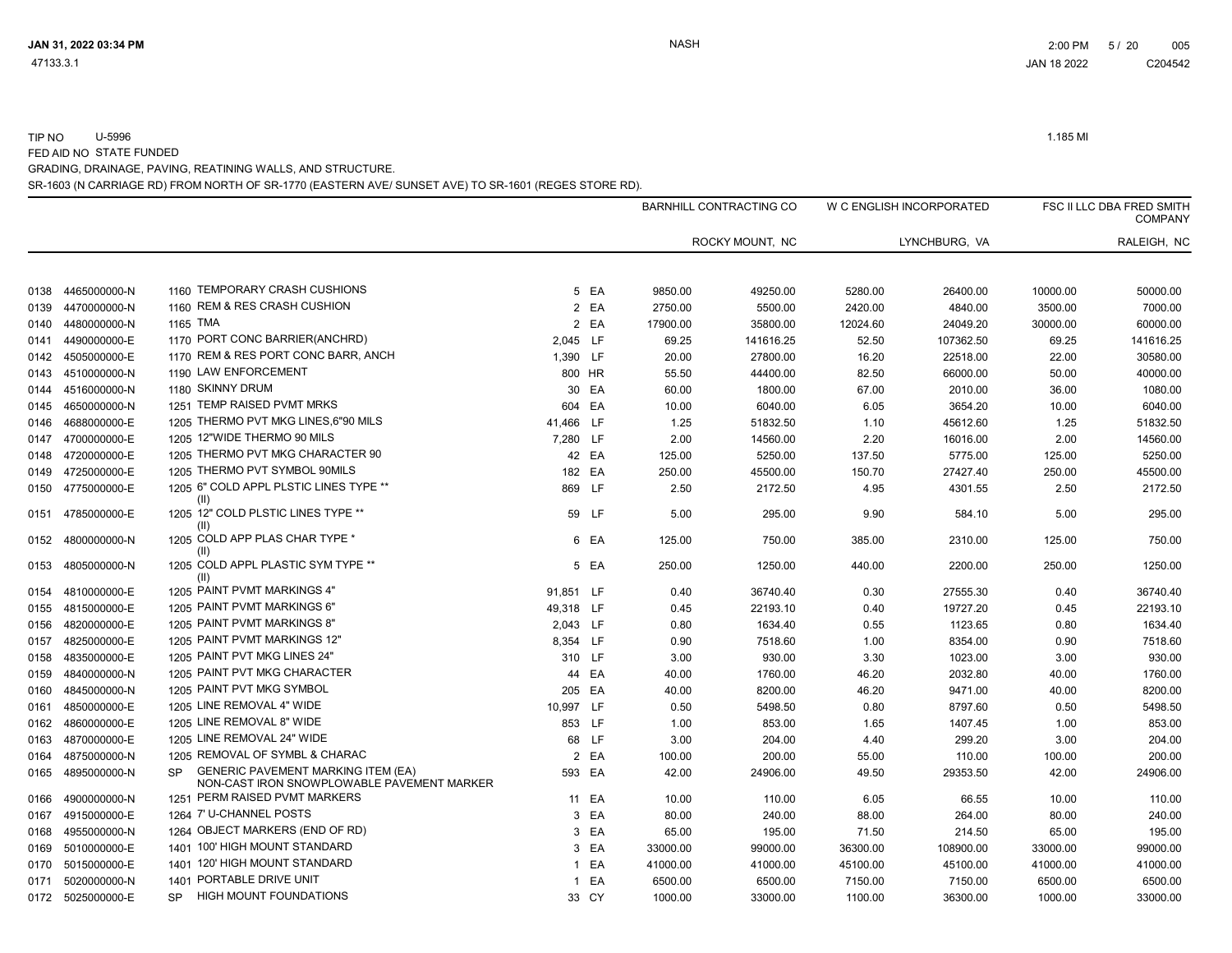| 0173 | 5030000000-N      | HM LUMINAIRE ************<br><b>SP</b><br>(335W LED)       | 18 EA     | 2200.00         | 39600.00  | 2420.00  | 43560.00  | 2200.00  | 39600.00  |
|------|-------------------|------------------------------------------------------------|-----------|-----------------|-----------|----------|-----------|----------|-----------|
| 0174 | 5030000000-N      | HM LUMINAIRE ************<br><b>SP</b><br>(560W LED)       | 8 EA      | 2200.00         | 17600.00  | 2420.00  | 19360.00  | 2200.00  | 17600.00  |
| 0175 | 5050000000-N      | 1404 LIT STD MTLT ************<br>(45' TA, 15' ARM)        | 4 EA      | 8000.00         | 32000.00  | 8800.00  | 35200.00  | 8000.00  | 32000.00  |
| 0176 | 5070000000-N      | STD FOUNDAT ***********<br><b>SP</b><br>(TYPE R1)          |           | 2 EA<br>1300.00 | 2600.00   | 1430.00  | 2860.00   | 1300.00  | 2600.00   |
| 0177 | 5070000000-N      | STD FOUNDAT ***********<br>SP.<br>(TYPE R2)                | 2 EA      | 1500.00         | 3000.00   | 1650.00  | 3300.00   | 1500.00  | 3000.00   |
| 0178 | 5080000000-N      | LITE STD LUM ************<br><b>SP</b><br>(285W LED)       | 8 EA      | 1000.00         | 8000.00   | 1100.00  | 8800.00   | 1000.00  | 8000.00   |
|      | 0179 5120000000-N | 1407 SERVICE POLE ************<br>(30' CLASS 4)            |           | 1 EA<br>2600.00 | 2600.00   | 2860.00  | 2860.00   | 2600.00  | 2600.00   |
| 0180 | 5125000000-E      | 1407 SERVICE LATERAL *********<br>$(3 \# 1/0 \text{ USE})$ | 25 LF     | 25.00           | 625.00    | 27.50    | 687.50    | 25.00    | 625.00    |
| 0181 | 5145000000-N      | 1408 LITE CNTRL RW ************<br>(240/480V)              | 1 EA      | 19000.00        | 19000.00  | 20900.00 | 20900.00  | 19000.00 | 19000.00  |
|      | 0182 5155000000-E | 1409 ELECT DUCT BD, SIZE *****<br>(2")                     | 120 LF    | 9.00            | 1080.00   | 9.90     | 1188.00   | 9.00     | 1080.00   |
| 0183 | 5160000000-E      | 1409 ELECT DUCT JA, SIZE *****<br>(3")                     | 460 LF    | 35.00           | 16100.00  | 38.50    | 17710.00  | 35.00    | 16100.00  |
| 0184 | 5160000000-E      | 1409 ELECT DUCT JA, SIZE *****<br>(4")                     | 60 LF     | 38.00           | 2280.00   | 41.80    | 2508.00   | 38.00    | 2280.00   |
| 0185 | 5170000000-E      | 1410 **- #8 W/G FEEDER CIRCUIT<br>(2)                      | 330 LF    | 4.25            | 1402.50   | 4.65     | 1534.50   | 4.25     | 1402.50   |
| 0186 | 5175000000-E      | 1410 **-#6 W/G FEEDER CIRCUIT<br>(2)                       | 110 LF    | 6.00            | 660.00    | 6.60     | 726.00    | 6.00     | 660.00    |
| 0187 | 5205000000-E      | 1410 **-#8 W/G FEEDR N *****"<br>(2, 1.5")                 | 1,980 LF  | 12.00           | 23760.00  | 13.20    | 26136.00  | 12.00    | 23760.00  |
| 0188 | 5210000000-E      | 1410 **-#6 W/G FEEDR N *****"<br>(2, 1.5")                 | 1,680 LF  | 14.00           | 23520.00  | 15.40    | 25872.00  | 14.00    | 23520.00  |
| 0189 | 5240000000-N      | 1411 ELEC JB ************<br>(CS36)                        | 1 EA      | 1700.00         | 1700.00   | 1870.00  | 1870.00   | 1700.00  | 1700.00   |
| 0190 | 5240000000-N      | 1411 ELEC JB ************<br>(HM18)                        |           | 4 EA<br>800.00  | 3200.00   | 880.00   | 3520.00   | 800.00   | 3200.00   |
| 0191 | 5240000000-N      | 1411 ELEC JB ************<br>(IG18)                        | 9 EA      | 800.00          | 7200.00   | 880.00   | 7920.00   | 800.00   | 7200.00   |
| 0192 | 5240000000-N      | 1411 ELEC JB ************<br>(IG36)                        | 1 EA      | 1700.00         | 1700.00   | 1870.00  | 1870.00   | 1700.00  | 1700.00   |
| 0193 | 5240000000-N      | 1411 ELEC JB ************<br>(LS18)                        | 4 EA      | 800.00          | 3200.00   | 880.00   | 3520.00   | 800.00   | 3200.00   |
| 0194 | 5255000000-N      | 1413 PORTABLE LIGHTING                                     | Lump Sum  |                 | 250000.00 |          | 117000.00 |          | 125000.00 |
| 0195 | 5325600000-E      | 1510 6" WATER LINE                                         | 260 LF    | 148.00          | 38480.00  | 110.00   | 28600.00  | 170.00   | 44200.00  |
| 0196 | 5326200000-E      | 1510 12" WATER LINE                                        | 356 LF    | 193.00          | 68708.00  | 192.50   | 68530.00  | 215.00   | 76540.00  |
| 0197 | 5327400000-E      | 1510 24" WATER LINE                                        | 1,565 LF  | 345.00          | 539925.00 | 379.50   | 593917.50 | 367.00   | 574355.00 |
| 0198 | 5329000000-E      | 1510 DI H2O PIPE FITTINGS                                  | 11,860 LB | 8.00            | 94880.00  | 25.30    | 300058.00 | 8.00     | 94880.00  |

# SR-1603 (N CARRIAGE RD) FROM NORTH OF SR-1770 (EASTERN AVE/ SUNSET AVE) TO SR-1601 (REGES STORE RD).

GRADING, DRAINAGE, PAVING, REATINING WALLS, AND STRUCTURE.

FED AID NO STATE FUNDED

TIP NO U-5996 1.185 MI

W C ENGLISH INCORPORATED FSC II LLC DBA FRED SMITH

LYNCHBURG, VA RALEIGH, NC

47133.3.1 JAN 18 2022 C204542

BARNHILL CONTRACTING CO

ROCKY MOUNT, NC

JAN 31, 2022 03:34 PM NASH 2:00 PM 6 / 20 005

COMPANY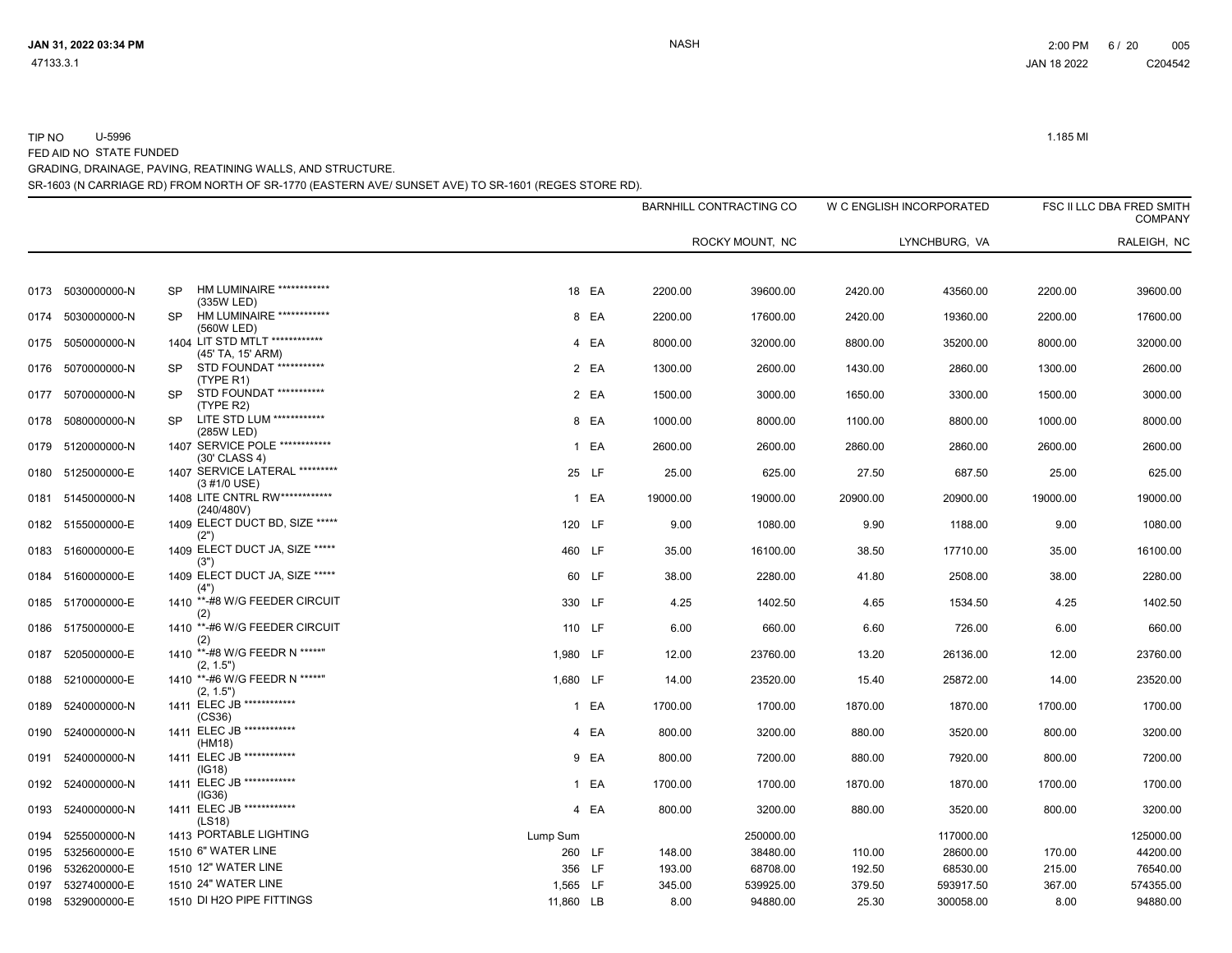TIP NO U-5996 1.185 MI FED AID NO STATE FUNDED

GRADING, DRAINAGE, PAVING, REATINING WALLS, AND STRUCTURE.

SR-1603 (N CARRIAGE RD) FROM NORTH OF SR-1770 (EASTERN AVE/ SUNSET AVE) TO SR-1601 (REGES STORE RD).

|      |              |                                          |                    |          | <b>BARNHILL CONTRACTING CO</b> |          | W C ENGLISH INCORPORATED |          | <b>FSC II LLC DBA FRED SMITH</b><br><b>COMPANY</b> |
|------|--------------|------------------------------------------|--------------------|----------|--------------------------------|----------|--------------------------|----------|----------------------------------------------------|
|      |              |                                          |                    |          | ROCKY MOUNT, NC                |          | LYNCHBURG, VA            |          | RALEIGH, NC                                        |
| 0199 | 5540000000-E | 1515 6" VALVE                            | 3 EA               | 1990.00  | 5970.00                        | 1897.50  | 5692.50                  | 1990.00  | 5970.00                                            |
| 0200 | 5558000000-E | 1515 12" VALVE                           | 3 EA               | 4455.00  | 13365.00                       | 4785.00  | 14355.00                 | 4455.00  | 13365.00                                           |
| 0201 | 5559400000-E | 1515 24" VALVE                           | 8 EA               | 20210.00 | 161680.00                      | 28325.00 | 226600.00                | 20210.00 | 161680.00                                          |
| 0202 | 5573400000-E | 1515 24" TAPPING SLEEVE & VALVE          | EA<br>$\mathbf{1}$ | 65555.00 | 65555.00                       | 44000.00 | 44000.00                 | 65555.00 | 65555.00                                           |
| 0203 | 5666000000-N | 1515 FIRE HYDRANT                        | EA<br>3            | 5410.00  | 16230.00                       | 9350.00  | 28050.00                 | 5410.00  | 16230.00                                           |
| 0204 | 5672000000-N | 1515 RELOCATE FIRE HYDRANT               | 3 EA               | 5570.00  | 16710.00                       | 7700.00  | 23100.00                 | 5570.00  | 16710.00                                           |
| 0205 | 5673000000-E | 1515 FIRE HYDRANT LEG                    | 144 LF             | 150.00   | 21600.00                       | 55.00    | 7920.00                  | 150.00   | 21600.00                                           |
| 0206 | 5679000000-E | 1515 12" LINE STOP                       | EA<br>$\mathbf{1}$ | 17800.00 | 17800.00                       | 11990.00 | 11990.00                 | 17800.00 | 17800.00                                           |
| 0207 | 5679600000-E | 1515 24" LINE STOP                       | 2 EA               | 35980.00 | 71960.00                       | 39600.00 | 79200.00                 | 35980.00 | 71960.00                                           |
| 0208 | 5691300000-E | 1520 8" SANITARY GRAVITY SEWER           | 64 LF              | 225.00   | 14400.00                       | 165.00   | 10560.00                 | 225.00   | 14400.00                                           |
| 0209 | 5691700000-E | 1520 18" SANITARY GRAVITY SEWER          | 80 LF              | 300.00   | 24000.00                       | 495.00   | 39600.00                 | 300.00   | 24000.00                                           |
| 0210 | 5691900000-E | 1520 24" SANITARY GRAVITY SEWER          | 20 LF              | 370.00   | 7400.00                        | 880.00   | 17600.00                 | 370.00   | 7400.00                                            |
| 0211 | 5776000000-E | 1525 5' DIA UTILITY MANHOLE              | 1 EA               | 5500.00  | 5500.00                        | 9350.00  | 9350.00                  | 5500.00  | 5500.00                                            |
| 0212 | 5782000000-E | 1525 UTILITY MANHOLE WALL 5' DIA         | 6.5 LF             | 830.00   | 5395.00                        | 935.00   | 6077.50                  | 830.00   | 5395.00                                            |
| 0213 | 5813000000-E | 1530 ABANDON 24" UTILITY PIPE            | 1,365 LF           | 36.00    | 49140.00                       | 52.80    | 72072.00                 | 36.00    | 49140.00                                           |
| 0214 | 5815500000-N | 1530 REMOVE FIRE HYDRANT                 | 3 EA               | 970.00   | 2910.00                        | 550.00   | 1650.00                  | 970.00   | 2910.00                                            |
| 0215 | 5835000000-E | 1540 ** "ENCASEMENT PIPE<br>(16")        | 55 LF              | 300.00   | 16500.00                       | 319.00   | 17545.00                 | 350.00   | 19250.00                                           |
| 0216 | 5835000000-E | 1540 ** "ENCASEMENT PIPE<br>(42")        | 238 LF             | 715.00   | 170170.00                      | 605.00   | 143990.00                | 800.00   | 190400.00                                          |
| 0217 | 6000000000-E | 1605 TEMPORARY SILT FENCE                | 18,020 LF          | 2.36     | 42527.20                       | 2.60     | 46852.00                 | 2.36     | 42527.20                                           |
| 0218 | 6006000000-E | 1610 EROS CONTRL STONE CL A              | 615 TON            | 54.00    | 33210.00                       | 45.00    | 27675.00                 | 55.00    | 33825.00                                           |
| 0219 | 6009000000-E | 1610 EROS CONTRL STONE CL B              | 3,275 TON          | 56.00    | 183400.00                      | 48.00    | 157200.00                | 47.00    | 153925.00                                          |
| 0220 | 6012000000-E | 1610 SEDIMENT CONTROL STONE              | 2,125 TON          | 46.00    | 97750.00                       | 39.90    | 84787.50                 | 40.00    | 85000.00                                           |
| 0221 | 6015000000-E | 1615 TEMPORARY MULCHING                  | 204.5 ACR          | 300.00   | 61350.00                       | 330.00   | 67485.00                 | 300.00   | 61350.00                                           |
| 0222 | 6018000000-E | 1620 SEED FOR TEMP SEEDING               | 13,100 LB          | 0.50     | 6550.00                        | 0.55     | 7205.00                  | 0.50     | 6550.00                                            |
| 0223 | 6021000000-E | 1620 FERT FOR TEMP SEEDING               | 66 TON             | 100.00   | 6600.00                        | 110.00   | 7260.00                  | 100.00   | 6600.00                                            |
| 0224 | 6024000000-E | 1622 TEMPORARY SLOPE DRAINS              | 1,260 LF           | 21.00    | 26460.00                       | 13.50    | 17010.00                 | 20.00    | 25200.00                                           |
| 0225 | 6029000000-E | <b>SAFETY FENCE</b><br><b>SP</b>         | 1,920 LF           | 2.36     | 4531.20                        | 2.60     | 4992.00                  | 2.36     | 4531.20                                            |
| 0226 | 6030000000-E | 1630 SILT EXCAVATION                     | 8,010 CY           | 0.10     | 801.00                         | 0.01     | 80.10                    | 13.00    | 104130.00                                          |
| 0227 | 6036000000-E | 1631 MATTING FOR EROS CONTROL            | 49,000 SY          | 1.25     | 61250.00                       | 1.40     | 68600.00                 | 1.25     | 61250.00                                           |
| 0228 | 6037000000-E | <b>COIR FIBER MAT</b><br><b>SP</b>       | 165 SY             | 5.00     | 825.00                         | 5.50     | 907.50                   | 5.00     | 825.00                                             |
| 0229 | 6042000000-E | 1632 1/4" HARDWARE CLOTH                 | 3,956 LF           | 5.50     | 21758.00                       | 6.05     | 23933.80                 | 5.50     | 21758.00                                           |
| 0230 | 6043000000-E | LOW PERMEABILITY GEOTEXTILE<br><b>SP</b> | 270 SY             | 4.60     | 1242.00                        | 2.90     | 783.00                   | 9.00     | 2430.00                                            |
| 0231 | 6071012000-E | <b>COIR FIBER WATTLE</b><br><b>SP</b>    | 3,500 LF           | 12.75    | 44625.00                       | 11.75    | 41125.00                 | 10.68    | 37380.00                                           |
| 0232 | 6071013000-E | <b>WATTLE BARRIER</b><br><b>SP</b>       | 450 LF             | 11.60    | 5220.00                        | 12.85    | 5782.50                  | 11.60    | 5220.00                                            |
| 0233 | 6071020000-E | POLYACRYLAMIDE (PAM)<br><b>SP</b>        | 1,575 LB           | 4.50     | 7087.50                        | 9.90     | 15592.50                 | 9.00     | 14175.00                                           |
| 0234 | 6071030000-E | 1640 COIR FIBER BAFFLE                   | 1,970 LF           | 5.45     | 10736.50                       | 6.00     | 11820.00                 | 5.25     | 10342.50                                           |
| 0235 | 6071050000-E | **" SKIMMER<br><b>SP</b><br>$(1-1/2")$   | 18 EA              | 1140.00  | 20520.00                       | 896.90   | 16144.20                 | 1500.00  | 27000.00                                           |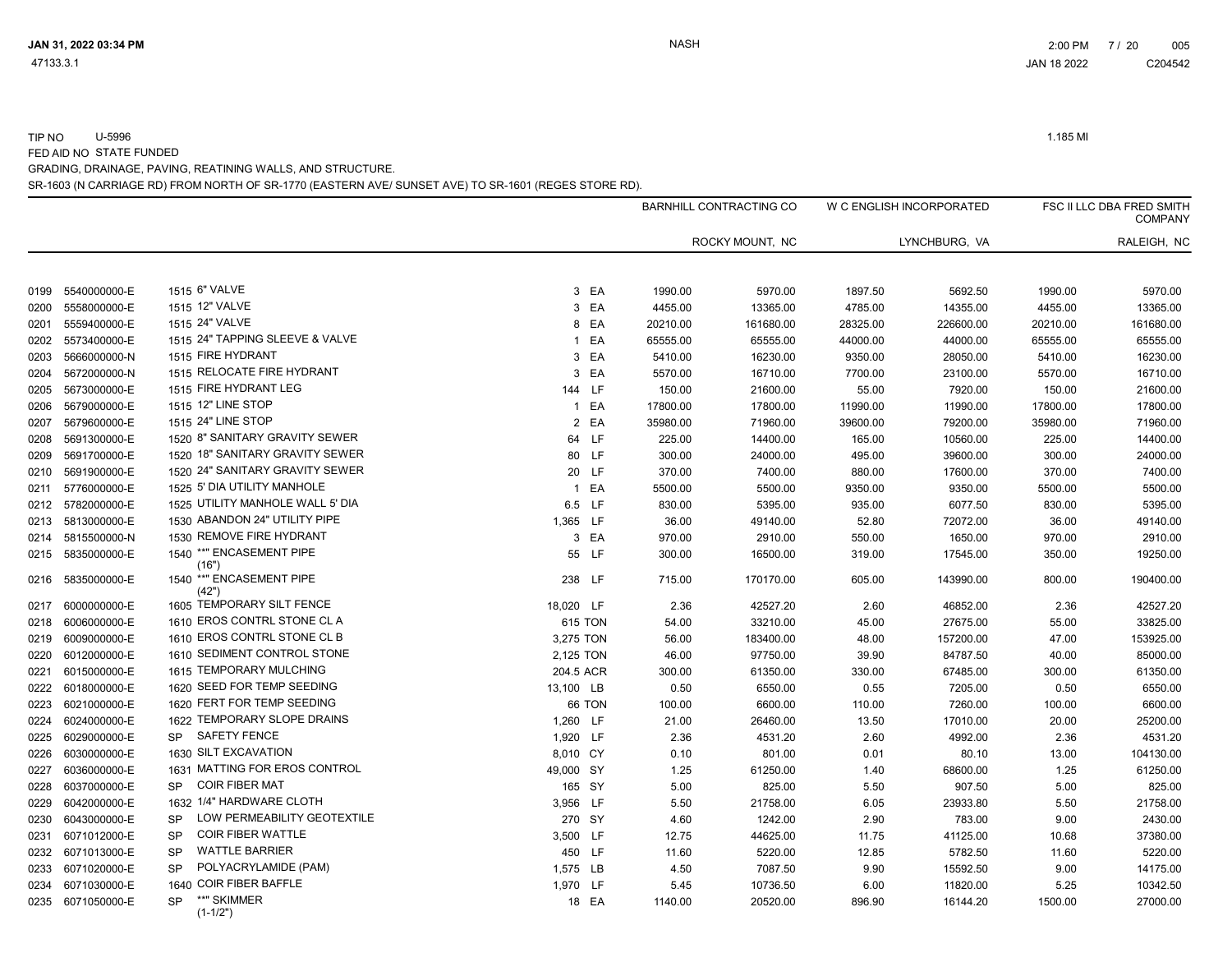FED AID NO STATE FUNDED

COMPANY

TIP NO U-5996 1.185 MI

W C ENGLISH INCORPORATED FSC II LLC DBA FRED SMITH

| GRADING, DRAINAGE, PAVING, REATINING WALLS, AND STRUCTURE.                                           |
|------------------------------------------------------------------------------------------------------|
| SR-1603 (N CARRIAGE RD) FROM NORTH OF SR-1770 (EASTERN AVE/ SUNSET AVE) TO SR-1601 (REGES STORE RD). |
| BARNHILL CONTRACTING CO                                                                              |
| ROCKY MOUNT. NC                                                                                      |

|      |                   |           |                                                                             |              |               |          | ROCKY MOUNT, NC |          | LYNCHBURG, VA |          | RALEIGH, NC |
|------|-------------------|-----------|-----------------------------------------------------------------------------|--------------|---------------|----------|-----------------|----------|---------------|----------|-------------|
|      |                   |           |                                                                             |              |               |          |                 |          |               |          |             |
| 0236 | 6084000000-E      |           | 1660 SEEDING AND MULCHING                                                   |              | <b>39 ACR</b> | 2100.00  | 81900.00        | 2310.00  | 90090.00      | 2100.00  | 81900.00    |
| 0237 | 6087000000-E      |           | 1660 MOWING                                                                 |              | 21 ACR        | 500.00   | 10500.00        | 550.00   | 11550.00      | 500.00   | 10500.00    |
| 0238 | 6090000000-E      |           | 1661 SEED FOR REPAIR SEEDING                                                | 2,100 LB     |               | 14.00    | 29400.00        | 15.40    | 32340.00      | 14.00    | 29400.00    |
| 0239 | 6093000000-E      |           | 1661 FERT FOR REPAIR SEEDING                                                |              | 5.75 TON      | 1000.00  | 5750.00         | 1100.00  | 6325.00       | 1000.00  | 5750.00     |
| 0240 | 6096000000-E      |           | 1662 SEED FOR SUPP SEEDING                                                  | 4,600 LB     |               | 4.00     | 18400.00        | 4.40     | 20240.00      | 4.00     | 18400.00    |
| 0241 | 6108000000-E      |           | 1665 FERTILIZER TOPDRESSING                                                 | 137.75 TON   |               | 100.00   | 13775.00        | 110.00   | 15152.50      | 100.00   | 13775.00    |
|      | 0242 6114500000-N |           | 1667 SPECIALIZED HAND MOWING                                                |              | 10 MHR        | 60.00    | 600.00          | 66.00    | 660.00        | 60.00    | 600.00      |
| 0243 | 6117000000-N      | <b>SP</b> | <b>RESPONSE FOR EROS CONTROL</b>                                            |              | 25 EA         | 3000.00  | 75000.00        | 11000.00 | 275000.00     | 10250.00 | 256250.00   |
|      | 0244 6117500000-N | <b>SP</b> | <b>CONC WASHOUT STRUCTURE</b>                                               |              | 2 EA          | 2500.00  | 5000.00         | 2800.00  | 5600.00       | 500.00   | 1000.00     |
|      | 0245 6123000000-E |           | 1670 REFORESTATION                                                          |              | 0.1 ACR       | 10000.00 | 1000.00         | 11000.00 | 1100.00       | 10000.00 | 1000.00     |
| 0246 | 7252000000-E      |           | 1710 MESSENGER CABLE (1/4")                                                 | 1,802 LF     |               | 2.80     | 5045.60         | 3.10     | 5586.20       | 2.80     | 5045.60     |
| 0247 | 7279000000-E      |           | 1715 TRACER WIRE                                                            |              | 105 LF        | 0.84     | 88.20           | 0.90     | 94.50         | 0.84     | 88.20       |
| 0248 | 7300000000-E      |           | 1715 UNPAVED TRENCH (************)<br>(1, 1")                               |              | 89 LF         | 7.00     | 623.00          | 7.70     | 685.30        | 7.00     | 623.00      |
|      | 0249 7300000000-E |           | 1715 UNPAVED TRENCH (************)<br>(1, 2")                               |              | 185 LF        | 9.00     | 1665.00         | 9.90     | 1831.50       | 9.00     | 1665.00     |
| 0250 | 7324000000-N      |           | 1716 JUNCTION BOX (STANDARD SIZE)                                           | 4            | EA            | 600.00   | 2400.00         | 660.00   | 2640.00       | 600.00   | 2400.00     |
| 0251 | 7348000000-N      |           | 1716 JUNCTION BOX (OVER-SIZED, HVY-DUTY)                                    |              | 2 EA          | 1000.00  | 2000.00         | 1100.00  | 2200.00       | 1000.00  | 2000.00     |
| 0252 | 7360000000-N      |           | 1720 WOOD POLE                                                              | 4            | EA            | 1300.00  | 5200.00         | 1430.00  | 5720.00       | 1300.00  | 5200.00     |
| 0253 | 7372000000-N      |           | 1721 GUY ASSEMBLY                                                           |              | 4 EA          | 450.00   | 1800.00         | 495.00   | 1980.00       | 450.00   | 1800.00     |
| 0254 | 7408000000-E      |           | 1722 1" RISER WITH WEATHERHEAD                                              | $\mathbf{1}$ | EA            | 750.00   | 750.00          | 825.00   | 825.00        | 750.00   | 750.00      |
| 0255 | 7432000000-E      |           | 1722 2" RISER WITH TUBING                                                   |              | 3 EA          | 775.00   | 2325.00         | 852.50   | 2557.50       | 775.00   | 2325.00     |
| 0256 | 7528000000-E      |           | 1730 DROP CABLE                                                             |              | 185 LF        | 5.60     | 1036.00         | 6.15     | 1137.75       | 5.60     | 1036.00     |
| 0257 | 7540000000-N      |           | 1731 SPLICE ENCLOSURE                                                       |              | 2 EA          | 3500.00  | 7000.00         | 3850.00  | 7700.00       | 3500.00  | 7000.00     |
| 0258 | 7575160000-E      |           | 1734 REM EXT COMM CABLE                                                     | 3,160 LF     |               | 1.12     | 3539.20         | 1.20     | 3792.00       | 1.12     | 3539.20     |
| 0259 | 7948000000-N      |           | 1757 TRAFFIC SIGNAL REMOVAL                                                 |              | 2 EA          | 2500.00  | 5000.00         | 2750.00  | 5500.00       | 2500.00  | 5000.00     |
| 0260 | 7980000000-N      | <b>SP</b> | <b>GENERIC SIGNAL ITEM (EA)</b><br>6" X 6" WOOD PEDESTAL                    |              | 2 EA          | 950.00   | 1900.00         | 1045.00  | 2090.00       | 950.00   | 1900.00     |
| 0261 | 7980000000-N      | <b>SP</b> | <b>GENERIC SIGNAL ITEM (EA)</b><br><b>CCTV WOOD POLE</b>                    |              | 2 EA          | 5000.00  | 10000.00        | 5500.00  | 11000.00      | 5000.00  | 10000.00    |
| 0262 | 7980000000-N      | <b>SP</b> | <b>GENERIC SIGNAL ITEM (EA)</b><br>DIGITAL CCTV CAMERA ASSEMBLY             |              | 2 EA          | 6200.00  | 12400.00        | 6820.00  | 13640.00      | 6200.00  | 12400.00    |
| 0263 | 7980000000-N      | SP        | <b>GENERIC SIGNAL ITEM (EA)</b><br>ETHERNET EDGE SWITCH                     |              | 2 EA          | 1500.00  | 3000.00         | 1650.00  | 3300.00       | 1500.00  | 3000.00     |
| 0264 | 7980000000-N      | SP        | <b>GENERIC SIGNAL ITEM (EA)</b><br>EXISTING CCTV CAMERA REMOVAL             |              | 2 EA          | 600.00   | 1200.00         | 660.00   | 1320.00       | 600.00   | 1200.00     |
| 0265 | 7980000000-N      | <b>SP</b> | <b>GENERIC SIGNAL ITEM (EA)</b><br>FIELD EQUIPMENT CABINET                  |              | 2 EA          | 5300.00  | 10600.00        | 5830.00  | 11660.00      | 5300.00  | 10600.00    |
| 0266 | 7980000000-N      | <b>SP</b> | <b>GENERIC SIGNAL ITEM (EA)</b><br><b>GROUNDING SYSTEM</b>                  |              | 2 EA          | 850.00   | 1700.00         | 935.00   | 1870.00       | 850.00   | 1700.00     |
| 0267 | 7980000000-N      | <b>SP</b> | <b>GENERIC SIGNAL ITEM (EA)</b><br>METER BASE/DISCONNECT COMBINA-TION PANEL |              | 2 EA          | 1600.00  | 3200.00         | 1760.00  | 3520.00       | 1600.00  | 3200.00     |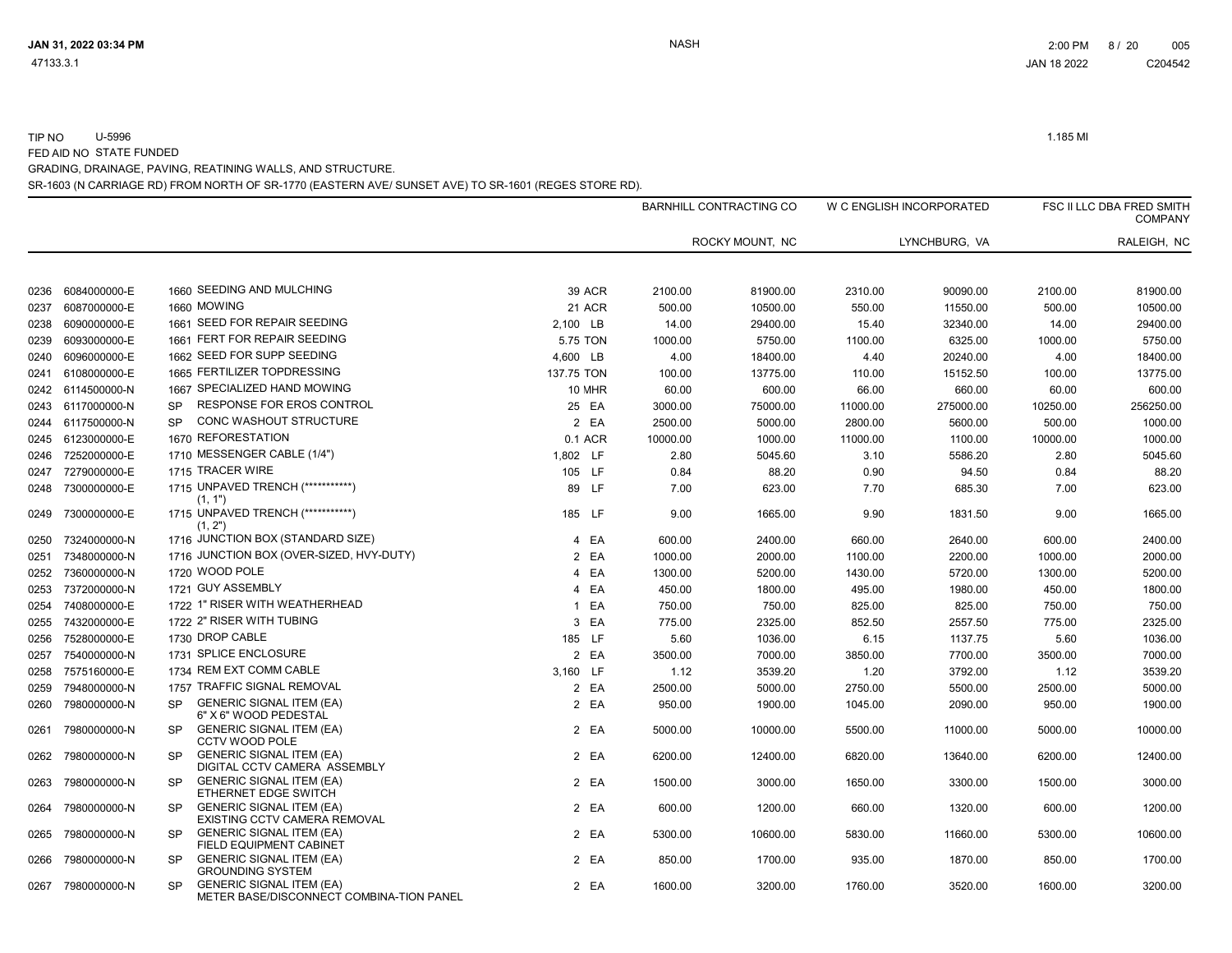TIP NO U-5996 1.185 MI FED AID NO STATE FUNDED

GRADING, DRAINAGE, PAVING, REATINING WALLS, AND STRUCTURE.

SR-1603 (N CARRIAGE RD) FROM NORTH OF SR-1770 (EASTERN AVE/ SUNSET AVE) TO SR-1601 (REGES STORE RD).

|      |              |           |                                                                                   |             |        | BARNHILL CONTRACTING CO |                 | W C ENGLISH INCORPORATED |               |         | FSC II LLC DBA FRED SMITH<br><b>COMPANY</b> |  |
|------|--------------|-----------|-----------------------------------------------------------------------------------|-------------|--------|-------------------------|-----------------|--------------------------|---------------|---------|---------------------------------------------|--|
|      |              |           |                                                                                   |             |        |                         | ROCKY MOUNT, NC |                          | LYNCHBURG, VA |         | RALEIGH, NC                                 |  |
| 0268 | 7980000000-N | <b>SP</b> | <b>GENERIC SIGNAL ITEM (EA)</b><br>RELOCATE EXISTING MICROWAVE VEHICLE DETECTOR - |             | 2 EA   | 1000.00                 | 2000.00         | 1100.00                  | 2200.00       | 1000.00 | 2000.00                                     |  |
| 0269 | 7980000000-N | SP        | SINGLE ZONE<br><b>GENERIC SIGNAL ITEM (EA)</b><br>REMOVE CCTV WOOD POLE           |             | 1 EA   | 900.00                  | 900.00          | 990.00                   | 990.00        | 900.00  | 900.00                                      |  |
| 0270 | 7990000000-E | <b>SP</b> | <b>GENERIC SIGNAL ITEM (LF)</b><br>3-WIRE COPPER FEEDER CONDUC- TORS              |             | 185 LF | 3.00                    | 555.00          | 3.30                     | 610.50        | 3.00    | 555.00                                      |  |
| 0271 | 7990000000-E | <b>SP</b> | <b>GENERIC SIGNAL ITEM (LF)</b><br>BACK PULL FIBER OPTIC CABLE                    | 2,038 LF    |        | 3.08                    | 6277.04         | 3.35                     | 6827.30       | 3.08    | 6277.04                                     |  |
|      |              |           | <b>WALL ITEMS</b>                                                                 |             |        |                         |                 |                          |               |         |                                             |  |
| 0272 | 8801000000-E | <b>SP</b> | MSE RETAIN WALL NO <sup>**</sup><br>(1)                                           | 3.750 SF    |        | 100.62                  | 377325.00       | 85.00                    | 318750.00     | 48.85   | 183187.50                                   |  |
| 0273 | 8801000000-E | <b>SP</b> | MSE RETAIN WALL NO <sup>**</sup><br>(2)                                           | 2,500 SF    |        | 100.62                  | 251550.00       | 85.00                    | 212500.00     | 51.58   | 128950.00                                   |  |
|      |              |           | <b>STRUCTURE ITEMS</b>                                                            |             |        |                         |                 |                          |               |         |                                             |  |
| 0274 | 8035000000-N | 402       | <b>REMV EXIST STR **********</b><br>$(55+37.34 - L1)$                             | Lump Sum    |        |                         | 130000.00       |                          | 111000.00     |         | 175000.00                                   |  |
| 0275 | 8065000000-N | SP        | ASBESTOS ASSESSMENT                                                               | Lump Sum    |        |                         | 1500.00         |                          | 1200.00       |         | 1900.00                                     |  |
| 0276 | 8091000000-N | 410       | FND EXCAV B** STA *******<br>$(1, 55+37.34 - L1)$                                 | Lump Sum    |        |                         | 27500.00        |                          | 20000.00      |         | 325000.00                                   |  |
| 0277 | 8112730000-N | 450       | PDA TESTING                                                                       |             | 2 EA   | 4200.00                 | 8400.00         | 2000.00                  | 4000.00       | 2600.00 | 5200.00                                     |  |
| 0278 | 8147000000-E | 420       | REINF CONCRETE DECK SLAB                                                          | 11.791 SF   |        | 59.00                   | 695669.00       | 49.00                    | 577759.00     | 75.00   | 884325.00                                   |  |
| 0279 | 8161000000-E | 420       | <b>GROOVING BRIDGE FLOORS</b>                                                     | 10,450 SF   |        | 0.45                    | 4702.50         | 1.00                     | 10450.00      | 0.62    | 6479.00                                     |  |
| 0280 | 8182000000-E | 420       | <b>CLASS A CONCRETE (BRIDGE)</b>                                                  | 224.7 CY    |        | 900.00                  | 202230.00       | 1250.00                  | 280875.00     | 1100.00 | 247170.00                                   |  |
| 0281 | 8210000000-N | 422       | <b>BRG APPR SLAB ***********</b><br>$(55+37.34 - L1)$                             | Lump Sum    |        |                         | 100000.00       |                          | 140000.00     |         | 190000.00                                   |  |
| 0282 | 8217000000-E | 425       | <b>REINF STEEL (BRIDGE)</b>                                                       | 34,890 LB   |        | 1.50                    | 52335.00        | 1.40                     | 48846.00      | 2.17    | 75711.30                                    |  |
| 0283 | 8238000000-E | 425       | SPIRAL COL REINF STL BRG                                                          | 1.675 LB    |        | 4.00                    | 6700.00         | 2.95                     | 4941.25       | 5.75    | 9631.25                                     |  |
| 0284 | 8262000000-E | 430       | 45" PRESTR CONCRETE GIRDR                                                         | 1,222.56 LF |        | 320.00                  | 391219.20       | 274.00                   | 334981.44     | 350.00  | 427896.00                                   |  |
| 0285 | 8328200000-E | 450       | PILE DRV EQUIP SETUP ** STEEL PILES<br>(HP 12 X 53)                               |             | 20 EA  | 600.00                  | 12000.00        | 3400.00                  | 68000.00      | 3500.00 | 70000.00                                    |  |
| 0286 | 8328200000-E |           | 450 PILE DRV EQUIP SETUP ** STEEL PILES<br>(HP 14 X 73)                           |             | 20 EA  | 600.00                  | 12000.00        | 500.00                   | 10000.00      | 1150.00 | 23000.00                                    |  |
| 0287 | 8364000000-E |           | 450 HP12X53 PILES                                                                 | 1,400 LF    |        | 80.00                   | 112000.00       | 83.00                    | 116200.00     | 55.00   | 77000.00                                    |  |
| 0288 | 8384000000-E | 450       | HP14X73 PILES                                                                     |             | 800 LF | 90.00                   | 72000.00        | 100.00                   | 80000.00      | 88.00   | 70400.00                                    |  |
| 0289 | 8391000000-N | 450       | <b>STEEL PILE POINTS</b>                                                          |             | 40 EA  | 160.00                  | 6400.00         | 150.00                   | 6000.00       | 205.00  | 8200.00                                     |  |
| 0290 | 8475000000-E | 460       | TWO BAR METAL RAIL                                                                | 292.92 LF   |        | 160.00                  | 46867.20        | 153.00                   | 44816.76      | 160.00  | 46867.20                                    |  |
| 0291 | 8517000000-E | 460       | 1'-**"X*****"CONC PARAPET<br>$(1'-2" X 3'-3")$                                    | 308.55 LF   |        | 200.00                  | 61710.00        | 180.00                   | 55539.00      | 190.00  | 58624.50                                    |  |
| 0292 | 8531000000-E |           | 462 4" SLOPE PROTECTION                                                           |             | 70 SY  | 250.00                  | 17500.00        | 160.00                   | 11200.00      | 155.00  | 10850.00                                    |  |
| 0293 | 8657000000-N | 430       | <b>ELASTOMERIC BEARINGS</b>                                                       | Lump Sum    |        |                         | 7000.00         |                          | 28000.00      |         | 12500.00                                    |  |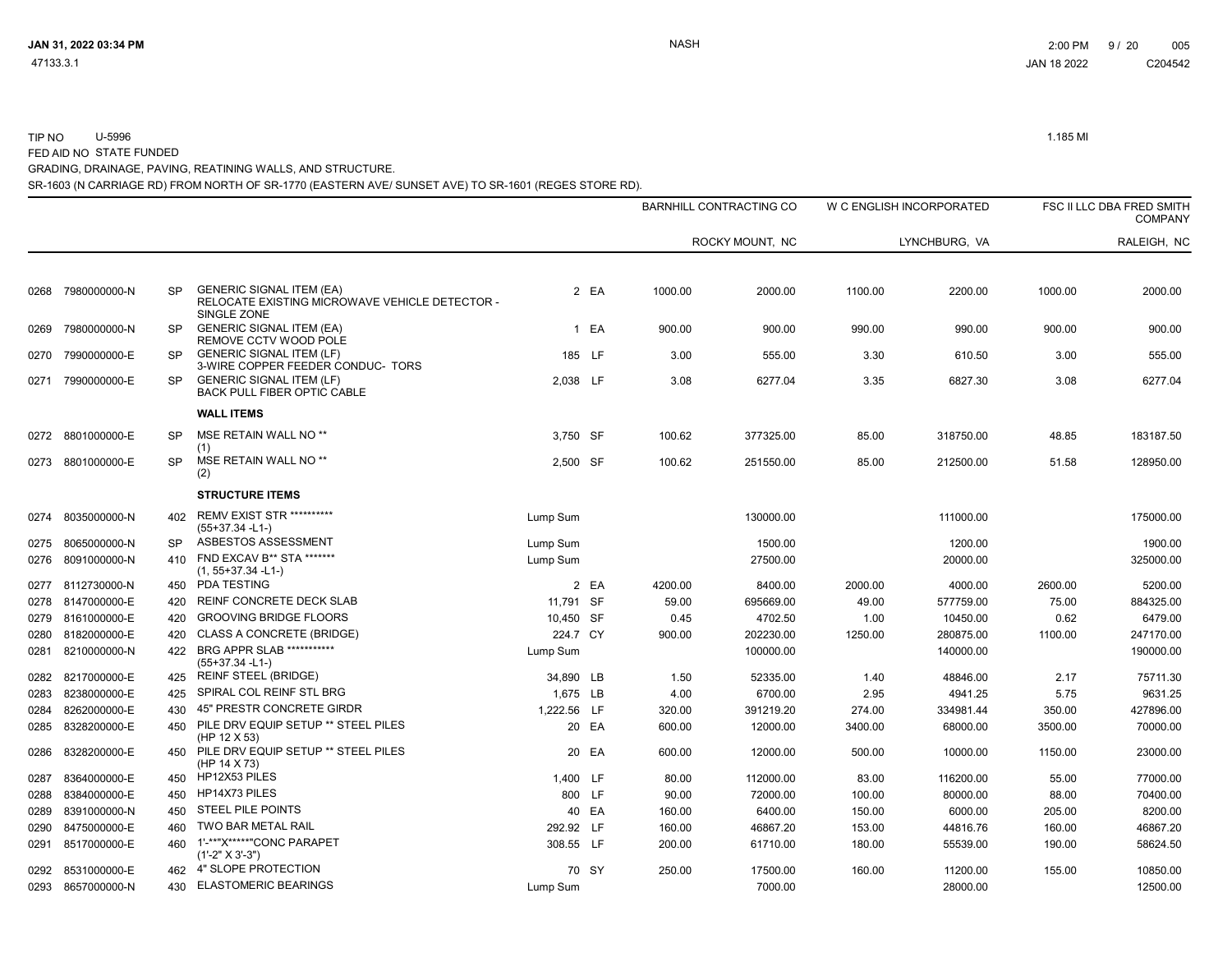SR-1603 (N CARRIAGE RD) FROM NORTH OF SR-1770 (EASTERN AVE/ SUNSET AVE) TO SR-1601 (REGES STORE RD). TIP NO U-5996 1.185 MI FED AID NO STATE FUNDED GRADING, DRAINAGE, PAVING, REATINING WALLS, AND STRUCTURE.

| CONTRACT TOTAL         | TOTAL     | 20329828.19 | <b>TOTAL</b> | 20920719.18 | <b>TOTAL</b> | 22592750.00 |
|------------------------|-----------|-------------|--------------|-------------|--------------|-------------|
| ROADWAY ITEMS          | SUB-TOTAL | 17733220.29 | SUB-TOTAL    | 18435660.73 | SUB-TOTAL    | 19554858.25 |
| <b>WALL ITEMS</b>      | SUB-TOTAL | 628875.00   | SUB-TOTAL    | 531250.00   | SUB-TOTAL    | 312137.50   |
| <b>STRUCTURE ITEMS</b> | SUB-TOTAL | 1967732.90  | SUB-TOTAL    | 1953808.45  | SUB-TOTAL    | 2725754.25  |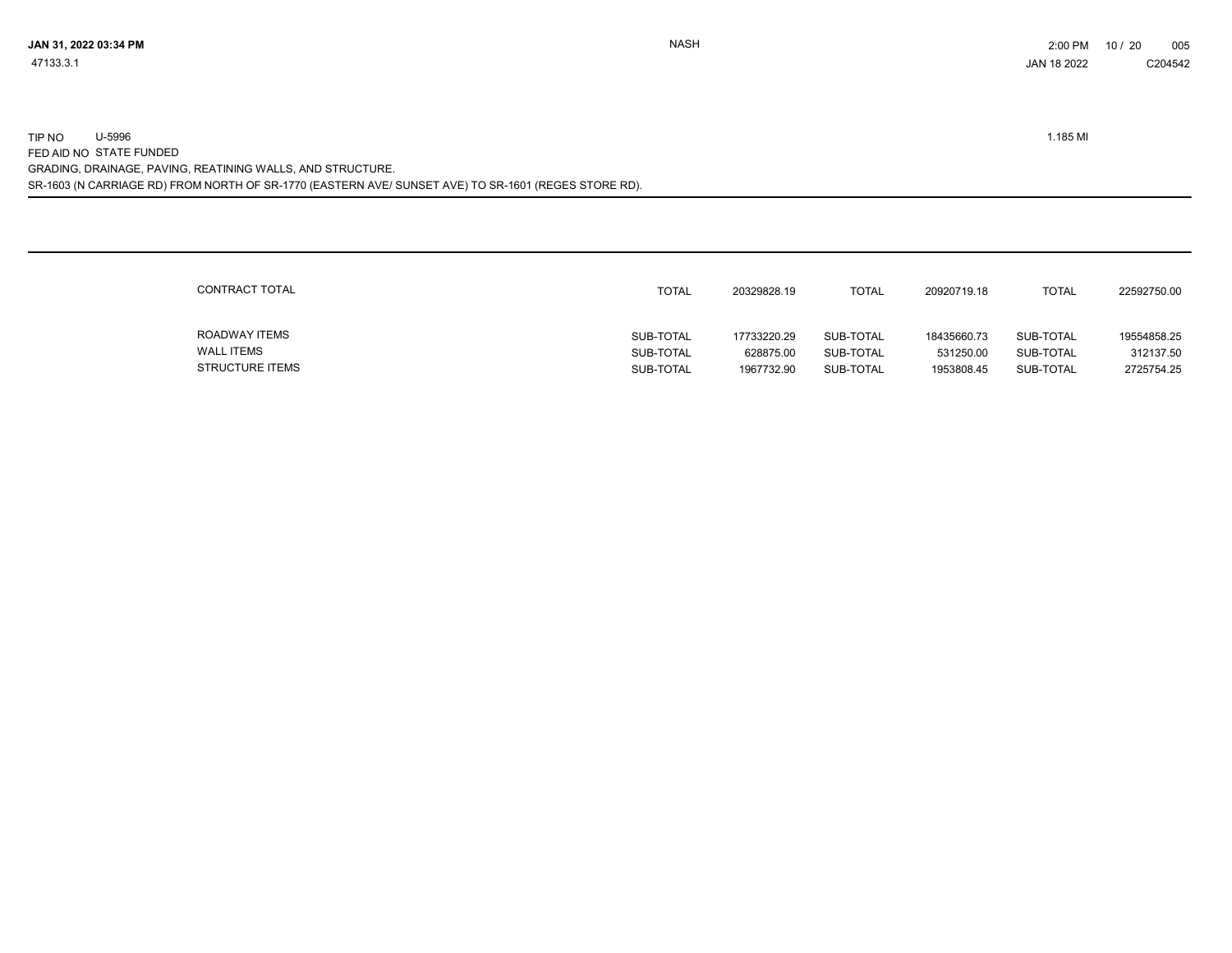TIP NO U-5996 1.185 MI FED AID NO STATE FUNDED

GRADING, DRAINAGE, PAVING, REATINING WALLS, AND STRUCTURE.

SR-1603 (N CARRIAGE RD) FROM NORTH OF SR-1770 (EASTERN AVE/ SUNSET AVE) TO SR-1601 (REGES STORE RD).

|      |              |           |                                                                                                           | <b>JSMITH CIVIL LLC</b> |       |          |               |  |
|------|--------------|-----------|-----------------------------------------------------------------------------------------------------------|-------------------------|-------|----------|---------------|--|
|      |              |           |                                                                                                           |                         |       |          | GOLDSBORO, NC |  |
|      |              |           | <b>ROADWAY ITEMS</b>                                                                                      |                         |       |          |               |  |
| 0001 | 0000100000-N | 800       | <b>MOBILIZATION</b>                                                                                       | Lump Sum                |       |          | 1007402.00    |  |
| 0002 | 0000400000-N | 801       | <b>CONSTRUCTION SURVEYING</b>                                                                             | Lump Sum                |       |          | 297794.32     |  |
| 0003 | 0000920000-E | <b>SP</b> | <b>GENERIC MISCELLANEOUS ITEM (CY)</b><br>ASPHALT JOINT REPAIR/REPLACE- MENT (18" - 24" WIDE,<br>W/PLATE) |                         | 3 CY  | 7439.90  | 22319.70      |  |
| 0004 | 0001000000-E | 200       | <b>CLEARING &amp; GRUBBING</b>                                                                            | Lump Sum                |       |          | 197014.05     |  |
| 0005 | 0008000000-E | 200       | SUPP CLEARING & GRUBBING                                                                                  |                         | 1 ACR | 16417.85 | 16417.85      |  |
| 0006 | 0022000000-E | 225       | UNCLASSIFIED EXCAVATION                                                                                   | 16,500 CY               |       | 7.15     | 117975.00     |  |
| 0007 | 0036000000-E | 225       | UNDERCUT EXCAVATION                                                                                       | 7,700 CY                |       | 13.71    | 105567.00     |  |
| 0008 | 0084000000-E | SP        | <b>WICK DRAINS</b>                                                                                        | 12,500 LF               |       | 2.39     | 29875.00      |  |
| 0009 | 0106000000-E | 230       | <b>BORROW EXCAVATION</b>                                                                                  | 191,000 CY              |       | 14.11    | 2695010.00    |  |
| 0010 | 0127000000-N | 235       | <b>EMBM'T SETTLEMENT GAUGE</b>                                                                            |                         | 10 EA | 637.41   | 6374.10       |  |
| 0011 | 0134000000-E | 240       | DRAINAGE DITCH EXCAVATION                                                                                 | 1,261 CY                |       | 8.02     | 10113.22      |  |
| 0012 | 0156000000-E | 250       | REMOVAL OF EXT ASPHALT PVMT                                                                               | 23,980 SY               |       | 16.96    | 406700.80     |  |
| 0013 | 0196000000-E | 270       | <b>GEOTEXTILE SOIL STABILIZATION</b>                                                                      | 11,200 SY               |       | 1.66     | 18592.00      |  |
| 0014 | 0199000000-E | <b>SP</b> | <b>TEMPORARY SHORING</b>                                                                                  | 6,200 SF                |       | 61.63    | 382106.00     |  |
| 0015 | 0223000000-E | 275       | <b>ROCK PLATING</b>                                                                                       | 1,270 SY                |       | 96.38    | 122402.60     |  |
| 0016 | 0234000000-E | <b>SP</b> | <b>GENERIC GRADING ITEM (CY)</b><br>SELECT GRANULAR MATERIAL,<br>CLASS III                                | 5.700 CY                |       | 39.72    | 226404.00     |  |
| 0017 | 0248000000-N | SP        | <b>GENERIC GRADING ITEM (LS)</b><br>APPROACH FILL FOR INTEGRAL ABUTMENT @ MSE<br>WALL, STA 55+37.34 -L1-  | Lump Sum                |       |          | 249808.73     |  |
| 0018 | 0318000000-E | 300       | FND CONDIT MATL MINOR STRS                                                                                | 940 TON                 |       | 27.02    | 25398.80      |  |
| 0019 | 0320000000-E | 300       | FND CONDIT GEOTEXTILE                                                                                     | 2,950 SY                |       | 1.66     | 4897.00       |  |
| 0020 | 0335200000-E | 305       | <b>15" DRAINAGE PIPE</b>                                                                                  | 220 LF                  |       | 54.66    | 12025.20      |  |
| 0021 | 0335300000-E | 305       | <b>18" DRAINAGE PIPE</b>                                                                                  | 1,776 LF                |       | 67.25    | 119436.00     |  |
| 0022 | 0335400000-E | 305       | 24" DRAINAGE PIPE                                                                                         |                         | 24 LF | 88.51    | 2124.24       |  |
| 0023 | 0335500000-E | 305       | 30" DRAINAGE PIPE                                                                                         | 124 LF                  |       | 114.44   | 14190.56      |  |
| 0024 | 0335700000-E | 305       | 42" DRAINAGE PIPE                                                                                         |                         | 64 LF | 252.45   | 16156.80      |  |
| 0025 | 0335850000-E | 305       | **" DRAINAGE PIPE ELBOW<br>(18")                                                                          |                         | 6 EA  | 601.68   | 3610.08       |  |
| 0026 | 0354000000-E | 310       | ***" RC PIPE CULV *****<br>(18", V)                                                                       | 1.460 LF                |       | 127.70   | 186442.00     |  |
| 0027 | 0354000000-E | 310       | ***" RC PIPE CULV *****<br>(24", V)                                                                       | 216 LF                  |       | 179.67   | 38808.72      |  |
| 0028 | 0354000000-E | 310       | ***" RC PIPE CULV *****<br>(30", V)                                                                       | 608 LF                  |       | 198.29   | 120560.32     |  |
| 0029 | 0354000000-E | 310       | ***" RC PIPE CULV *****<br>(36", V)                                                                       | 444 LF                  |       | 274.00   | 121656.00     |  |
| 0030 | 0396000000-E |           | 310 42" RC PIPE CULV III                                                                                  |                         | 76 LF | 539.96   | 41036.96      |  |
| 0031 | 0448300000-E | 310       | 18" RCP CULV CLASS IV                                                                                     | 2,068 LF                |       | 97.10    | 200802.80     |  |
| 0032 | 0448400000-E |           | 310 24" RCP CULV CLASS IV                                                                                 | 296 LF                  |       | 183.03   | 54176.88      |  |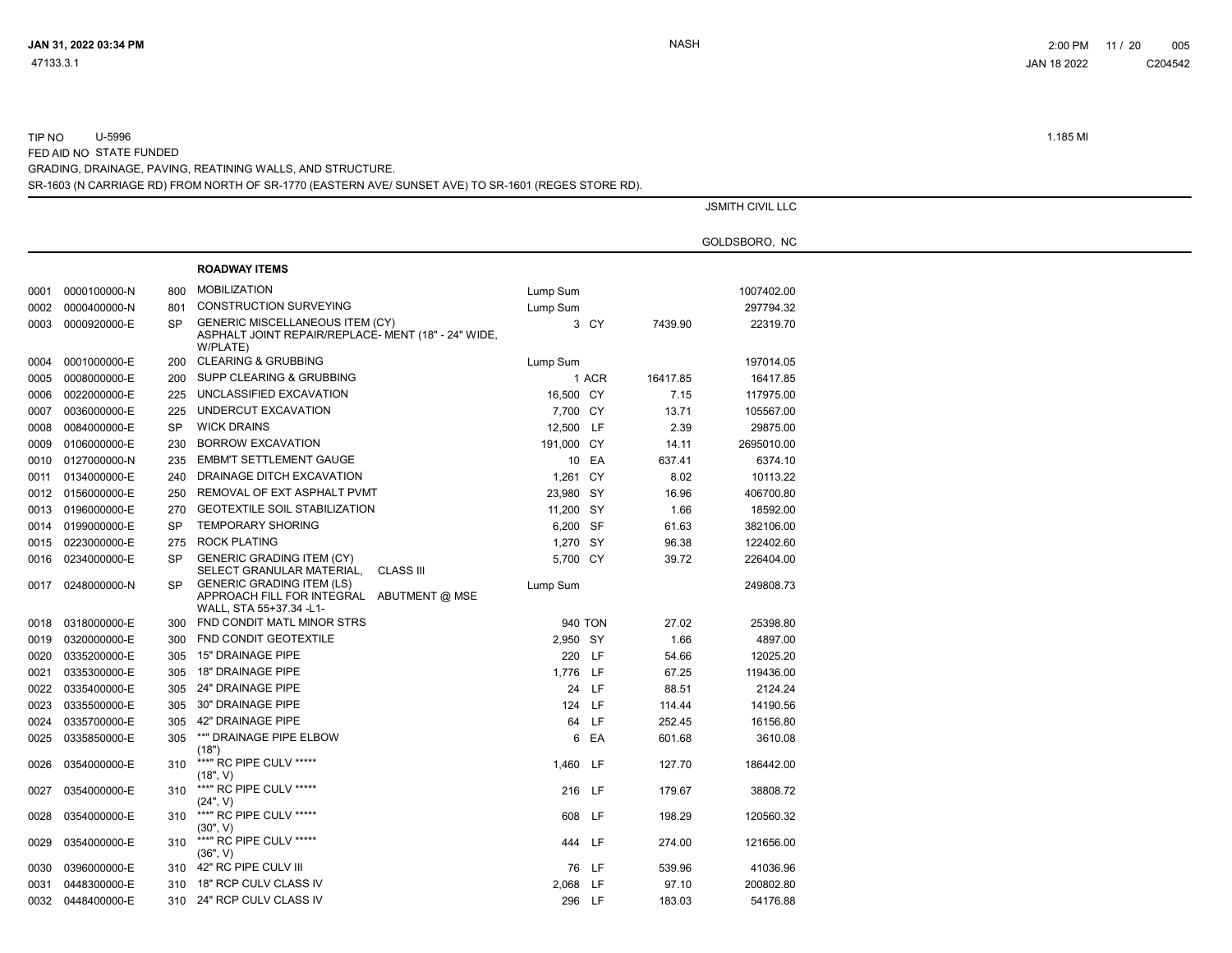| 0033 | 0448600000-E | 310 | 36" RCP CULV CLASS IV                                                        | 168            | <b>LF</b> | 260.09  | 43695.12   |
|------|--------------|-----|------------------------------------------------------------------------------|----------------|-----------|---------|------------|
| 0034 | 0576000000-E | 310 | **" CS PIPE CULV *****"<br>(36", 0.079")                                     | 20             | <b>LF</b> | 285.09  | 5701.80    |
| 0035 | 0588000000-E | 310 | 18" CS PIPE CULV 0.064"                                                      | 320            | <b>LF</b> | 257.67  | 82454.40   |
| 0036 | 0636000000-E | 310 | **" CS ELBOW *****" THICK<br>(18", 0.064")                                   | 4              | EA        | 1170.54 | 4682.16    |
| 0037 | 0973100000-E | 330 | **"WLD STL PIPE GRAD B IN SOIL<br>(18", 0.250")                              | 516            | <b>LF</b> | 605.21  | 312288.36  |
| 0038 | 0973100000-E | 330 | **"WLD STL PIPE GRAD B IN SOIL<br>(24", 0.250")                              | 304            | LF.       | 605.21  | 183983.84  |
| 0039 | 0973100000-E | 330 | **"WLD STL PIPE GRAD B IN SOIL<br>(30", 0.250")                              | 132            | <b>LF</b> | 849.86  | 112181.52  |
| 0040 | 0973100000-E | 330 | **"WLD STL PIPE GRAD B IN SOIL<br>(48", 0.375")                              | 112            | -LF       | 2137.54 | 239404.48  |
| 0041 | 0995000000-E | 340 | PIPE REMOVAL                                                                 | 1.536          | <b>LF</b> | 34.83   | 53498.88   |
| 0042 | 1011000000-N | 500 | <b>FINE GRADING</b>                                                          | Lump Sum       |           |         | 210650.00  |
| 0043 | 1099500000-E | 505 | <b>SHALLOW UNDERCUT</b>                                                      | 1,200 CY       |           | 27.43   | 32916.00   |
| 0044 | 1099700000-E | 505 | <b>CLASS IV SUBGRD STABILIZATION</b>                                         | 2,600 TON      |           | 21.94   | 57044.00   |
| 0045 | 1121000000-E | 520 | AGGREGATE BASE COURSE                                                        | 633 TON        |           | 22.64   | 14331.12   |
| 0046 | 1220000000-E | 545 | INCIDENTAL STONE BASE                                                        | <b>200 TON</b> |           | 30.08   | 6016.00    |
| 0047 | 1275000000-E | 600 | PRIME COAT                                                                   | 131 GAL        |           | 10.30   | 1349.30    |
| 0048 | 1297000000-E | 607 | MILL ASP PVMT *****" DTH<br>$(1-1/2")$                                       | 5.050 SY       |           | 5.77    | 29138.50   |
| 0049 | 1297000000-E | 607 | MILL ASP PVMT *****" DTH<br>$(2-1/4")$                                       | 24,430 SY      |           | 5.66    | 138273.80  |
| 0050 | 1308000000-E | 607 | MILLN ASPHALT PVMT ***** - *****<br>(0" TO 3")                               | 2.740 SY       |           | 7.01    | 19207.40   |
| 0051 | 1330000000-E | 607 | <b>INCIDENTAL MILLING</b>                                                    | 4,240 SY       |           | 12.18   | 51643.20   |
| 0052 | 1491000000-E | 610 | ASP CONC BASE CRS B25.0C                                                     | 13,870 TON     |           | 81.45   | 1129711.50 |
| 0053 | 1503000000-E | 610 | ASP CONC INTR CRS I19.0C                                                     | 9,575 TON      |           | 81.45   | 779883.75  |
| 0054 | 1519000000-E | 610 | ASP CONC SURF CRS S9.5B                                                      | 6,570 TON      |           | 79.28   | 520869.60  |
| 0055 | 1523000000-E | 610 | ASP CONC SURF CRS S9.5C                                                      | 1,280 TON      |           | 77.00   | 98560.00   |
| 0056 | 1524200000-E | 610 | ASP CONC SURF CRS S9.5D                                                      | 2,790 TON      |           | 77.00   | 214830.00  |
| 0057 | 1575000000-E | 620 | ASP FOR PLANT MIX                                                            | 1,605 TON      |           | 671.34  | 1077500.70 |
| 0058 | 1577000000-E | 620 | POLYM MOD ASP BNDR FOR PLT MIX                                               | 230 TON        |           | 965.76  | 222124.80  |
| 0059 | 1662000000-E | 650 | OG ASP FRICT FC-1 MOD                                                        | 1,120 TON      |           | 148.08  | 165849.60  |
| 0060 | 1693000000-E | 654 | ASPH PLT MIX PVMT REPAIR                                                     | <b>105 TON</b> |           | 175.83  | 18462.15   |
| 0061 | 1840000000-E | 665 | <b>MILLED RUMBLE STRIPS</b>                                                  | 12,450 LF      |           | 4.19    | 52165.50   |
| 0062 | 1891000000-E | SP  | <b>GENERIC PAVING ITEM (SY)</b><br>9" JOINTED CONCRETE TRUCK<br><b>APRON</b> | 2,230 SY       |           | 109.45  | 244073.50  |
| 0063 | 2022000000-E | 815 | SUBDRAIN EXCAVATION                                                          | 224            | CY        | 45.07   | 10095.68   |
| 0064 | 2026000000-E | 815 | <b>GEOTEXTILE FOR SUBSURF DRNS</b>                                           | 1,000          | <b>SY</b> | 19.32   | 19320.00   |
| 0065 | 2036000000-E | 815 | SUBDRAIN COARSE AGGREGATE                                                    | 168 CY         |           | 96.58   | 16225.44   |

SR-1603 (N CARRIAGE RD) FROM NORTH OF SR-1770 (EASTERN AVE/ SUNSET AVE) TO SR-1601 (REGES STORE RD).

GRADING, DRAINAGE, PAVING, REATINING WALLS, AND STRUCTURE.

FED AID NO STATE FUNDED

TIP NO U-5996 1.185 MI

JSMITH CIVIL LLC

GOLDSBORO, NC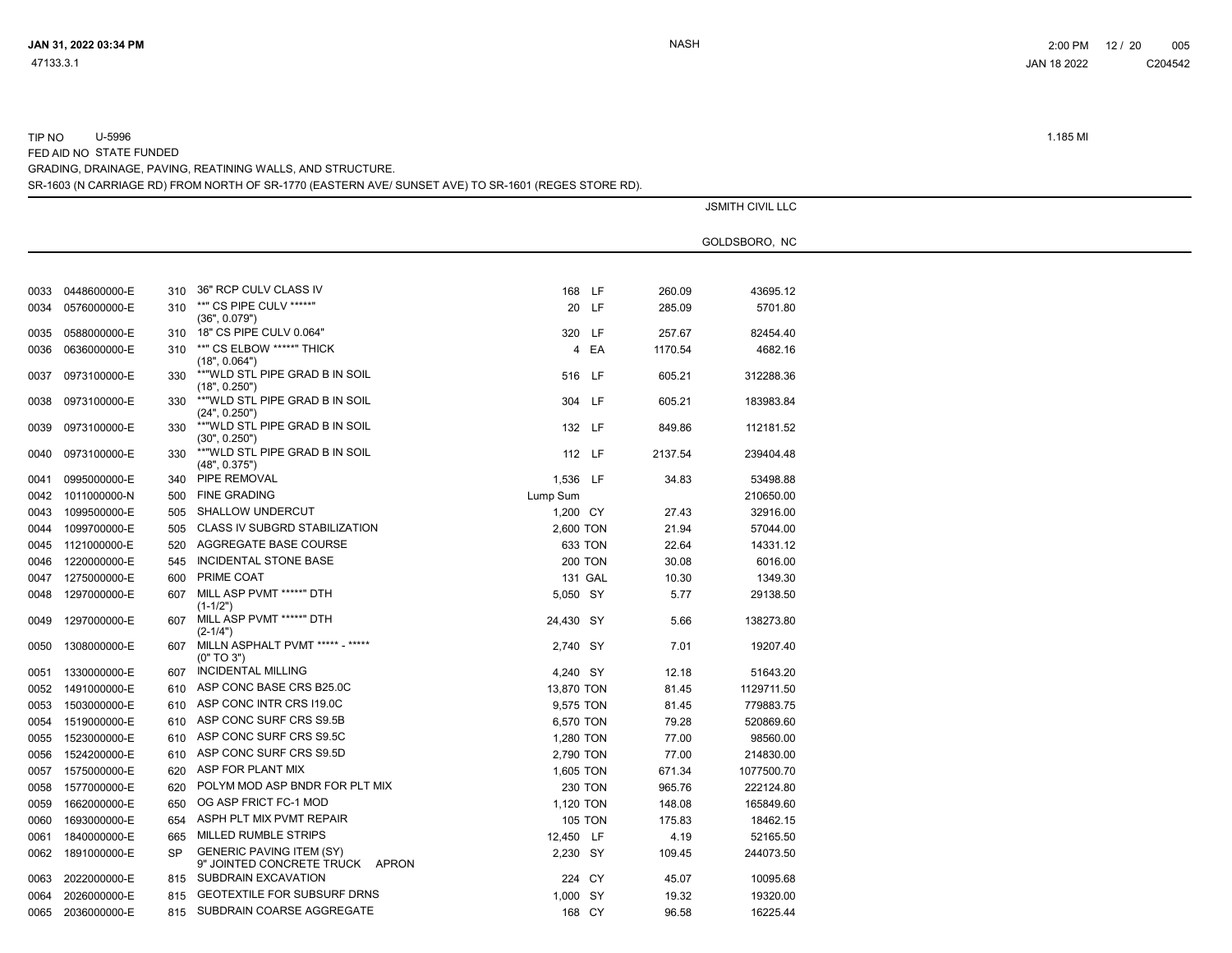TIP NO U-5996 1.185 MI

FED AID NO STATE FUNDED

GRADING, DRAINAGE, PAVING, REATINING WALLS, AND STRUCTURE.

SR-1603 (N CARRIAGE RD) FROM NORTH OF SR-1770 (EASTERN AVE/ SUNSET AVE) TO SR-1601 (REGES STORE RD).

|      |                   |           |                                                                     |          |       |         | <b>JSMITH CIVIL LLC</b> |
|------|-------------------|-----------|---------------------------------------------------------------------|----------|-------|---------|-------------------------|
|      |                   |           |                                                                     |          |       |         |                         |
|      |                   |           |                                                                     |          |       |         | GOLDSBORO, NC           |
|      |                   |           |                                                                     |          |       |         |                         |
|      | 0066 2044000000-E | 815       | 6" PERF SUBDRN PIPE                                                 | 1,000 LF |       | 23.18   | 23180.00                |
| 0067 | 2070000000-N      | 815       | SUBDRN PIPE OUTLET                                                  |          | 2 EA  | 515.07  | 1030.14                 |
| 0068 | 2077000000-E      |           | 815 6" OUTLET PIPE                                                  |          | 12 LF | 51.51   | 618.12                  |
| 0069 | 2209000000-E      | 838       | <b>ENDWALLS</b>                                                     | 12.2 CY  |       | 1277.51 | 15585.62                |
| 0070 | 2253000000-E      | 840       | PIPE COLLARS                                                        | 0.6 CY   |       | 2127.30 | 1276.38                 |
| 0071 | 2264000000-E      | 840       | PIPE PLUGS                                                          | 0.1 CY   |       | 9015.50 | 901.55                  |
| 0072 | 2275000000-E      | <b>SP</b> | <b>FLOWABLE FILL</b>                                                |          | 73 CY | 454.17  | 33154.41                |
| 0073 | 2286000000-N      | 840       | <b>MASNRY DRAINAGE STRUCT</b>                                       |          | 98 EA | 4115.29 | 403298.42               |
| 0074 | 2308000000-E      | 840       | <b>MASNRY DRAINAGE STRUCT</b>                                       | 18.6 LF  |       | 790.25  | 14698.65                |
| 0075 | 2364000000-N      | 840       | FRAME W/2GRTS 840.16 STD                                            |          | 2 EA  | 948.67  | 1897.34                 |
| 0076 | 2364200000-N      | 840       | FRAME W/2GRTS 840.20 STD                                            |          | 13 EA | 948.66  | 12332.58                |
| 0077 | 2365000000-N      | 840       | FRAME W/2GRTS 840.22 STD                                            |          | 21 EA | 948.66  | 19921.86                |
| 0078 | 2367000000-N      | 840       | FRAME W/2GRTS 840.29 STD                                            |          | 2 EA  | 948.67  | 1897.34                 |
| 0079 | 2374000000-N      | 840       | FRAME-GRT-HD 840.03 **                                              |          | 8 EA  | 1004.03 | 8032.24                 |
|      |                   |           | (E)                                                                 |          |       |         |                         |
| 0080 | 2374000000-N      | 840       | FRAME-GRT-HD 840.03 **                                              |          | 19 EA | 1045.56 | 19865.64                |
|      |                   |           | (F)<br>FRAME-GRT-HD 840.03 **                                       |          |       |         |                         |
| 0081 | 2374000000-N      | 840       | (G)                                                                 |          | 23 EA | 1045.55 | 24047.65                |
| 0082 | 2396000000-N      | 840       | FRAME W/COVER STD 840.54                                            |          | 9 EA  | 1017.87 | 9160.83                 |
| 0083 | 2451000000-N      | 852       | CONC TRANS SECT FOR DROP INLET                                      |          | 10 EA | 1043.02 | 10430.20                |
| 0084 | 2535000000-E      | 846       | **"X**" CONCRETE CURB                                               | 1,070 LF |       | 60.22   | 64435.40                |
|      |                   |           | (9" X 18")                                                          |          |       |         |                         |
| 0085 | 2538000000-E      | 846       | **'-**" CONCRETE CURB & GUTTER<br>$(2^{\prime} - 9^{\prime\prime})$ | 320 LF   |       | 35.76   | 11443.20                |
| 0086 | 2542000000-E      | 846       | 1'-6" CONC CURB & GUTTER                                            | 4,450 LF |       | 25.46   | 113297.00               |
| 0087 | 2549000000-E      | 846       | 2'-6" CONC CURB & GUTTER                                            | 9,190 LF |       | 29.96   | 275332.40               |
| 0088 | 2556000000-E      | 846       | SHOULDER BERM GUTTER                                                | 237 LF   |       | 33.70   | 7986.90                 |
| 0089 | 2577000000-E      | 846       | CONC EXPRESSWAY GUTTER                                              |          | 23 LF | 42.22   | 971.06                  |
|      | 2612000000-E      | 848       | 6" CONCRETE DRIVEWAY                                                |          | 50 SY | 83.70   | 4185.00                 |
| 0090 |                   |           | 4" CONCRETE PAVED DITCH                                             |          |       |         |                         |
| 0091 | 2619000000-E      | 850       | 4" CONC ISLAND COVER                                                | 200 SY   |       | 119.59  | 23918.00                |
| 0092 | 2627000000-E      | 852       |                                                                     |          | 90 SY | 79.20   | 7128.00                 |
| 0093 | 2647000000-E      | 852       | 5" MONO CONC ISLANDS (SURF MTD)                                     |          | 30 SY | 75.75   | 2272.50                 |
| 0094 | 2655000000-E      | 852       | 5" MONO CONC ISLDS (KEY IN)                                         | 1,450 SY |       | 81.34   | 117943.00               |
| 0095 | 2724000000-E      | 857       | PC REINF BARRIER SNGL FC                                            | 515 LF   |       | 78.08   | 40211.20                |
| 0096 | 2830000000-N      | 858       | <b>ADJ MANHOLES</b>                                                 |          | 1 EA  | 2312.60 | 2312.60                 |
| 0097 | 3030000000-E      | 862       | <b>STL BEAM GUARDRAIL</b>                                           | 1,875 LF |       | 34.77   | 65193.75                |
| 0098 | 3045000000-E      | 862       | <b>SBGR SHOP CURVED</b>                                             | 62.5 LF  |       | 36.70   | 2293.75                 |
| 0099 | 3150000000-N      | 862       | ADDIT GUARDRAIL POSTS                                               |          | 20 EA | 70.82   | 1416.40                 |
| 0100 | 3210000000-N      | 862       | <b>GR END TYPE CAT-1</b>                                            |          | 4 EA  | 1480.83 | 5923.32                 |
| 0101 | 3215000000-N      | <b>SP</b> | <b>GR ANCHOR TYPE III</b>                                           |          | 4 EA  | 2897.27 | 11589.08                |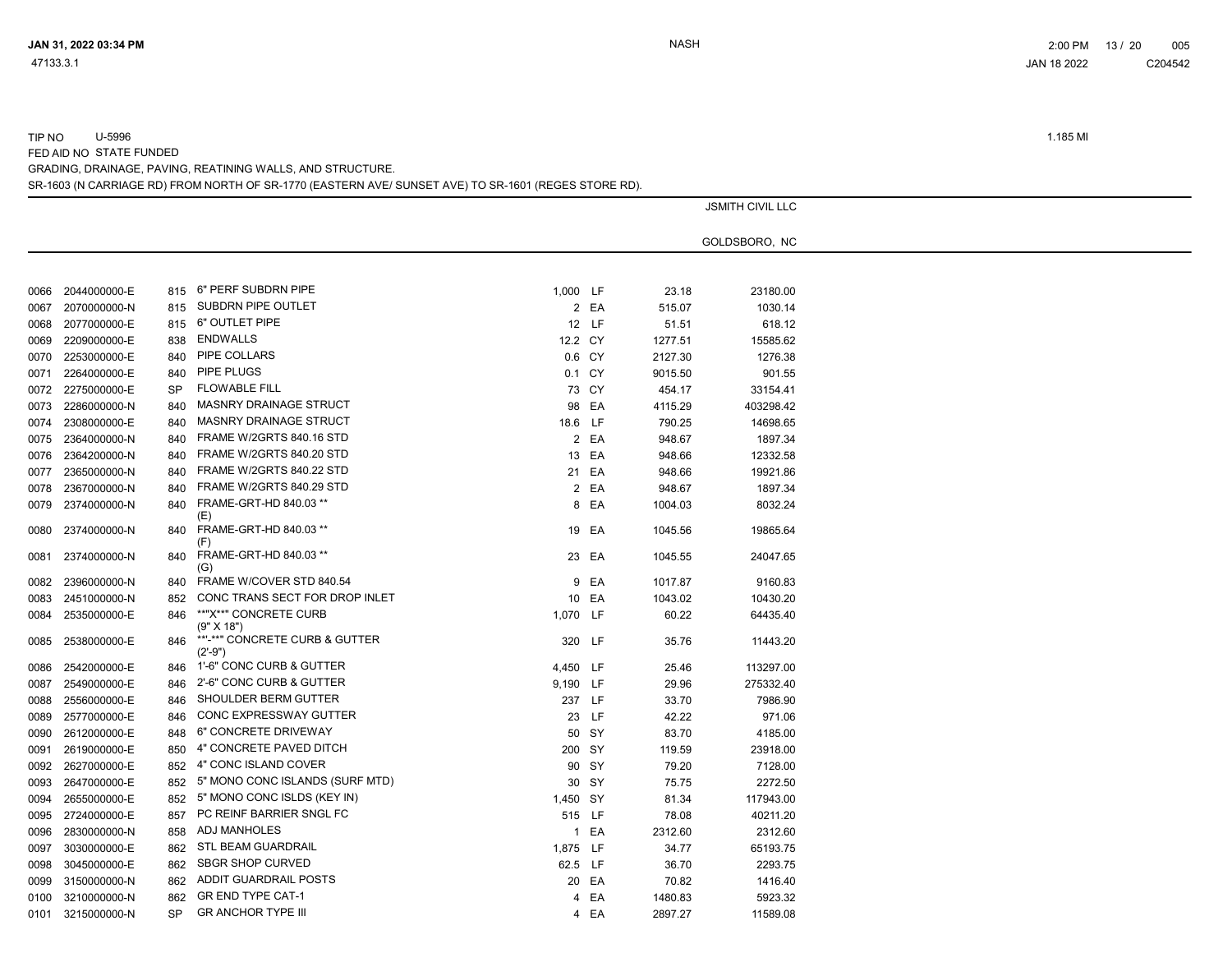# TIP NO U-5996 1.185 MI FED AID NO STATE FUNDED

SR-1603 (N CARRIAGE RD) FROM NORTH OF SR-1770 (EASTERN AVE/ SUNSET AVE) TO SR-1601 (REGES STORE RD). GRADING, DRAINAGE, PAVING, REATINING WALLS, AND STRUCTURE.

|      |                   |           |                                             |           |          | <b>JSMITH CIVIL LLC</b> |
|------|-------------------|-----------|---------------------------------------------|-----------|----------|-------------------------|
|      |                   |           |                                             |           |          | GOLDSBORO, NC           |
|      |                   |           |                                             |           |          |                         |
| 0102 | 3287000000-N      | <b>SP</b> | GR END TYPE TL-3                            | 6 EA      | 4506.86  | 27041.16                |
| 0103 | 3288000000-N      | <b>SP</b> | <b>GR END TYPE TL-2</b>                     | 4 EA      | 4313.71  | 17254.84                |
| 0104 | 3317000000-N      | <b>SP</b> | <b>GR ANCHOR TYPE B-77</b>                  | 10 EA     | 3322.20  | 33222.00                |
| 0105 | 3360000000-E      | 863       | REMOVE EXISTING GUARDRAIL                   | 925 LF    | 1.29     | 1193.25                 |
| 0106 | 3387000000-N      | <b>SP</b> | TEMP GDRL ANCH UNITS ******<br>(THRIE-BEAM) | 1 EA      | 3219.18  | 3219.18                 |
| 0107 | 3503000000-E      | 866       | WOVEN WIRE FENCE 47" FAB                    | 3,440 LF  | 4.51     | 15514.40                |
| 0108 | 3509000000-E      | 866       | 4" TIMBER POSTS 7'-6"LONG                   | 208 EA    | 25.75    | 5356.00                 |
| 0109 | 3515000000-E      | 866       | 5" TIMBER POSTS 8'-0"LONG                   | 69 EA     | 32.19    | 2221.11                 |
| 0110 | 3628000000-E      | 876       | RIP RAP, CLASS I                            | 81 TON    | 57.80    | 4681.80                 |
| 0111 | 3635000000-E      | 876       | RIP RAP, CLASS II                           | 56 TON    | 59.08    | 3308.48                 |
| 0112 | 3649000000-E      | 876       | <b>RIP RAP, CLASS B</b>                     | 1,212 TON | 52.64    | 63799.68                |
| 0113 | 3656000000-E      | 876       | <b>GEOTEXTILE FOR DRAINGE</b>               | 3,819 SY  | 2.99     | 11418.81                |
| 0114 | 4048000000-E      | 902       | <b>REINF CONC FOUNDTN</b>                   | 6 CY      | 1333.76  | 8002.56                 |
| 0115 | 4054000000-E      | 902       | PLN CONC FOUNDTN                            | 1 CY      | 14.04    | 14.04                   |
| 0116 | 4060000000-E      | 903       | SUPPORT, BREAKAWAY STL BM                   | 5,133 LB  | 9.83     | 50457.39                |
| 0117 | 4072000000-E      | 903       | SUPPORT, 3-LB STL U-CHAN                    | 2,217 LF  | 14.04    | 31126.68                |
| 0118 | 4096000000-N      | 904       | SIGN ERECTION, TYPE D                       | 14 EA     | 140.40   | 1965.60                 |
| 0119 | 4102000000-N      | 904       | SIGN ERECTION, TYPE E                       | 113 EA    | 105.30   | 11898.90                |
| 0120 | 4108000000-N      | 904       | SIGN ERECTION, TYPE F                       | 8 EA      | 140.40   | 1123.20                 |
|      | 0121 4110000000-N | 904       | SIGN ERECTION, TYPE *** (GRD MTD)           | 1 EA      | 2105.92  | 2105.92                 |
|      |                   |           | (A)                                         |           |          |                         |
|      | 0122 4110000000-N | 904       | SIGN ERECTION, TYPE *** (GRD MTD)<br>(B)    | 1 EA      | 1052.98  | 1052.98                 |
| 0123 | 4116100000-N      | 904       | SIGN ERECT, RELOC ** GRD MTD<br>(A)         | 2 EA      | 1403.96  | 2807.92                 |
|      | 0124 4116100000-N | 904       | SIGN ERECT, RELOC ** GRD MTD<br>(D)         | 4 EA      | 350.99   | 1403.96                 |
| 0125 | 4138000000-N      | 907       | DISPOSE SUPPORT, STL BM                     | 4 EA      | 755.33   | 3021.32                 |
| 0126 | 4152000000-N      | 907       | DISPOSE SIGN SYST STL BM                    | 1 EA      | 701.98   | 701.98                  |
| 0127 | 4155000000-N      | 907       | DISPOSE SIGN SYST U-CHAN                    | 46 EA     | 2.81     | 129.26                  |
| 0128 | 4158000000-N      | 907       | DISPOSE SIGN SYST WOOD                      | 6 EA      | 2.81     | 16.86                   |
| 0129 | 4192000000-N      | 907       | DISPOSE SUPPORT, U-CHAN                     | 4 EA      | 2.81     | 11.24                   |
| 0130 | 4400000000-E      |           | 1110 WORK ZONE SIGNS (STAT)                 | 1,881 SF  | 8.11     | 15254.91                |
| 0131 | 4405000000-E      |           | 1110 WORK ZONE SIGNS (PORT)                 | 686 SF    | 11.40    | 7820.40                 |
|      | 0132 4410000000-E |           | 1110 WORK ZONE SIGNS (BARR)                 | 359 SF    | 7.08     | 2541.72                 |
| 0133 | 4415000000-N      |           | 1115 FLASHING ARROW BOARD                   | 4 EA      | 2961.65  | 11846.60                |
|      | 0134 4420000000-N |           | 1120 PORTABLE CHANGE MSG SIGN               | 14 EA     | 12104.13 | 169457.82               |
| 0135 | 4430000000-N      |           | 1130 DRUMS                                  | 620 EA    | 57.95    | 35929.00                |
| 0136 | 4445000000-E      |           | 1145 BARRICADES (TYPE III)                  | 240 LF    | 30.90    | 7416.00                 |
|      | 0137 4455000000-N |           | 1150 FLAGGER                                | 60 DAY    | 373.43   | 22405.80                |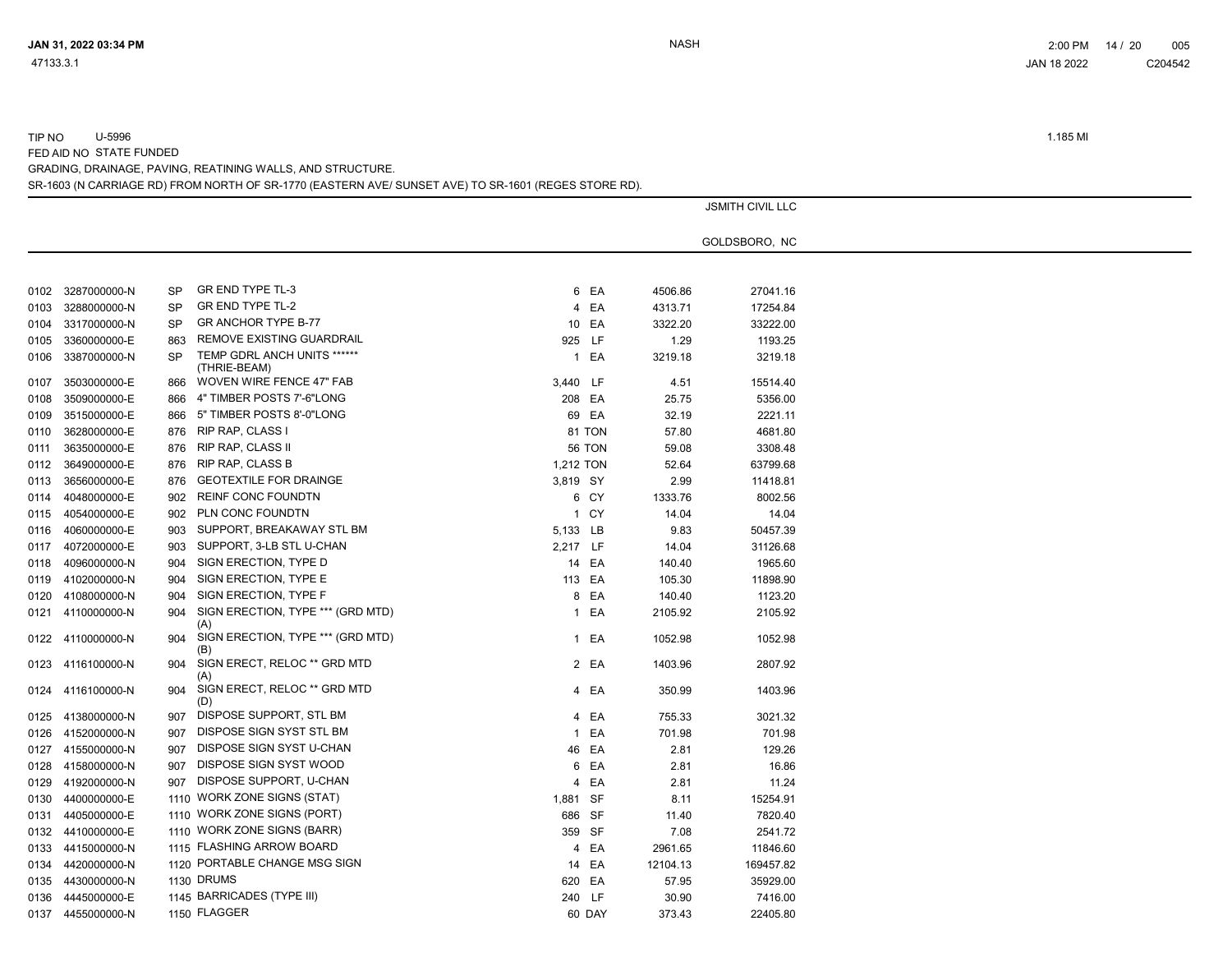# TIP NO U-5996 1.185 MI

FED AID NO STATE FUNDED

SR-1603 (N CARRIAGE RD) FROM NORTH OF SR-1770 (EASTERN AVE/ SUNSET AVE) TO SR-1601 (REGES STORE RD). GRADING, DRAINAGE, PAVING, REATINING WALLS, AND STRUCTURE.

|      |                   |                                                                                                      |           |       |          | <b>JSMITH CIVIL LLC</b> |
|------|-------------------|------------------------------------------------------------------------------------------------------|-----------|-------|----------|-------------------------|
|      |                   |                                                                                                      |           |       |          | GOLDSBORO, NC           |
|      |                   |                                                                                                      |           |       |          |                         |
| 0138 | 4465000000-N      | 1160 TEMPORARY CRASH CUSHIONS                                                                        |           | 5 EA  | 6180.83  | 30904.15                |
| 0139 | 4470000000-N      | 1160 REM & RES CRASH CUSHION                                                                         |           | 2 EA  | 2832.89  | 5665.78                 |
| 0140 | 4480000000-N      | 1165 TMA                                                                                             |           | 2 EA  | 35411.03 | 70822.06                |
| 0141 | 4490000000-E      | 1170 PORT CONC BARRIER(ANCHRD)                                                                       | 2,045 LF  |       | 82.02    | 167730.90               |
| 0142 | 4505000000-E      | 1170 REM & RES PORT CONC BARR, ANCH                                                                  | 1,390 LF  |       | 15.45    | 21475.50                |
| 0143 | 4510000000-N      | 1190 LAW ENFORCEMENT                                                                                 | 800 HR    |       | 64.38    | 51504.00                |
| 0144 | 4516000000-N      | 1180 SKINNY DRUM                                                                                     |           | 30 EA | 51.51    | 1545.30                 |
| 0145 | 4650000000-N      | 1251 TEMP RAISED PVMT MRKS                                                                           | 604 EA    |       | 7.08     | 4276.32                 |
| 0146 | 4688000000-E      | 1205 THERMO PVT MKG LINES, 6"90 MILS                                                                 | 41,466 LF |       | 1.29     | 53491.14                |
| 0147 | 4700000000-E      | 1205 12"WIDE THERMO 90 MILS                                                                          | 7,280 LF  |       | 2.58     | 18782.40                |
| 0148 | 4720000000-E      | 1205 THERMO PVT MKG CHARACTER 90                                                                     |           | 42 EA | 160.96   | 6760.32                 |
| 0149 | 4725000000-E      | 1205 THERMO PVT SYMBOL 90MILS                                                                        | 182 EA    |       | 176.41   | 32106.62                |
| 0150 | 4775000000-E      | 1205 6" COLD APPL PLSTIC LINES TYPE **                                                               | 869 LF    |       | 5.79     | 5031.51                 |
| 0151 | 4785000000-E      | (II)<br>1205 12" COLD PLSTIC LINES TYPE **<br>(II)                                                   |           | 59 LF | 11.59    | 683.81                  |
| 0152 | 4800000000-N      | 1205 COLD APP PLAS CHAR TYPE *<br>(II)                                                               |           | 6 EA  | 450.69   | 2704.14                 |
| 0153 | 4805000000-N      | 1205 COLD APPL PLASTIC SYM TYPE **<br>(II)                                                           |           | 5 EA  | 515.07   | 2575.35                 |
| 0154 | 4810000000-E      | 1205 PAINT PVMT MARKINGS 4"                                                                          | 91,851 LF |       | 0.32     | 29392.32                |
| 0155 | 4815000000-E      | 1205 PAINT PVMT MARKINGS 6"                                                                          | 49,318 LF |       | 0.48     | 23672.64                |
| 0156 | 4820000000-E      | 1205 PAINT PVMT MARKINGS 8"                                                                          | 2,043 LF  |       | 0.64     | 1307.52                 |
| 0157 | 4825000000-E      | 1205 PAINT PVMT MARKINGS 12"                                                                         | 8,354 LF  |       | 1.18     | 9857.72                 |
| 0158 | 4835000000-E      | 1205 PAINT PVT MKG LINES 24"                                                                         | 310 LF    |       | 3.86     | 1196.60                 |
| 0159 | 4840000000-N      | 1205 PAINT PVT MKG CHARACTER                                                                         |           | 44 EA | 54.08    | 2379.52                 |
| 0160 | 4845000000-N      | 1205 PAINT PVT MKG SYMBOL                                                                            | 205 EA    |       | 54.08    | 11086.40                |
| 0161 | 4850000000-E      | 1205 LINE REMOVAL 4" WIDE                                                                            | 10,997 LF |       | 0.97     | 10667.09                |
| 0162 | 4860000000-E      | 1205 LINE REMOVAL 8" WIDE                                                                            | 853 LF    |       | 1.93     | 1646.29                 |
| 0163 | 4870000000-E      | 1205 LINE REMOVAL 24" WIDE                                                                           |           | 68 LF | 5.15     | 350.20                  |
| 0164 | 4875000000-N      | 1205 REMOVAL OF SYMBL & CHARAC                                                                       |           | 2 EA  | 64.39    | 128.78                  |
| 0165 | 4895000000-N      | <b>GENERIC PAVEMENT MARKING ITEM (EA)</b><br><b>SP</b><br>NON-CAST IRON SNOWPLOWABLE PAVEMENT MARKER | 593 EA    |       | 57.95    | 34364.35                |
| 0166 | 4900000000-N      | 1251 PERM RAISED PVMT MARKERS                                                                        |           | 11 EA | 7.08     | 77.88                   |
| 0167 | 4915000000-E      | 1264 7' U-CHANNEL POSTS                                                                              |           | 3 EA  | 84.23    | 252.69                  |
| 0168 | 4955000000-N      | 1264 OBJECT MARKERS (END OF RD)                                                                      |           | 3 EA  | 175.49   | 526.47                  |
| 0169 | 5010000000-E      | 1401 100' HIGH MOUNT STANDARD                                                                        |           | 3 EA  | 42493.23 | 127479.69               |
| 0170 | 5015000000-E      | 1401 120' HIGH MOUNT STANDARD                                                                        |           | 1 EA  | 52794.63 | 52794.63                |
| 0171 | 5020000000-N      | 1401 PORTABLE DRIVE UNIT                                                                             |           | 1 EA  | 8369.88  | 8369.88                 |
|      | 0172 5025000000-E | SP HIGH MOUNT FOUNDATIONS                                                                            |           | 33 CY | 1287.67  | 42493.11                |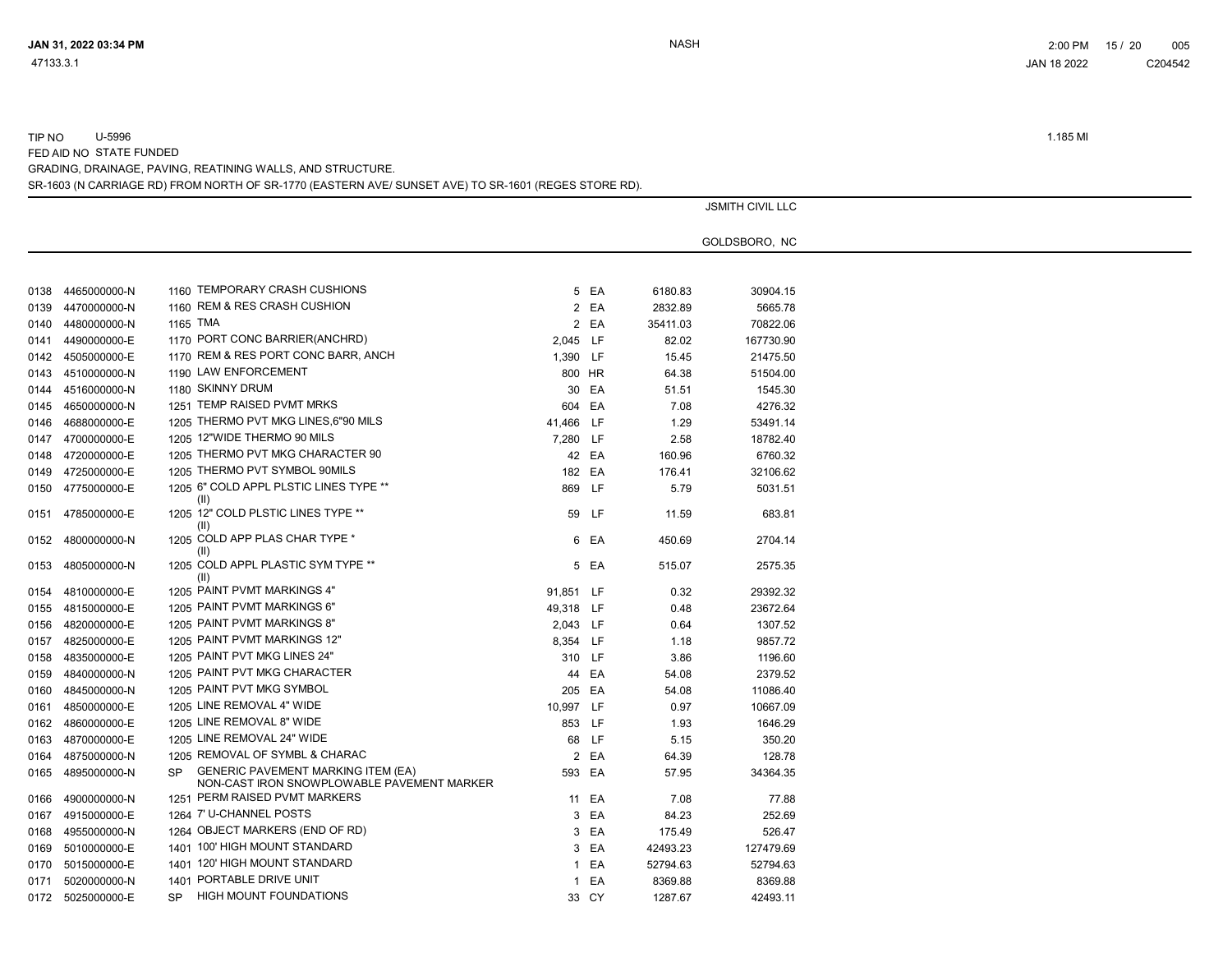| 0173 | 5030000000-N      | <b>SP</b> | HM LUMINAIRE ************<br>(335W LED)             |           | 18 EA | 2832.88  | 50991.84  |
|------|-------------------|-----------|-----------------------------------------------------|-----------|-------|----------|-----------|
| 0174 | 5030000000-N      | <b>SP</b> | HM LUMINAIRE ************<br>(560W LED)             |           | 8 EA  | 2832.88  | 22663.04  |
| 0175 | 5050000000-N      |           | 1404 LIT STD MTLT ************<br>(45' TA, 15' ARM) |           | 4 EA  | 10301.39 | 41205.56  |
| 0176 | 5070000000-N      | SP.       | STD FOUNDAT ***********<br>(TYPE R1)                |           | 2 EA  | 1673.98  | 3347.96   |
| 0177 | 5070000000-N      | SP.       | STD FOUNDAT ***********<br>(TYPE R2)                |           | 2 EA  | 1931.51  | 3863.02   |
| 0178 | 5080000000-N      | SP.       | LITE STD LUM ************<br>(285W LED)             |           | 8 EA  | 1287.67  | 10301.36  |
|      | 0179 5120000000-N |           | 1407 SERVICE POLE ************<br>(30' CLASS 4)     |           | 1 EA  | 3347.95  | 3347.95   |
|      | 0180 5125000000-E |           | 1407 SERVICE LATERAL *********<br>(3 #1/0 USE)      |           | 25 LF | 32.19    | 804.75    |
| 0181 | 5145000000-N      |           | 1408 LITE CNTRL RW ************<br>(240/480V)       |           | 1 EA  | 24465.81 | 24465.81  |
|      | 0182 5155000000-E |           | 1409 ELECT DUCT BD, SIZE *****<br>(2")              | 120 LF    |       | 11.59    | 1390.80   |
| 0183 | 5160000000-E      |           | 1409 ELECT DUCT JA, SIZE *****<br>(3")              | 460 LF    |       | 45.07    | 20732.20  |
| 0184 | 5160000000-E      |           | 1409 ELECT DUCT JA, SIZE *****<br>(4")              |           | 60 LF | 48.93    | 2935.80   |
| 0185 | 5170000000-E      | 1410      | **-#8 W/G FEEDER CIRCUIT<br>(2)                     | 330 LF    |       | 5.47     | 1805.10   |
|      | 0186 5175000000-E |           | 1410 **-#6 W/G FEEDER CIRCUIT<br>(2)                | 110 LF    |       | 7.73     | 850.30    |
| 0187 | 5205000000-E      |           | 1410 **-#8 W/G FEEDR N *****"<br>(2, 1.5")          | 1,980 LF  |       | 15.45    | 30591.00  |
| 0188 | 5210000000-E      |           | 1410 **-#6 W/G FEEDR N *****"<br>(2, 1.5")          | 1,680 LF  |       | 18.03    | 30290.40  |
| 0189 | 5240000000-N      |           | 1411 ELEC JB ************<br>(CS36)                 |           | 1 EA  | 2189.04  | 2189.04   |
| 0190 | 5240000000-N      |           | 1411 ELEC JB ************<br>(HM18)                 |           | 4 EA  | 1030.14  | 4120.56   |
| 0191 | 5240000000-N      |           | 1411 ELEC JB ************<br>(IG18)                 |           | 9 EA  | 1030.14  | 9271.26   |
| 0192 | 5240000000-N      |           | 1411 ELEC JB ************<br>(IG36)                 |           | 1 EA  | 2189.04  | 2189.04   |
| 0193 | 5240000000-N      |           | 1411 ELEC JB ************<br>(LS18)                 |           | 4 EA  | 1030.14  | 4120.56   |
| 0194 | 5255000000-N      |           | 1413 PORTABLE LIGHTING                              | Lump Sum  |       |          | 167397.60 |
| 0195 | 5325600000-E      |           | 1510 6" WATER LINE                                  | 260 LF    |       | 143.22   | 37237.20  |
| 0196 | 5326200000-E      |           | 1510 12" WATER LINE                                 | 356 LF    |       | 247.99   | 88284.44  |
| 0197 | 5327400000-E      |           | 1510 24" WATER LINE                                 | 1,565 LF  |       | 332.53   | 520409.45 |
| 0198 | 5329000000-E      |           | 1510 DI H2O PIPE FITTINGS                           | 11,860 LB |       | 10.35    | 122751.00 |
|      |                   |           |                                                     |           |       |          |           |

# SR-1603 (N CARRIAGE RD) FROM NORTH OF SR-1770 (EASTERN AVE/ SUNSET AVE) TO SR-1601 (REGES STORE RD).

GRADING, DRAINAGE, PAVING, REATINING WALLS, AND STRUCTURE.

FED AID NO STATE FUNDED

TIP NO U-5996 1.185 MI

JSMITH CIVIL LLC

GOLDSBORO, NC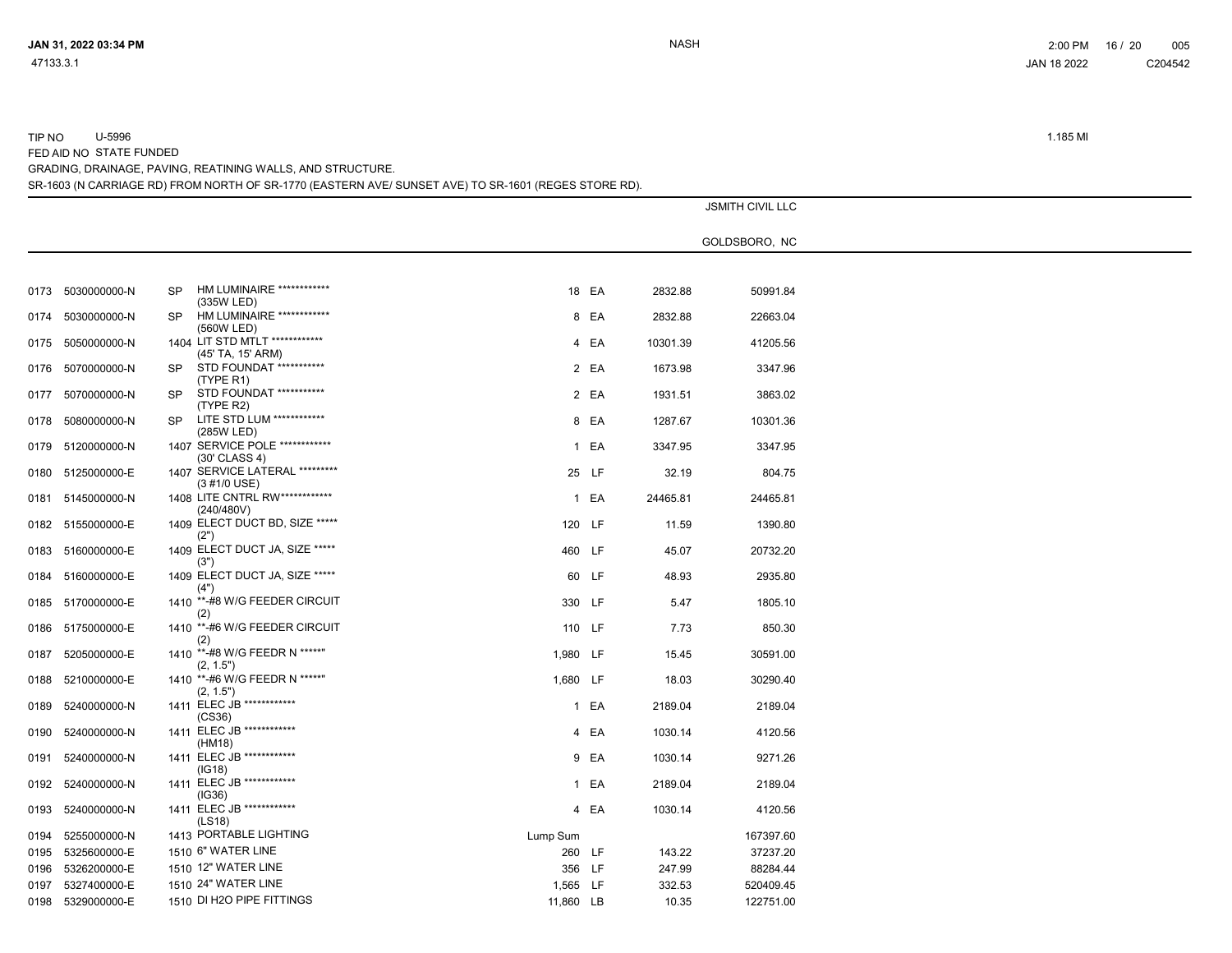TIP NO U-5996 1.185 MI

FED AID NO STATE FUNDED

GRADING, DRAINAGE, PAVING, REATINING WALLS, AND STRUCTURE.

SR-1603 (N CARRIAGE RD) FROM NORTH OF SR-1770 (EASTERN AVE/ SUNSET AVE) TO SR-1601 (REGES STORE RD).

|      |                   |           |                                   |           |           |          | <b>JSMITH CIVIL LLC</b> |  |
|------|-------------------|-----------|-----------------------------------|-----------|-----------|----------|-------------------------|--|
|      |                   |           |                                   |           |           |          | GOLDSBORO, NC           |  |
|      |                   |           |                                   |           |           |          |                         |  |
|      |                   |           |                                   |           |           |          |                         |  |
| 0199 | 5540000000-E      |           | 1515 6" VALVE                     |           | 3 EA      | 1738.00  | 5214.00                 |  |
| 0200 | 5558000000-E      |           | 1515 12" VALVE                    |           | 3 EA      | 4326.44  | 12979.32                |  |
| 0201 | 5559400000-E      |           | 1515 24" VALVE                    |           | 8 EA      | 23434.35 | 187474.80               |  |
| 0202 | 5573400000-E      |           | 1515 24" TAPPING SLEEVE & VALVE   |           | 1 EA      | 81561.78 | 81561.78                |  |
| 0203 | 5666000000-N      |           | 1515 FIRE HYDRANT                 |           | 3 EA      | 6753.97  | 20261.91                |  |
| 0204 | 5672000000-N      |           | 1515 RELOCATE FIRE HYDRANT        |           | 3 EA      | 6013.02  | 18039.06                |  |
| 0205 | 5673000000-E      |           | 1515 FIRE HYDRANT LEG             |           | 144 LF    | 100.52   | 14474.88                |  |
| 0206 | 5679000000-E      |           | 1515 12" LINE STOP                |           | 1 EA      | 38720.50 | 38720.50                |  |
| 0207 | 5679600000-E      |           | 1515 24" LINE STOP                |           | 2 EA      | 77533.57 | 155067.14               |  |
| 0208 | 5691300000-E      |           | 1520 8" SANITARY GRAVITY SEWER    |           | 64 LF     | 249.74   | 15983.36                |  |
| 0209 | 5691700000-E      |           | 1520 18" SANITARY GRAVITY SEWER   |           | 80 LF     | 182.87   | 14629.60                |  |
| 0210 | 5691900000-E      |           | 1520 24" SANITARY GRAVITY SEWER   |           | 20 LF     | 343.70   | 6874.00                 |  |
| 0211 | 5776000000-E      |           | 1525 5' DIA UTILITY MANHOLE       |           | 1 EA      | 9016.73  | 9016.73                 |  |
| 0212 | 5782000000-E      |           | 1525 UTILITY MANHOLE WALL 5' DIA  |           | 6.5 LF    | 834.66   | 5425.29                 |  |
| 0213 | 5813000000-E      |           | 1530 ABANDON 24" UTILITY PIPE     | 1,365 LF  |           | 30.66    | 41850.90                |  |
| 0214 | 5815500000-N      |           | 1530 REMOVE FIRE HYDRANT          |           | 3 EA      | 1239.19  | 3717.57                 |  |
| 0215 | 5835000000-E      |           | 1540 ** "ENCASEMENT PIPE<br>(16") |           | 55 LF     | 193.15   | 10623.25                |  |
| 0216 | 5835000000-E      |           | 1540 ** "ENCASEMENT PIPE<br>(42") |           | 238 LF    | 354.11   | 84278.18                |  |
| 0217 | 6000000000-E      |           | 1605 TEMPORARY SILT FENCE         | 18,020 LF |           | 3.22     | 58024.40                |  |
| 0218 | 6006000000-E      |           | 1610 EROS CONTRL STONE CL A       |           | 615 TON   | 51.36    | 31586.40                |  |
| 0219 | 6009000000-E      |           | 1610 EROS CONTRL STONE CL B       | 3,275 TON |           | 52.64    | 172396.00               |  |
| 0220 | 6012000000-E      |           | 1610 SEDIMENT CONTROL STONE       | 2,125 TON |           | 37.42    | 79517.50                |  |
| 0221 | 6015000000-E      |           | 1615 TEMPORARY MULCHING           |           | 204.5 ACR | 1287.67  | 263328.52               |  |
| 0222 | 6018000000-E      |           | 1620 SEED FOR TEMP SEEDING        | 13,100 LB |           | 3.86     | 50566.00                |  |
| 0223 | 6021000000-E      |           | 1620 FERT FOR TEMP SEEDING        |           | 66 TON    | 1158.91  | 76488.06                |  |
| 0224 | 6024000000-E      |           | 1622 TEMPORARY SLOPE DRAINS       | 1,260 LF  |           | 14.89    | 18761.40                |  |
| 0225 | 6029000000-E      | <b>SP</b> | <b>SAFETY FENCE</b>               | 1,920 LF  |           | 3.22     | 6182.40                 |  |
| 0226 | 6030000000-E      |           | 1630 SILT EXCAVATION              | 8,010 CY  |           | 12.08    | 96760.80                |  |
| 0227 | 6036000000-E      |           | 1631 MATTING FOR EROS CONTROL     | 49,000 SY |           | 1.48     | 72520.00                |  |
| 0228 | 6037000000-E      | <b>SP</b> | <b>COIR FIBER MAT</b>             |           | 165 SY    | 6.44     | 1062.60                 |  |
| 0229 | 6042000000-E      |           | 1632 1/4" HARDWARE CLOTH          | 3,956 LF  |           | 5.54     | 21916.24                |  |
| 0230 | 6043000000-E      | <b>SP</b> | LOW PERMEABILITY GEOTEXTILE       |           | 270 SY    | 6.44     | 1738.80                 |  |
| 0231 | 6071012000-E      | <b>SP</b> | <b>COIR FIBER WATTLE</b>          | 3,500 LF  |           | 12.88    | 45080.00                |  |
| 0232 | 6071013000-E      | <b>SP</b> | <b>WATTLE BARRIER</b>             |           | 450 LF    | 19.32    | 8694.00                 |  |
| 0233 | 6071020000-E      | <b>SP</b> | POLYACRYLAMIDE (PAM)              | 1,575 LB  |           | 12.88    | 20286.00                |  |
| 0234 | 6071030000-E      |           | 1640 COIR FIBER BAFFLE            | 1,970 LF  |           | 6.44     | 12686.80                |  |
|      | 0235 6071050000-E | <b>SP</b> | **" SKIMMER<br>$(1-1/2")$         |           | 18 EA     | 1309.10  | 23563.80                |  |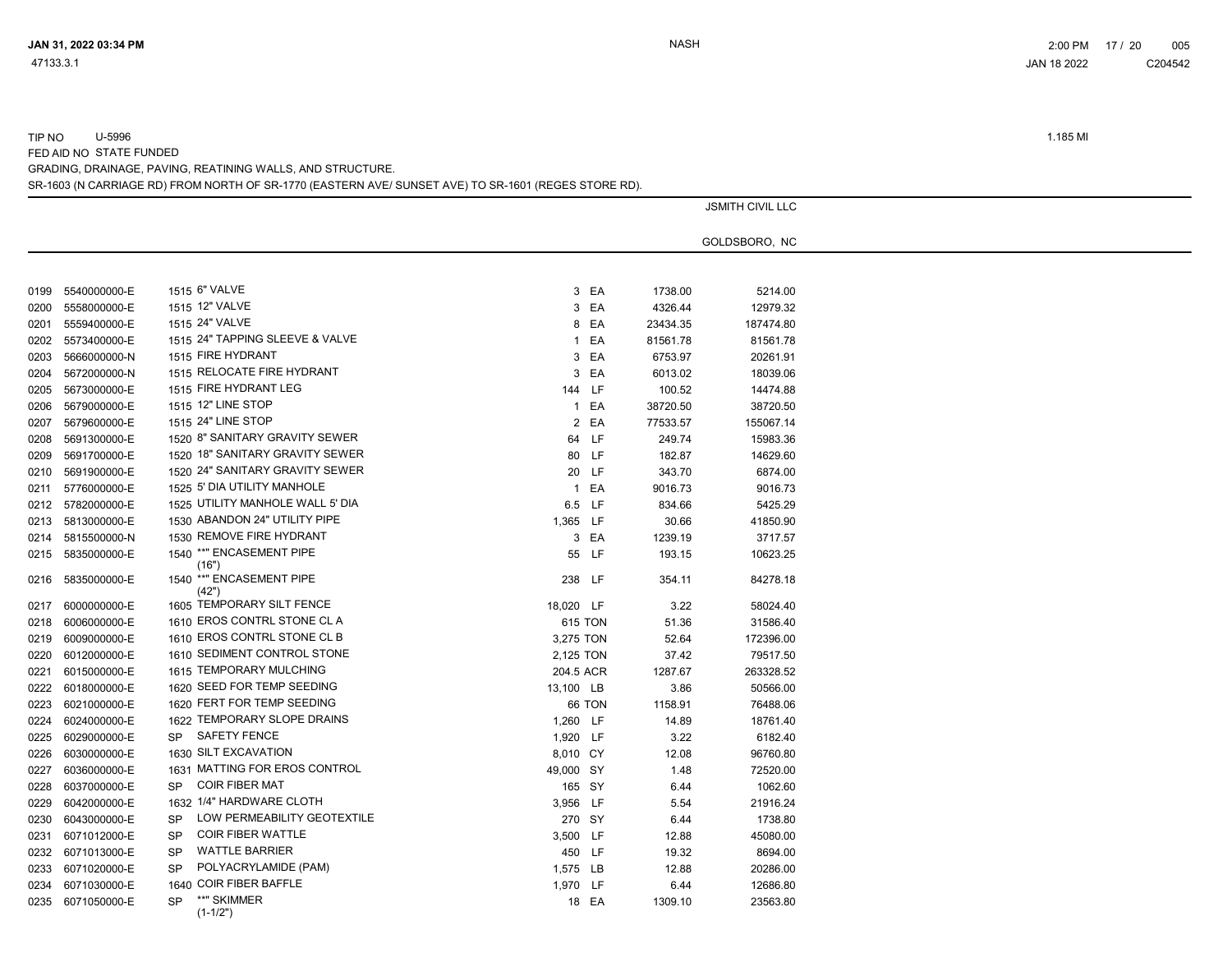|        | U-5996 | 1.185 MI |
|--------|--------|----------|
| TIP NO |        |          |
|        |        |          |

FED AID NO STATE FUNDED GRADING, DRAINAGE, PAVING, REATINING WALLS, AND STRUCTURE.

|  | SR-1603 (N CARRIAGE RD) FROM NORTH OF SR-1770 (EASTERN AVE/ SUNSET AVE) TO SR-1601 (REGES STORE RD). |
|--|------------------------------------------------------------------------------------------------------|
|  |                                                                                                      |
|  |                                                                                                      |

|      |              |           |                                                                             |            |               |         | <b>JSMITH CIVIL LLC</b> |  |
|------|--------------|-----------|-----------------------------------------------------------------------------|------------|---------------|---------|-------------------------|--|
|      |              |           |                                                                             |            |               |         |                         |  |
|      |              |           |                                                                             |            |               |         | GOLDSBORO, NC           |  |
|      |              |           |                                                                             |            |               |         |                         |  |
| 0236 | 6084000000-E |           | 1660 SEEDING AND MULCHING                                                   |            | <b>39 ACR</b> | 2446.58 | 95416.62                |  |
| 0237 | 6087000000-E |           | 1660 MOWING                                                                 |            | <b>21 ACR</b> | 167.40  | 3515.40                 |  |
| 0238 | 6090000000-E |           | 1661 SEED FOR REPAIR SEEDING                                                | 2,100 LB   |               | 7.08    | 14868.00                |  |
| 0239 | 6093000000-E |           | 1661 FERT FOR REPAIR SEEDING                                                | 5.75 TON   |               | 1416.44 | 8144.53                 |  |
| 0240 | 6096000000-E |           | 1662 SEED FOR SUPP SEEDING                                                  | 4,600 LB   |               | 5.15    | 23690.00                |  |
| 0241 | 6108000000-E |           | 1665 FERTILIZER TOPDRESSING                                                 | 137.75 TON |               | 1126.71 | 155204.30               |  |
| 0242 | 6114500000-N |           | 1667 SPECIALIZED HAND MOWING                                                |            | 10 MHR        | 90.14   | 901.40                  |  |
| 0243 | 6117000000-N | <b>SP</b> | RESPONSE FOR EROS CONTROL                                                   |            | 25 EA         | 257.54  | 6438.50                 |  |
| 0244 | 6117500000-N | <b>SP</b> | CONC WASHOUT STRUCTURE                                                      |            | 2 EA          | 1416.44 | 2832.88                 |  |
| 0245 | 6123000000-E |           | 1670 REFORESTATION                                                          |            | 0.1 ACR       | 3219.20 | 321.92                  |  |
| 0246 | 7252000000-E |           | 1710 MESSENGER CABLE (1/4")                                                 | 1,802 LF   |               | 2.58    | 4649.16                 |  |
| 0247 | 7279000000-E |           | 1715 TRACER WIRE                                                            | 105 LF     |               | 2.06    | 216.30                  |  |
| 0248 | 7300000000-E |           | 1715 UNPAVED TRENCH (************)<br>(1, 1")                               |            | 89 LF         | 12.88   | 1146.32                 |  |
| 0249 | 7300000000-E |           | 1715 UNPAVED TRENCH (***********)<br>(1, 2")                                | 185 LF     |               | 19.32   | 3574.20                 |  |
| 0250 | 7324000000-N |           | 1716 JUNCTION BOX (STANDARD SIZE)                                           |            | 4 EA          | 405.62  | 1622.48                 |  |
| 0251 | 7348000000-N |           | 1716 JUNCTION BOX (OVER-SIZED, HVY-DUTY)                                    |            | 2 EA          | 887.21  | 1774.42                 |  |
| 0252 | 7360000000-N |           | 1720 WOOD POLE                                                              |            | 4 EA          | 1135.73 | 4542.92                 |  |
| 0253 | 7372000000-N |           | 1721 GUY ASSEMBLY                                                           |            | 4 EA          | 534.39  | 2137.56                 |  |
| 0254 | 7408000000-E |           | 1722 1" RISER WITH WEATHERHEAD                                              |            | 1 EA          | 628.39  | 628.39                  |  |
| 0255 | 7432000000-E |           | 1722 2" RISER WITH TUBING                                                   |            | 3 EA          | 1191.10 | 3573.30                 |  |
| 0256 | 7528000000-E |           | 1730 DROP CABLE                                                             | 185 LF     |               | 9.01    | 1666.85                 |  |
| 0257 | 7540000000-N |           | 1731 SPLICE ENCLOSURE                                                       |            | 2 EA          | 2373.19 | 4746.38                 |  |
| 0258 | 7575160000-E |           | 1734 REM EXT COMM CABLE                                                     | 3,160 LF   |               | 2.77    | 8753.20                 |  |
| 0259 | 7948000000-N |           | 1757 TRAFFIC SIGNAL REMOVAL                                                 |            | 2 EA          | 3687.90 | 7375.80                 |  |
| 0260 | 7980000000-N | <b>SP</b> | <b>GENERIC SIGNAL ITEM (EA)</b><br>6" X 6" WOOD PEDESTAL                    |            | 2 EA          | 808.67  | 1617.34                 |  |
| 0261 | 7980000000-N | <b>SP</b> | <b>GENERIC SIGNAL ITEM (EA)</b><br><b>CCTV WOOD POLE</b>                    |            | 2 EA          | 4366.51 | 8733.02                 |  |
| 0262 | 7980000000-N | <b>SP</b> | <b>GENERIC SIGNAL ITEM (EA)</b><br>DIGITAL CCTV CAMERA ASSEMBLY             |            | 2 EA          | 5857.63 | 11715.26                |  |
| 0263 | 7980000000-N | <b>SP</b> | <b>GENERIC SIGNAL ITEM (EA)</b><br>ETHERNET EDGE SWITCH                     |            | 2 EA          | 5632.29 | 11264.58                |  |
| 0264 | 7980000000-N | <b>SP</b> | <b>GENERIC SIGNAL ITEM (EA)</b><br>EXISTING CCTV CAMERA REMOVAL             |            | 2 EA          | 473.86  | 947.72                  |  |
| 0265 | 7980000000-N | <b>SP</b> | <b>GENERIC SIGNAL ITEM (EA)</b><br>FIELD EQUIPMENT CABINET                  |            | 2 EA          | 6515.63 | 13031.26                |  |
| 0266 | 7980000000-N | <b>SP</b> | <b>GENERIC SIGNAL ITEM (EA)</b><br><b>GROUNDING SYSTEM</b>                  |            | 2 EA          | 2960.36 | 5920.72                 |  |
| 0267 | 7980000000-N | <b>SP</b> | <b>GENERIC SIGNAL ITEM (EA)</b><br>METER BASE/DISCONNECT COMBINA-TION PANEL |            | 2 EA          | 1249.05 | 2498.10                 |  |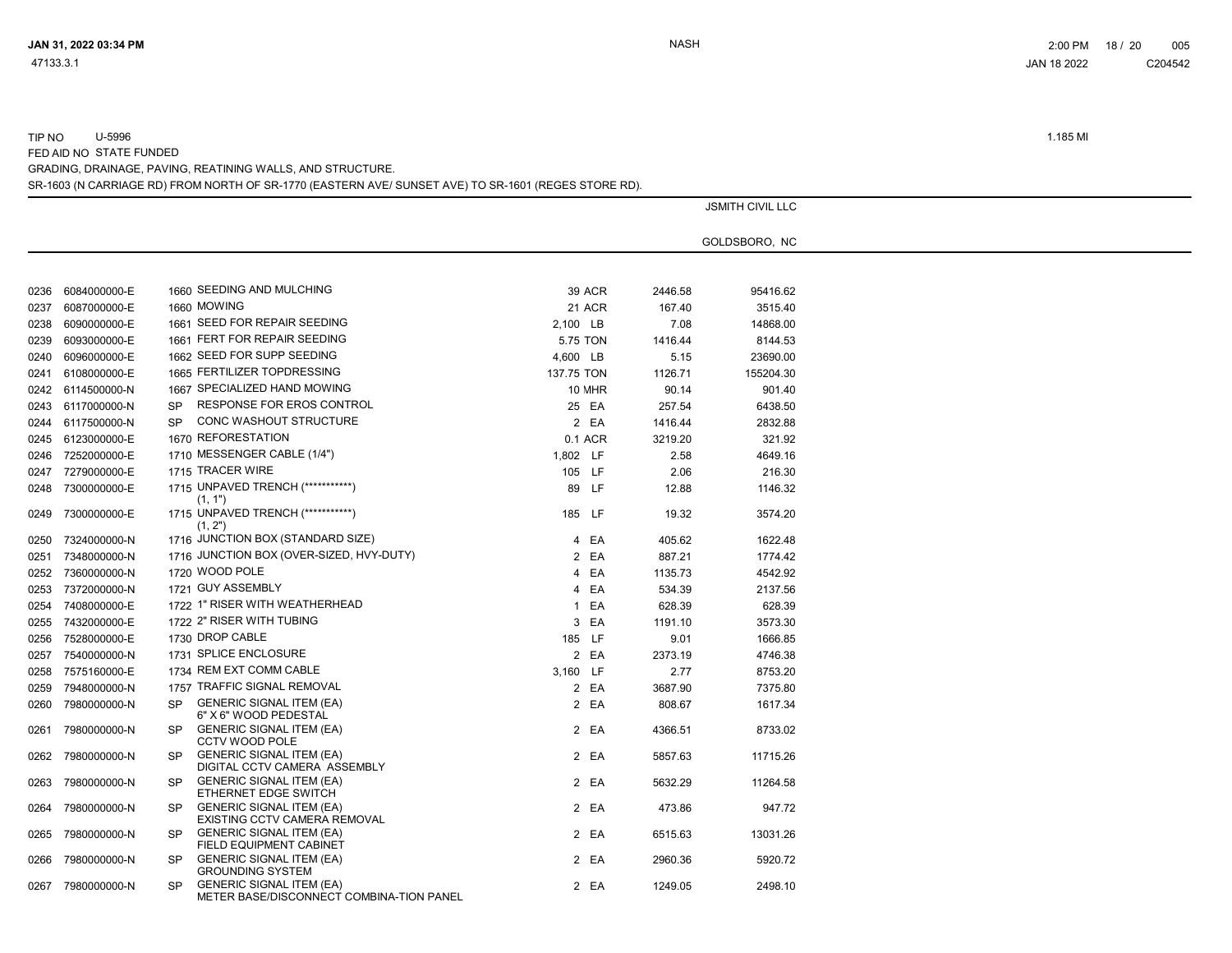| 47133.3.1 | JAN 18 2022 | C204542 |
|-----------|-------------|---------|
|           |             |         |
|           |             |         |

TIP NO U-5996 1.185 MI

FED AID NO STATE FUNDED

GRADING, DRAINAGE, PAVING, REATINING WALLS, AND STRUCTURE.

SR-1603 (N CARRIAGE RD) FROM NORTH OF SR-1770 (EASTERN AVE/ SUNSET AVE) TO SR-1601 (REGES STORE RD).

|      |                   |           |                                                                                                  |             |       |         | <b>JSMITH CIVIL LLC</b> |
|------|-------------------|-----------|--------------------------------------------------------------------------------------------------|-------------|-------|---------|-------------------------|
|      |                   |           |                                                                                                  |             |       |         | GOLDSBORO, NC           |
|      |                   |           |                                                                                                  |             |       |         |                         |
|      | 0268 7980000000-N | <b>SP</b> | <b>GENERIC SIGNAL ITEM (EA)</b><br>RELOCATE EXISTING MICROWAVE VEHICLE DETECTOR -<br>SINGLE ZONE |             | 2 EA  | 215.05  | 430.10                  |
| 0269 | 7980000000-N      | <b>SP</b> | <b>GENERIC SIGNAL ITEM (EA)</b><br>REMOVE CCTV WOOD POLE                                         |             | 1 EA  | 185.41  | 185.41                  |
| 0270 | 7990000000-E      | <b>SP</b> | <b>GENERIC SIGNAL ITEM (LF)</b><br>3-WIRE COPPER FEEDER CONDUC- TORS                             | 185 LF      |       | 4.12    | 762.20                  |
| 0271 | 7990000000-E      | <b>SP</b> | <b>GENERIC SIGNAL ITEM (LF)</b><br>BACK PULL FIBER OPTIC CABLE                                   | 2,038 LF    |       | 5.15    | 10495.70                |
|      |                   |           | <b>WALL ITEMS</b>                                                                                |             |       |         |                         |
|      | 0272 8801000000-E | <b>SP</b> | MSE RETAIN WALL NO <sup>**</sup><br>(1)                                                          | 3.750 SF    |       | 174.51  | 654412.50               |
|      | 0273 8801000000-E | <b>SP</b> | MSE RETAIN WALL NO <sup>**</sup><br>(2)                                                          | 2,500 SF    |       | 161.06  | 402650.00               |
|      |                   |           | <b>STRUCTURE ITEMS</b>                                                                           |             |       |         |                         |
| 0274 | 8035000000-N      | 402       | <b>REMV EXIST STR **********</b><br>(55+37.34 -L1-)                                              | Lump Sum    |       |         | 105000.00               |
| 0275 | 8065000000-N      | <b>SP</b> | ASBESTOS ASSESSMENT                                                                              | Lump Sum    |       |         | 2575.35                 |
| 0276 | 8091000000-N      |           | 410 FND EXCAV B** STA *******<br>$(1, 55+37.34 - L1)$                                            | Lump Sum    |       |         | 30904.17                |
| 0277 | 8112730000-N      | 450       | <b>PDA TESTING</b>                                                                               |             | 2 EA  | 5794.53 | 11589.06                |
|      | 0278 8147000000-E | 420       | REINF CONCRETE DECK SLAB                                                                         | 11,791 SF   |       | 103.01  | 1214590.91              |
| 0279 | 8161000000-E      | 420       | <b>GROOVING BRIDGE FLOORS</b>                                                                    | 10,450 SF   |       | 1.29    | 13480.50                |
| 0280 | 8182000000-E      | 420       | <b>CLASS A CONCRETE (BRIDGE)</b>                                                                 | 224.7 CY    |       | 1912.20 | 429671.34               |
| 0281 | 8210000000-N      | 422       | BRG APPR SLAB ***********<br>(55+37.34 -L1-)                                                     | Lump Sum    |       |         | 186712.71               |
| 0282 | 8217000000-E      | 425       | <b>REINF STEEL (BRIDGE)</b>                                                                      | 34,890 LB   |       | 2.38    | 83038.20                |
| 0283 | 8238000000-E      | 425       | SPIRAL COL REINF STL BRG                                                                         | 1,675 LB    |       | 5.34    | 8944.50                 |
| 0284 | 8262000000-E      | 430       | 45" PRESTR CONCRETE GIRDR                                                                        | 1,222.56 LF |       | 527.95  | 645450.55               |
| 0285 | 8328200000-E      | 450       | PILE DRV EQUIP SETUP ** STEEL PILES<br>(HP 12 $X$ 53)                                            |             | 20 EA | 2575.35 | 51507.00                |
| 0286 | 8328200000-E      | 450       | PILE DRV EQUIP SETUP ** STEEL PILES<br>(HP 14 X 73)                                              |             | 20 EA | 2575.35 | 51507.00                |
| 0287 | 8364000000-E      |           | 450 HP12X53 PILES                                                                                | 1,400 LF    |       | 154.52  | 216328.00               |
| 0288 | 8384000000-E      | 450       | HP14X73 PILES                                                                                    | 800 LF      |       | 160.96  | 128768.00               |
| 0289 | 8391000000-N      | 450       | STEEL PILE POINTS                                                                                |             | 40 EA | 386.30  | 15452.00                |
| 0290 | 8475000000-E      | 460       | TWO BAR METAL RAIL                                                                               | 292.92 LF   |       | 173.84  | 50921.21                |
| 0291 | 8517000000-E      | 460       | 1'-**"X*****"CONC PARAPET<br>$(1'-2" X 3'-3")$                                                   | 308.55 LF   |       | 218.90  | 67541.60                |
| 0292 | 8531000000-E      | 462       | 4" SLOPE PROTECTION                                                                              |             | 70 SY | 148.08  | 10365.60                |
|      | 0293 8657000000-N | 430       | <b>ELASTOMERIC BEARINGS</b>                                                                      | Lump Sum    |       |         | 64383.69                |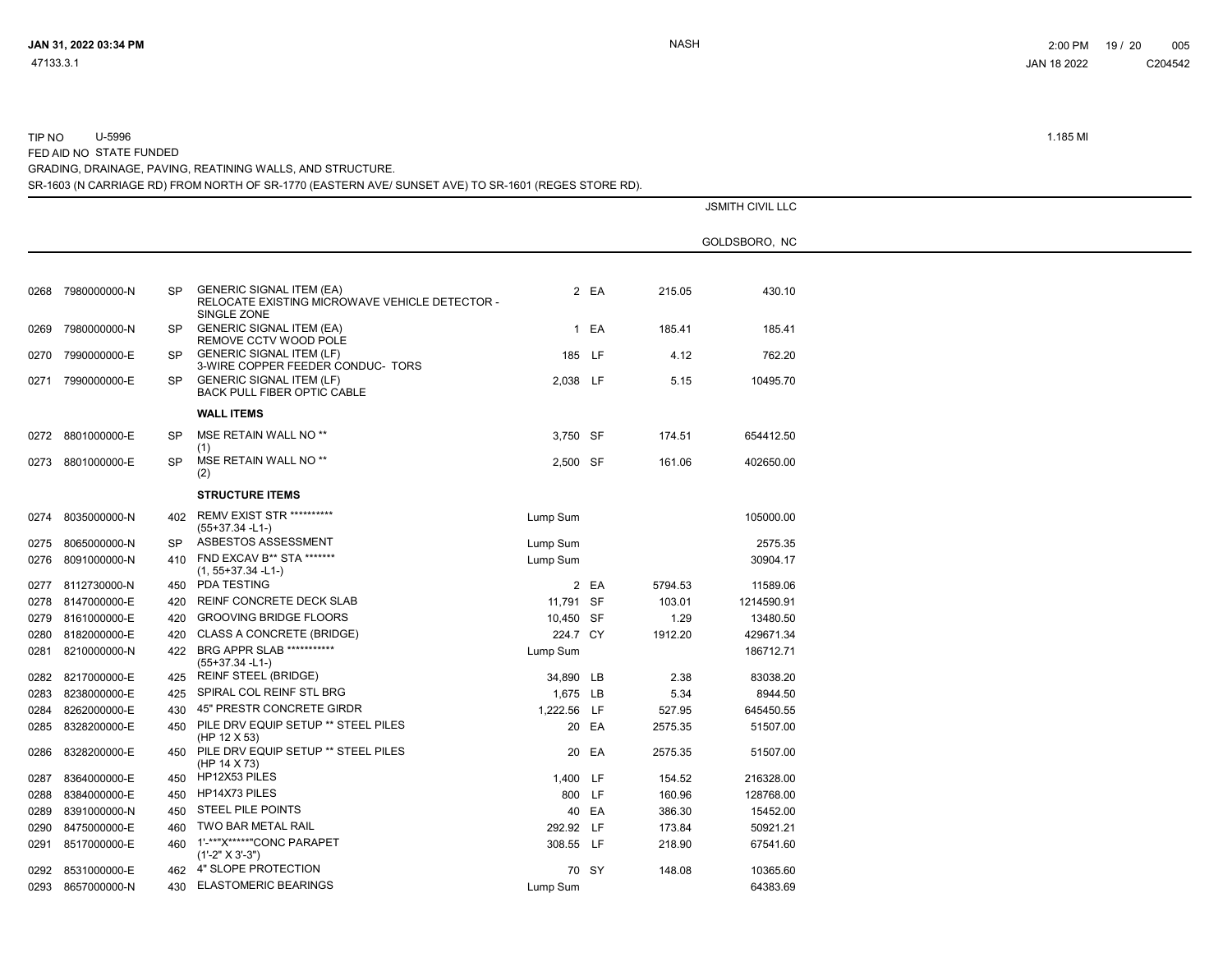SR-1603 (N CARRIAGE RD) FROM NORTH OF SR-1770 (EASTERN AVE/ SUNSET AVE) TO SR-1601 (REGES STORE RD). TIP NO U-5996 1.185 MI FED AID NO STATE FUNDED GRADING, DRAINAGE, PAVING, REATINING WALLS, AND STRUCTURE.

|   | 23677403.37                                         |
|---|-----------------------------------------------------|
|   | 19231609.48<br>1057062.50<br>3388731.39             |
|   | <b>CONTRACT TOTAL</b>                               |
|   | 20329828.19                                         |
| 2 | 20920719.18                                         |
| 3 | 22592750.00                                         |
| 4 | 23677403.37                                         |
|   | <b>TOTAL</b><br>SUB-TOTAL<br>SUB-TOTAL<br>SUB-TOTAL |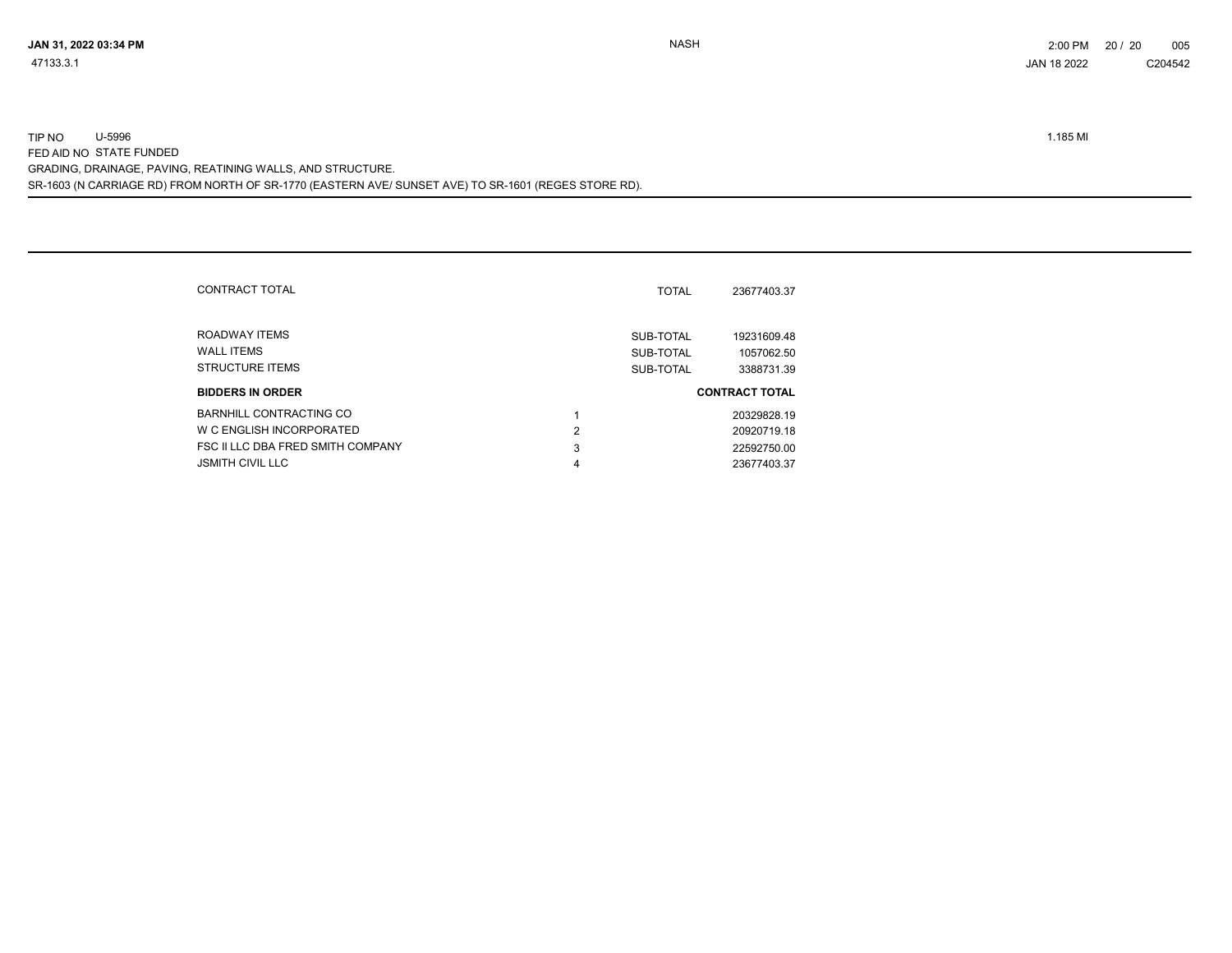#### 1 SECTION OF NC-96, AND 3 SECTIONS OF SECONDARY ROADS. TIP NO 17.090 MI FED AID NO STATE FUNDED MILLING, RESURFACING, AND SHOULDER GRADING.

|      |                   |           |                                                                                                                |                  |         | CAROLINA SUNROCK LLC |         | S T WOOTEN CORPORATION |
|------|-------------------|-----------|----------------------------------------------------------------------------------------------------------------|------------------|---------|----------------------|---------|------------------------|
|      |                   |           |                                                                                                                |                  |         | RALEIGH, NC          |         | WILSON, NC             |
|      |                   |           | <b>ROADWAY ITEMS</b>                                                                                           |                  |         |                      |         |                        |
|      | 0001 0000100000-N | 800       | <b>MOBILIZATION</b>                                                                                            | Lump Sum         |         | 118508.00            |         | 145000.00              |
| 0002 | 0106000000-E      | 230       | <b>BORROW EXCAVATION</b>                                                                                       | 543 CY           | 32.50   | 17647.50             | 50.25   | 27285.75               |
| 0003 | 0264000000-E      | <b>SP</b> | <b>GENERIC GRADING ITEM (SMI)</b><br>SHOULDER GRADING                                                          | 34.18 SMI        | 2320.00 | 79297.60             | 3196.65 | 109261.50              |
| 0004 | 1220000000-E      | 545       | INCIDENTAL STONE BASE                                                                                          | <b>856 TON</b>   | 66.50   | 56924.00             | 57.05   | 48834.80               |
| 0005 | 1260000000-E      | <b>SP</b> | AGGREGATE SHOULDER BORROW                                                                                      | 2,158 TON        | 19.50   | 42081.00             | 26.05   | 56215.90               |
| 0006 | 1330000000-E      | 607       | <b>INCIDENTAL MILLING</b>                                                                                      | 4,950 SY         | 7.70    | 38115.00             | 10.15   | 50242.50               |
| 0007 | 1519000000-E      | 610       | ASP CONC SURF CRS S9.5B                                                                                        | 21,267 TON       | 44.75   | 951698.25            | 57.50   | 1222852.50             |
| 0008 | 1520000000-E      | <b>SP</b> | ASP CONC SURF CRS S9.5B LEVEL                                                                                  | <b>50 TON</b>    | 95.50   | 4775.00              | 103.35  | 5167.50                |
| 0009 | 1523000000-E      | 610       | ASP CONC SURF CRS S9.5C                                                                                        | 1,800 TON        | 51.00   | 91800.00             | 61.95   | 111510.00              |
| 0010 | 1575000000-E      | 620       | ASP FOR PLANT MIX                                                                                              | 1,537 TON        | 525.00  | 806925.00            | 400.00  | 614800.00              |
| 0011 | 1704000000-E      | <b>SP</b> | PATCHING EXIST PAVEMENT                                                                                        | 770 TON          | 117.00  | 90090.00             | 125.95  | 96981.50               |
|      | 0012 2815000000-N | 858       | ADJ DROP INLETS                                                                                                | 1 EA             | 1250.00 | 1250.00              | 700.00  | 700.00                 |
| 0013 | 2830000000-N      | 858       | ADJ MANHOLES                                                                                                   | 2 EA             | 950.00  | 1900.00              | 650.00  | 1300.00                |
| 0014 | 2845000000-N      | 858       | ADJ METER OR VALVE BOXES                                                                                       | 6 EA             | 950.00  | 5700.00              | 550.00  | 3300.00                |
| 0015 | 4413000000-E      | <b>SP</b> | WORK ZONE ADV/GEN WARN SIGN                                                                                    | 1,930 SF         | 6.33    | 12216.90             | 6.75    | 13027.50               |
| 0016 | 4457000000-N      | <b>SP</b> | TEMP TRAFFIC CONTROL (SP)                                                                                      | Lump Sum         |         | 30510.00             |         | 158651.61              |
| 0017 | 4685000000-E      |           | 1205 THERMO PVT MKG LINES 4"90                                                                                 | 338,851 LF       | 0.54    | 182979.54            | 0.54    | 182979.54              |
| 0018 | 4700000000-E      |           | 1205 12"WIDE THERMO 90 MILS                                                                                    | 26 LF            | 5.00    | 130.00               | 5.00    | 130.00                 |
|      | 0019 4720000000-E |           | 1205 THERMO PVT MKG CHARACTER 90                                                                               | 16 EA            | 105.00  | 1680.00              | 105.00  | 1680.00                |
| 0020 | 4725000000-E      |           | 1205 THERMO PVT SYMBOL 90MILS                                                                                  | 5 EA             | 175.00  | 875.00               | 175.00  | 875.00                 |
| 0021 | 4850000000-E      |           | 1205 LINE REMOVAL 4" WIDE                                                                                      | <b>LF</b><br>640 | 1.00    | 640.00               | 1.00    | 640.00                 |
|      | 0022 4890000000-E | <b>SP</b> | <b>GENERIC PAVEMENT MARKING ITEM (LF)</b><br>HOT SPRAY THERMOPLASTIC PAVE- MENT MARKING<br>LINES (4", 50 MILS) | 640 LF           | 5.50    | 3520.00              | 5.50    | 3520.00                |
| 0023 | 4891000000-E      |           | 1205 GENERIC PVMT MARKING ITEM (LF) 1205<br>THERMOPLASTIC PAVEMENT MARKING LINES (16", 90<br>MILS)             | 100 LF           | 10.00   | 1000.00              | 10.00   | 1000.00                |
| 0024 | 4891000000-E      |           | 1205 GENERIC PVMT MARKING ITEM (LF) 1205<br>THERMOPLASTIC PAVEMENT MARKING LINES (24", 90<br>MILS)             | 202 LF           | 10.00   | 2020.00              | 10.00   | 2020.00                |
| 0025 | 4895000000-N      | <b>SP</b> | <b>GENERIC PAVEMENT MARKING ITEM (EA)</b><br>NON-CAST IRON SNOWPLOWABLE PAVEMENT MARKER                        | 935 EA           | 37.00   | 34595.00             | 37.00   | 34595.00               |
| 0026 | 6000000000-E      |           | 1605 TEMPORARY SILT FENCE                                                                                      | 788 LF           | 7.00    | 5516.00              | 1.00    | 788.00                 |
| 0027 | 6071010000-E      | SP.       | WATTLE                                                                                                         | 1.990 LF         | 10.00   | 19900.00             | 1.00    | 1990.00                |
| 0028 | 6084000000-E      |           | 1660 SEEDING AND MULCHING                                                                                      | 7.88 ACR         | 2300.00 | 18124.00             | 2300.00 | 18124.00               |
| 0029 | 6117000000-N      | SP        | RESPONSE FOR EROS CONTROL                                                                                      | 3 EA             | 350.00  | 1050.00              | 350.00  | 1050.00                |
|      | 0030 7444000000-E |           | 1725 INDUCTIVE LOOP SAWCUT                                                                                     | 642 LF           | 6.75    | 4333.50              | 7.20    | 4622.40                |

TOTAL 2625801.29 CONTRACT TOTAL TOTAL 2919145.00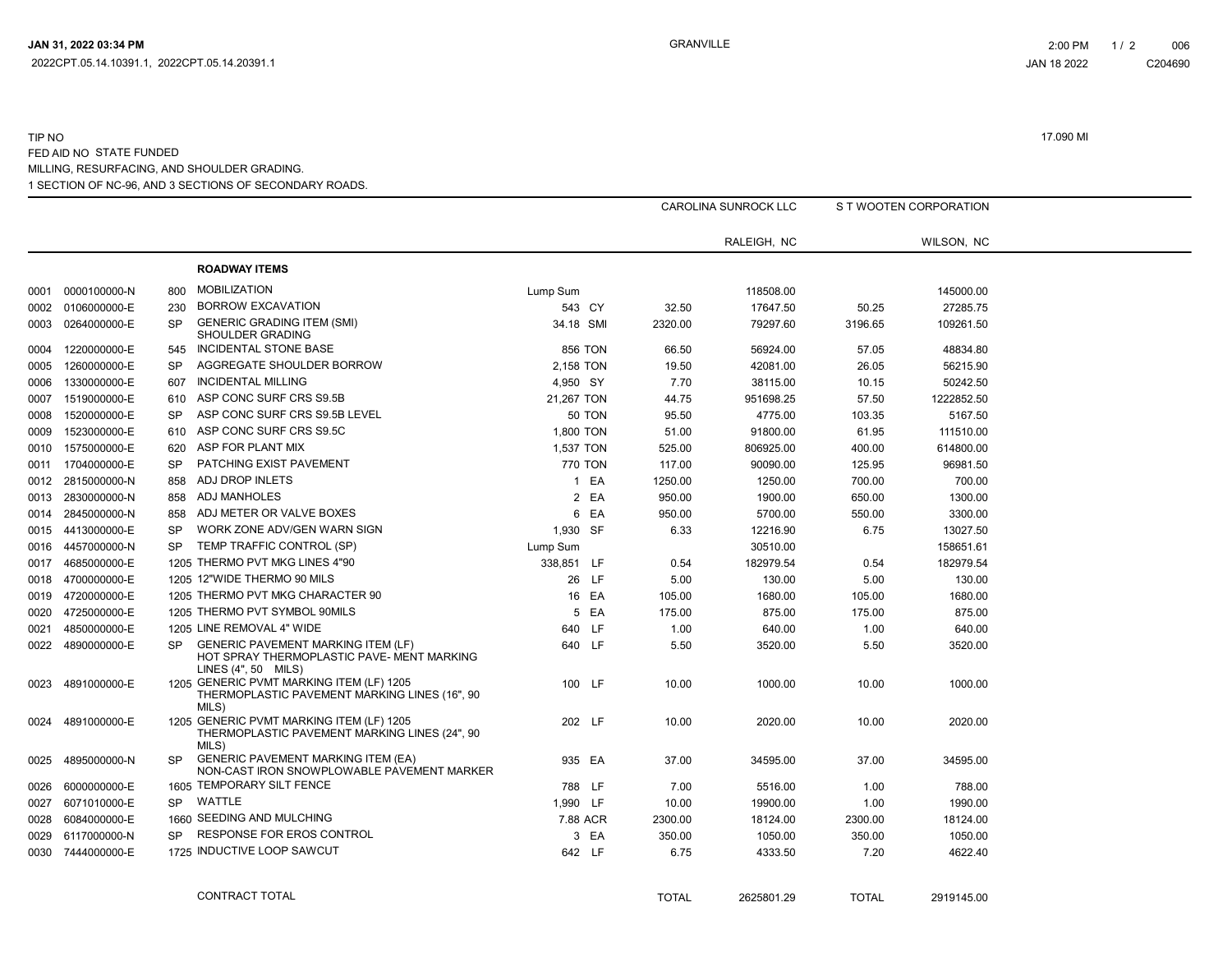1 SECTION OF NC-96, AND 3 SECTIONS OF SECONDARY ROADS. TIP NO 17.090 MI FED AID NO STATE FUNDED MILLING, RESURFACING, AND SHOULDER GRADING.

| ROADWAY ITEMS                                         | SUB-TOTAL | 2625801.29               | SUB-TOTAL | 2919145.00 |
|-------------------------------------------------------|-----------|--------------------------|-----------|------------|
| <b>BIDDERS IN ORDER</b>                               |           | <b>CONTRACT TOTAL</b>    |           |            |
| <b>CAROLINA SUNROCK LLC</b><br>S T WOOTEN CORPORATION |           | 2625801.29<br>2919145.00 |           |            |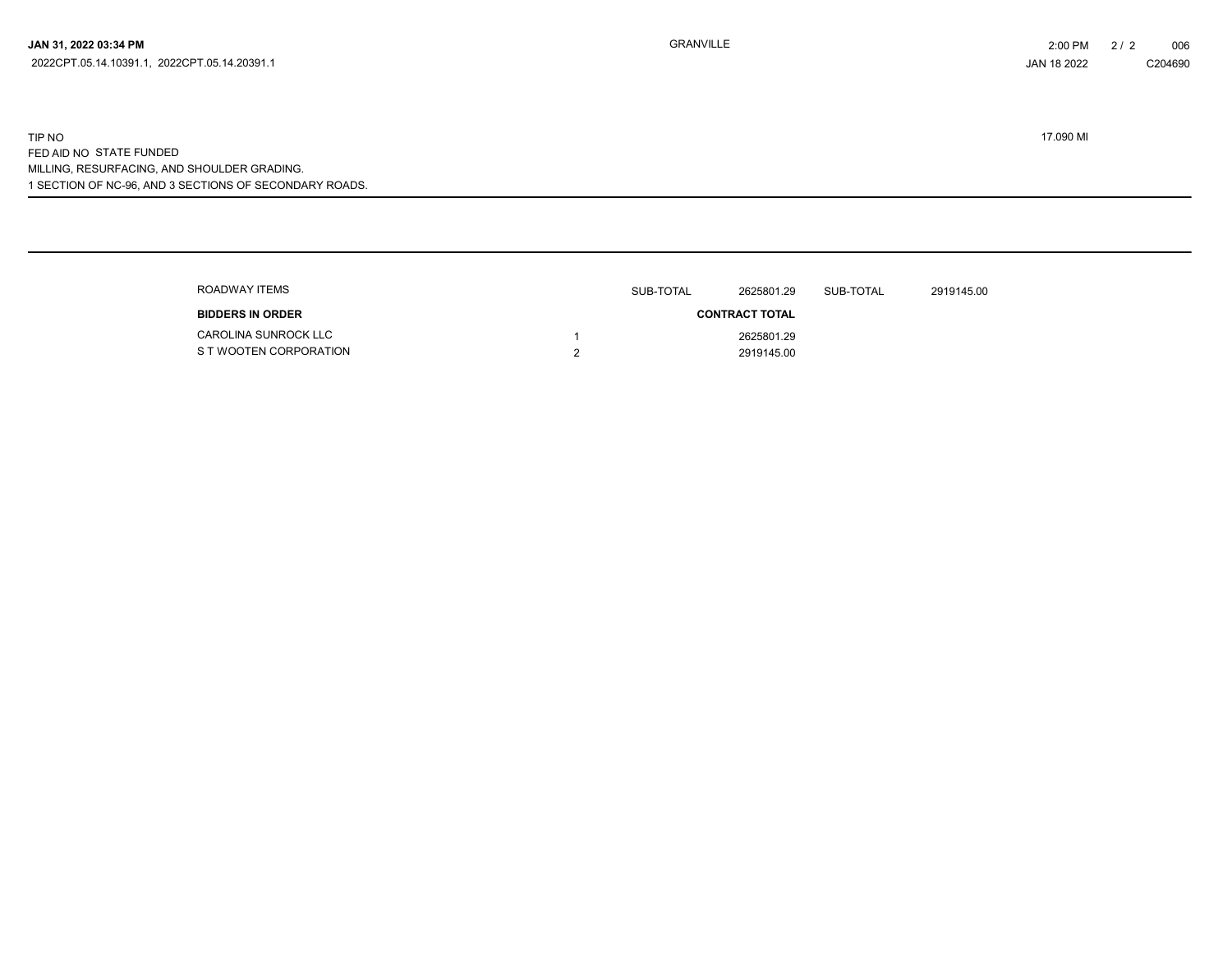#### 16 SECTIONS OF SECONDARY ROADS. TIP NO 22.860 MI FED AID NO STATE FUNDED MILLING, RESURFACING, AND SHOULDER GRADING.

|      |                   |           |                                                                                                                  |                           |              | S T WOOTEN CORPORATION                 |              | FSC II LLC DBA FRED SMITH<br><b>COMPANY</b> |              | CAROLINA SUNROCK LLC |
|------|-------------------|-----------|------------------------------------------------------------------------------------------------------------------|---------------------------|--------------|----------------------------------------|--------------|---------------------------------------------|--------------|----------------------|
|      |                   |           |                                                                                                                  |                           |              | WILSON, NC                             |              | RALEIGH, NC                                 |              | RALEIGH, NC          |
|      |                   |           | <b>ROADWAY ITEMS</b>                                                                                             |                           |              |                                        |              |                                             |              |                      |
|      |                   | 800       | <b>MOBILIZATION</b>                                                                                              | Lump Sum                  |              | 161000.00                              |              | 165000.00                                   |              | 145426.00            |
|      | 0002 0106000000-E | 230       | <b>BORROW EXCAVATION</b>                                                                                         | 719 CY                    | 33.90        | 24374.10                               | 35.00        | 25165.00                                    | 29.50        | 21210.50             |
|      | 0003 0264000000-E | <b>SP</b> | <b>GENERIC GRADING ITEM (SMI)</b><br>SHOULDER GRADING                                                            | 46.81 SMI                 | 2951.85      | 138176.10                              | 3000.00      | 140430.00                                   | 3005.00      | 140664.05            |
| 0004 | 1220000000-E      | 545       | INCIDENTAL STONE BASE                                                                                            | 1,107 TON                 | 54.10        | 59888.70                               | 65.00        | 71955.00                                    | 72.00        | 79704.00             |
| 0005 | 1260000000-E      | <b>SP</b> | AGGREGATE SHOULDER BORROW                                                                                        | 2,895 TON                 | 19.30        | 55873.50                               | 18.00        | 52110.00                                    | 17.50        | 50662.50             |
| 0006 | 1330000000-E      | 607       | <b>INCIDENTAL MILLING</b>                                                                                        | 3,330 SY                  | 6.84         | 22777.20                               | 15.00        | 49950.00                                    | 6.84         | 22777.20             |
| 0007 | 1519000000-E      | 610       | ASP CONC SURF CRS S9.5B                                                                                          | 23,827 TON                | 48.10        | 1146078.70                             | 37.00        | 881599.00                                   | 50.45        | 1202072.15           |
| 0008 | 1575000000-E      | 620       | ASP FOR PLANT MIX                                                                                                | 1,599 TON                 | 400.00       | 639600.00                              | 525.00       | 839475.00                                   | 522.00       | 834678.00            |
|      | 0009 1704000000-E | SP        | PATCHING EXIST PAVEMENT                                                                                          | 4,655 TON                 | 119.55       | 556505.25                              | 135.00       | 628425.00                                   | 135.00       | 628425.00            |
|      | 0010 2830000000-N | 858       | <b>ADJ MANHOLES</b>                                                                                              | 1 EA                      | 1200.00      | 1200.00                                | 1200.00      | 1200.00                                     | 1200.00      | 1200.00              |
| 0011 | 2845000000-N      | 858       | ADJ METER OR VALVE BOXES                                                                                         | 1 EA                      | 1200.00      | 1200.00                                | 1200.00      | 1200.00                                     | 1200.00      | 1200.00              |
|      | 0012 4413000000-E | <b>SP</b> | WORK ZONE ADV/GEN WARN SIGN                                                                                      | 2,322 SF                  | 6.60         | 15325.20                               | 7.05         | 16370.10                                    | 6.55         | 15209.10             |
|      | 0013 4457000000-N | SP        | TEMP TRAFFIC CONTROL (SP)                                                                                        | Lump Sum                  |              | 131840.93                              |              | 220500.00                                   |              | 29530.00             |
|      | 0014 4685000000-E |           | 1205 THERMO PVT MKG LINES 4"90                                                                                   | 436,208 LF                | 0.54         | 235552.32                              | 0.49         | 213741.92                                   | 0.54         | 235552.32            |
|      | 0015 4720000000-E |           | 1205 THERMO PVT MKG CHARACTER 90                                                                                 | 6 EA                      | 100.00       | 600.00                                 | 115.00       | 690.00                                      | 100.00       | 600.00               |
|      | 0016 4725000000-E |           | 1205 THERMO PVT SYMBOL 90MILS                                                                                    | 1 EA                      | 200.00       | 200.00                                 | 130.00       | 130.00                                      | 200.00       | 200.00               |
|      | 0017 4850000000-E |           | 1205 LINE REMOVAL 4" WIDE                                                                                        | 480 LF                    | 1.00         | 480.00                                 | 2.50         | 1200.00                                     | 1.00         | 480.00               |
|      | 0018 4890000000-E | <b>SP</b> | <b>GENERIC PAVEMENT MARKING ITEM (LF)</b><br>HOT SPRAY THERMOPLASTIC PAVE- MENT MARKING<br>LINES $(4", 50$ MILS) | 480 LF                    | 5.50         | 2640.00                                | 3.85         | 1848.00                                     | 5.50         | 2640.00              |
|      | 0019 4891000000-E |           | 1205 GENERIC PVMT MARKING ITEM (LF) 1205<br>THERMOPLASTIC PAVEMENT MARKING LINES (24", 90<br>MILS)               | 50 LF                     | 10.00        | 500.00                                 | 20.72        | 1036.00                                     | 10.00        | 500.00               |
|      | 0020 6000000000-E |           | 1605 TEMPORARY SILT FENCE                                                                                        | 1,046 LF                  | 1.00         | 1046.00                                | 1.00         | 1046.00                                     | 8.05         | 8420.30              |
|      | 0021 6071010000-E | SP        | WATTLE                                                                                                           | 2,680 LF                  | 1.00         | 2680.00                                | 3.00         | 8040.00                                     | 15.20        | 40736.00             |
|      | 0022 6084000000-E |           | 1660 SEEDING AND MULCHING                                                                                        | 10.89 ACR                 | 2300.00      | 25047.00                               | 2800.00      | 30492.00                                    | 2300.00      | 25047.00             |
|      | 0023 6117000000-N | SP        | <b>RESPONSE FOR EROS CONTROL</b>                                                                                 | 7 EA                      | 350.00       | 2450.00                                | 200.00       | 1400.00                                     | 350.00       | 2450.00              |
|      |                   |           | CONTRACT TOTAL                                                                                                   |                           | <b>TOTAL</b> | 3225035.00                             | <b>TOTAL</b> | 3353003.02                                  | <b>TOTAL</b> | 3489384.12           |
|      |                   |           | ROADWAY ITEMS                                                                                                    |                           | SUB-TOTAL    | 3225035.00                             | SUB-TOTAL    | 3353003.02                                  | SUB-TOTAL    | 3489384.12           |
|      |                   |           | <b>BIDDERS IN ORDER</b>                                                                                          |                           |              | <b>CONTRACT TOTAL</b>                  |              |                                             |              |                      |
|      |                   |           | S T WOOTEN CORPORATION<br>FSC II LLC DBA FRED SMITH COMPANY<br>CAROLINA SUNROCK LLC                              | -1<br>$\overline{2}$<br>3 |              | 3225035.00<br>3353003.02<br>3489384.12 |              |                                             |              |                      |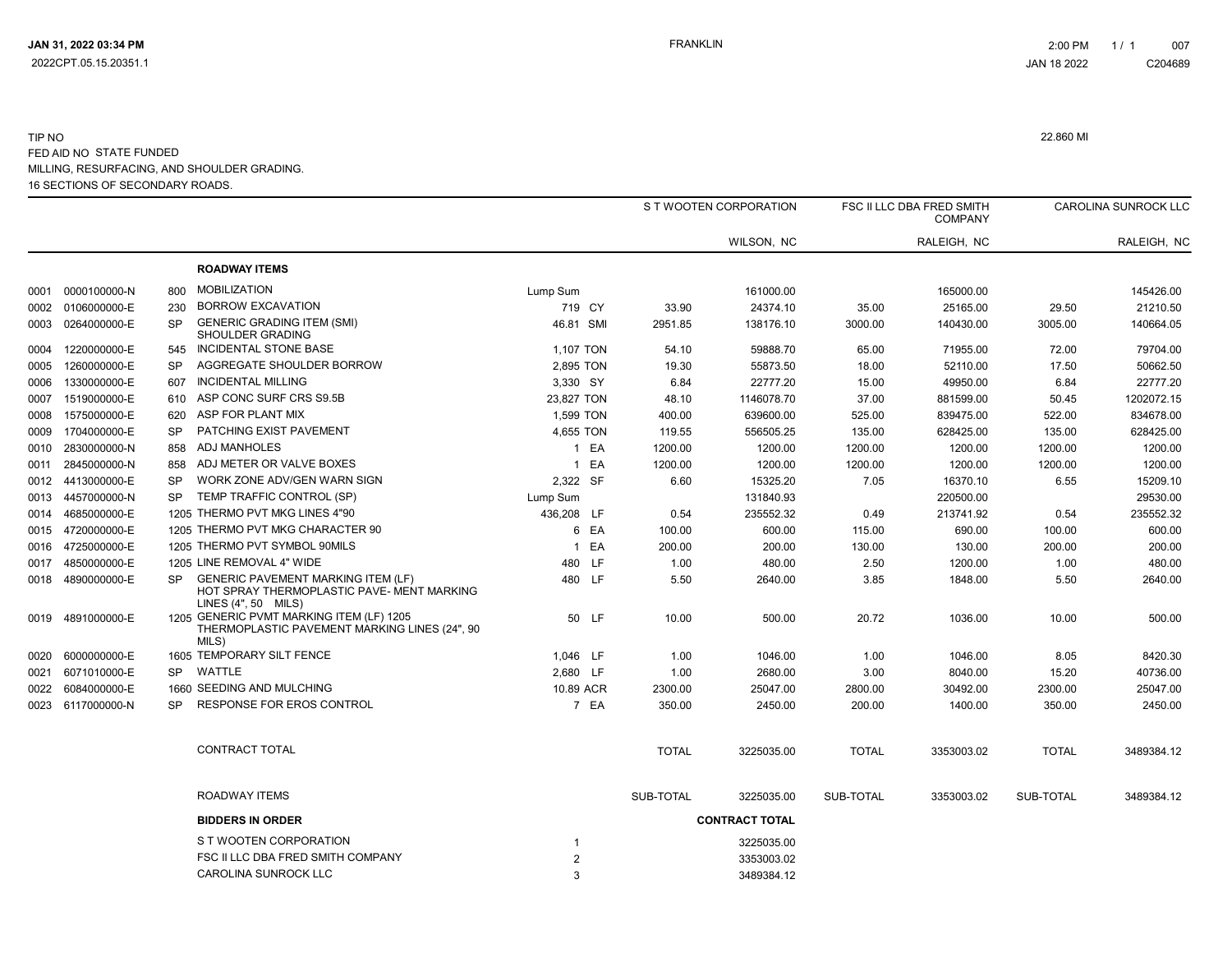#### 1 SECTION OF US-421, AND 24 SECTIONS OF SECONDARY ROADS. TIP NO 14.826 MI FED AID NO STATE FUNDED MILLING, RESURFACING, AND SHOULDER RECONSTRUCTION.

|      |                   |           |                                                              |                |          | <b>BOGGS CONTRACTING INC</b> |         | <b>FSC II LLC DBA FRED SMITH</b><br><b>COMPANY</b> |         | S T WOOTEN CORPORATION |
|------|-------------------|-----------|--------------------------------------------------------------|----------------|----------|------------------------------|---------|----------------------------------------------------|---------|------------------------|
|      |                   |           |                                                              |                |          | MONROE, NC                   |         | RALEIGH, NC                                        |         | WILSON, NC             |
|      |                   |           | <b>ROADWAY ITEMS</b>                                         |                |          |                              |         |                                                    |         |                        |
| 0001 | 0000100000-N      | 800       | <b>MOBILIZATION</b>                                          | Lump Sum       |          | 144039.00                    |         | 245000.00                                          |         | 248500.00              |
| 0002 | 1220000000-E      | 545       | <b>INCIDENTAL STONE BASE</b>                                 | <b>225 TON</b> | 34.00    | 7650.00                      | 45.00   | 10125.00                                           | 105.60  | 23760.00               |
| 0003 | 1245000000-E      | <b>SP</b> | SHOULDER RECONSTRUCTION                                      | 11.02 SMI      | 3900.00  | 42978.00                     | 3800.00 | 41876.00                                           | 5338.50 | 58830.27               |
| 0004 | 1260000000-E      | <b>SP</b> | AGGREGATE SHOULDER BORROW                                    | 1.542 TON      | 15.30    | 23592.60                     | 25.00   | 38550.00                                           | 22.30   | 34386.60               |
| 0005 | 1297000000-E      | 607       | MILL ASP PVMT *****" DTH<br>$(1-1/2")$                       | 176,516 SY     | 1.75     | 308903.00                    | 1.45    | 255948.20                                          | 1.65    | 291251.40              |
| 0006 | 1297000000-E      | 607       | MILL ASP PVMT *****" DTH<br>(2")                             | 13,000 SY      | 2.20     | 28600.00                     | 2.50    | 32500.00                                           | 3.05    | 39650.00               |
| 0007 | 1297000000-E      | 607       | MILL ASP PVMT *****" DTH<br>(3")                             | 13.000 SY      | 3.15     | 40950.00                     | 3.30    | 42900.00                                           | 4.55    | 59150.00               |
| 0008 | 1330000000-E      | 607       | <b>INCIDENTAL MILLING</b>                                    | 10,662 SY      | 6.60     | 70369.20                     | 11.95   | 127410.90                                          | 10.50   | 111951.00              |
| 0009 | 1491000000-E      | 610       | ASP CONC BASE CRS B25.0C                                     | <b>225 TON</b> | 70.00    | 15750.00                     | 40.00   | 9000.00                                            | 131.60  | 29610.00               |
| 0010 | 1519000000-E      | 610       | ASP CONC SURF CRS S9.5B                                      | 17,529 TON     | 51.45    | 901867.05                    | 50.00   | 876450.00                                          | 66.40   | 1163925.60             |
| 0011 | 1524200000-E      | 610       | ASP CONC SURF CRS S9.5D                                      | 15,243 TON     | 49.55    | 755290.65                    | 50.00   | 762150.00                                          | 53.50   | 815500.50              |
| 0012 | 1575000000-E      | 620       | ASP FOR PLANT MIX                                            | 1,184 TON      | 530.00   | 627520.00                    | 500.00  | 592000.00                                          | 400.00  | 473600.00              |
| 0013 | 1577000000-E      | 620       | POLYM MOD ASP BNDR FOR PLT MIX                               | <b>869 TON</b> | 800.00   | 695200.00                    | 600.00  | 521400.00                                          | 525.00  | 456225.00              |
| 0014 | 1704000000-E      | <b>SP</b> | PATCHING EXIST PAVEMENT                                      | 1,450 TON      | 160.00   | 232000.00                    | 140.00  | 203000.00                                          | 136.50  | 197925.00              |
| 0015 | 1775500000-E      | 660       | AST, MAT COAT, #*** STONE<br>(78)                            | 18,140 SY      | 0.90     | 16326.00                     | 1.60    | 29024.00                                           | 2.95    | 53513.00               |
| 0016 | 1838000000-E      | 660       | <b>EMULSION FOR AST</b>                                      | 6,355 GAL      | 3.00     | 19065.00                     | 2.30    | 14616.50                                           | 2.50    | 15887.50               |
| 0017 | 1838500000-N      | 660       | <b>VACUUM TRUCK</b>                                          | 1.9 WK         | 10136.66 | 19259.65                     | 2500.00 | 4750.00                                            | 1.00    | 1.90                   |
| 0018 | 1840000000-E      | 665       | <b>MILLED RUMBLE STRIPS</b>                                  | 74,026 LF      | 0.24     | 17766.24                     | 0.36    | 26649.36                                           | 0.16    | 11844.16               |
| 0019 | 2600000000-N      | 848       | <b>RETROFIT EXT CURB RAMPS</b>                               | 3 EA           | 950.00   | 2850.00                      | 500.00  | 1500.00                                            | 500.00  | 1500.00                |
| 0020 | 2605000000-N      | 848       | <b>CONCRETE CURB RAMPS</b>                                   | 4 EA           | 1900.00  | 7600.00                      | 2400.00 | 9600.00                                            | 2400.00 | 9600.00                |
| 0021 | 2613000000-N      | 848       | <b>REM &amp; REP CURB RAMPS</b>                              | 8 EA           | 2230.00  | 17840.00                     | 2575.00 | 20600.00                                           | 2575.00 | 20600.00               |
|      | 0022 2759000000-N | <b>SP</b> | <b>GENERIC PAVING ITEM (EA)</b><br>REMOVE CONCRETE CURB RAMP | 1 EA           | 950.00   | 950.00                       | 850.00  | 850.00                                             | 850.00  | 850.00                 |
| 0023 | 2815000000-N      | 858       | ADJ DROP INLETS                                              | 5 EA           | 980.00   | 4900.00                      | 725.00  | 3625.00                                            | 725.00  | 3625.00                |
| 0024 | 2830000000-N      | 858       | ADJ MANHOLES                                                 | 72 EA          | 440.00   | 31680.00                     | 650.00  | 46800.00                                           | 650.00  | 46800.00               |
| 0025 | 2845000000-N      | 858       | ADJ METER OR VALVE BOXES                                     | 43 EA          | 435.00   | 18705.00                     | 525.00  | 22575.00                                           | 525.00  | 22575.00               |
| 0026 | 4413000000-E      | <b>SP</b> | WORK ZONE ADV/GEN WARN SIGN                                  | 2,479 SF       | 8.25     | 20451.75                     | 6.85    | 16981.15                                           | 6.40    | 15865.60               |
| 0027 | 4447000000-E      | <b>SP</b> | PED CHANNEL DEVICES                                          | 180 LF         | 42.00    | 7560.00                      | 16.00   | 2880.00                                            | 16.00   | 2880.00                |
| 0028 | 4457000000-N      | <b>SP</b> | TEMP TRAFFIC CONTROL (SP)                                    | Lump Sum       |          | 70000.00                     |         | 650500.00                                          |         | 468056.99              |
| 0029 | 4510000000-N      |           | 1190 LAW ENFORCEMENT                                         | 700 HR         | 55.00    | 38500.00                     | 75.00   | 52500.00                                           | 48.00   | 33600.00               |
| 0030 | 4685000000-E      |           | 1205 THERMO PVT MKG LINES 4"90                               | 47,029 LF      | 0.50     | 23514.50                     | 0.56    | 26336.24                                           | 0.56    | 26336.24               |
| 0031 | 4688000000-E      |           | 1205 THERMO PVT MKG LINES.6"90 MILS                          | 74,560 LF      | 0.55     | 41008.00                     | 0.57    | 42499.20                                           | 0.57    | 42499.20               |
| 0032 | 4695000000-E      |           | 1205 THERMO PVT MKG LINES 8"90 MILS                          | 930 LF         | 1.20     | 1116.00                      | 1.20    | 1116.00                                            | 1.20    | 1116.00                |
| 0033 | 4700000000-E      |           | 1205 12"WIDE THERMO 90 MILS                                  | 4,780 LF       | 4.00     | 19120.00                     | 4.00    | 19120.00                                           | 4.00    | 19120.00               |
| 0034 | 4720000000-E      |           | 1205 THERMO PVT MKG CHARACTER 90                             | 8 EA           | 100.00   | 800.00                       | 100.00  | 800.00                                             | 100.00  | 800.00                 |
| 0035 | 4725000000-E      |           | 1205 THERMO PVT SYMBOL 90MILS                                | 105 EA         | 110.00   | 11550.00                     | 110.00  | 11550.00                                           | 110.00  | 11550.00               |
|      | 0036 4810000000-E |           | 1205 PAINT PVMT MARKINGS 4"                                  | 103.951 LF     | 0.13     | 13513.63                     | 0.14    | 14553.14                                           | 0.14    | 14553.14               |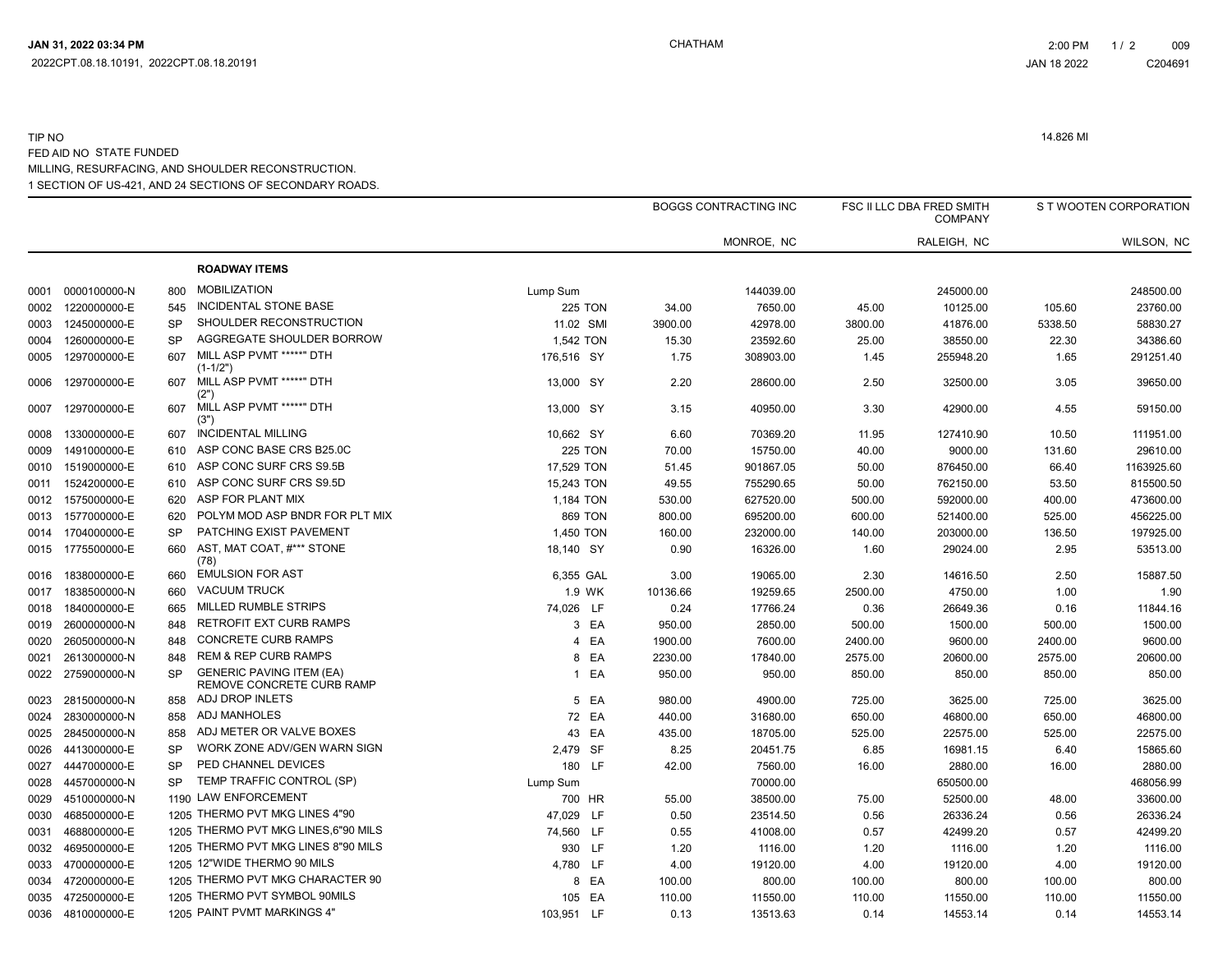$\overline{\phantom{a}}$ 

# 1 SECTION OF US-421, AND 24 SECTIONS OF SECONDARY ROADS. TIP NO 14.826 MI FED AID NO STATE FUNDED MILLING, RESURFACING, AND SHOULDER RECONSTRUCTION.

|      |                   |          |                                                                                           |                |      |              | <b>BOGGS CONTRACTING INC</b> |              | FSC II LLC DBA FRED SMITH<br><b>COMPANY</b> |              | S T WOOTEN CORPORATION |
|------|-------------------|----------|-------------------------------------------------------------------------------------------|----------------|------|--------------|------------------------------|--------------|---------------------------------------------|--------------|------------------------|
|      |                   |          |                                                                                           |                |      |              | MONROE, NC                   |              | RALEIGH, NC                                 |              | WILSON, NC             |
|      |                   |          |                                                                                           |                |      |              |                              |              |                                             |              |                        |
| 0037 | 4815000000-E      |          | 1205 PAINT PVMT MARKINGS 6"                                                               | 96,916 LF      |      | 0.15         | 14537.40                     | 0.15         | 14537.40                                    | 0.15         | 14537.40               |
| 0038 | 4820000000-E      |          | 1205 PAINT PVMT MARKINGS 8"                                                               | 885 LF         |      | 0.30         | 265.50                       | 0.30         | 265.50                                      | 0.30         | 265.50                 |
| 0039 | 4825000000-E      |          | 1205 PAINT PVMT MARKINGS 12"                                                              | 4,780 LF       |      | 0.40         | 1912.00                      | 0.40         | 1912.00                                     | 0.40         | 1912.00                |
| 0040 | 4830000000-E      |          | 1205 PAINT PVT MKGS LINES 16"                                                             | 400 LF         |      | 1.00         | 400.00                       | 1.00         | 400.00                                      | 1.00         | 400.00                 |
| 0041 | 4835000000-E      |          | 1205 PAINT PVT MKG LINES 24"                                                              | 1,030 LF       |      | 3.00         | 3090.00                      | 3.00         | 3090.00                                     | 3.00         | 3090.00                |
|      | 0042 4840000000-N |          | 1205 PAINT PVT MKG CHARACTER                                                              |                | 8 EA | 50.00        | 400.00                       | 50.00        | 400.00                                      | 50.00        | 400.00                 |
| 0043 | 4845000000-N      |          | 1205 PAINT PVT MKG SYMBOL                                                                 | 103 EA         |      | 50.00        | 5150.00                      | 50.00        | 5150.00                                     | 50.00        | 5150.00                |
| 0044 | 4855000000-E      |          | 1205 LINE REMOVAL 6" WIDE                                                                 | 1,728 LF       |      | 1.00         | 1728.00                      | 1.00         | 1728.00                                     | 1.00         | 1728.00                |
|      | 0045 4891000000-E | MILS)    | 1205 GENERIC PVMT MARKING ITEM (LF) 1205<br>THERMOPLASTIC PAVEMENT MARKING LINES (16", 90 | 400 LF         |      | 2.00         | 800.00                       | 2.00         | 800.00                                      | 2.00         | 800.00                 |
|      | 0046 4891000000-E | MILS)    | 1205 GENERIC PVMT MARKING ITEM (LF) 1205<br>THERMOPLASTIC PAVEMENT MARKING LINES (24", 90 | 980 LF         |      | 9.00         | 8820.00                      | 9.00         | 8820.00                                     | 9.00         | 8820.00                |
| 0047 | 4895000000-N      | SP.      | <b>GENERIC PAVEMENT MARKING ITEM (EA)</b><br>NON-CAST IRON SNOWPLOWABLE PAVEMENT MARKER   | 1.164 EA       |      | 27.00        | 31428.00                     | 27.00        | 31428.00                                    | 27.00        | 31428.00               |
|      | 0048 5255000000-N |          | 1413 PORTABLE LIGHTING                                                                    | Lump Sum       |      |              | 9500.00                      |              | 24000.00                                    |              | 5820.00                |
|      | 0049 7444000000-E |          | 1725 INDUCTIVE LOOP SAWCUT                                                                | 10.300 LF      |      | 6.85         | 70555.00                     | 6.55         | 67465.00                                    | 6.55         | 67465.00               |
| 0050 | 7456000000-E      | $(14-2)$ | 1726 LEAD-IN CABLE(********)                                                              | 10,300 LF      |      | 1.75         | 18025.00                     | 1.00         | 10300.00                                    | 1.00         | 10300.00               |
|      |                   |          | <b>CONTRACT TOTAL</b>                                                                     |                |      | <b>TOTAL</b> | 4465396.17                   | <b>TOTAL</b> | 4948031.59                                  | <b>TOTAL</b> | 4979555.00             |
|      |                   |          | ROADWAY ITEMS                                                                             |                |      | SUB-TOTAL    | 4465396.17                   | SUB-TOTAL    | 4948031.59                                  | SUB-TOTAL    | 4979555.00             |
|      |                   |          | <b>BIDDERS IN ORDER</b>                                                                   |                |      |              | <b>CONTRACT TOTAL</b>        |              |                                             |              |                        |
|      |                   |          | <b>BOGGS CONTRACTING INC</b>                                                              |                |      |              | 4465396.17                   |              |                                             |              |                        |
|      |                   |          | FSC II LLC DBA FRED SMITH COMPANY                                                         | $\overline{2}$ |      |              | 4948031.59                   |              |                                             |              |                        |
|      |                   |          | S T WOOTEN CORPORATION                                                                    | 3              |      |              | 4979555.00                   |              |                                             |              |                        |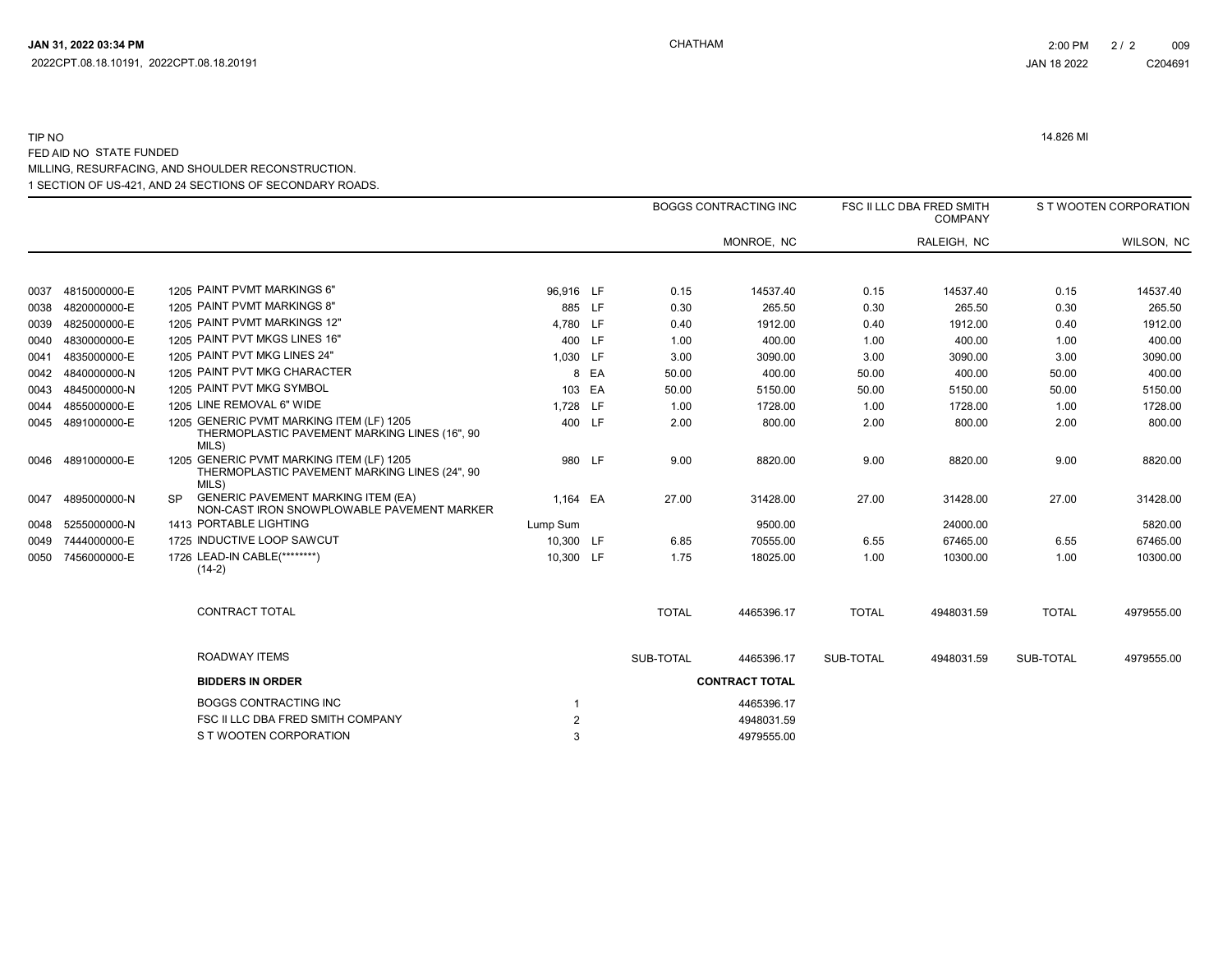|      |                   |           |                                      |                |         | MOUNTAIN CREEK CONTRACTORS TRIANGLE GRADING & PAVING INC<br><b>INC</b> |         |                |         | CIVIL WORKS CONTRACTING LLC |
|------|-------------------|-----------|--------------------------------------|----------------|---------|------------------------------------------------------------------------|---------|----------------|---------|-----------------------------|
|      |                   |           |                                      |                |         | MT PLEASANT, SC                                                        |         | BURLINGTON, NC |         | WILMINGTON, NC              |
|      |                   |           | <b>ROADWAY ITEMS</b>                 |                |         |                                                                        |         |                |         |                             |
| 0001 | 0000100000-N      | 800       | <b>MOBILIZATION</b>                  | Lump Sum       |         | 170000.00                                                              |         | 181800.00      |         | 187012.58                   |
| 0002 | 0043000000-N      | 226       | <b>GRADING</b>                       | Lump Sum       |         | 1085000.00                                                             |         | 829000.00      |         | 1114000.00                  |
| 0003 | 0050000000-E      | 226       | <b>SUPP CLEARING &amp; GRUBBING</b>  | 1 ACR          | 100.00  | 100.00                                                                 | 4105.11 | 4105.11        | 1000.00 | 1000.00                     |
| 0004 | 0057000000-E      | 226       | UNDERCUT EXCAVATION                  | 950 CY         | 15.00   | 14250.00                                                               | 43.02   | 40869.00       | 10.00   | 9500.00                     |
| 0005 | 0134000000-E      | 240       | DRAINAGE DITCH EXCAVATION            | 50 CY          | 20.00   | 1000.00                                                                | 16.16   | 808.00         | 90.00   | 4500.00                     |
| 0006 | 0195000000-E      | 265       | SELECT GRANULAR MATERIAL             | 200 CY         | 15.00   | 3000.00                                                                | 41.44   | 8288.00        | 40.00   | 8000.00                     |
| 0007 | 0196000000-E      | 270       | <b>GEOTEXTILE SOIL STABILIZATION</b> | 1,070 SY       | 3.00    | 3210.00                                                                | 4.63    | 4954.10        | 0.75    | 802.50                      |
| 0008 | 0199000000-E      | <b>SP</b> | <b>TEMPORARY SHORING</b>             | 3,629 SF       | 50.00   | 181450.00                                                              | 77.17   | 280049.93      | 50.00   | 181450.00                   |
| 0009 | 0318000000-E      | 300       | FND CONDIT MATL MINOR STRS           | <b>180 TON</b> | 60.00   | 10800.00                                                               | 57.85   | 10413.00       | 30.00   | 5400.00                     |
| 0010 | 0320000000-E      | 300       | FND CONDIT GEOTEXTILE                | 530 SY         | 2.00    | 1060.00                                                                | 5.43    | 2877.90        | 0.75    | 397.50                      |
| 0011 | 0335200000-E      | 305       | <b>15" DRAINAGE PIPE</b>             | 44 LF          | 65.00   | 2860.00                                                                | 107.96  | 4750.24        | 75.00   | 3300.00                     |
| 0012 | 0335850000-E      | 305       | **" DRAINAGE PIPE ELBOW<br>(15")     | 4 EA           | 500.00  | 2000.00                                                                | 860.70  | 3442.80        | 750.00  | 3000.00                     |
| 0013 | 0366000000-E      | 310       | 15" RC PIPE CULV III                 | 48 LF          | 65.00   | 3120.00                                                                | 114.33  | 5487.84        | 79.00   | 3792.00                     |
| 0014 | 0372000000-E      | 310       | 18" RC PIPE CULV III                 | 24 LF          | 75.00   | 1800.00                                                                | 122.22  | 2933.28        | 88.00   | 2112.00                     |
| 0015 | 0448200000-E      | 310       | 15" RCP CULV CLASS IV                | 72 LF          | 70.00   | 5040.00                                                                | 119.73  | 8620.56        | 86.00   | 6192.00                     |
| 0016 | 0448400000-E      | 310       | 24" RCP CULV CLASS IV                | 212 LF         | 95.00   | 20140.00                                                               | 157.80  | 33453.60       | 117.00  | 24804.00                    |
| 0017 | 0995000000-E      | 340       | PIPE REMOVAL                         | 149 LF         | 10.00   | 1490.00                                                                | 32.14   | 4788.86        | 46.00   | 6854.00                     |
| 0018 | 1099500000-E      | 505       | <b>SHALLOW UNDERCUT</b>              | 100 CY         | 30.00   | 3000.00                                                                | 40.25   | 4025.00        | 26.00   | 2600.00                     |
| 0019 | 1099700000-E      | 505       | CLASS IV SUBGRD STABILIZATION        | <b>200 TON</b> | 50.00   | 10000.00                                                               | 50.92   | 10184.00       | 57.00   | 11400.00                    |
| 0020 | 1121000000-E      | 520       | AGGREGATE BASE COURSE                | 310 TON        | 30.00   | 9300.00                                                                | 41.02   | 12716.20       | 57.00   | 17670.00                    |
| 0021 | 1220000000-E      | 545       | INCIDENTAL STONE BASE                | <b>100 TON</b> | 45.00   | 4500.00                                                                | 49.58   | 4958.00        | 30.00   | 3000.00                     |
| 0022 | 1330000000-E      | 607       | <b>INCIDENTAL MILLING</b>            | 470 SY         | 20.00   | 9400.00                                                                | 21.18   | 9954.60        | 15.00   | 7050.00                     |
| 0023 | 1491000000-E      | 610       | ASP CONC BASE CRS B25.0C             | 2,300 TON      | 63.20   | 145360.00                                                              | 59.60   | 137080.00      | 66.00   | 151800.00                   |
| 0024 | 1519000000-E      | 610       | ASP CONC SURF CRS S9.5B              | 1,200 TON      | 71.20   | 85440.00                                                               | 71.65   | 85980.00       | 74.00   | 88800.00                    |
| 0025 | 1575000000-E      | 620       | ASP FOR PLANT MIX                    | <b>185 TON</b> | 450.00  | 83250.00                                                               | 450.00  | 83250.00       | 472.00  | 87320.00                    |
| 0026 | 2000000000-N      | 806       | RIGHT-OF-WAY MARKERS                 | 18 EA          | 400.00  | 7200.00                                                                | 616.79  | 11102.22       | 521.00  | 9378.00                     |
| 0027 | 2022000000-E      | 815       | SUBDRAIN EXCAVATION                  | 246.4 CY       | 15.00   | 3696.00                                                                | 33.02   | 8136.13        | 37.00   | 9116.80                     |
| 0028 | 2026000000-E      | 815       | <b>GEOTEXTILE FOR SUBSURF DRNS</b>   | 1,100 SY       | 2.00    | 2200.00                                                                | 8.69    | 9559.00        | 0.75    | 825.00                      |
| 0029 | 2036000000-E      | 815       | SUBDRAIN COARSE AGGREGATE            | 184.8 CY       | 70.00   | 12936.00                                                               | 84.59   | 15632.23       | 68.00   | 12566.40                    |
| 0030 | 2044000000-E      | 815       | 6" PERF SUBDRN PIPE                  | 1,100 LF       | 8.00    | 8800.00                                                                | 25.28   | 27808.00       | 30.00   | 33000.00                    |
| 0031 | 2070000000-N      | 815       | SUBDRN PIPE OUTLET                   | 3 EA           | 450.00  | 1350.00                                                                | 535.59  | 1606.77        | 592.00  | 1776.00                     |
| 0032 | 2077000000-E      | 815       | 6" OUTLET PIPE                       | 18 LF          | 45.00   | 810.00                                                                 | 58.71   | 1056.78        | 8.00    | 144.00                      |
| 0033 | 2286000000-N      | 840       | <b>MASNRY DRAINAGE STRUCT</b>        | 3 EA           | 2000.00 | 6000.00                                                                | 3828.99 | 11486.97       | 3900.00 | 11700.00                    |
| 0034 | 2367000000-N      | 840       | FRAME W/2GRTS 840.29 STD             | 3 EA           | 850.00  | 2550.00                                                                | 850.00  | 2550.00        | 570.00  | 1710.00                     |
| 0035 | 2556000000-E      | 846       | SHOULDER BERM GUTTER                 | 500 LF         | 30.00   | 15000.00                                                               | 34.00   | 17000.00       | 62.00   | 31000.00                    |
| 0036 | 3030000000-E      | 862       | <b>STL BEAM GUARDRAIL</b>            | 787.5 LF       | 27.00   | 21262.50                                                               | 28.00   | 22050.00       | 29.00   | 22837.50                    |
| 0037 | 3045000000-E      | 862       | <b>SBGR SHOP CURVED</b>              | 50 LF          | 30.00   | 1500.00                                                                | 30.00   | 1500.00        | 30.00   | 1500.00                     |
|      | 0038 3150000000-N | 862       | <b>ADDIT GUARDRAIL POSTS</b>         | 5 EA           | 57.00   | 285.00                                                                 | 52.00   | 260.00         | 63.00   | 315.00                      |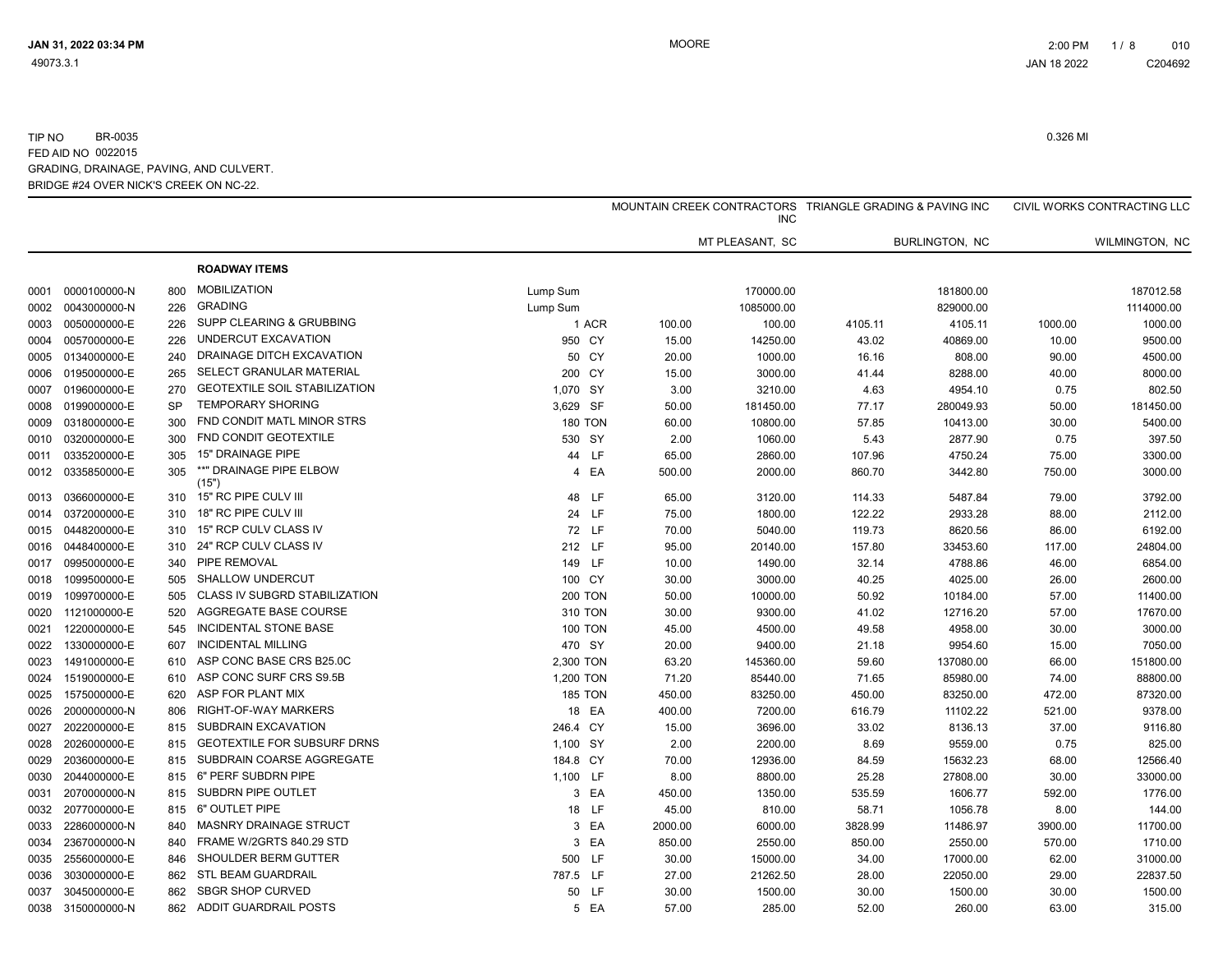|      |                   |           |                                                                                    |                |         | <b>INC</b>      | MOUNTAIN CREEK CONTRACTORS TRIANGLE GRADING & PAVING INC |                       |         | CIVIL WORKS CONTRACTING LLC |
|------|-------------------|-----------|------------------------------------------------------------------------------------|----------------|---------|-----------------|----------------------------------------------------------|-----------------------|---------|-----------------------------|
|      |                   |           |                                                                                    |                |         | MT PLEASANT, SC |                                                          | <b>BURLINGTON, NC</b> |         | WILMINGTON, NC              |
| 0039 | 3195000000-N      | 862       | GR END TYPE AT-1                                                                   | 1 EA           | 950.00  | 950.00          | 950.00                                                   | 950.00                | 843.00  | 843.00                      |
| 0040 | 3287000000-N      | SP        | <b>GR END TYPE TL-3</b>                                                            | 3 EA           | 3500.00 | 10500.00        | 3600.00                                                  | 10800.00              | 3790.00 | 11370.00                    |
| 0041 | 3360000000-E      | 863       | REMOVE EXISTING GUARDRAIL                                                          | 395 LF         | 3.00    | 1185.00         | 3.00                                                     | 1185.00               | 1.00    | 395.00                      |
| 0042 | 3380000000-E      | 862       | TEMP STL BM GUARDRAIL                                                              | 12.5 LF        | 15.00   | 187.50          | 12.00                                                    | 150.00                | 9.50    | 118.75                      |
| 0043 | 3382000000-E      | 862       | TEMP STL BM GDRAIL, SHP CURV                                                       | 62.5 LF        | 19.00   | 1187.50         | 15.00                                                    | 937.50                | 11.50   | 718.75                      |
| 0044 | 3387000000-N      | <b>SP</b> | TEMP GDRL ANCH UNITS ******<br>$(B-77)$                                            | 2 EA           | 2500.00 | 5000.00         | 1800.00                                                  | 3600.00               | 2630.00 | 5260.00                     |
| 0045 | 3436000000-N      | 862       | <b>GENERIC GUARDRAIL ITEM (EA) 862</b><br>TEMPORARY GUARDRAIL END UNITS, TYPE AT-1 | 1 EA           | 600.00  | 600.00          | 600.00                                                   | 600.00                | 730.00  | 730.00                      |
| 0046 | 3635000000-E      | 876       | RIP RAP, CLASS II                                                                  | <b>250 TON</b> | 65.00   | 16250.00        | 71.10                                                    | 17775.00              | 96.00   | 24000.00                    |
| 0047 | 3642000000-E      | 876       | RIP RAP, CLASS A                                                                   | 20 TON         | 65.00   | 1300.00         | 53.49                                                    | 1069.80               | 80.00   | 1600.00                     |
| 0048 | 3649000000-E      | 876       | <b>RIP RAP, CLASS B</b>                                                            | <b>213 TON</b> | 65.00   | 13845.00        | 63.27                                                    | 13476.51              | 80.33   | 17110.29                    |
| 0049 | 3656000000-E      | 876       | <b>GEOTEXTILE FOR DRAINGE</b>                                                      | 1,085 SY       | 3.00    | 3255.00         | 4.17                                                     | 4524.45               | 0.75    | 813.75                      |
| 0050 | 4025000000-E      | 901       | CONTR FURN, TYPE *** SIGN<br>(E)                                                   | 33 SF          | 18.50   | 610.50          | 17.50                                                    | 577.50                | 19.00   | 627.00                      |
| 0051 | 4072000000-E      | 903       | SUPPORT, 3-LB STL U-CHAN                                                           | 56 LF          | 7.25    | 406.00          | 6.20                                                     | 347.20                | 7.50    | 420.00                      |
| 0052 | 4102000000-N      | 904       | SIGN ERECTION, TYPE E                                                              | 4 EA           | 195.00  | 780.00          | 135.00                                                   | 540.00                | 200.00  | 800.00                      |
| 0053 | 4155000000-N      | 907       | DISPOSE SIGN SYST U-CHAN                                                           | 4 EA           | 10.00   | 40.00           | 7.00                                                     | 28.00                 | 10.50   | 42.00                       |
| 0054 | 4400000000-E      |           | 1110 WORK ZONE SIGNS (STAT)                                                        | 116 SF         | 9.50    | 1102.00         | 8.50                                                     | 986.00                | 9.50    | 1102.00                     |
| 0055 | 4405000000-E      |           | 1110 WORK ZONE SIGNS (PORT)                                                        | 96 SF          | 8.85    | 849.60          | 7.88                                                     | 756.48                | 9.50    | 912.00                      |
| 0056 | 4410000000-E      |           | 1110 WORK ZONE SIGNS (BARR)                                                        | 10 SF          | 7.00    | 70.00           | 6.50                                                     | 65.00                 | 7.25    | 72.50                       |
| 0057 | 4430000000-N      |           | 1130 DRUMS                                                                         | 47 EA          | 125.00  | 5875.00         | 102.86                                                   | 4834.42               | 46.00   | 2162.00                     |
| 0058 | 4445000000-E      |           | 1145 BARRICADES (TYPE III)                                                         | 48 LF          | 24.00   | 1152.00         | 35.40                                                    | 1699.20               | 25.00   | 1200.00                     |
| 0059 | 4455000000-N      |           | 1150 FLAGGER                                                                       | <b>180 DAY</b> | 250.00  | 45000.00        | 383.36                                                   | 69004.80              | 1200.00 | 216000.00                   |
| 0060 | 4465000000-N      |           | 1160 TEMPORARY CRASH CUSHIONS                                                      | 2 EA           | 5200.00 | 10400.00        | 6800.00                                                  | 13600.00              | 5450.00 | 10900.00                    |
| 0061 | 4485000000-E      |           | 1170 PORT CONC BARRIER                                                             | 350 LF         | 50.00   | 17500.00        | 57.90                                                    | 20265.00              | 50.00   | 17500.00                    |
| 0062 | 4490000000-E      |           | 1170 PORT CONC BARRIER(ANCHRD)                                                     | 730 LF         | 64.00   | 46720.00        | 67.98                                                    | 49625.40              | 66.00   | 48180.00                    |
| 0063 | 4650000000-N      |           | 1251 TEMP RAISED PVMT MRKS                                                         | 30 EA          | 20.00   | 600.00          | 11.00                                                    | 330.00                | 21.00   | 630.00                      |
| 0064 | 4685000000-E      |           | 1205 THERMO PVT MKG LINES 4"90                                                     | 6,880 LF       | 1.50    | 10320.00        | 1.50                                                     | 10320.00              | 1.50    | 10320.00                    |
| 0065 | 4810000000-E      |           | 1205 PAINT PVMT MARKINGS 4"                                                        | 8,832 LF       | 0.55    | 4857.60         | 0.50                                                     | 4416.00               | 0.58    | 5122.56                     |
| 0066 | 5325800000-E      |           | 1510 8" WATER LINE                                                                 | 332 LF         | 95.00   | 31540.00        | 100.39                                                   | 33329.48              | 90.00   | 29880.00                    |
| 0067 | 5326000000-E      |           | 1510 10" WATER LINE                                                                | 635 LF         | 120.00  | 76200.00        | 125.53                                                   | 79711.55              | 108.00  | 68580.00                    |
| 0068 | 5329000000-E      |           | 1510 DI H2O PIPE FITTINGS                                                          | 2,225 LB       | 12.50   | 27812.50        | 10.44                                                    | 23229.00              | 9.50    | 21137.50                    |
| 0069 | 5540000000-E      |           | 1515 6" VALVE                                                                      | 2 EA           | 2000.00 | 4000.00         | 1839.66                                                  | 3679.32               | 2370.00 | 4740.00                     |
| 0070 | 5552000000-E      |           | 1515 10" VALVE                                                                     | 1 EA           | 4500.00 | 4500.00         | 3280.62                                                  | 3280.62               | 5000.00 | 5000.00                     |
| 0071 | 5571800000-E      |           | 1515 8" TAPPING SLEEVE & VALVE                                                     | 1 EA           | 7500.00 | 7500.00         | 7316.36                                                  | 7316.36               | 7420.00 | 7420.00                     |
| 0072 | 5666000000-N      |           | 1515 FIRE HYDRANT                                                                  | 2 EA           | 5000.00 | 10000.00        | 9918.74                                                  | 19837.48              | 7296.00 | 14592.00                    |
| 0073 | 5673000000-E      |           | 1515 FIRE HYDRANT LEG                                                              | 57 LF          | 60.00   | 3420.00         | 110.00                                                   | 6270.00               | 34.62   | 1973.34                     |
| 0074 | 5709400000-E      |           | 1520 8" FORCE MAIN SEWER                                                           | 830 LF         | 115.00  | 95450.00        | 96.07                                                    | 79738.10              | 61.59   | 51119.70                    |
|      | 0075 5709500000-E |           | 1520 10" FORCE MAIN SEWER                                                          | 246 LF         | 130.00  | 31980.00        | 200.54                                                   | 49332.84              | 51.49   | 12666.54                    |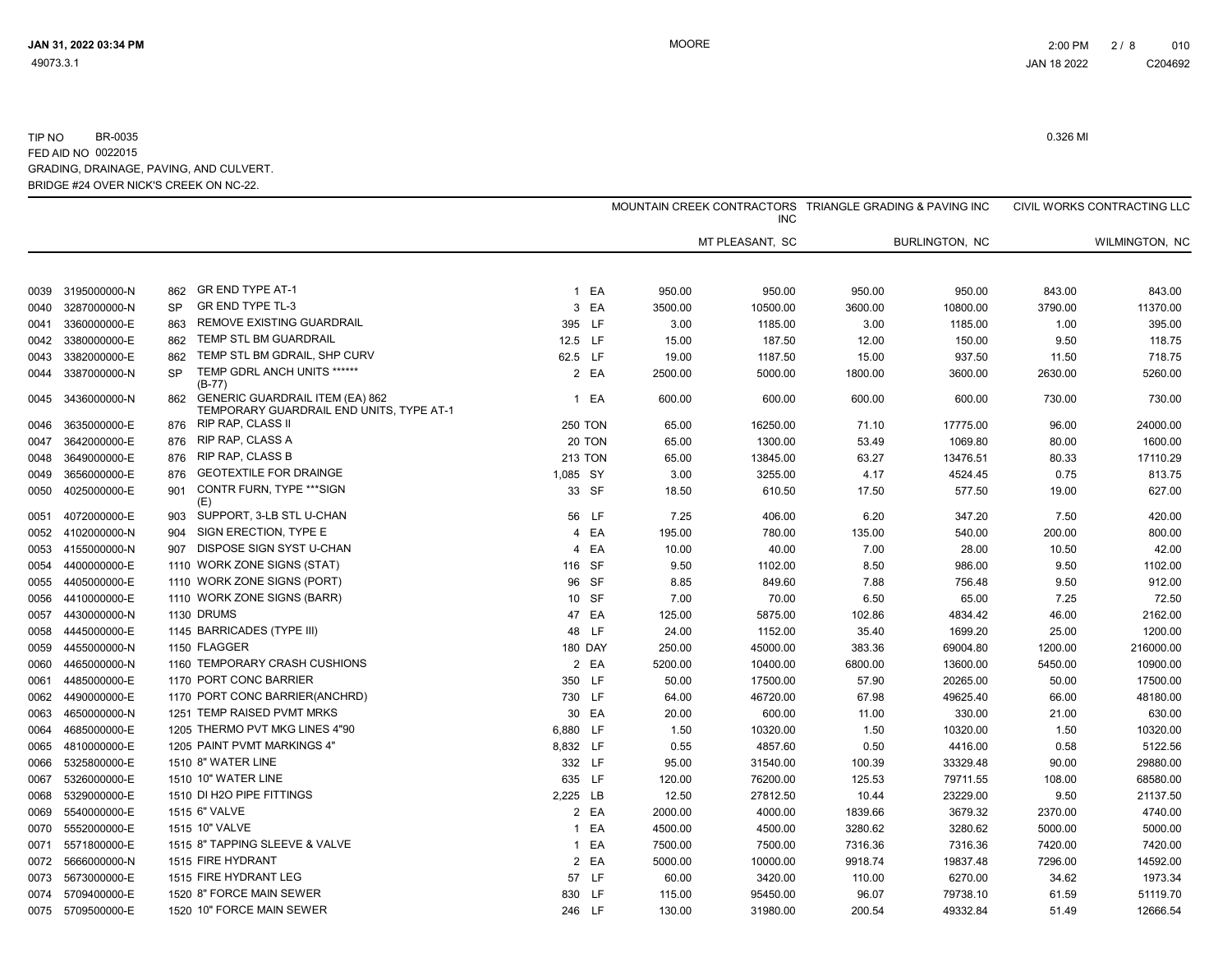|      |                   |           |                                                                               |          |                |          | <b>INC</b>      |          | MOUNTAIN CREEK CONTRACTORS TRIANGLE GRADING & PAVING INC |          | CIVIL WORKS CONTRACTING LLC |
|------|-------------------|-----------|-------------------------------------------------------------------------------|----------|----------------|----------|-----------------|----------|----------------------------------------------------------|----------|-----------------------------|
|      |                   |           |                                                                               |          |                |          | MT PLEASANT, SC |          | <b>BURLINGTON, NC</b>                                    |          | WILMINGTON, NC              |
|      | 0076 5769000000-E |           | 1520 DI SEWER PIPE FITTINGS                                                   | 1,160 LB |                | 12.50    | 14500.00        | 13.52    | 15683.20                                                 | 9.54     | 11066.40                    |
| 0077 | 5801000000-E      |           | 1530 ABANDON 8" UTILITY PIPE                                                  | 1,607 LF |                | 15.00    | 24105.00        | 10.00    | 16070.00                                                 | 19.10    | 30693.70                    |
| 0078 | 5802000000-E      |           | 1530 ABANDON 10" UTILITY PIPE                                                 | 575 LF   |                | 20.00    | 11500.00        | 12.00    | 6900.00                                                  | 23.40    | 13455.00                    |
| 0079 | 5815500000-N      |           | 1530 REMOVE FIRE HYDRANT                                                      |          | 2 EA           | 1000.00  | 2000.00         | 3434.44  | 6868.88                                                  | 865.99   | 1731.98                     |
| 0080 | 5835700000-E      |           | 1540 16" ENCASEMENT PIPE                                                      | 140 LF   |                | 175.00   | 24500.00        | 123.50   | 17290.00                                                 | 124.41   | 17417.40                    |
| 0081 | 5835800000-E      |           | 1540 18" ENCASEMENT PIPE                                                      |          | 60 LF          | 200.00   | 12000.00        | 203.07   | 12184.20                                                 | 178.50   | 10710.00                    |
| 0082 | 5835900000-E      |           | 1540 20" ENCASEMENT PIPE                                                      |          | 90 LF          | 225.00   | 20250.00        | 210.20   | 18918.00                                                 | 178.50   | 16065.00                    |
| 0083 | 5872500000-E      |           | 1550 BORE & JACK **"<br>(16")                                                 |          | 50 LF          | 600.00   | 30000.00        | 695.00   | 34750.00                                                 | 811.83   | 40591.50                    |
| 0084 | 5872500000-E      |           | 1550 BORE & JACK **"<br>(18")                                                 |          | 35 LF          | 600.00   | 21000.00        | 795.00   | 27825.00                                                 | 916.34   | 32071.90                    |
| 0085 | 5872500000-E      |           | 1550 BORE & JACK **"<br>(20")                                                 |          | 55 LF          | 600.00   | 33000.00        | 995.00   | 54725.00                                                 | 848.66   | 46676.30                    |
| 0086 | 5872600000-E      |           | 1550 DIRECT DRILL **"<br>(10")                                                | 246 LF   |                | 300.00   | 73800.00        | 424.84   | 104510.64                                                | 358.17   | 88109.82                    |
| 0087 | 5882000000-N      | SP        | <b>GENERIC UTILITY ITEM (EA)</b><br>8" INSERTION VALVE                        |          | 2 EA           | 15000.00 | 30000.00        | 17816.35 | 35632.70                                                 | 12994.68 | 25989.36                    |
| 0088 | 5882000000-N      | SP        | <b>GENERIC UTILITY ITEM (EA)</b><br>8" PLUG VALVE                             |          | 1 EA           | 10000.00 | 10000.00        | 8477.80  | 8477.80                                                  | 5899.27  | 5899.27                     |
| 0089 | 5888000000-E      | SP.       | <b>GENERIC UTILITY ITEM (LF)</b><br>8" RJ DIP FORCE MAIN SEWER W/EPOXY LINING | 416 LF   |                | 175.00   | 72800.00        | 171.31   | 71264.96                                                 | 129.96   | 54063.36                    |
| 0090 | 6000000000-E      |           | 1605 TEMPORARY SILT FENCE                                                     | 3,950 LF |                | 2.25     | 8887.50         | 2.75     | 10862.50                                                 | 2.62     | 10349.00                    |
| 0091 | 6006000000-E      |           | 1610 EROS CONTRL STONE CL A                                                   |          | <b>210 TON</b> | 20.00    | 4200.00         | 53.49    | 11232.90                                                 | 81.94    | 17207.40                    |
| 0092 | 6009000000-E      |           | 1610 EROS CONTRL STONE CL B                                                   |          | 365 TON        | 20.00    | 7300.00         | 58.83    | 21472.95                                                 | 77.20    | 28178.00                    |
| 0093 | 6012000000-E      |           | 1610 SEDIMENT CONTROL STONE                                                   |          | <b>255 TON</b> | 20.00    | 5100.00         | 45.45    | 11589.75                                                 | 62.39    | 15909.45                    |
| 0094 | 6015000000-E      |           | 1615 TEMPORARY MULCHING                                                       |          | 4 ACR          | 975.00   | 3900.00         | 900.00   | 3600.00                                                  | 250.00   | 1000.00                     |
| 0095 | 6018000000-E      |           | 1620 SEED FOR TEMP SEEDING                                                    | 300 LB   |                | 3.00     | 900.00          | 3.00     | 900.00                                                   | 1.00     | 300.00                      |
| 0096 | 6021000000-E      |           | 1620 FERT FOR TEMP SEEDING                                                    |          | 2.5 TON        | 1475.00  | 3687.50         | 1375.00  | 3437.50                                                  | 250.00   | 625.00                      |
| 0097 | 6024000000-E      |           | 1622 TEMPORARY SLOPE DRAINS                                                   | 400 LF   |                | 10.00    | 4000.00         | 25.95    | 10380.00                                                 | 10.00    | 4000.00                     |
| 0098 | 6029000000-E      | SP.       | <b>SAFETY FENCE</b>                                                           | 440 LF   |                | 2.00     | 880.00          | 2.00     | 880.00                                                   | 2.36     | 1038.40                     |
| 0099 | 6030000000-E      |           | 1630 SILT EXCAVATION                                                          | 730 CY   |                | 1.00     | 730.00          | 8.56     | 6248.80                                                  | 11.94    | 8716.20                     |
| 0100 | 6036000000-E      |           | 1631 MATTING FOR EROS CONTROL                                                 | 9,000 SY |                | 1.65     | 14850.00        | 1.35     | 12150.00                                                 | 2.36     | 21240.00                    |
| 0101 | 6037000000-E      | SP        | <b>COIR FIBER MAT</b>                                                         | 510 SY   |                | 3.25     | 1657.50         | 4.50     | 2295.00                                                  | 5.09     | 2595.90                     |
| 0102 | 6042000000-E      |           | 1632 1/4" HARDWARE CLOTH                                                      | 660 LF   |                | 2.75     | 1815.00         | 11.90    | 7854.00                                                  | 1.64     | 1082.40                     |
| 0103 | 6069000000-E      |           | 1638 STILLING BASINS                                                          | 640 CY   |                | 50.00    | 32000.00        | 12.63    | 8083.20                                                  | 24.42    | 15628.80                    |
| 0104 | 6071012000-E      | <b>SP</b> | <b>COIR FIBER WATTLE</b>                                                      | 560 LF   |                | 10.00    | 5600.00         | 12.00    | 6720.00                                                  | 19.20    | 10752.00                    |
| 0105 | 6071020000-E      | <b>SP</b> | POLYACRYLAMIDE (PAM)                                                          | 205 LB   |                | 20.00    | 4100.00         | 20.00    | 4100.00                                                  | 8.19     | 1678.95                     |
| 0106 | 6071030000-E      |           | 1640 COIR FIBER BAFFLE                                                        | 460 LF   |                | 6.75     | 3105.00         | 6.75     | 3105.00                                                  | 14.23    | 6545.80                     |
| 0107 | 6071050000-E      | <b>SP</b> | **" SKIMMER<br>$(1 - 1/2")$                                                   |          | 1 EA           | 2000.00  | 2000.00         | 2453.04  | 2453.04                                                  | 1493.54  | 1493.54                     |
| 0108 | 6084000000-E      |           | 1660 SEEDING AND MULCHING                                                     |          | 4 ACR          | 2975.00  | 11900.00        | 2295.00  | 9180.00                                                  | 2893.89  | 11575.56                    |
|      | 0109 6087000000-E |           | 1660 MOWING                                                                   |          | 2 ACR          | 200.00   | 400.00          | 200.00   | 400.00                                                   | 50.00    | 100.00                      |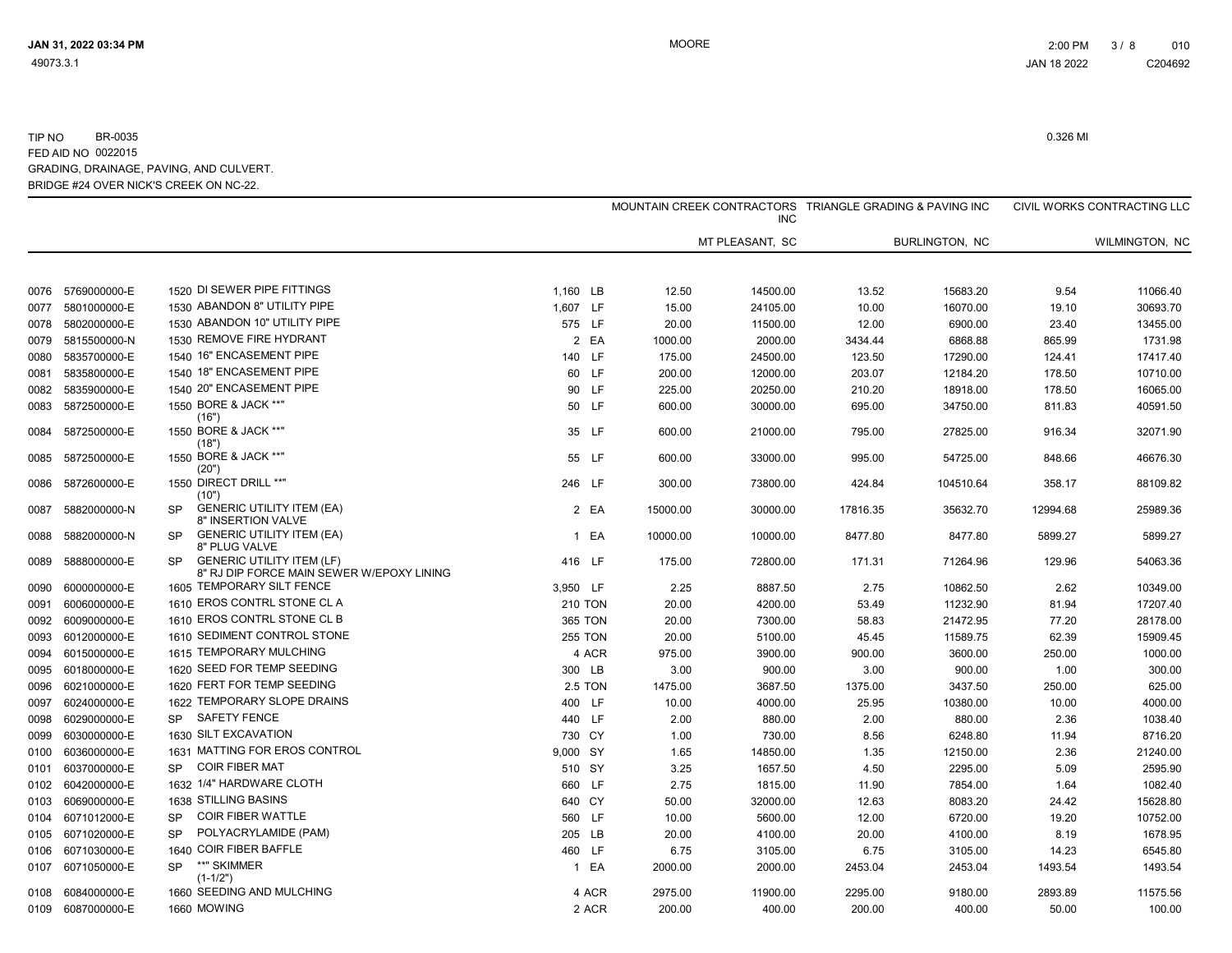|      |                   |           |                                                      |                |              | <b>INC</b>      | MOUNTAIN CREEK CONTRACTORS TRIANGLE GRADING & PAVING INC |                |              | CIVIL WORKS CONTRACTING LLC |
|------|-------------------|-----------|------------------------------------------------------|----------------|--------------|-----------------|----------------------------------------------------------|----------------|--------------|-----------------------------|
|      |                   |           |                                                      |                |              | MT PLEASANT, SC |                                                          | BURLINGTON, NC |              | WILMINGTON, NC              |
|      |                   |           | 1661 SEED FOR REPAIR SEEDING                         |                |              |                 |                                                          |                |              |                             |
| 0110 | 6090000000-E      |           |                                                      | 50 LB          | 15.00        | 750.00          | 13.00                                                    | 650.00         | 16.19        | 809.50                      |
| 0111 | 6093000000-E      |           | 1661 FERT FOR REPAIR SEEDING                         | 0.25 TON       | 1475.00      | 368.75          | 1375.00                                                  | 343.75         | 1703.80      | 425.95                      |
| 0112 | 6096000000-E      |           | 1662 SEED FOR SUPP SEEDING                           | 100 LB         | 12.00        | 1200.00         | 10.00                                                    | 1000.00        | 16.19        | 1619.00                     |
| 0113 | 6108000000-E      |           | 1665 FERTILIZER TOPDRESSING                          | 3 TON          | 1300.00      | 3900.00         | 1375.00                                                  | 4125.00        | 1703.75      | 5111.25                     |
| 0114 | 6111000000-E      | <b>SP</b> | <b>IMPERVIOUS DIKE</b>                               | 388 LF         | 100.00       | 38800.00        | 134.52                                                   | 52193.76       | 119.18       | 46241.84                    |
| 0115 | 6114500000-N      |           | 1667 SPECIALIZED HAND MOWING                         | 10 MHR         | 90.00        | 900.00          | 90.00                                                    | 900.00         | 109.91       | 1099.10                     |
|      | 0116 6117000000-N | <b>SP</b> | <b>RESPONSE FOR EROS CONTROL</b>                     | 18 EA          | 50.00        | 900.00          | 400.00                                                   | 7200.00        | 500.00       | 9000.00                     |
| 0117 | 6117500000-N      | <b>SP</b> | CONC WASHOUT STRUCTURE                               | 2 EA           | 1500.00      | 3000.00         | 970.55                                                   | 1941.10        | 3061.44      | 6122.88                     |
|      |                   |           | <b>CULVERT ITEMS</b>                                 |                |              |                 |                                                          |                |              |                             |
|      | 0118 8035000000-N | 402       | <b>REMV EXIST STR **********</b><br>$(23+12.00 - L)$ | Lump Sum       |              | 20000.00        |                                                          | 35933.21       |              | 38000.00                    |
|      | 0119 8065000000-N |           | ASBESTOS ASSESSMENT                                  | Lump Sum       |              | 1500.00         |                                                          | 1100.00        |              | 1101.82                     |
| 0120 | 8126000000-N      | 414       | CULV EXCAV @ ************<br>$(23+12.00 - L)$        | Lump Sum       |              | 85000.00        |                                                          | 20163.20       |              | 88000.00                    |
|      | 0121 8133000000-E |           | 414 FND CONDIT MAT, BOX CULV                         | <b>207 TON</b> | 80.00        | 16560.00        | 58.62                                                    | 12134.34       | 30.89        | 6394.23                     |
|      | 0122 8196000000-E |           | CLASS A CONCRETE (CULV)                              | 307.7 CY       | 1025.00      | 315392.50       | 1332.37                                                  | 409970.25      | 1090.00      | 335393.00                   |
|      | 0123 8245000000-E | 425       | <b>REINF STEEL (CULVERT)</b>                         | 33,536 LB      | 2.10         | 70425.60        | 2.34                                                     | 78474.24       | 1.76         | 59023.36                    |
|      |                   |           | <b>CONTRACT TOTAL</b>                                |                | <b>TOTAL</b> | 3488269.05      | <b>TOTAL</b>                                             | 3636900.00     | <b>TOTAL</b> | 3816583.28                  |
|      |                   |           | ROADWAY ITEMS                                        |                | SUB-TOTAL    | 2979390.95      | SUB-TOTAL                                                | 3079124.76     | SUB-TOTAL    | 3288670.87                  |
|      |                   |           | <b>CULVERT ITEMS</b>                                 |                | SUB-TOTAL    | 508878.10       | SUB-TOTAL                                                | 557775.24      | SUB-TOTAL    | 527912.41                   |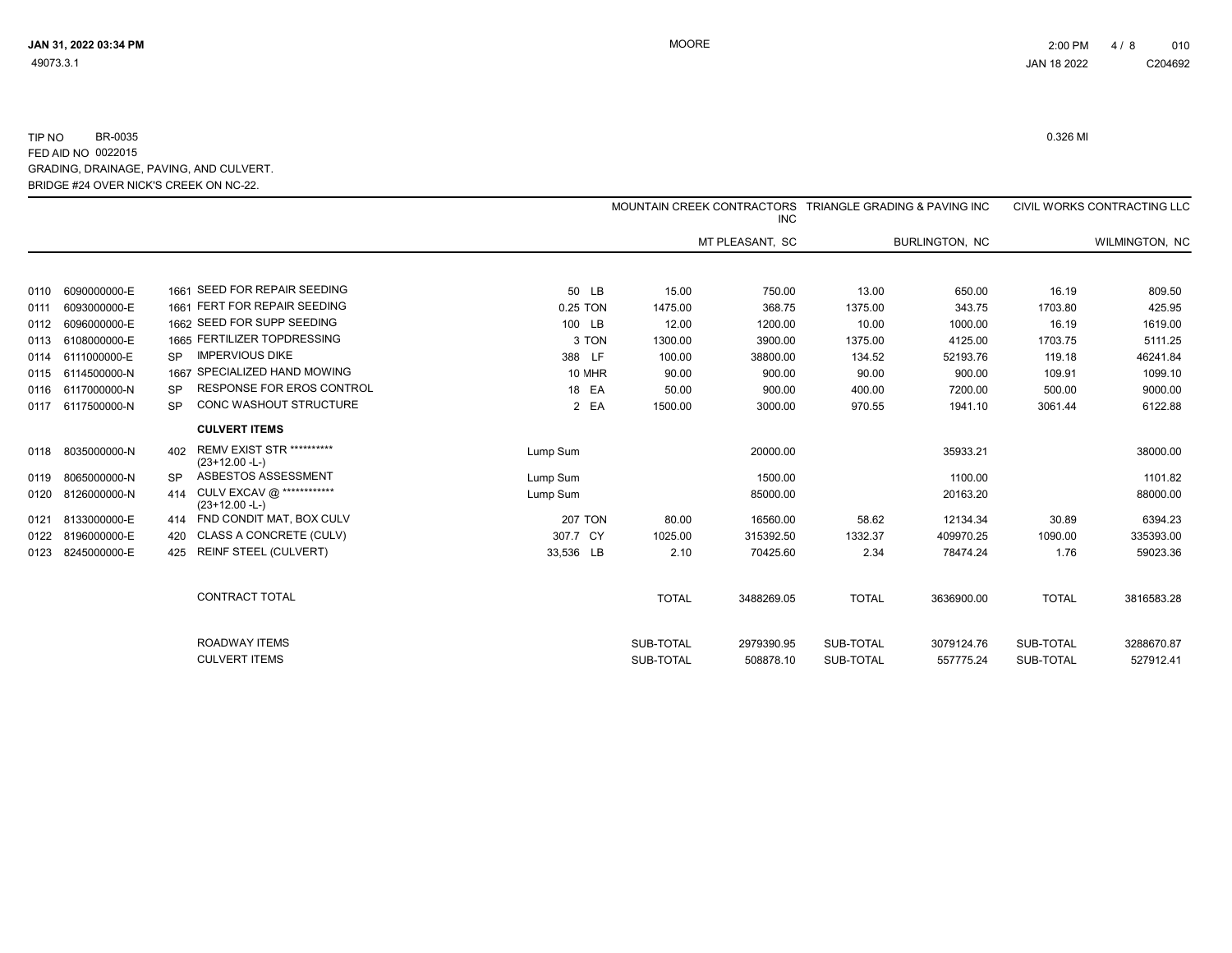|      |                   |           |                                      |                |                |         | FSC II LLC DBA FRED SMITH<br><b>COMPANY</b> |
|------|-------------------|-----------|--------------------------------------|----------------|----------------|---------|---------------------------------------------|
|      |                   |           |                                      |                |                |         | RALEIGH, NC                                 |
|      |                   |           | <b>ROADWAY ITEMS</b>                 |                |                |         |                                             |
|      |                   |           |                                      |                |                |         |                                             |
| 0001 | 0000100000-N      | 800       | <b>MOBILIZATION</b>                  | Lump Sum       |                |         | 191000.00                                   |
| 0002 | 0043000000-N      | 226       | <b>GRADING</b>                       | Lump Sum       |                |         | 797807.40                                   |
| 0003 | 0050000000-E      | 226       | SUPP CLEARING & GRUBBING             |                | 1 ACR          | 1.00    | 1.00                                        |
| 0004 | 0057000000-E      | 226       | UNDERCUT EXCAVATION                  | 950 CY         |                | 25.00   | 23750.00                                    |
| 0005 | 0134000000-E      | 240       | DRAINAGE DITCH EXCAVATION            |                | 50 CY          | 22.00   | 1100.00                                     |
| 0006 | 0195000000-E      | 265       | SELECT GRANULAR MATERIAL             | 200 CY         |                | 50.00   | 10000.00                                    |
| 0007 | 0196000000-E      | 270       | <b>GEOTEXTILE SOIL STABILIZATION</b> | 1,070 SY       |                | 3.50    | 3745.00                                     |
| 0008 | 0199000000-E      | <b>SP</b> | <b>TEMPORARY SHORING</b>             | 3,629 SF       |                | 51.60   | 187256.40                                   |
| 0009 | 0318000000-E      | 300       | FND CONDIT MATL MINOR STRS           | <b>180 TON</b> |                | 35.00   | 6300.00                                     |
| 0010 | 0320000000-E      | 300       | FND CONDIT GEOTEXTILE                | 530 SY         |                | 2.00    | 1060.00                                     |
| 0011 | 0335200000-E      | 305       | 15" DRAINAGE PIPE                    |                | 44 LF          | 85.00   | 3740.00                                     |
| 0012 | 0335850000-E      | 305       | **" DRAINAGE PIPE ELBOW<br>(15")     |                | 4 EA           | 500.00  | 2000.00                                     |
| 0013 | 0366000000-E      | 310       | 15" RC PIPE CULV III                 |                | 48 LF          | 62.00   | 2976.00                                     |
| 0014 | 0372000000-E      | 310       | 18" RC PIPE CULV III                 |                | 24 LF          | 75.00   | 1800.00                                     |
| 0015 | 0448200000-E      | 310       | 15" RCP CULV CLASS IV                |                | 72 LF          | 85.00   | 6120.00                                     |
| 0016 | 0448400000-E      | 310       | 24" RCP CULV CLASS IV                | 212 LF         |                | 85.00   | 18020.00                                    |
| 0017 | 0995000000-E      | 340       | PIPE REMOVAL                         | 149 LF         |                | 25.00   | 3725.00                                     |
| 0018 | 1099500000-E      | 505       | <b>SHALLOW UNDERCUT</b>              | 100 CY         |                | 30.00   | 3000.00                                     |
| 0019 | 1099700000-E      | 505       | CLASS IV SUBGRD STABILIZATION        | <b>200 TON</b> |                | 44.00   | 8800.00                                     |
|      | 1121000000-E      | 520       | AGGREGATE BASE COURSE                | 310 TON        |                |         | 13950.00                                    |
| 0020 |                   |           | <b>INCIDENTAL STONE BASE</b>         |                |                | 45.00   |                                             |
| 0021 | 1220000000-E      | 545       | <b>INCIDENTAL MILLING</b>            | <b>100 TON</b> |                | 38.00   | 3800.00                                     |
| 0022 | 1330000000-E      | 607       | ASP CONC BASE CRS B25.0C             | 470 SY         |                | 19.00   | 8930.00                                     |
| 0023 | 1491000000-E      | 610       |                                      | 2,300 TON      |                | 61.00   | 140300.00                                   |
| 0024 | 1519000000-E      | 610       | ASP CONC SURF CRS S9.5B              | 1,200 TON      |                | 77.00   | 92400.00                                    |
| 0025 | 1575000000-E      | 620       | ASP FOR PLANT MIX                    |                | <b>185 TON</b> | 575.00  | 106375.00                                   |
| 0026 | 2000000000-N      | 806       | RIGHT-OF-WAY MARKERS                 |                | 18 EA          | 375.00  | 6750.00                                     |
| 0027 | 2022000000-E      | 815       | SUBDRAIN EXCAVATION                  | 246.4 CY       |                | 20.00   | 4928.00                                     |
| 0028 | 2026000000-E      | 815       | <b>GEOTEXTILE FOR SUBSURF DRNS</b>   | 1,100 SY       |                | 2.00    | 2200.00                                     |
| 0029 | 2036000000-E      | 815       | SUBDRAIN COARSE AGGREGATE            | 184.8 CY       |                | 35.00   | 6468.00                                     |
| 0030 | 2044000000-E      | 815       | 6" PERF SUBDRN PIPE                  | 1,100 LF       |                | 7.00    | 7700.00                                     |
| 0031 | 2070000000-N      | 815       | SUBDRN PIPE OUTLET                   |                | 3 EA           | 300.00  | 900.00                                      |
| 0032 | 2077000000-E      | 815       | 6" OUTLET PIPE                       |                | 18 LF          | 40.00   | 720.00                                      |
| 0033 | 2286000000-N      | 840       | <b>MASNRY DRAINAGE STRUCT</b>        |                | 3 EA           | 3200.00 | 9600.00                                     |
| 0034 | 2367000000-N      | 840       | FRAME W/2GRTS 840.29 STD             |                | 3 EA           | 1000.00 | 3000.00                                     |
| 0035 | 2556000000-E      | 846       | SHOULDER BERM GUTTER                 | 500 LF         |                | 29.15   | 14575.00                                    |
| 0036 | 3030000000-E      | 862       | STL BEAM GUARDRAIL                   | 787.5 LF       |                | 26.00   | 20475.00                                    |
| 0037 | 3045000000-E      | 862       | <b>SBGR SHOP CURVED</b>              |                | 50 LF          | 28.50   | 1425.00                                     |
|      | 0038 3150000000-N | 862       | <b>ADDIT GUARDRAIL POSTS</b>         |                | 5 EA           | 11.00   | 55.00                                       |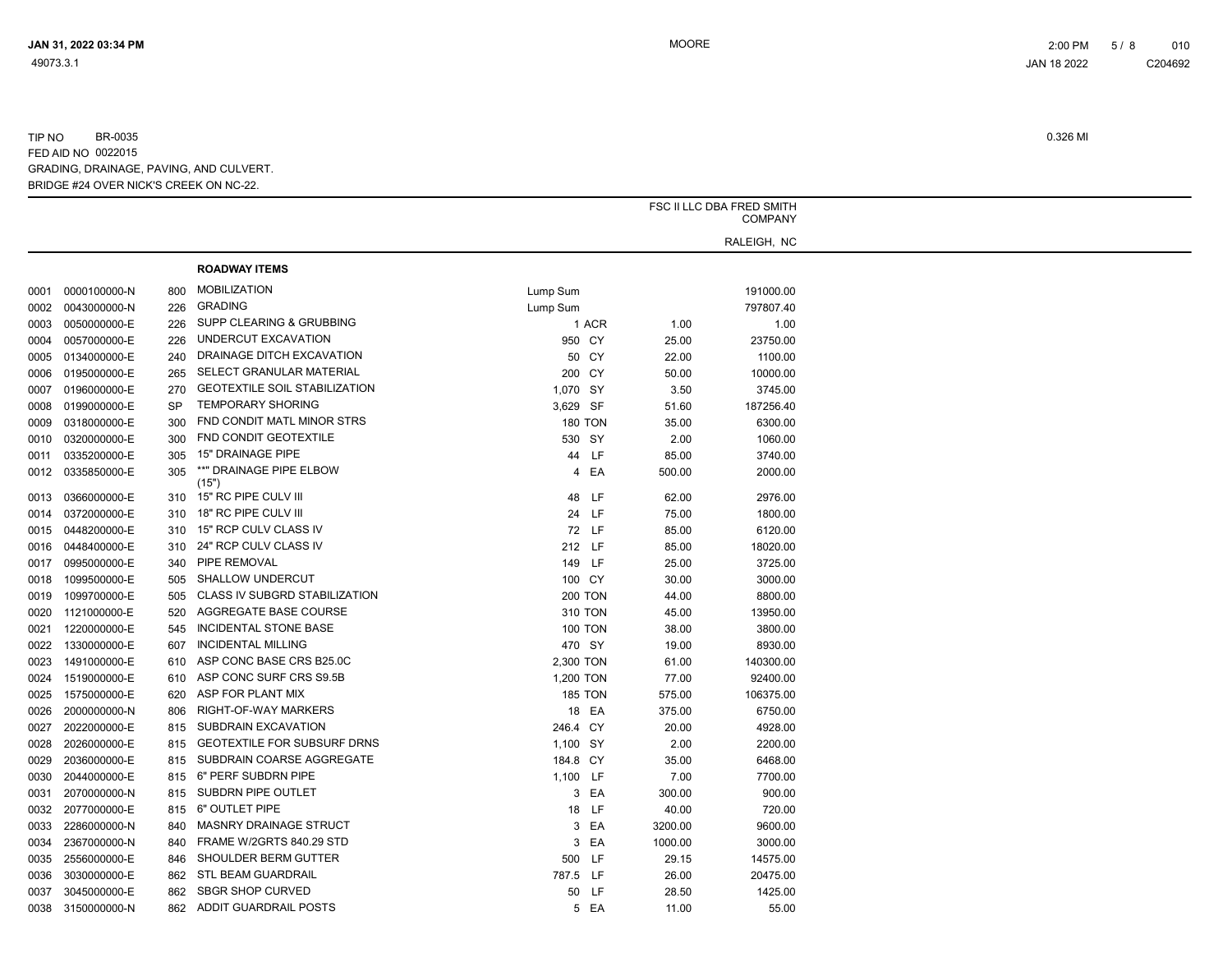|      |                   | FSC II LLC DBA FRED SMITH |                                                                                    |              |                |          |                               |
|------|-------------------|---------------------------|------------------------------------------------------------------------------------|--------------|----------------|----------|-------------------------------|
|      |                   |                           |                                                                                    |              |                |          | <b>COMPANY</b><br>RALEIGH, NC |
|      |                   |                           |                                                                                    |              |                |          |                               |
|      |                   |                           |                                                                                    |              |                |          |                               |
| 0039 | 3195000000-N      | 862                       | <b>GR END TYPE AT-1</b>                                                            |              | 1 EA           | 1150.00  | 1150.00                       |
| 0040 | 3287000000-N      | <b>SP</b>                 | GR END TYPE TL-3                                                                   |              | 3 EA           | 3600.00  | 10800.00                      |
| 0041 | 3360000000-E      | 863                       | REMOVE EXISTING GUARDRAIL                                                          | 395 LF       |                | 1.00     | 395.00                        |
| 0042 | 3380000000-E      | 862                       | TEMP STL BM GUARDRAIL                                                              | 12.5 LF      |                | 15.00    | 187.50                        |
| 0043 | 3382000000-E      | 862                       | TEMP STL BM GDRAIL, SHP CURV                                                       | 62.5 LF      |                | 15.00    | 937.50                        |
| 0044 | 3387000000-N      | <b>SP</b>                 | TEMP GDRL ANCH UNITS ******<br>$(B-77)$                                            |              | 2 EA           | 1200.00  | 2400.00                       |
| 0045 | 3436000000-N      | 862                       | <b>GENERIC GUARDRAIL ITEM (EA) 862</b><br>TEMPORARY GUARDRAIL END UNITS, TYPE AT-1 | $\mathbf{1}$ | EA             | 350.00   | 350.00                        |
| 0046 | 3635000000-E      |                           | 876 RIP RAP, CLASS II                                                              |              | <b>250 TON</b> | 74.00    | 18500.00                      |
| 0047 | 3642000000-E      | 876                       | RIP RAP, CLASS A                                                                   |              | 20 TON         | 60.00    | 1200.00                       |
| 0048 | 3649000000-E      | 876                       | <b>RIP RAP, CLASS B</b>                                                            |              | <b>213 TON</b> | 81.00    | 17253.00                      |
| 0049 | 3656000000-E      | 876                       | <b>GEOTEXTILE FOR DRAINGE</b>                                                      | 1,085 SY     |                | 2.00     | 2170.00                       |
| 0050 | 4025000000-E      | 901                       | CONTR FURN, TYPE *** SIGN<br>(E)                                                   |              | 33 SF          | 18.50    | 610.50                        |
| 0051 | 4072000000-E      | 903                       | SUPPORT, 3-LB STL U-CHAN                                                           |              | 56 LF          | 7.25     | 406.00                        |
| 0052 | 4102000000-N      | 904                       | SIGN ERECTION, TYPE E                                                              |              | 4 EA           | 195.00   | 780.00                        |
| 0053 | 4155000000-N      | 907                       | DISPOSE SIGN SYST U-CHAN                                                           | 4            | EA             | 10.00    | 40.00                         |
| 0054 | 4400000000-E      |                           | 1110 WORK ZONE SIGNS (STAT)                                                        |              | 116 SF         | 9.50     | 1102.00                       |
| 0055 | 4405000000-E      |                           | 1110 WORK ZONE SIGNS (PORT)                                                        |              | 96 SF          | 28.00    | 2688.00                       |
| 0056 | 4410000000-E      |                           | 1110 WORK ZONE SIGNS (BARR)                                                        |              | 10 SF          | 7.00     | 70.00                         |
| 0057 | 4430000000-N      |                           | 1130 DRUMS                                                                         |              | 47 EA          | 40.00    | 1880.00                       |
| 0058 | 4445000000-E      |                           | 1145 BARRICADES (TYPE III)                                                         |              | 48 LF          | 24.00    | 1152.00                       |
| 0059 | 4455000000-N      |                           | 1150 FLAGGER                                                                       |              | <b>180 DAY</b> | 525.00   | 94500.00                      |
| 0060 | 4465000000-N      |                           | 1160 TEMPORARY CRASH CUSHIONS                                                      |              | 2 EA           | 6800.00  | 13600.00                      |
| 0061 | 4485000000-E      |                           | 1170 PORT CONC BARRIER                                                             | 350 LF       |                | 45.30    | 15855.00                      |
| 0062 | 4490000000-E      |                           | 1170 PORT CONC BARRIER(ANCHRD)                                                     | 730 LF       |                | 69.45    | 50698.50                      |
| 0063 | 4650000000-N      |                           | 1251 TEMP RAISED PVMT MRKS                                                         |              | 30 EA          | 20.00    | 600.00                        |
|      | 4685000000-E      |                           | 1205 THERMO PVT MKG LINES 4"90                                                     | 6,880 LF     |                | 1.50     | 10320.00                      |
| 0064 |                   |                           | 1205 PAINT PVMT MARKINGS 4"                                                        | 8,832 LF     |                | 0.55     | 4857.60                       |
| 0065 | 4810000000-E      |                           | 1510 8" WATER LINE                                                                 |              |                |          |                               |
| 0066 | 5325800000-E      |                           |                                                                                    |              | 332 LF         | 135.87   | 45108.84                      |
| 0067 | 5326000000-E      |                           | 1510 10" WATER LINE                                                                | 635 LF       |                | 132.28   | 83997.80                      |
| 0068 | 5329000000-E      |                           | 1510 DI H2O PIPE FITTINGS                                                          | 2,225 LB     |                | 12.00    | 26700.00                      |
| 0069 | 5540000000-E      |                           | 1515 6" VALVE                                                                      |              | 2 EA           | 3500.00  | 7000.00                       |
| 0070 | 5552000000-E      |                           | 1515 10" VALVE                                                                     | $\mathbf{1}$ | EA             | 6500.00  | 6500.00                       |
| 0071 | 5571800000-E      |                           | 1515 8" TAPPING SLEEVE & VALVE                                                     |              | 1 EA           | 6500.00  | 6500.00                       |
| 0072 | 5666000000-N      |                           | 1515 FIRE HYDRANT                                                                  |              | 2 EA           | 10500.00 | 21000.00                      |
| 0073 | 5673000000-E      |                           | 1515 FIRE HYDRANT LEG                                                              |              | 57 LF          | 60.00    | 3420.00                       |
| 0074 | 5709400000-E      |                           | 1520 8" FORCE MAIN SEWER                                                           | 830 LF       |                | 109.68   | 91034.40                      |
|      | 0075 5709500000-E |                           | 1520 10" FORCE MAIN SEWER                                                          | 246 LF       |                | 95.49    | 23490.54                      |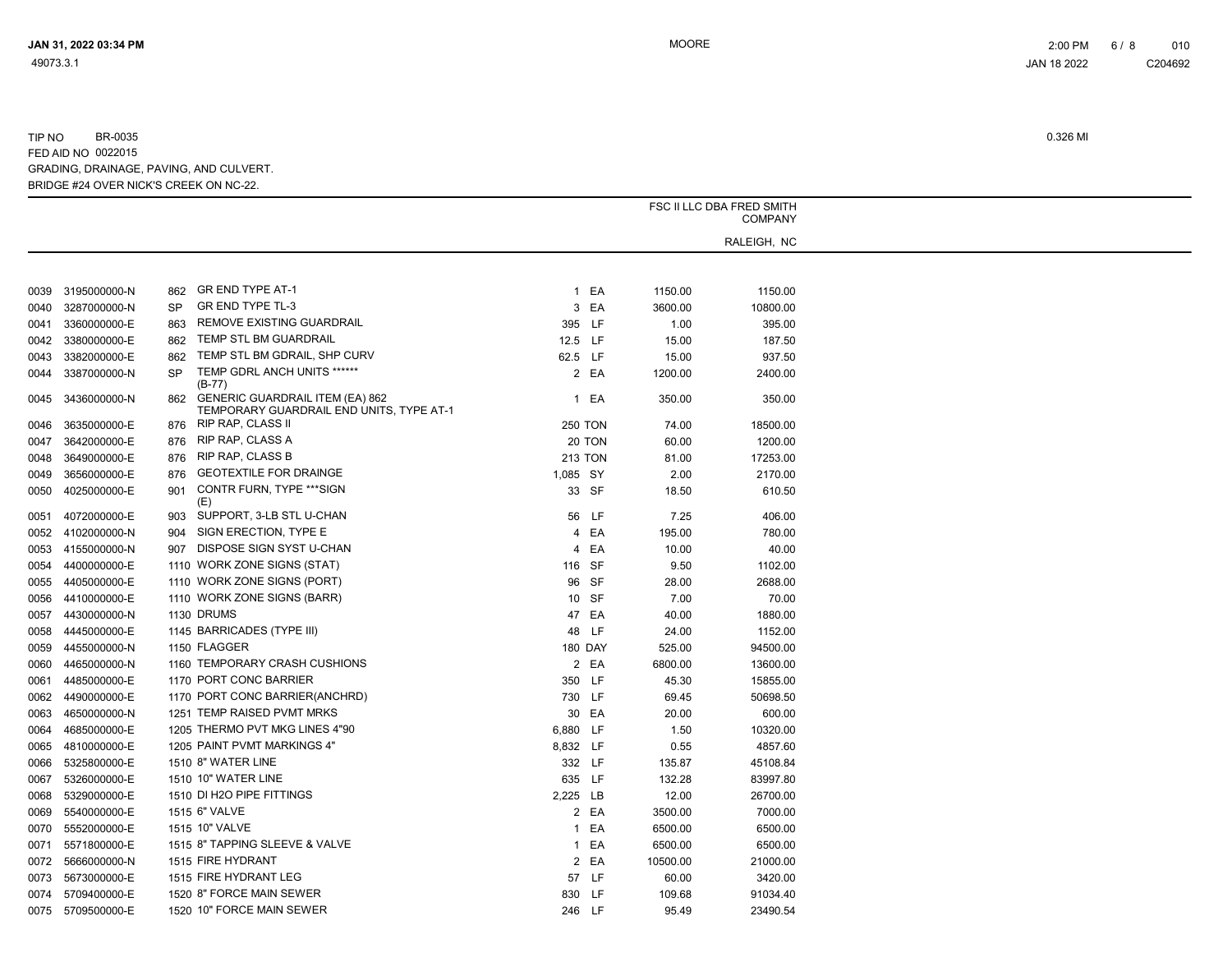|      | FSC II LLC DBA FRED SMITH |                                                                                            |                |       |          |             |  |
|------|---------------------------|--------------------------------------------------------------------------------------------|----------------|-------|----------|-------------|--|
|      | <b>COMPANY</b>            |                                                                                            |                |       |          |             |  |
|      |                           |                                                                                            |                |       |          | RALEIGH, NC |  |
|      |                           |                                                                                            |                |       |          |             |  |
|      |                           |                                                                                            |                |       |          |             |  |
| 0076 | 5769000000-E              | 1520 DI SEWER PIPE FITTINGS                                                                | 1,160 LB       |       | 12.00    | 13920.00    |  |
| 0077 | 5801000000-E              | 1530 ABANDON 8" UTILITY PIPE                                                               | 1,607 LF       |       | 17.35    | 27881.45    |  |
| 0078 | 5802000000-E              | 1530 ABANDON 10" UTILITY PIPE                                                              | 575 LF         |       | 17.30    | 9947.50     |  |
| 0079 | 5815500000-N              | 1530 REMOVE FIRE HYDRANT                                                                   |                | 2 EA  | 2500.00  | 5000.00     |  |
| 0080 | 5835700000-E              | 1540 16" ENCASEMENT PIPE                                                                   | 140            | LF.   | 502.53   | 70354.20    |  |
| 0081 | 5835800000-E              | 1540 18" ENCASEMENT PIPE                                                                   | 60             | LF.   | 547.37   | 32842.20    |  |
| 0082 | 5835900000-E              | 1540 20" ENCASEMENT PIPE                                                                   | 90             | LF.   | 495.19   | 44567.10    |  |
| 0083 | 5872500000-E              | 1550 BORE & JACK **"<br>(16")                                                              | 50 LF          |       | 1502.10  | 75105.00    |  |
| 0084 | 5872500000-E              | 1550 BORE & JACK **"<br>(18")                                                              |                | 35 LF | 1540.17  | 53905.95    |  |
| 0085 | 5872500000-E              | 1550 BORE & JACK **"<br>(20")                                                              |                | 55 LF | 1578.26  | 86804.30    |  |
| 0086 | 5872600000-E              | 1550 DIRECT DRILL **"<br>(10")                                                             | 246 LF         |       | 336.84   | 82862.64    |  |
| 0087 | 5882000000-N              | <b>GENERIC UTILITY ITEM (EA)</b><br><b>SP</b><br>8" INSERTION VALVE                        |                | 2 EA  | 14461.96 | 28923.92    |  |
| 0088 | 5882000000-N              | <b>GENERIC UTILITY ITEM (EA)</b><br><b>SP</b><br>8" PLUG VALVE                             |                | 1 EA  | 4500.00  | 4500.00     |  |
| 0089 | 5888000000-E              | <b>GENERIC UTILITY ITEM (LF)</b><br><b>SP</b><br>8" RJ DIP FORCE MAIN SEWER W/EPOXY LINING | 416 LF         |       | 193.55   | 80516.80    |  |
| 0090 | 6000000000-E              | 1605 TEMPORARY SILT FENCE                                                                  | 3,950 LF       |       | 2.25     | 8887.50     |  |
| 0091 | 6006000000-E              | 1610 EROS CONTRL STONE CL A                                                                | <b>210 TON</b> |       | 51.00    | 10710.00    |  |
| 0092 | 6009000000-E              | 1610 EROS CONTRL STONE CL B                                                                | <b>365 TON</b> |       | 50.00    | 18250.00    |  |
| 0093 | 6012000000-E              | 1610 SEDIMENT CONTROL STONE                                                                | <b>255 TON</b> |       | 45.00    | 11475.00    |  |
| 0094 | 6015000000-E              | 1615 TEMPORARY MULCHING                                                                    |                | 4 ACR | 975.00   | 3900.00     |  |
| 0095 | 6018000000-E              | 1620 SEED FOR TEMP SEEDING                                                                 | 300 LB         |       | 3.00     | 900.00      |  |
| 0096 | 6021000000-E              | 1620 FERT FOR TEMP SEEDING                                                                 | <b>2.5 TON</b> |       | 1475.00  | 3687.50     |  |
| 0097 | 6024000000-E              | 1622 TEMPORARY SLOPE DRAINS                                                                | 400 LF         |       | 15.00    | 6000.00     |  |
| 0098 | 6029000000-E              | SP SAFETY FENCE                                                                            | 440 LF         |       | 2.00     | 880.00      |  |
| 0099 | 6030000000-E              | 1630 SILT EXCAVATION                                                                       | 730 CY         |       | 8.00     | 5840.00     |  |
| 0100 | 6036000000-E              | 1631 MATTING FOR EROS CONTROL                                                              | 9,000 SY       |       | 1.65     | 14850.00    |  |
| 0101 | 6037000000-E              | COIR FIBER MAT<br><b>SP</b>                                                                | 510 SY         |       | 3.25     | 1657.50     |  |
| 0102 | 6042000000-E              | 1632 1/4" HARDWARE CLOTH                                                                   | 660            | LF.   | 2.75     | 1815.00     |  |
| 0103 | 6069000000-E              | 1638 STILLING BASINS                                                                       | 640 CY         |       | 13.72    | 8780.80     |  |
| 0104 | 6071012000-E              | COIR FIBER WATTLE<br><b>SP</b>                                                             | 560 LF         |       | 10.00    | 5600.00     |  |
| 0105 | 6071020000-E              | POLYACRYLAMIDE (PAM)<br><b>SP</b>                                                          | 205            | LB    | 10.00    | 2050.00     |  |
| 0106 | 6071030000-E              | 1640 COIR FIBER BAFFLE                                                                     | 460            | LF.   | 6.75     | 3105.00     |  |
| 0107 | 6071050000-E              | **" SKIMMER<br><b>SP</b><br>$(1-1/2")$                                                     |                | 1 EA  | 2250.00  | 2250.00     |  |
| 0108 | 6084000000-E              | 1660 SEEDING AND MULCHING                                                                  |                | 4 ACR | 2975.00  | 11900.00    |  |
| 0109 | 6087000000-E              | 1660 MOWING                                                                                |                | 2 ACR | 200.01   | 400.02      |  |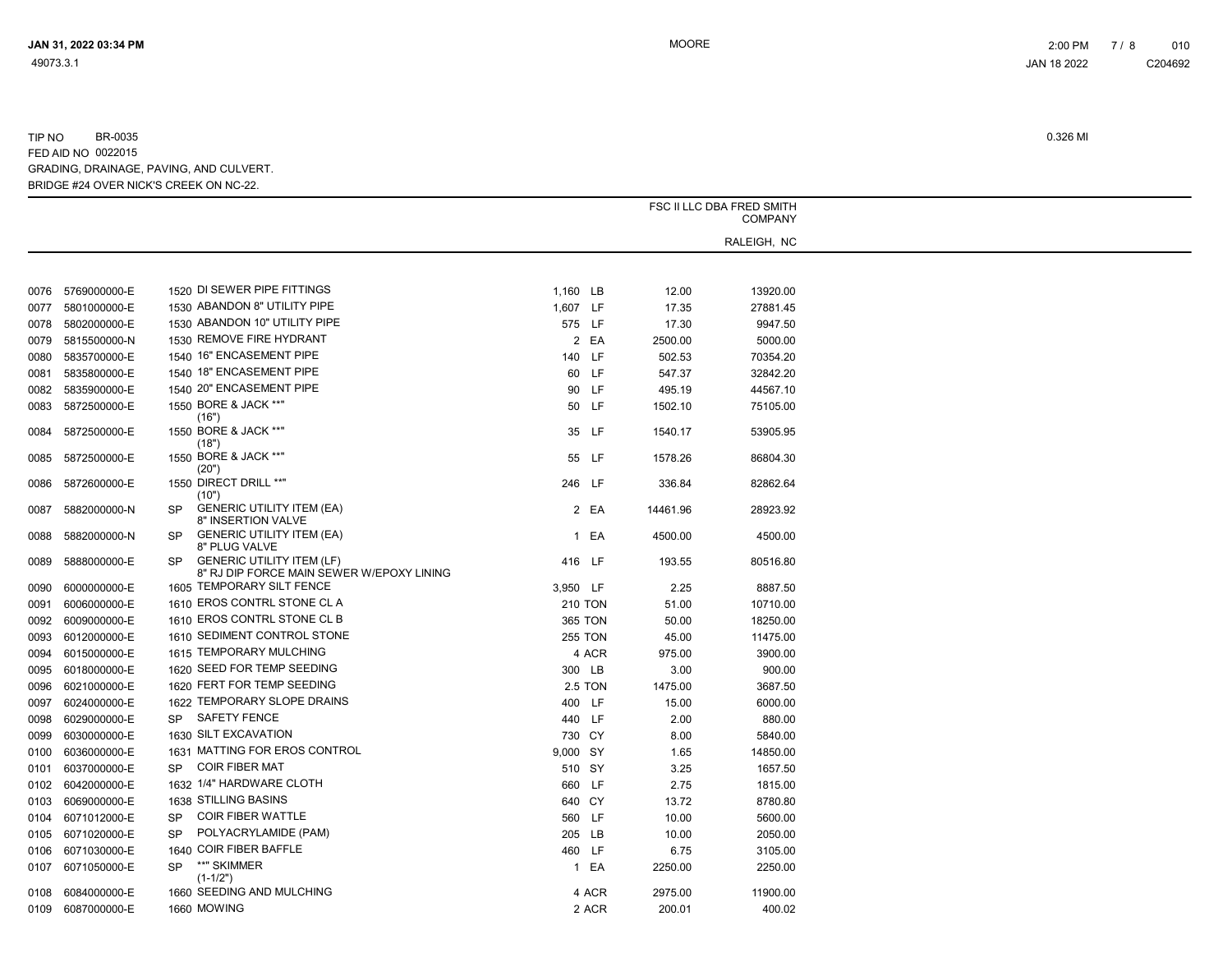|                   |           |                                                      |                | FSC II LLC DBA FRED SMITH<br><b>COMPANY</b> |                       |  |  |  |
|-------------------|-----------|------------------------------------------------------|----------------|---------------------------------------------|-----------------------|--|--|--|
|                   |           |                                                      |                |                                             | RALEIGH, NC           |  |  |  |
|                   |           | 1661 SEED FOR REPAIR SEEDING                         |                |                                             |                       |  |  |  |
| 0110 6090000000-E |           |                                                      | 50 LB          | 15.00                                       | 750.00                |  |  |  |
| 0111 6093000000-E |           | 1661 FERT FOR REPAIR SEEDING                         | 0.25 TON       | 1475.04                                     | 368.76                |  |  |  |
| 0112 6096000000-E |           | 1662 SEED FOR SUPP SEEDING                           | 100 LB         | 12.00                                       | 1200.00               |  |  |  |
| 0113 6108000000-E |           | 1665 FERTILIZER TOPDRESSING                          | 3 TON          | 1300.00                                     | 3900.00               |  |  |  |
| 0114 6111000000-E | SP.       | <b>IMPERVIOUS DIKE</b>                               | 388 LF         | 190.00                                      | 73720.00              |  |  |  |
| 0115 6114500000-N |           | 1667 SPECIALIZED HAND MOWING                         | 10 MHR         | 90.00                                       | 900.00                |  |  |  |
| 0116 6117000000-N | <b>SP</b> | <b>RESPONSE FOR EROS CONTROL</b>                     | 18 EA          | 275.00                                      | 4950.00               |  |  |  |
| 0117 6117500000-N | <b>SP</b> | CONC WASHOUT STRUCTURE                               | 2 EA           | 700.00                                      | 1400.00               |  |  |  |
|                   |           | <b>CULVERT ITEMS</b>                                 |                |                                             |                       |  |  |  |
| 0118 8035000000-N | 402       | <b>REMV EXIST STR **********</b><br>$(23+12.00 - L)$ | Lump Sum       |                                             | 65535.00              |  |  |  |
| 0119 8065000000-N | <b>SP</b> | ASBESTOS ASSESSMENT                                  | Lump Sum       |                                             | 1050.00               |  |  |  |
| 0120 8126000000-N | 414       | CULV EXCAV @ ************<br>$(23+12.00 - L)$        | Lump Sum       |                                             | 200000.00             |  |  |  |
| 0121 8133000000-E |           | 414 FND CONDIT MAT, BOX CULV                         | <b>207 TON</b> | 125.00                                      | 25875.00              |  |  |  |
| 0122 8196000000-E | 420       | CLASS A CONCRETE (CULV)                              | 307.7 CY       | 1138.89                                     | 350436.45             |  |  |  |
| 0123 8245000000-E |           | 425 REINF STEEL (CULVERT)                            | 33,536 LB      | 2.25                                        | 75456.00              |  |  |  |
|                   |           | CONTRACT TOTAL                                       |                | <b>TOTAL</b>                                | 3831616.57            |  |  |  |
|                   |           | ROADWAY ITEMS                                        |                | SUB-TOTAL                                   | 3113264.12            |  |  |  |
|                   |           | <b>CULVERT ITEMS</b>                                 |                | SUB-TOTAL                                   | 718352.45             |  |  |  |
|                   |           |                                                      |                |                                             |                       |  |  |  |
|                   |           | <b>BIDDERS IN ORDER</b>                              |                |                                             | <b>CONTRACT TOTAL</b> |  |  |  |
|                   |           | MOUNTAIN CREEK CONTRACTORS INC                       | 1              |                                             | 3488269.05            |  |  |  |
|                   |           | TRIANGLE GRADING & PAVING INC                        | $\overline{2}$ |                                             | 3636900.00            |  |  |  |
|                   |           | CIVIL WORKS CONTRACTING LLC                          | 3              |                                             | 3816583.28            |  |  |  |
|                   |           | FSC II LLC DBA FRED SMITH COMPANY                    | 4              |                                             | 3831616.57            |  |  |  |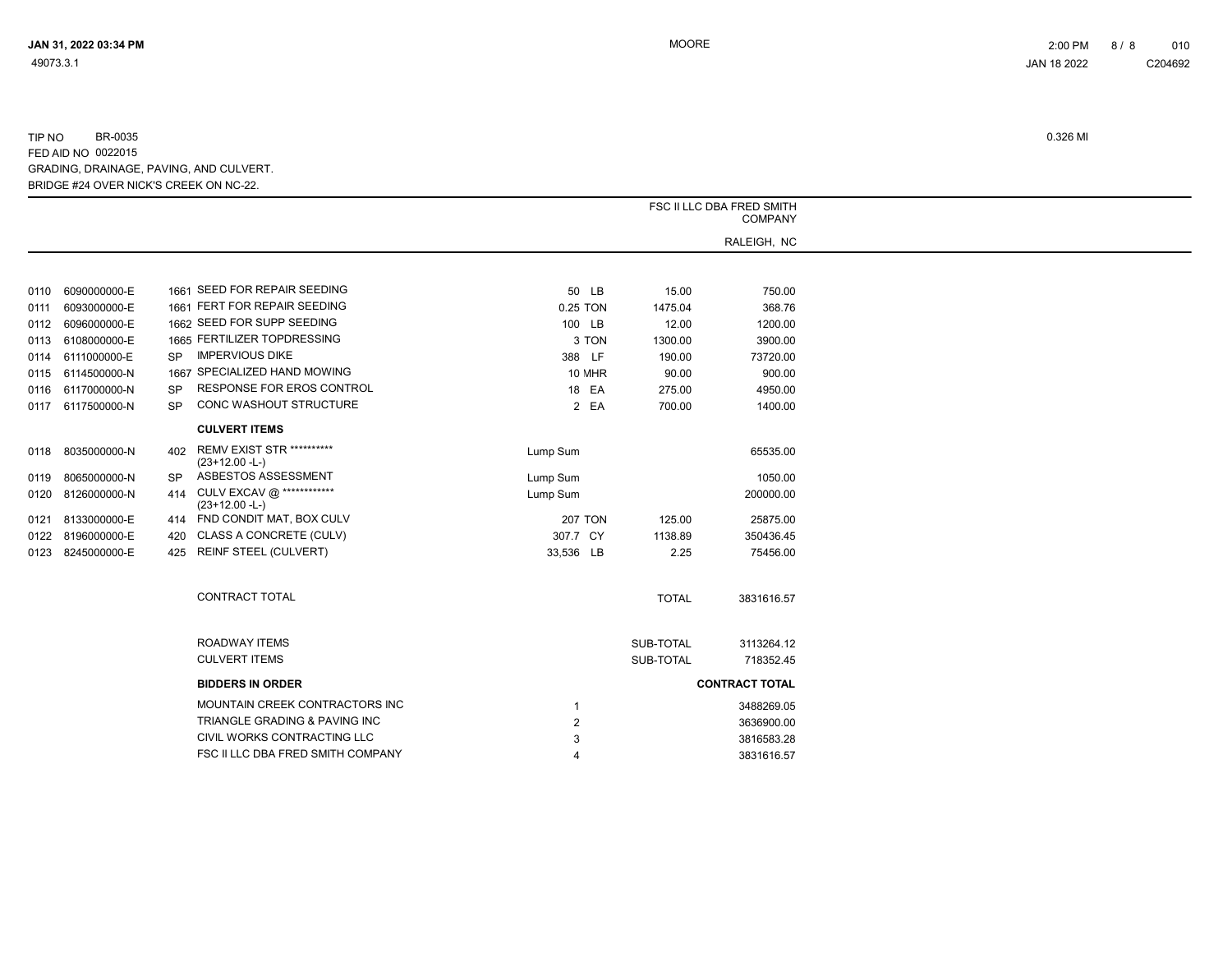|      |                   |           |                                                                             |                |         | NJR GROUP INC |         | EASTERN STRUCTURES LLC |         | <b>DELLINGER INC</b> |
|------|-------------------|-----------|-----------------------------------------------------------------------------|----------------|---------|---------------|---------|------------------------|---------|----------------------|
|      |                   |           |                                                                             |                |         | ALBEMARLE, NC |         | MOCKSVILLE, NC         |         | MONROE, NC           |
|      |                   |           | <b>ROADWAY ITEMS</b>                                                        |                |         |               |         |                        |         |                      |
|      | 0001 0000100000-N | 800       | <b>MOBILIZATION</b>                                                         | Lump Sum       |         | 200000.00     |         | 216000.00              |         | 200000.00            |
| 0002 | 0000400000-N      | 801       | <b>CONSTRUCTION SURVEYING</b>                                               | Lump Sum       |         | 33000.00      |         | 26000.00               |         | 35000.00             |
| 0003 | 0028000000-N      | <b>SP</b> | TYPE I STANDARD APPR ***********                                            | Lump Sum       |         | 25000.00      |         | 83000.00               |         | 40000.00             |
|      |                   |           | $(21+85.00 - L)$<br>UNDERCUT EXCAVATION                                     |                |         |               |         |                        |         |                      |
| 0004 | 0036000000-E      | 225       | <b>GRADING</b>                                                              | 450 CY         | 18.00   | 8100.00       | 20.00   | 9000.00                | 18.00   | 8100.00              |
| 0005 | 0063000000-N      | <b>SP</b> |                                                                             | Lump Sum       |         | 145000.00     |         | 500000.00              |         | 155000.00            |
| 0006 | 0106000000-E      | 230       | <b>BORROW EXCAVATION</b>                                                    | 10,500 CY      | 22.69   | 238245.00     | 20.00   | 210000.00              | 24.00   | 252000.00            |
| 0007 | 0134000000-E      | 240       | DRAINAGE DITCH EXCAVATION                                                   | 1,600 CY       | 15.00   | 24000.00      | 6.00    | 9600.00                | 15.00   | 24000.00             |
| 0008 | 0194000000-E      | 265       | SELECT GRANULAR MATL, CLASS III                                             | 9,400 CY       | 28.50   | 267900.00     | 35.00   | 329000.00              | 35.00   | 329000.00            |
| 0009 | 0196000000-E      | 270       | <b>GEOTEXTILE SOIL STABILIZATION</b>                                        | 13,700 SY      | 3.00    | 41100.00      | 2.00    | 27400.00               | 3.00    | 41100.00             |
| 0010 | 0199000000-E      | <b>SP</b> | <b>TEMPORARY SHORING</b>                                                    | 98 SF          | 115.00  | 11270.00      | 75.00   | 7350.00                | 600.00  | 58800.00             |
| 0011 | 0241000000-E      | <b>SP</b> | <b>GENERIC GRADING ITEM (SY)</b><br>GEOTEXTILE FOR EMBANKMENT STABILIZATION | 13,200 SY      | 28.50   | 376200.00     | 8.50    | 112200.00              | 28.50   | 376200.00            |
| 0012 | 0318000000-E      | 300       | FND CONDIT MATL MINOR STRS                                                  | 20 TON         | 45.00   | 900.00        | 35.00   | 700.00                 | 45.00   | 900.00               |
| 0013 | 0320000000-E      | 300       | FND CONDIT GEOTEXTILE                                                       | 40 SY          | 3.00    | 120.00        | 3.00    | 120.00                 | 3.00    | 120.00               |
| 0014 | 0335300000-E      | 305       | <b>18" DRAINAGE PIPE</b>                                                    | 28 LF          | 66.00   | 1848.00       | 65.00   | 1820.00                | 66.00   | 1848.00              |
| 0015 | 0335850000-E      | 305       | **" DRAINAGE PIPE ELBOW<br>(18")                                            | 2 EA           | 550.00  | 1100.00       | 550.00  | 1100.00                | 550.00  | 1100.00              |
| 0016 | 0366000000-E      | 310       | 15" RC PIPE CULV III                                                        | 44 LF          | 70.00   | 3080.00       | 60.00   | 2640.00                | 70.00   | 3080.00              |
| 0017 | 0448200000-E      | 310       | 15" RCP CULV CLASS IV                                                       | 32 LF          | 80.00   | 2560.00       | 60.00   | 1920.00                | 80.00   | 2560.00              |
| 0018 | 0995000000-E      | 340       | PIPE REMOVAL                                                                | 21 LF          | 25.00   | 525.00        | 20.00   | 420.00                 | 25.00   | 525.00               |
| 0019 | 1099500000-E      | 505       | SHALLOW UNDERCUT                                                            | 100 CY         | 25.00   | 2500.00       | 10.00   | 1000.00                | 25.00   | 2500.00              |
| 0020 | 1099700000-E      | 505       | CLASS IV SUBGRD STABILIZATION                                               | <b>200 TON</b> | 35.00   | 7000.00       | 30.00   | 6000.00                | 35.00   | 7000.00              |
| 0021 | 1121000000-E      | 520       | AGGREGATE BASE COURSE                                                       | <b>230 TON</b> | 40.00   | 9200.00       | 35.00   | 8050.00                | 40.00   | 9200.00              |
| 0022 | 1220000000-E      | 545       | <b>INCIDENTAL STONE BASE</b>                                                | <b>100 TON</b> | 45.00   | 4500.00       | 35.00   | 3500.00                | 45.00   | 4500.00              |
| 0023 | 1330000000-E      | 607       | <b>INCIDENTAL MILLING</b>                                                   | 150 SY         | 35.00   | 5250.00       | 20.00   | 3000.00                | 35.00   | 5250.00              |
| 0024 | 1491000000-E      | 610       | ASP CONC BASE CRS B25.0C                                                    | 1,620 TON      | 63.48   | 102837.60     | 77.00   | 124740.00              | 63.48   | 102837.60            |
| 0025 | 1503000000-E      | 610       | ASP CONC INTR CRS I19.0C                                                    | 890 TON        | 63.70   | 56693.00      | 78.00   | 69420.00               | 63.70   | 56693.00             |
| 0026 | 1519000000-E      | 610       | ASP CONC SURF CRS S9.5B                                                     | 1,310 TON      | 64.09   | 83957.90      | 73.00   | 95630.00               | 64.09   | 83957.90             |
| 0027 | 1575000000-E      | 620       | ASP FOR PLANT MIX                                                           | <b>205 TON</b> | 595.00  | 121975.00     | 605.00  | 124025.00              | 595.00  | 121975.00            |
| 0028 | 2000000000-N      | 806       | RIGHT-OF-WAY MARKERS                                                        | 16 EA          | 235.00  | 3760.00       | 220.00  | 3520.00                | 312.47  | 4999.52              |
| 0029 | 2022000000-E      | 815       | SUBDRAIN EXCAVATION                                                         | 45 CY          | 49.50   | 2227.50       | 10.00   | 450.00                 | 1.00    | 45.00                |
|      | 2026000000-E      | 815       | <b>GEOTEXTILE FOR SUBSURF DRNS</b>                                          | 200 SY         |         | 2200.00       |         |                        |         | 200.00               |
| 0030 |                   |           | SUBDRAIN COARSE AGGREGATE                                                   |                | 11.00   |               | 3.00    | 600.00                 | 1.00    |                      |
| 0031 | 2036000000-E      | 815       |                                                                             | 34 CY          | 99.00   | 3366.00       | 30.00   | 1020.00                | 1.00    | 34.00                |
| 0032 | 2044000000-E      | 815       | 6" PERF SUBDRN PIPE                                                         | 200 LF         | 27.50   | 5500.00       | 6.00    | 1200.00                | 1.00    | 200.00               |
| 0033 | 2070000000-N      | 815       | SUBDRN PIPE OUTLET                                                          | 1 EA           | 660.00  | 660.00        | 400.00  | 400.00                 | 1.00    | 1.00                 |
| 0034 | 2077000000-E      | 815       | 6" OUTLET PIPE                                                              | 6 LF           | 44.00   | 264.00        | 10.00   | 60.00                  | 1.00    | 6.00                 |
| 0035 | 2286000000-N      | 840       | <b>MASNRY DRAINAGE STRUCT</b>                                               | 1 EA           | 3500.00 | 3500.00       | 1500.00 | 1500.00                | 3500.00 | 3500.00              |
| 0036 | 2367000000-N      | 840       | FRAME W/2GRTS 840.29 STD                                                    | 1 EA           | 650.00  | 650.00        | 600.00  | 600.00                 | 650.00  | 650.00               |
| 0037 | 2556000000-E      | 846       | SHOULDER BERM GUTTER                                                        | 15 LF          | 85.00   | 1275.00       | 75.00   | 1125.00                | 76.05   | 1140.75              |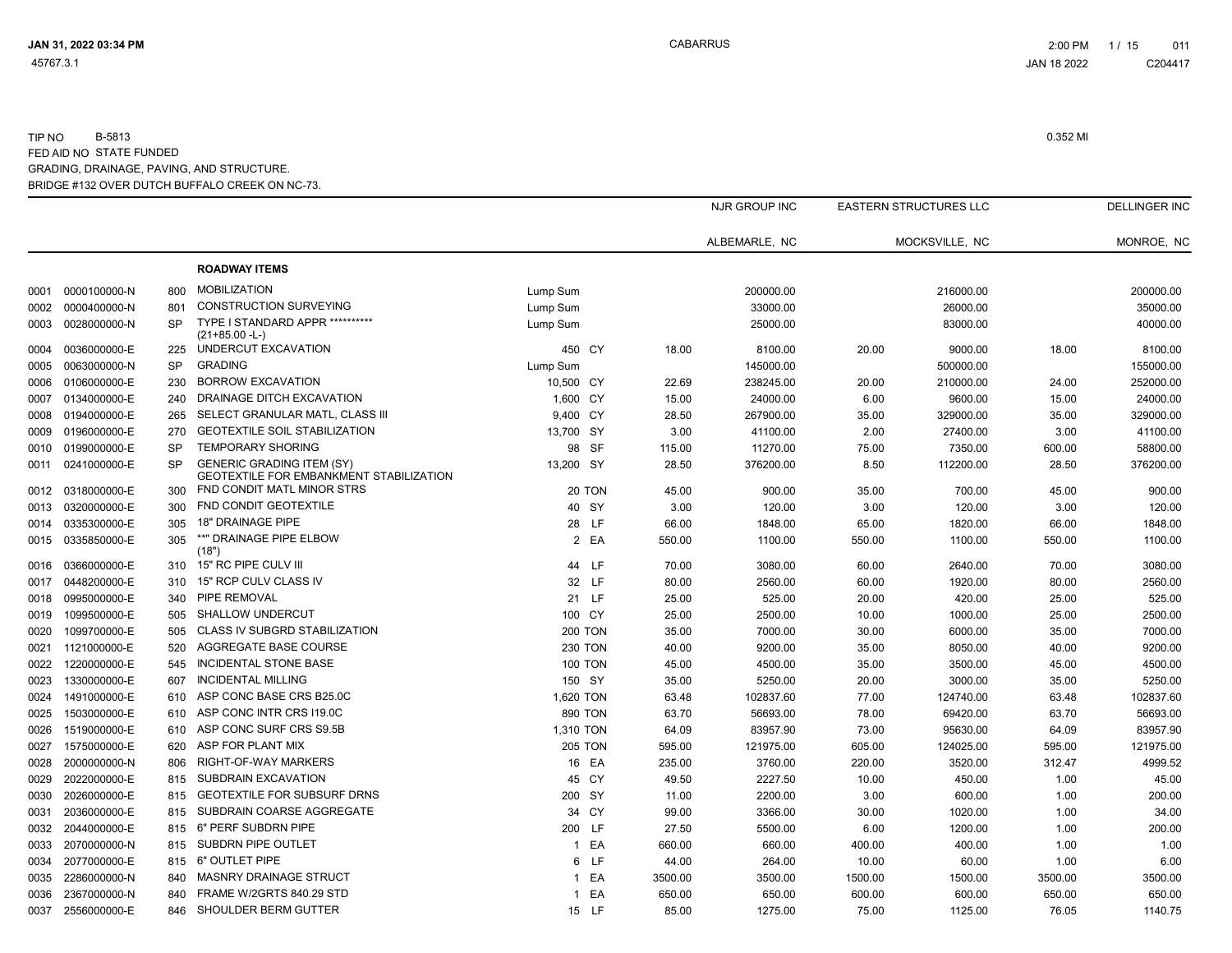|      |                   |           |                                                |              |               |         | NJR GROUP INC | <b>EASTERN STRUCTURES LLC</b> |          |         | <b>DELLINGER INC</b> |
|------|-------------------|-----------|------------------------------------------------|--------------|---------------|---------|---------------|-------------------------------|----------|---------|----------------------|
|      |                   |           |                                                |              |               |         | ALBEMARLE, NC | MOCKSVILLE, NC                |          |         | MONROE, NC           |
| 0038 | 3030000000-E      | 862       | STL BEAM GUARDRAIL                             | 712.5 LF     |               | 30.80   | 21945.00      | 30.00                         | 21375.00 | 26.50   | 18881.25             |
| 0039 | 3150000000-N      | 862       | ADDIT GUARDRAIL POSTS                          |              | 5 EA          | 62.70   | 313.50        | 60.00                         | 300.00   | 11.00   | 55.00                |
| 0040 | 3287000000-N      | <b>SP</b> | GR END TYPE TL-3                               |              | 6 EA          | 3740.00 | 22440.00      | 3600.00                       | 21600.00 | 3550.00 | 21300.00             |
| 0041 | 3317000000-N      | <b>SP</b> | <b>GR ANCHOR TYPE B-77</b>                     |              | 4 EA          | 3410.00 | 13640.00      | 3300.00                       | 13200.00 | 2600.00 | 10400.00             |
| 0042 | 3360000000-E      | 863       | <b>REMOVE EXISTING GUARDRAIL</b>               | 250 LF       |               | 4.40    | 1100.00       | 7.00                          | 1750.00  | 1.00    | 250.00               |
| 0043 | 3380000000-E      | 862       | <b>TEMP STL BM GUARDRAIL</b>                   | 487.5 LF     |               | 14.30   | 6971.25       | 15.00                         | 7312.50  | 7.00    | 3412.50              |
| 0044 | 3387000000-N      | <b>SP</b> | TEMP GDRL ANCH UNITS ******<br>(III MODIFIED)  |              | 2 EA          | 2860.00 | 5720.00       | 2800.00                       | 5600.00  | 2100.00 | 4200.00              |
| 0045 | 3389150000-N      | <b>SP</b> | TEMP GDRL END UNITS *****<br>$(TL-3)$          |              | 2 EA          | 2860.00 | 5720.00       | 2800.00                       | 5600.00  | 2400.00 | 4800.00              |
| 0046 | 3628000000-E      | 876       | RIP RAP, CLASS I                               |              | <b>70 TON</b> | 48.00   | 3360.00       | 70.00                         | 4900.00  | 48.00   | 3360.00              |
| 0047 | 3635000000-E      | 876       | <b>RIP RAP, CLASS II</b>                       | 1,280 TON    |               | 48.00   | 61440.00      | 55.00                         | 70400.00 | 48.00   | 61440.00             |
| 0048 | 3649000000-E      | 876       | <b>RIP RAP, CLASS B</b>                        |              | 25 TON        | 48.00   | 1200.00       | 50.00                         | 1250.00  | 48.00   | 1200.00              |
| 0049 | 3656000000-E      | 876       | <b>GEOTEXTILE FOR DRAINGE</b>                  | 1,870 SY     |               | 2.75    | 5142.50       | 3.00                          | 5610.00  | 2.75    | 5142.50              |
| 0050 | 4072000000-E      | 903       | SUPPORT, 3-LB STL U-CHAN                       | 125 LF       |               | 7.98    | 997.50        | 22.00                         | 2750.00  | 20.00   | 2500.00              |
| 0051 | 4096000000-N      | 904       | SIGN ERECTION, TYPE D                          |              | 2 EA          | 137.50  | 275.00        | 200.00                        | 400.00   | 150.00  | 300.00               |
| 0052 | 4102000000-N      | 904       | SIGN ERECTION, TYPE E                          |              | 3 EA          | 82.50   | 247.50        | 200.00                        | 600.00   | 150.00  | 450.00               |
| 0053 | 4108000000-N      | 904       | SIGN ERECTION, TYPE F                          | $\mathbf{1}$ | EA            | 104.50  | 104.50        | 200.00                        | 200.00   | 150.00  | 150.00               |
| 0054 | 4116100000-N      | 904       | SIGN ERECT, RELOC ** GRD MTD<br>(D)            |              | 2 EA          | 137.50  | 275.00        | 200.00                        | 400.00   | 150.00  | 300.00               |
| 0055 | 4192000000-N      | 907       | DISPOSE SUPPORT, U-CHAN                        |              | 15 EA         | 11.00   | 165.00        | 3.00                          | 45.00    | 2.00    | 30.00                |
| 0056 | 4238000000-N      | 907       | DISPOSE SIGN, D, E, F                          | 13 EA        |               | 11.00   | 143.00        | 3.00                          | 39.00    | 2.00    | 26.00                |
| 0057 | 4400000000-E      |           | 1110 WORK ZONE SIGNS (STAT)                    | 282 SF       |               | 6.88    | 1940.16       | 10.00                         | 2820.00  | 8.00    | 2256.00              |
| 0058 | 4405000000-E      |           | 1110 WORK ZONE SIGNS (PORT)                    | 256 SF       |               | 9.90    | 2534.40       | 11.00                         | 2816.00  | 9.00    | 2304.00              |
| 0059 | 4410000000-E      |           | 1110 WORK ZONE SIGNS (BARR)                    | 155 SF       |               | 7.15    | 1108.25       | 9.00                          | 1395.00  | 6.00    | 930.00               |
| 0060 | 4422000000-N      |           | 1120 PORT CHANGE MSG SIGN (SHORT TERM)         |              | 20 DAY        | 220.00  | 4400.00       | 100.00                        | 2000.00  | 75.00   | 1500.00              |
| 0061 | 4430000000-N      |           | 1130 DRUMS                                     | 200 EA       |               | 60.50   | 12100.00      | 50.00                         | 10000.00 | 50.00   | 10000.00             |
| 0062 | 4445000000-E      |           | 1145 BARRICADES (TYPE III)                     | 128 LF       |               | 38.50   | 4928.00       | 25.00                         | 3200.00  | 22.50   | 2880.00              |
| 0063 | 4455000000-N      |           | 1150 FLAGGER                                   |              | 90 DAY        | 325.00  | 29250.00      | 200.00                        | 18000.00 | 1000.00 | 90000.00             |
| 0064 | 4650000000-N      |           | 1251 TEMP RAISED PVMT MRKS                     | 47 EA        |               | 27.50   | 1292.50       | 15.00                         | 705.00   | 10.00   | 470.00               |
| 0065 | 4685000000-E      |           | 1205 THERMO PVT MKG LINES 4"90                 | 9,355 LF     |               | 1.93    | 18055.15      | 2.25                          | 21048.75 | 2.00    | 18710.00             |
| 0066 | 4700000000-E      |           | 1205 12"WIDE THERMO 90 MILS                    | 104 LF       |               | 5.50    | 572.00        | 11.00                         | 1144.00  | 10.00   | 1040.00              |
| 0067 | 4725000000-E      |           | 1205 THERMO PVT SYMBOL 90MILS                  |              | 4 EA          | 165.00  | 660.00        | 260.00                        | 1040.00  | 250.00  | 1000.00              |
| 0068 | 4770000000-E      |           | 1205 4" COLD APPL PLSTIC LINES TYPE **<br>(IV) | 1,328 LF     |               | 5.50    | 7304.00       | 3.10                          | 4116.80  | 3.00    | 3984.00              |
| 0069 | 4805000000-N      |           | 1205 COLD APPL PLASTIC SYM TYPE **<br>(IV)     |              | 1 EA          | 1100.00 | 1100.00       | 350.00                        | 350.00   | 300.00  | 300.00               |
| 0070 | 4810000000-E      |           | 1205 PAINT PVMT MARKINGS 4"                    | 10,903 LF    |               | 0.39    | 4252.17       | 0.90                          | 9812.70  | 0.80    | 8722.40              |
| 0071 | 4825000000-E      |           | 1205 PAINT PVMT MARKINGS 12"                   | 104 LF       |               | 1.10    | 114.40        | 2.10                          | 218.40   | 2.00    | 208.00               |
| 0072 | 4835000000-E      |           | 1205 PAINT PVT MKG LINES 24"                   |              | 30 LF         | 3.30    | 99.00         | 3.10                          | 93.00    | 3.00    | 90.00                |
|      | 0073 4845000000-N |           | 1205 PAINT PVT MKG SYMBOL                      |              | 3 EA          | 55.00   | 165.00        | 75.00                         | 225.00   | 50.00   | 150.00               |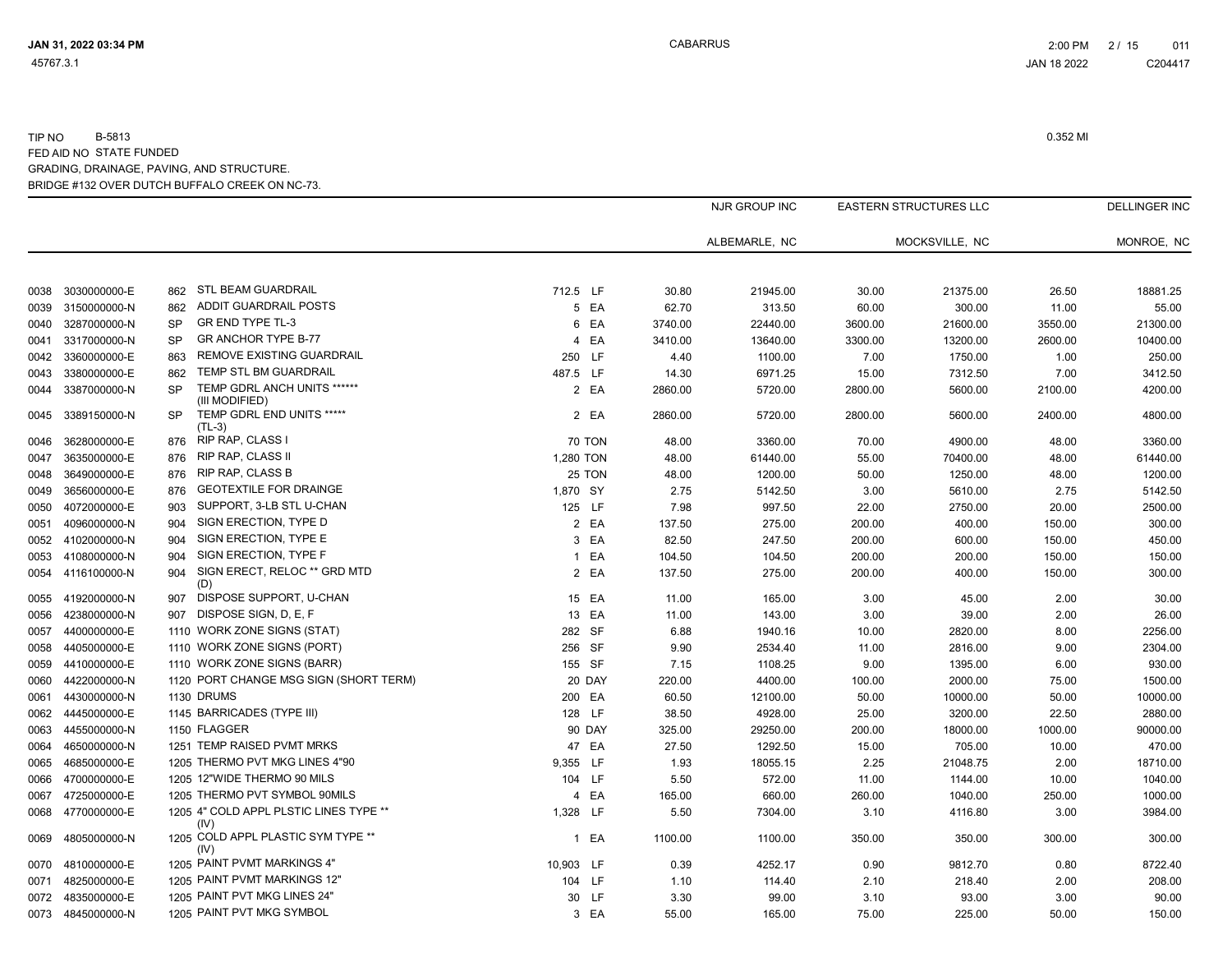|      |                   |                                                                                                    |                |         |               |          | EASTERN STRUCTURES LLC |          | <b>DELLINGER INC</b> |
|------|-------------------|----------------------------------------------------------------------------------------------------|----------------|---------|---------------|----------|------------------------|----------|----------------------|
|      |                   |                                                                                                    |                |         | ALBEMARLE, NC |          | MOCKSVILLE, NC         |          | MONROE, NC           |
| 0074 | 4850000000-E      | 1205 LINE REMOVAL 4" WIDE                                                                          | 888 LF         | 2.75    | 2442.00       | 2.10     | 1864.80                | 2.00     | 1776.00              |
| 0075 | 4870000000-E      | 1205 LINE REMOVAL 24" WIDE                                                                         | 15 LF          | 11.00   | 165.00        | 15.00    | 225.00                 | 10.00    | 150.00               |
| 0076 | 4891000000-E      | 1205 GENERIC PVMT MARKING ITEM (LF) 1205<br>THERMOPLASTIC PAVEMENT MARKING LINES (24", 90<br>MILS) | 15 LF          | 11.00   | 165.00        | 20.00    | 300.00                 | 15.00    | 225.00               |
| 0077 | 4900000000-N      | 1251 PERM RAISED PVMT MARKERS                                                                      | 50 EA          | 27.50   | 1375.00       | 15.00    | 750.00                 | 10.00    | 500.00               |
| 0078 | 5329000000-E      | 1510 DI H2O PIPE FITTINGS                                                                          | 65 LB          | 14.30   | 929.50        | 25.00    | 1625.00                | 15.00    | 975.00               |
| 0079 | 5540000000-E      | 1515 6" VALVE                                                                                      | 1 EA           | 2750.00 | 2750.00       | 2100.00  | 2100.00                | 2000.00  | 2000.00              |
| 0080 | 5666000000-N      | 1515 FIRE HYDRANT                                                                                  | 1 EA           | 6820.00 | 6820.00       | 5000.00  | 5000.00                | 6500.00  | 6500.00              |
| 0081 | 5673000000-E      | 1515 FIRE HYDRANT LEG                                                                              | 10 LF          | 82.50   | 825.00        | 100.00   | 1000.00                | 60.00    | 600.00               |
| 0082 | 5691600000-E      | 1520 16" SANITARY GRAVITY SEWER                                                                    | 152 LF         | 412.50  | 62700.00      | 1680.00  | 255360.00              | 235.00   | 35720.00             |
| 0083 | 5769000000-E      | 1520 DI SEWER PIPE FITTINGS                                                                        | 235 LB         | 14.30   | 3360.50       | 40.00    | 9400.00                | 18.00    | 4230.00              |
| 0084 | 5775000000-E      | 1525 4' DIA UTILITY MANHOLE                                                                        | 2 EA           | 5500.00 | 11000.00      | 2000.00  | 4000.00                | 7000.00  | 14000.00             |
| 0085 | 5781000000-E      | 1525 UTILITY MANHOLE WALL 4' DIA                                                                   | 9 LF           | 660.00  | 5940.00       | 550.00   | 4950.00                | 550.00   | 4950.00              |
| 0086 | 5810000000-E      | 1530 ABANDON 16" UTILITY PIPE                                                                      | 137 LF         | 82.50   | 11302.50      | 73.00    | 10001.00               | 40.00    | 5480.00              |
| 0087 | 5815500000-N      | 1530 REMOVE FIRE HYDRANT                                                                           | 1 EA           | 5500.00 | 5500.00       | 4000.00  | 4000.00                | 3600.00  | 3600.00              |
| 0088 | 5816000000-N      | 1530 ABANDON UTILITY MANHOLE                                                                       | 1 EA           | 5500.00 | 5500.00       | 5000.00  | 5000.00                | 2000.00  | 2000.00              |
| 0089 | 5828000000-N      | 1530 REMOVE UTILITY MANHOLE                                                                        | 1 EA           | 5500.00 | 5500.00       | 5000.00  | 5000.00                | 2000.00  | 2000.00              |
| 0090 | 5836400000-E      | 1540 36" ENCASEMENT PIPE                                                                           | 52 LF          | 412.50  | 21450.00      | 1400.00  | 72800.00               | 560.00   | 29120.00             |
| 0091 | 5882000000-N      | <b>GENERIC UTILITY ITEM (EA)</b><br>SP<br>6" INSERT VALVE                                          | 1 EA           | 5500.00 | 5500.00       | 18000.00 | 18000.00               | 18000.00 | 18000.00             |
| 0092 | 5912000000-N      | <b>GENERIC UTILITY ITEM (LS)</b><br><b>SP</b><br>TEMPORARY SANITARY SEWER BY- PASS PUMPING         | Lump Sum       |         | 27500.00      |          | 30000.00               |          | 296000.00            |
| 0093 | 5912000000-N      | <b>GENERIC UTILITY ITEM (LS)</b><br><b>SP</b><br><b>TEMPORARY STREAM BYPASS</b><br><b>PUMPING</b>  | Lump Sum       |         | 27500.00      |          | 30000.00               |          | 130000.00            |
| 0094 | 6000000000-E      | 1605 TEMPORARY SILT FENCE                                                                          | 5,845 LF       | 3.58    | 20925.10      | 3.50     | 20457.50               | 2.50     | 14612.50             |
| 0095 | 6006000000-E      | 1610 EROS CONTRL STONE CL A                                                                        | <b>135 TON</b> | 48.00   | 6480.00       | 40.00    | 5400.00                | 48.00    | 6480.00              |
| 0096 | 6009000000-E      | 1610 EROS CONTRL STONE CL B                                                                        | 1,240 TON      | 48.00   | 59520.00      | 10.00    | 12400.00               | 48.00    | 59520.00             |
| 0097 | 6012000000-E      | 1610 SEDIMENT CONTROL STONE                                                                        | 550 TON        | 48.00   | 26400.00      | 10.00    | 5500.00                | 48.00    | 26400.00             |
| 0098 | 6015000000-E      | 1615 TEMPORARY MULCHING                                                                            | 3.5 ACR        | 1430.00 | 5005.00       | 1900.00  | 6650.00                | 1300.00  | 4550.00              |
| 0099 | 6018000000-E      | 1620 SEED FOR TEMP SEEDING                                                                         | 300 LB         | 6.60    | 1980.00       | 3.00     | 900.00                 | 6.00     | 1800.00              |
| 0100 | 6021000000-E      | 1620 FERT FOR TEMP SEEDING                                                                         | <b>1.5 TON</b> | 1430.00 | 2145.00       | 1200.00  | 1800.00                | 1300.00  | 1950.00              |
| 0101 | 6024000000-E      | 1622 TEMPORARY SLOPE DRAINS                                                                        | 270 LF         | 28.00   | 7560.00       | 10.00    | 2700.00                | 28.00    | 7560.00              |
| 0102 | 6029000000-E      | <b>SAFETY FENCE</b><br><b>SP</b>                                                                   | 320 LF         | 3.50    | 1120.00       | 3.00     | 960.00                 | 2.25     | 720.00               |
| 0103 | 6030000000-E      | 1630 SILT EXCAVATION                                                                               | 1,080 CY       | 15.00   | 16200.00      | 6.00     | 6480.00                | 15.00    | 16200.00             |
| 0104 | 6036000000-E      | 1631 MATTING FOR EROS CONTROL                                                                      | 12,200 SY      | 1.93    | 23546.00      | 1.75     | 21350.00               | 1.75     | 21350.00             |
| 0105 | 6037000000-E      | <b>COIR FIBER MAT</b><br><b>SP</b>                                                                 | 100 SY         | 4.40    | 440.00        | 10.00    | 1000.00                | 4.00     | 400.00               |
| 0106 | 6038000000-E      | PERM SOIL REINF MAT<br>SP                                                                          | 700 SY         | 3.85    | 2695.00       | 5.00     | 3500.00                | 3.50     | 2450.00              |
| 0107 | 6042000000-E      | 1632 1/4" HARDWARE CLOTH                                                                           | 360 LF         | 15.00   | 5400.00       | 5.00     | 1800.00                | 8.00     | 2880.00              |
|      | 0108 6046000000-E | 1636 TEMP PIPE FOR STREAM CROSS                                                                    | 50 LF          | 85.00   | 4250.00       | 75.00    | 3750.00                | 85.00    | 4250.00              |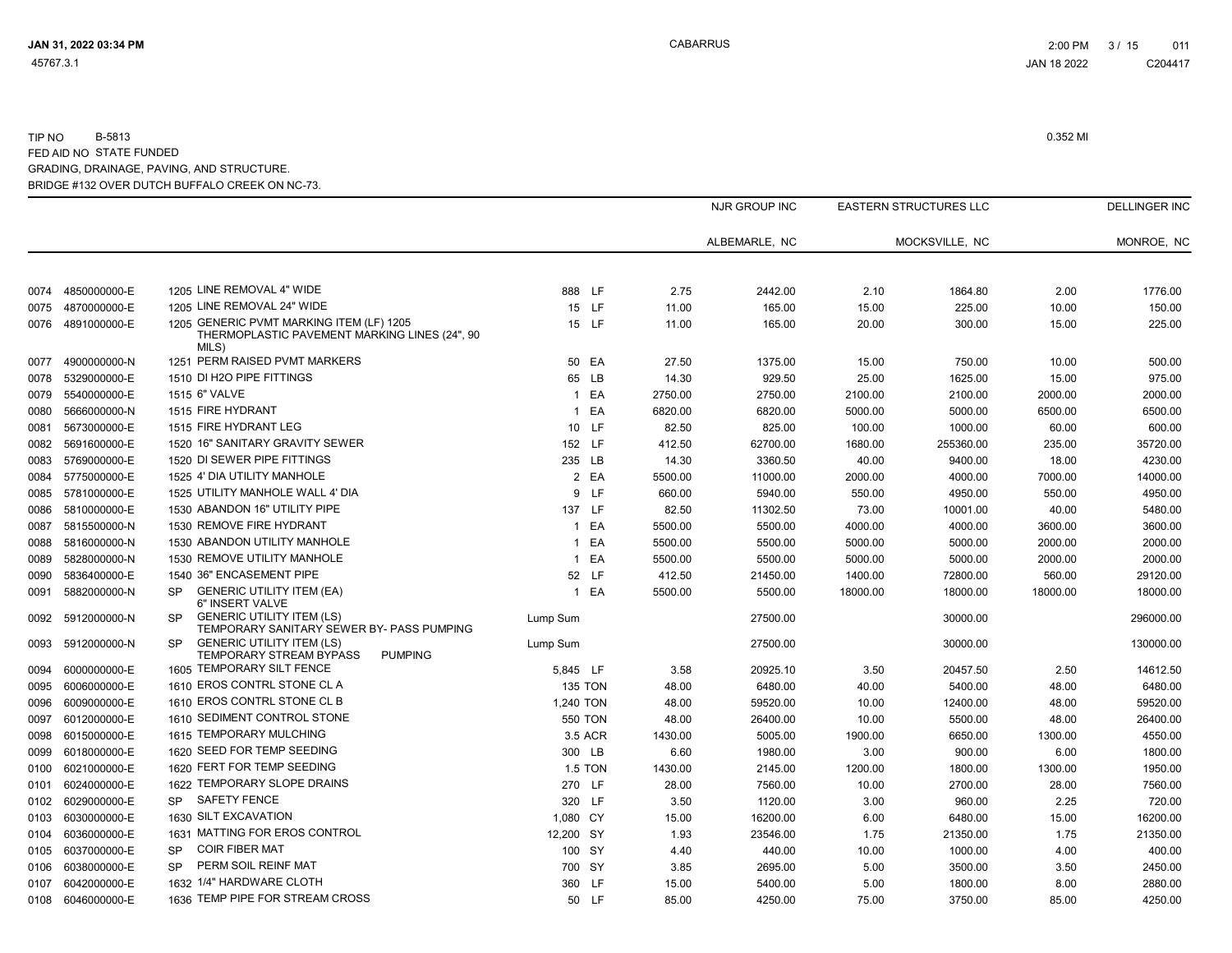|      |                   |           |                                                             |             |               |         | NJR GROUP INC |         | <b>EASTERN STRUCTURES LLC</b> |         | <b>DELLINGER INC</b> |
|------|-------------------|-----------|-------------------------------------------------------------|-------------|---------------|---------|---------------|---------|-------------------------------|---------|----------------------|
|      |                   |           |                                                             |             |               |         | ALBEMARLE, NC |         | MOCKSVILLE, NC                |         | MONROE, NC           |
|      |                   |           |                                                             |             |               |         |               |         |                               |         |                      |
| 0109 | 6048000000-E      | SP        | FLOAT TURBIDITY CURTAIN                                     |             | 40 SY         | 55.00   | 2200.00       | 25.00   | 1000.00                       | 36.03   | 1441.20              |
| 0110 | 6070000000-N      |           | 1639 SPECIAL STILLING BASINS                                |             | 4 EA          | 600.00  | 2400.00       | 250.00  | 1000.00                       | 600.00  | 2400.00              |
| 0111 | 6071010000-E      | SP        | WATTLE                                                      | 100 LF      |               | 14.00   | 1400.00       | 15.00   | 1500.00                       | 15.00   | 1500.00              |
| 0112 | 6071020000-E      | <b>SP</b> | POLYACRYLAMIDE (PAM)                                        | 210 LB      |               | 18.00   | 3780.00       | 15.00   | 3150.00                       |         |                      |
| 0113 | 6071030000-E      |           | 1640 COIR FIBER BAFFLE                                      |             | 60 LF         | 14.00   | 840.00        | 10.00   | 600.00                        | 15.00   | 900.00               |
| 0114 | 6084000000-E      |           | 1660 SEEDING AND MULCHING                                   |             | 6 ACR         | 2255.00 | 13530.00      | 3000.00 | 18000.00                      | 2050.00 | 12300.00             |
| 0115 | 6087000000-E      |           | 1660 MOWING                                                 |             | 3 ACR         | 165.00  | 495.00        | 200.00  | 600.00                        | 150.00  | 450.00               |
| 0116 | 6090000000-E      |           | 1661 SEED FOR REPAIR SEEDING                                |             | 50 LB         | 8.80    | 440.00        | 3.00    | 150.00                        | 8.00    | 400.00               |
| 0117 | 6093000000-E      |           | 1661 FERT FOR REPAIR SEEDING                                | 0.25 TON    |               | 1650.00 | 412.50        | 1200.00 | 300.00                        | 1500.00 | 375.00               |
| 0118 | 6096000000-E      |           | 1662 SEED FOR SUPP SEEDING                                  | 125 LB      |               | 5.50    | 687.50        | 3.00    | 375.00                        | 5.00    | 625.00               |
| 0119 | 6108000000-E      |           | 1665 FERTILIZER TOPDRESSING                                 | 3.75 TON    |               | 1650.00 | 6187.50       | 1200.00 | 4500.00                       | 1500.00 | 5625.00              |
| 0120 | 6111000000-E      | <b>SP</b> | <b>IMPERVIOUS DIKE</b>                                      | 275 LF      |               | 65.00   | 17875.00      | 50.00   | 13750.00                      | 50.00   | 13750.00             |
| 0121 | 6114500000-N      |           | 1667 SPECIALIZED HAND MOWING                                |             | <b>10 MHR</b> | 49.50   | 495.00        | 30.00   | 300.00                        | 45.00   | 450.00               |
| 0122 | 6117000000-N      | SP        | RESPONSE FOR EROS CONTROL                                   |             | 25 EA         | 220.00  | 5500.00       | 50.00   | 1250.00                       | 200.00  | 5000.00              |
|      | 0123 6117500000-N | <b>SP</b> | <b>CONC WASHOUT STRUCTURE</b>                               |             | 2 EA          | 1000.00 | 2000.00       | 750.00  | 1500.00                       | 419.50  | 839.00               |
|      |                   |           | <b>STRUCTURE ITEMS</b>                                      |             |               |         |               |         |                               |         |                      |
| 0124 | 8017000000-N      | <b>SP</b> | <b>CM&amp;R TEMP ACCESS ***********</b><br>$(21+85.00 - L)$ | Lump Sum    |               |         | 45000.00      |         | 12000.00                      |         | 100000.00            |
| 0125 | 8035000000-N      | 402       | <b>REMV EXIST STR **********</b><br>$(21+85.00 - L)$        | Lump Sum    |               |         | 125000.00     |         | 153700.00                     |         | 110000.00            |
| 0126 | 8065000000-N      | SP        | ASBESTOS ASSESSMENT                                         | Lump Sum    |               |         | 2000.00       |         | 1500.00                       |         | 5000.00              |
| 0127 | 8105540000-E      | 411       | 3'-6" DRILLD PIER IN SOIL                                   |             | 52 LF         | 495.00  | 25740.00      | 900.00  | 46800.00                      | 1220.00 | 63440.00             |
| 0128 | 8105640000-E      | 411       | 3'-6" DRILLD PIER NO SOIL                                   |             | 35 LF         | 1402.50 | 49087.50      | 1725.00 | 60375.00                      | 1300.00 | 45500.00             |
| 0129 | 8111400000-E      | 411       | PERM STL CASING FOR 3'-6" PIER                              |             | 57 LF         | 374.00  | 21318.00      | 350.00  | 19950.00                      | 425.00  | 24225.00             |
| 0130 | 8113000000-N      | 411       | SID INSPECTIONS                                             |             | 3 EA          | 1100.00 | 3300.00       | 1000.00 | 3000.00                       | 10.00   | 30.00                |
| 0131 | 8114000000-N      | 411       | <b>SPT TESTING</b>                                          |             | 3 EA          | 1100.00 | 3300.00       | 1000.00 | 3000.00                       | 5.00    | 15.00                |
|      | 0132 8115000000-N | 411       | <b>CSL TESTING</b>                                          |             | 1 EA          | 2750.00 | 2750.00       | 2700.00 | 2700.00                       | 3500.00 | 3500.00              |
| 0133 | 8147000000-E      | 420       | REINF CONCRETE DECK SLAB                                    | 9,744 SF    |               | 38.04   | 370661.76     | 30.00   | 292320.00                     | 50.00   | 487200.00            |
|      | 0134 8161000000-E | 420       | <b>GROOVING BRIDGE FLOORS</b>                               | 10,462 SF   |               | 0.77    | 8055.74       | 1.05    | 10985.10                      | 1.00    | 10462.00             |
|      | 0135 8182000000-E | 420       | CLASS A CONCRETE (BRIDGE)                                   | 158.4 CY    |               | 1167.63 | 184952.59     | 1000.00 | 158400.00                     | 1500.00 | 237600.00            |
| 0136 | 8210000000-N      | 422       | BRG APPR SLAB ***********<br>$(21+85.00 - L)$               | Lump Sum    |               |         | 35000.00      |         | 65000.00                      |         | 65000.00             |
| 0137 | 8217000000-E      | 425       | <b>REINF STEEL (BRIDGE)</b>                                 | 23,399 LB   |               | 1.25    | 29248.75      | 1.60    | 37438.40                      | 1.50    | 35098.50             |
| 0138 | 8238000000-E      | 425       | SPIRAL COL REINF STL BRG                                    | 2,347 LB    |               | 2.85    | 6688.95       | 3.00    | 7041.00                       | 3.00    | 7041.00              |
| 0139 | 8274000000-E      | 430       | 63" MOD PRESTR CONC GIRDR                                   | 1,018.13 LF |               | 485.04  | 493833.78     | 445.50  | 453576.92                     | 475.00  | 483611.75            |
| 0140 | 8328200000-E      | 450       | PILE DRV EQUIP SETUP ** STEEL PILES<br>(HP 14 X 73)         |             | 14 EA         | 648.21  | 9074.94       | 600.00  | 8400.00                       | 750.00  | 10500.00             |
| 0141 | 8384000000-E      | 450       | HP14X73 PILES                                               | 385 LF      |               | 98.74   | 38014.90      | 80.00   | 30800.00                      | 67.00   | 25795.00             |
|      | 0142 8503000000-E | 460       | <b>CONCRETE BARRIER RAIL</b>                                | 412.4 LF    |               | 83.66   | 34501.38      | 150.00  | 61860.00                      | 150.00  | 61860.00             |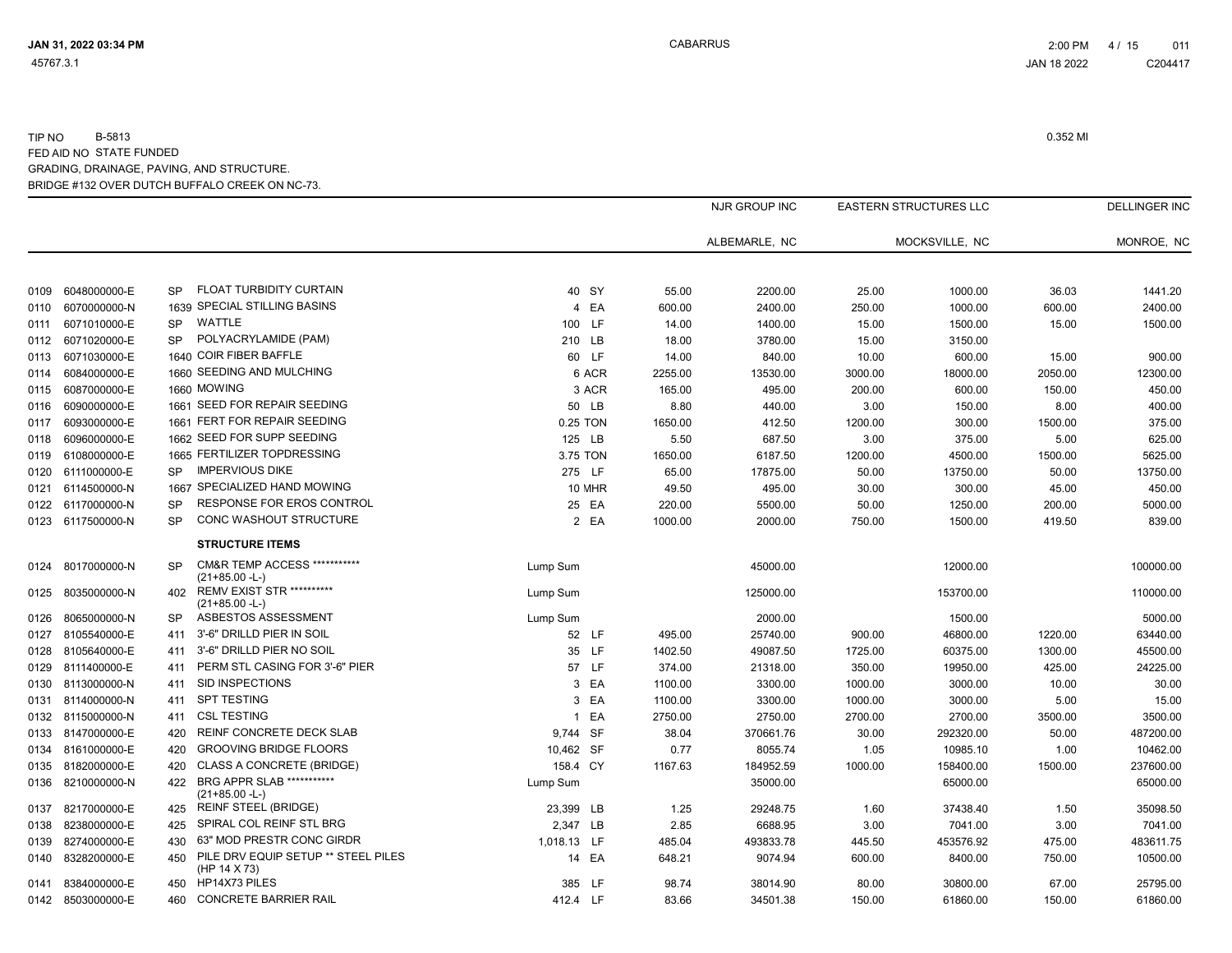|              |                              |                                                       |                   |                        | NJR GROUP INC            |                        | <b>EASTERN STRUCTURES LLC</b> |                        | <b>DELLINGER INC</b>     |
|--------------|------------------------------|-------------------------------------------------------|-------------------|------------------------|--------------------------|------------------------|-------------------------------|------------------------|--------------------------|
|              |                              |                                                       |                   |                        | ALBEMARLE, NC            |                        | MOCKSVILLE, NC                |                        | MONROE, NC               |
| 0143<br>0144 | 8608000000-E<br>8622000000-E | 876 RIP RAP II (2'-0")<br>876 GEOTEXTILE FOR DRAINAGE | 814 TON<br>904 SY | 65.00<br>3.00          | 52910.00<br>2712.00      | 55.00<br>3.00          | 44770.00<br>2712.00           | 60.00<br>5.00          | 48840.00<br>4520.00      |
| 0145         | 8657000000-N                 | 430 ELASTOMERIC BEARINGS                              | Lump Sum          |                        | 10560.00                 |                        | 20000.00                      |                        | 10000.00                 |
|              |                              | CONTRACT TOTAL                                        |                   | <b>TOTAL</b>           | 4042182.17               | <b>TOTAL</b>           | 4326752.87                    | <b>TOTAL</b>           | 4831006.37               |
|              |                              | ROADWAY ITEMS<br><b>STRUCTURE ITEMS</b>               |                   | SUB-TOTAL<br>SUB-TOTAL | 2488471.88<br>1553710.29 | SUB-TOTAL<br>SUB-TOTAL | 2830424.45<br>1496328.42      | SUB-TOTAL<br>SUB-TOTAL | 2991768.12<br>1839238.25 |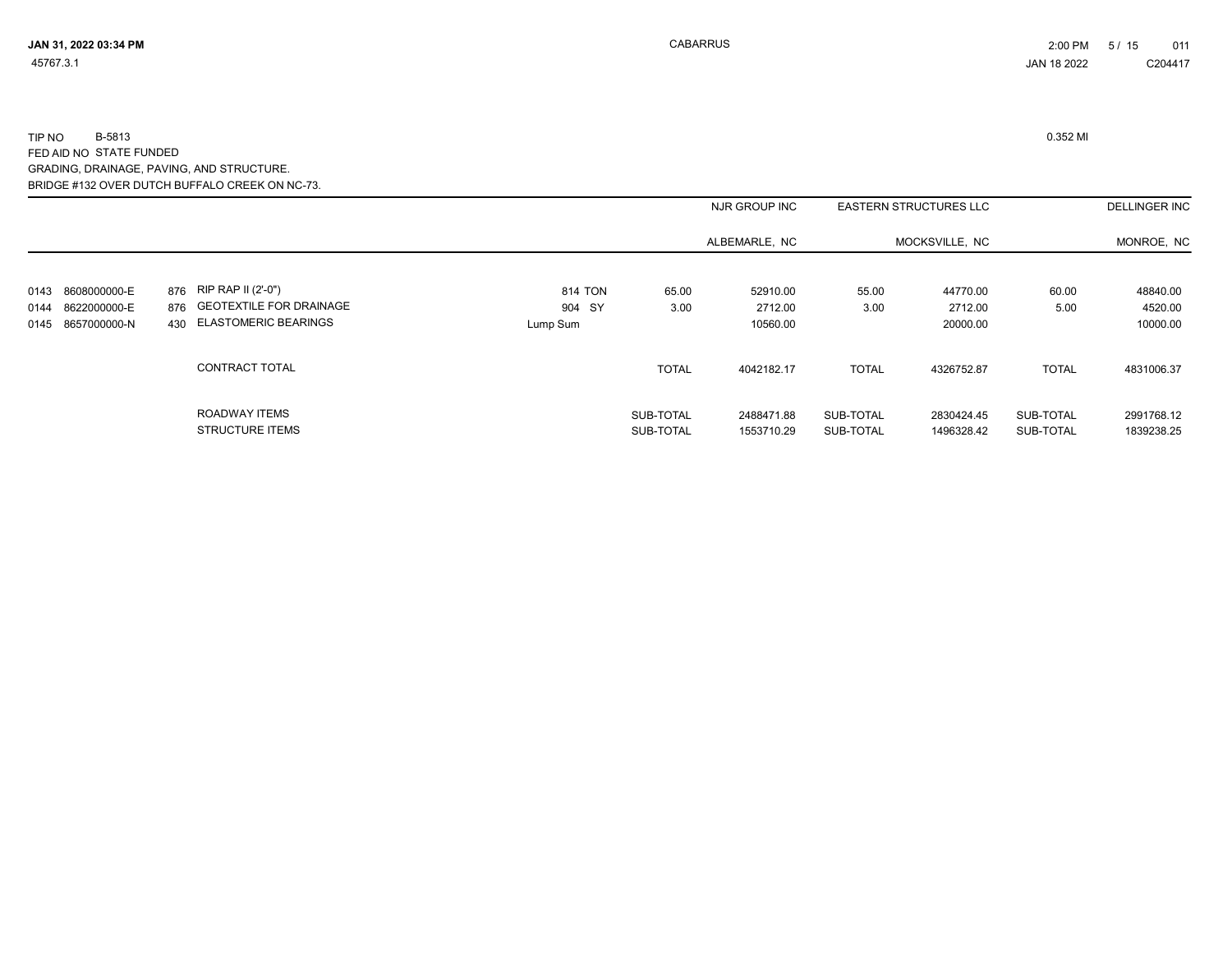|      |                   |           |                                                                                    |                    |         | <b>BOGGS CONTRACTING INC</b> |         | LEE CONSTRUCTION CO OF THE<br>CAROLINAS, IN |         | SLOAN CONSTRUCTION A DIVISION<br>OF REEVES CONSTRUCTION CO |
|------|-------------------|-----------|------------------------------------------------------------------------------------|--------------------|---------|------------------------------|---------|---------------------------------------------|---------|------------------------------------------------------------|
|      |                   |           |                                                                                    |                    |         | MONROE, NC                   |         | PINEVILLE, NC                               |         | DUNCAN, SC                                                 |
|      |                   |           | <b>ROADWAY ITEMS</b>                                                               |                    |         |                              |         |                                             |         |                                                            |
| 0001 | 0000100000-N      | 800       | <b>MOBILIZATION</b>                                                                | Lump Sum           |         | 240000.00                    |         | 250000.00                                   |         | 270000.00                                                  |
| 0002 | 0000400000-N      | 801       | CONSTRUCTION SURVEYING                                                             | Lump Sum           |         | 21650.00                     |         | 30000.00                                    |         | 27750.00                                                   |
| 0003 | 0028000000-N      | <b>SP</b> | TYPE I STANDARD APPR ***********                                                   | Lump Sum           |         | 25000.00                     |         | 30000.00                                    |         | 75000.00                                                   |
|      |                   |           | $(21+85.00 - L)$                                                                   |                    |         |                              |         |                                             |         |                                                            |
| 0004 | 0036000000-E      | 225       | UNDERCUT EXCAVATION                                                                | 450 CY             | 50.00   | 22500.00                     | 20.00   | 9000.00                                     | 20.00   | 9000.00                                                    |
| 0005 | 0063000000-N      | <b>SP</b> | <b>GRADING</b>                                                                     | Lump Sum           |         | 360000.00                    |         | 787100.00                                   |         | 600000.00                                                  |
| 0006 | 0106000000-E      | 230       | <b>BORROW EXCAVATION</b>                                                           | 10,500 CY          | 22.00   | 231000.00                    | 20.00   | 210000.00                                   | 20.00   | 210000.00                                                  |
| 0007 | 0134000000-E      | 240       | DRAINAGE DITCH EXCAVATION                                                          | 1,600 CY           | 15.00   | 24000.00                     | 5.00    | 8000.00                                     | 5.00    | 8000.00                                                    |
| 0008 | 0194000000-E      | 265       | SELECT GRANULAR MATL, CLASS III                                                    | 9,400 CY           | 35.00   | 329000.00                    | 43.00   | 404200.00                                   | 43.00   | 404200.00                                                  |
| 0009 | 0196000000-E      | 270       | <b>GEOTEXTILE SOIL STABILIZATION</b>                                               | 13,700 SY          | 3.00    | 41100.00                     | 1.00    | 13700.00                                    | 1.00    | 13700.00                                                   |
| 0010 | 0199000000-E      | <b>SP</b> | <b>TEMPORARY SHORING</b>                                                           | 98 SF              | 250.00  | 24500.00                     | 400.00  | 39200.00                                    | 230.00  | 22540.00                                                   |
| 0011 | 0241000000-E      | <b>SP</b> | <b>GENERIC GRADING ITEM (SY)</b><br><b>GEOTEXTILE FOR EMBANKMENT STABILIZATION</b> | 13,200 SY          | 20.00   | 264000.00                    | 2.00    | 26400.00                                    | 2.00    | 26400.00                                                   |
| 0012 | 0318000000-E      | 300       | FND CONDIT MATL MINOR STRS                                                         | 20 TON             | 45.00   | 900.00                       | 40.00   | 800.00                                      | 40.00   | 800.00                                                     |
| 0013 | 0320000000-E      | 300       | FND CONDIT GEOTEXTILE                                                              | 40 SY              | 2.00    | 80.00                        | 1.00    | 40.00                                       | 1.00    | 40.00                                                      |
| 0014 | 0335300000-E      | 305       | 18" DRAINAGE PIPE                                                                  | 28 LF              | 75.00   | 2100.00                      | 50.00   | 1400.00                                     | 50.00   | 1400.00                                                    |
| 0015 | 0335850000-E      | 305       | **" DRAINAGE PIPE ELBOW<br>(18")                                                   | 2 EA               | 1.00    | 2.00                         | 250.00  | 500.00                                      | 250.00  | 500.00                                                     |
| 0016 | 0366000000-E      | 310       | 15" RC PIPE CULV III                                                               | 44 LF              | 75.00   | 3300.00                      | 60.00   | 2640.00                                     | 60.00   | 2640.00                                                    |
| 0017 | 0448200000-E      | 310       | 15" RCP CULV CLASS IV                                                              | 32 LF              | 75.00   | 2400.00                      | 70.00   | 2240.00                                     | 70.00   | 2240.00                                                    |
| 0018 | 0995000000-E      | 340       | PIPE REMOVAL                                                                       | 21 LF              | 40.00   | 840.00                       | 15.00   | 315.00                                      | 15.00   | 315.00                                                     |
| 0019 | 1099500000-E      | 505       | SHALLOW UNDERCUT                                                                   | 100 CY             | 50.00   | 5000.00                      | 10.00   | 1000.00                                     | 10.00   | 1000.00                                                    |
| 0020 | 1099700000-E      | 505       | CLASS IV SUBGRD STABILIZATION                                                      | <b>200 TON</b>     | 50.00   | 10000.00                     | 35.00   | 7000.00                                     | 35.00   | 7000.00                                                    |
| 0021 | 1121000000-E      | 520       | AGGREGATE BASE COURSE                                                              | <b>230 TON</b>     | 50.00   | 11500.00                     | 40.00   | 9200.00                                     | 40.00   | 9200.00                                                    |
| 0022 | 1220000000-E      | 545       | INCIDENTAL STONE BASE                                                              | <b>100 TON</b>     | 50.00   | 5000.00                      | 40.00   | 4000.00                                     | 40.00   | 4000.00                                                    |
| 0023 | 1330000000-E      | 607       | <b>INCIDENTAL MILLING</b>                                                          | 150 SY             | 20.00   | 3000.00                      | 15.00   | 2250.00                                     | 47.00   | 7050.00                                                    |
| 0024 | 1491000000-E      | 610       | ASP CONC BASE CRS B25.0C                                                           | 1,620 TON          | 75.00   | 121500.00                    | 62.00   | 100440.00                                   | 71.50   | 115830.00                                                  |
| 0025 | 1503000000-E      | 610       | ASP CONC INTR CRS I19.0C                                                           | 890 TON            | 80.00   | 71200.00                     | 64.00   | 56960.00                                    | 73.50   | 65415.00                                                   |
| 0026 | 1519000000-E      | 610       | ASP CONC SURF CRS S9.5B                                                            | 1,310 TON          | 82.00   | 107420.00                    | 58.00   | 75980.00                                    | 74.50   | 97595.00                                                   |
| 0027 | 1575000000-E      | 620       | ASP FOR PLANT MIX                                                                  | <b>205 TON</b>     | 625.00  | 128125.00                    | 600.00  | 123000.00                                   | 568.00  | 116440.00                                                  |
| 0028 | 2000000000-N      | 806       | RIGHT-OF-WAY MARKERS                                                               | 16 EA              | 80.00   | 1280.00                      | 375.00  | 6000.00                                     | 150.00  | 2400.00                                                    |
| 0029 | 2022000000-E      | 815       | SUBDRAIN EXCAVATION                                                                | 45 CY              | 20.00   | 900.00                       | 10.00   | 450.00                                      | 10.00   | 450.00                                                     |
| 0030 | 2026000000-E      | 815       | <b>GEOTEXTILE FOR SUBSURF DRNS</b>                                                 | 200 SY             | 2.00    | 400.00                       | 1.50    | 300.00                                      | 1.50    | 300.00                                                     |
| 0031 | 2036000000-E      | 815       | SUBDRAIN COARSE AGGREGATE                                                          | 34 CY              | 75.00   | 2550.00                      | 70.00   | 2380.00                                     | 70.00   | 2380.00                                                    |
| 0032 | 2044000000-E      | 815       | 6" PERF SUBDRN PIPE                                                                | 200 LF             | 20.00   | 4000.00                      | 20.00   | 4000.00                                     | 20.00   | 4000.00                                                    |
|      |                   | 815       | SUBDRN PIPE OUTLET                                                                 | 1 EA               |         | 500.00                       |         |                                             |         |                                                            |
| 0033 | 2070000000-N      |           | 6" OUTLET PIPE                                                                     |                    | 500.00  |                              | 500.00  | 500.00                                      | 500.00  | 500.00                                                     |
| 0034 | 2077000000-E      | 815       | MASNRY DRAINAGE STRUCT                                                             | 6 LF               | 20.00   | 120.00                       | 30.00   | 180.00                                      | 30.00   | 180.00                                                     |
| 0035 | 2286000000-N      | 840       |                                                                                    | EA<br>$\mathbf{1}$ | 5000.00 | 5000.00                      | 4000.00 | 4000.00                                     | 4000.00 | 4000.00                                                    |
| 0036 | 2367000000-N      | 840       | FRAME W/2GRTS 840.29 STD                                                           | 1 EA               | 1000.00 | 1000.00                      | 750.00  | 750.00                                      | 750.00  | 750.00                                                     |
|      | 0037 2556000000-E | 846       | SHOULDER BERM GUTTER                                                               | 15 LF              | 200.00  | 3000.00                      | 100.00  | 1500.00                                     | 125.00  | 1875.00                                                    |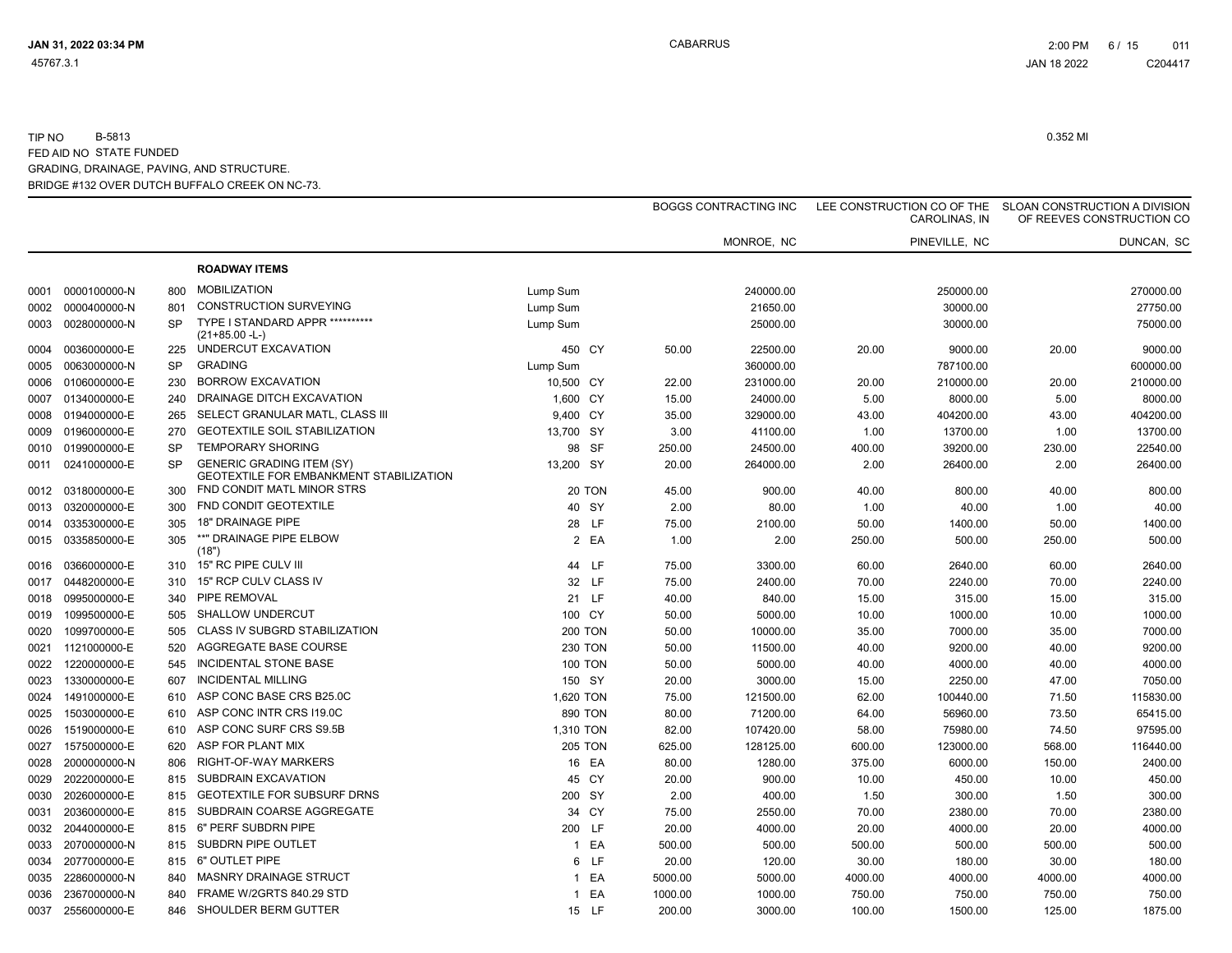|      |                   |           |                                                |           |        |         | <b>BOGGS CONTRACTING INC</b> |         | LEE CONSTRUCTION CO OF THE<br>CAROLINAS, IN |         | SLOAN CONSTRUCTION A DIVISION<br>OF REEVES CONSTRUCTION CO |
|------|-------------------|-----------|------------------------------------------------|-----------|--------|---------|------------------------------|---------|---------------------------------------------|---------|------------------------------------------------------------|
|      |                   |           |                                                |           |        |         | MONROE, NC                   |         | PINEVILLE, NC                               |         | DUNCAN, SC                                                 |
| 0038 | 3030000000-E      | 862       | STL BEAM GUARDRAIL                             | 712.5 LF  |        | 28.00   | 19950.00                     | 28.00   | 19950.00                                    | 28.00   | 19950.00                                                   |
| 0039 | 3150000000-N      | 862       | <b>ADDIT GUARDRAIL POSTS</b>                   |           | 5 EA   | 57.00   | 285.00                       | 60.00   | 300.00                                      | 57.00   | 285.00                                                     |
| 0040 | 3287000000-N      | <b>SP</b> | GR END TYPE TL-3                               |           | 6 EA   | 3400.00 | 20400.00                     | 3600.00 | 21600.00                                    | 3400.00 | 20400.00                                                   |
| 0041 | 3317000000-N      | <b>SP</b> | <b>GR ANCHOR TYPE B-77</b>                     |           | 4 EA   | 3100.00 | 12400.00                     | 2800.00 | 11200.00                                    | 3100.00 | 12400.00                                                   |
| 0042 | 3360000000-E      | 863       | REMOVE EXISTING GUARDRAIL                      |           | 250 LF | 4.00    | 1000.00                      | 1.00    | 250.00                                      | 4.00    | 1000.00                                                    |
| 0043 | 3380000000-E      | 862       | TEMP STL BM GUARDRAIL                          | 487.5 LF  |        | 13.00   | 6337.50                      | 9.00    | 4387.50                                     | 13.00   | 6337.50                                                    |
| 0044 | 3387000000-N      | <b>SP</b> | TEMP GDRL ANCH UNITS ******<br>(III MODIFIED)  |           | 2 EA   | 2600.00 | 5200.00                      | 3000.00 | 6000.00                                     | 2600.00 | 5200.00                                                    |
| 0045 | 3389150000-N      | <b>SP</b> | TEMP GDRL END UNITS *****<br>$(TL-3)$          |           | 2 EA   | 2600.00 | 5200.00                      | 2600.00 | 5200.00                                     | 2600.00 | 5200.00                                                    |
| 0046 | 3628000000-E      | 876       | <b>RIP RAP, CLASS I</b>                        |           | 70 TON | 75.00   | 5250.00                      | 100.00  | 7000.00                                     | 100.00  | 7000.00                                                    |
| 0047 | 3635000000-E      | 876       | <b>RIP RAP, CLASS II</b>                       | 1,280 TON |        | 75.00   | 96000.00                     | 90.00   | 115200.00                                   | 90.00   | 115200.00                                                  |
| 0048 | 3649000000-E      | 876       | <b>RIP RAP, CLASS B</b>                        |           | 25 TON | 75.00   | 1875.00                      | 60.00   | 1500.00                                     | 60.00   | 1500.00                                                    |
| 0049 | 3656000000-E      | 876       | <b>GEOTEXTILE FOR DRAINGE</b>                  | 1,870 SY  |        | 3.00    | 5610.00                      | 2.50    | 4675.00                                     | 2.50    | 4675.00                                                    |
| 0050 | 4072000000-E      | 903       | SUPPORT, 3-LB STL U-CHAN                       |           | 125 LF | 6.65    | 831.25                       | 20.00   | 2500.00                                     | 7.25    | 906.25                                                     |
| 0051 | 4096000000-N      | 904       | SIGN ERECTION, TYPE D                          |           | 2 EA   | 195.00  | 390.00                       | 150.00  | 300.00                                      | 125.00  | 250.00                                                     |
|      | 0052 4102000000-N | 904       | SIGN ERECTION, TYPE E                          |           | 3 EA   | 165.00  | 495.00                       | 150.00  | 450.00                                      | 75.00   | 225.00                                                     |
|      | 0053 4108000000-N | 904       | SIGN ERECTION. TYPE F                          |           | 1 EA   | 225.00  | 225.00                       | 150.00  | 150.00                                      | 95.00   | 95.00                                                      |
|      | 0054 4116100000-N | 904       | SIGN ERECT, RELOC ** GRD MTD<br>(D)            |           | 2 EA   | 150.00  | 300.00                       | 150.00  | 300.00                                      | 125.00  | 250.00                                                     |
| 0055 | 4192000000-N      | 907       | DISPOSE SUPPORT, U-CHAN                        |           | 15 EA  | 5.00    | 75.00                        | 2.00    | 30.00                                       | 10.00   | 150.00                                                     |
| 0056 | 4238000000-N      | 907       | DISPOSE SIGN, D, E, F                          |           | 13 EA  | 5.00    | 65.00                        | 2.00    | 26.00                                       | 10.00   | 130.00                                                     |
| 0057 | 4400000000-E      |           | 1110 WORK ZONE SIGNS (STAT)                    |           | 282 SF | 6.35    | 1790.70                      | 8.00    | 2256.00                                     | 6.25    | 1762.50                                                    |
| 0058 | 4405000000-E      |           | 1110 WORK ZONE SIGNS (PORT)                    |           | 256 SF | 8.85    | 2265.60                      | 9.00    | 2304.00                                     | 9.00    | 2304.00                                                    |
| 0059 | 4410000000-E      |           | 1110 WORK ZONE SIGNS (BARR)                    |           | 155 SF | 5.50    | 852.50                       | 6.00    | 930.00                                      | 6.50    | 1007.50                                                    |
| 0060 | 4422000000-N      |           | 1120 PORT CHANGE MSG SIGN (SHORT TERM)         |           | 20 DAY | 65.00   | 1300.00                      | 75.00   | 1500.00                                     | 200.00  | 4000.00                                                    |
| 0061 | 4430000000-N      |           | 1130 DRUMS                                     |           | 200 EA | 44.00   | 8800.00                      | 42.00   | 8400.00                                     | 40.00   | 8000.00                                                    |
| 0062 | 4445000000-E      |           | 1145 BARRICADES (TYPE III)                     |           | 128 LF | 24.00   | 3072.00                      | 22.50   | 2880.00                                     | 35.00   | 4480.00                                                    |
| 0063 | 4455000000-N      |           | 1150 FLAGGER                                   |           | 90 DAY | 1500.00 | 135000.00                    | 350.00  | 31500.00                                    | 875.00  | 78750.00                                                   |
| 0064 | 4650000000-N      |           | 1251 TEMP RAISED PVMT MRKS                     |           | 47 EA  | 25.00   | 1175.00                      | 10.00   | 470.00                                      | 10.00   | 470.00                                                     |
| 0065 | 4685000000-E      |           | 1205 THERMO PVT MKG LINES 4"90                 | 9,355 LF  |        | 1.75    | 16371.25                     | 2.00    | 18710.00                                    | 2.00    | 18710.00                                                   |
| 0066 | 4700000000-E      |           | 1205 12"WIDE THERMO 90 MILS                    |           | 104 LF | 5.00    | 520.00                       | 10.00   | 1040.00                                     | 10.00   | 1040.00                                                    |
| 0067 | 4725000000-E      |           | 1205 THERMO PVT SYMBOL 90MILS                  |           | 4 EA   | 150.00  | 600.00                       | 250.00  | 1000.00                                     | 250.00  | 1000.00                                                    |
| 0068 | 4770000000-E      |           | 1205 4" COLD APPL PLSTIC LINES TYPE **<br>(IV) | 1,328 LF  |        | 5.00    | 6640.00                      | 3.00    | 3984.00                                     | 3.00    | 3984.00                                                    |
| 0069 | 4805000000-N      |           | 1205 COLD APPL PLASTIC SYM TYPE **<br>(IV)     |           | 1 EA   | 1000.00 | 1000.00                      | 300.00  | 300.00                                      | 300.00  | 300.00                                                     |
| 0070 | 4810000000-E      |           | 1205 PAINT PVMT MARKINGS 4"                    | 10,903 LF |        | 0.35    | 3816.05                      | 0.80    | 8722.40                                     | 0.80    | 8722.40                                                    |
| 0071 | 4825000000-E      |           | 1205 PAINT PVMT MARKINGS 12"                   |           | 104 LF | 1.00    | 104.00                       | 2.00    | 208.00                                      | 2.00    | 208.00                                                     |
| 0072 | 4835000000-E      |           | 1205 PAINT PVT MKG LINES 24"                   |           | 30 LF  | 3.00    | 90.00                        | 3.00    | 90.00                                       | 3.00    | 90.00                                                      |
|      | 0073 4845000000-N |           | 1205 PAINT PVT MKG SYMBOL                      |           | 3 EA   | 50.00   | 150.00                       | 50.00   | 150.00                                      | 50.00   | 150.00                                                     |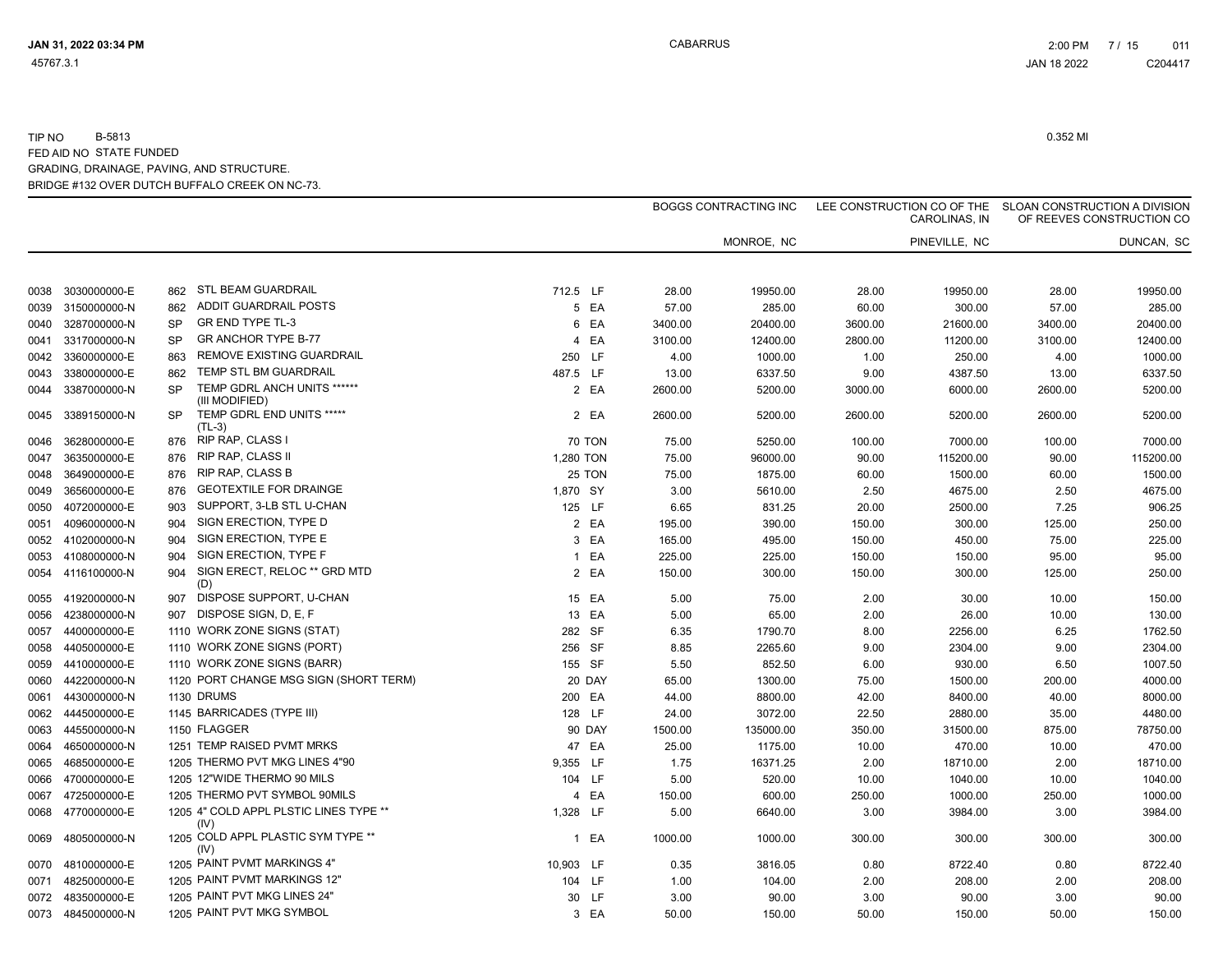|      |              |           |                                                                                                    |              |                |          | <b>BOGGS CONTRACTING INC</b> |          | LEE CONSTRUCTION CO OF THE SLOAN CONSTRUCTION A DIVISION<br>CAROLINAS, IN |          | OF REEVES CONSTRUCTION CO |
|------|--------------|-----------|----------------------------------------------------------------------------------------------------|--------------|----------------|----------|------------------------------|----------|---------------------------------------------------------------------------|----------|---------------------------|
|      |              |           |                                                                                                    |              |                |          | MONROE, NC                   |          | PINEVILLE, NC                                                             |          | DUNCAN, SC                |
| 0074 | 4850000000-E |           | 1205 LINE REMOVAL 4" WIDE                                                                          |              | 888 LF         | 2.50     | 2220.00                      | 2.00     | 1776.00                                                                   | 2.00     | 1776.00                   |
| 0075 | 4870000000-E |           | 1205 LINE REMOVAL 24" WIDE                                                                         |              | 15 LF          | 10.00    | 150.00                       | 10.00    | 150.00                                                                    | 10.00    | 150.00                    |
| 0076 | 4891000000-E |           | 1205 GENERIC PVMT MARKING ITEM (LF) 1205<br>THERMOPLASTIC PAVEMENT MARKING LINES (24", 90<br>MILS) |              | 15 LF          | 10.00    | 150.00                       | 15.00    | 225.00                                                                    | 15.00    | 225.00                    |
| 0077 | 4900000000-N |           | 1251 PERM RAISED PVMT MARKERS                                                                      |              | 50 EA          | 25.00    | 1250.00                      | 10.00    | 500.00                                                                    | 10.00    | 500.00                    |
| 0078 | 5329000000-E |           | 1510 DI H2O PIPE FITTINGS                                                                          |              | 65 LB          | 25.00    | 1625.00                      | 25.00    | 1625.00                                                                   | 25.00    | 1625.00                   |
| 0079 | 5540000000-E |           | 1515 6" VALVE                                                                                      |              | 1 EA           | 2100.00  | 2100.00                      | 2100.00  | 2100.00                                                                   | 2100.00  | 2100.00                   |
| 0080 | 5666000000-N |           | 1515 FIRE HYDRANT                                                                                  |              | 1 EA           | 7500.00  | 7500.00                      | 7500.00  | 7500.00                                                                   | 7500.00  | 7500.00                   |
| 0081 | 5673000000-E |           | 1515 FIRE HYDRANT LEG                                                                              |              | 10 LF          | 110.00   | 1100.00                      | 110.00   | 1100.00                                                                   | 110.00   | 1100.00                   |
| 0082 | 5691600000-E |           | 1520 16" SANITARY GRAVITY SEWER                                                                    |              | 152 LF         | 2180.00  | 331360.00                    | 2180.00  | 331360.00                                                                 | 2180.00  | 331360.00                 |
| 0083 | 5769000000-E |           | 1520 DI SEWER PIPE FITTINGS                                                                        |              | 235 LB         | 40.00    | 9400.00                      | 40.00    | 9400.00                                                                   | 40.00    | 9400.00                   |
| 0084 | 5775000000-E |           | 1525 4' DIA UTILITY MANHOLE                                                                        |              | 2 EA           | 6000.00  | 12000.00                     | 6000.00  | 12000.00                                                                  | 6000.00  | 12000.00                  |
| 0085 | 5781000000-E |           | 1525 UTILITY MANHOLE WALL 4' DIA                                                                   |              | 9 LF           | 550.00   | 4950.00                      | 550.00   | 4950.00                                                                   | 550.00   | 4950.00                   |
| 0086 | 5810000000-E |           | 1530 ABANDON 16" UTILITY PIPE                                                                      |              | 137 LF         | 90.00    | 12330.00                     | 90.00    | 12330.00                                                                  | 90.00    | 12330.00                  |
| 0087 | 5815500000-N |           | 1530 REMOVE FIRE HYDRANT                                                                           |              | 1 EA           | 2000.00  | 2000.00                      | 2000.00  | 2000.00                                                                   | 2000.00  | 2000.00                   |
| 0088 | 5816000000-N |           | 1530 ABANDON UTILITY MANHOLE                                                                       | $\mathbf{1}$ | EA             | 3500.00  | 3500.00                      | 3500.00  | 3500.00                                                                   | 3500.00  | 3500.00                   |
| 0089 | 5828000000-N |           | 1530 REMOVE UTILITY MANHOLE                                                                        |              | 1 EA           | 3500.00  | 3500.00                      | 3500.00  | 3500.00                                                                   | 3500.00  | 3500.00                   |
| 0090 | 5836400000-E |           | 1540 36" ENCASEMENT PIPE                                                                           |              | 52 LF          | 1400.00  | 72800.00                     | 1400.00  | 72800.00                                                                  | 1400.00  | 72800.00                  |
| 0091 | 5882000000-N | <b>SP</b> | <b>GENERIC UTILITY ITEM (EA)</b><br>6" INSERT VALVE                                                |              | 1 EA           | 18000.00 | 18000.00                     | 18000.00 | 18000.00                                                                  | 18000.00 | 18000.00                  |
| 0092 | 5912000000-N | <b>SP</b> | <b>GENERIC UTILITY ITEM (LS)</b><br>TEMPORARY SANITARY SEWER BY- PASS PUMPING                      | Lump Sum     |                |          | 105000.00                    |          | 105000.00                                                                 |          | 150000.00                 |
| 0093 | 5912000000-N | <b>SP</b> | <b>GENERIC UTILITY ITEM (LS)</b><br><b>TEMPORARY STREAM BYPASS</b><br><b>PUMPING</b>               | Lump Sum     |                |          | 15000.00                     |          | 15000.00                                                                  |          | 20000.00                  |
| 0094 | 6000000000-E |           | 1605 TEMPORARY SILT FENCE                                                                          | 5,845 LF     |                | 4.00     | 23380.00                     | 3.50     | 20457.50                                                                  | 4.50     | 26302.50                  |
| 0095 | 6006000000-E |           | 1610 EROS CONTRL STONE CL A                                                                        |              | <b>135 TON</b> | 80.00    | 10800.00                     | 40.00    | 5400.00                                                                   | 40.00    | 5400.00                   |
| 0096 | 6009000000-E |           | 1610 EROS CONTRL STONE CL B                                                                        | 1,240 TON    |                | 80.00    | 99200.00                     | 40.00    | 49600.00                                                                  | 40.00    | 49600.00                  |
| 0097 | 6012000000-E |           | 1610 SEDIMENT CONTROL STONE                                                                        |              | 550 TON        | 50.00    | 27500.00                     | 40.00    | 22000.00                                                                  | 40.00    | 22000.00                  |
| 0098 | 6015000000-E |           | 1615 TEMPORARY MULCHING                                                                            |              | 3.5 ACR        | 1300.00  | 4550.00                      | 1300.00  | 4550.00                                                                   | 1300.00  | 4550.00                   |
| 0099 | 6018000000-E |           | 1620 SEED FOR TEMP SEEDING                                                                         |              | 300 LB         | 6.00     | 1800.00                      | 6.00     | 1800.00                                                                   | 6.00     | 1800.00                   |
| 0100 | 6021000000-E |           | 1620 FERT FOR TEMP SEEDING                                                                         |              | <b>1.5 TON</b> | 1300.00  | 1950.00                      | 1300.00  | 1950.00                                                                   | 1300.00  | 1950.00                   |
| 0101 | 6024000000-E |           | 1622 TEMPORARY SLOPE DRAINS                                                                        |              | 270 LF         | 10.00    | 2700.00                      | 20.00    | 5400.00                                                                   | 20.00    | 5400.00                   |
| 0102 | 6029000000-E | <b>SP</b> | <b>SAFETY FENCE</b>                                                                                |              | 320 LF         | 3.00     | 960.00                       | 1.90     | 608.00                                                                    | 4.00     | 1280.00                   |
| 0103 | 6030000000-E |           | 1630 SILT EXCAVATION                                                                               | 1,080 CY     |                | 15.00    | 16200.00                     | 15.00    | 16200.00                                                                  | 15.00    | 16200.00                  |
| 0104 | 6036000000-E |           | 1631 MATTING FOR EROS CONTROL                                                                      | 12,200 SY    |                | 1.75     | 21350.00                     | 1.00     | 12200.00                                                                  | 1.75     | 21350.00                  |
| 0105 | 6037000000-E | <b>SP</b> | <b>COIR FIBER MAT</b>                                                                              |              | 100 SY         | 30.00    | 3000.00                      | 5.00     | 500.00                                                                    | 4.00     | 400.00                    |
| 0106 | 6038000000-E | SP.       | PERM SOIL REINF MAT                                                                                |              | 700 SY         | 3.50     | 2450.00                      | 5.00     | 3500.00                                                                   | 3.50     | 2450.00                   |
| 0107 | 6042000000-E |           | 1632 1/4" HARDWARE CLOTH                                                                           |              | 360 LF         | 10.00    | 3600.00                      | 8.00     | 2880.00                                                                   | 8.00     | 2880.00                   |
| 0108 | 6046000000-E |           | 1636 TEMP PIPE FOR STREAM CROSS                                                                    |              | 50 LF          | 100.00   | 5000.00                      | 80.00    | 4000.00                                                                   | 80.00    | 4000.00                   |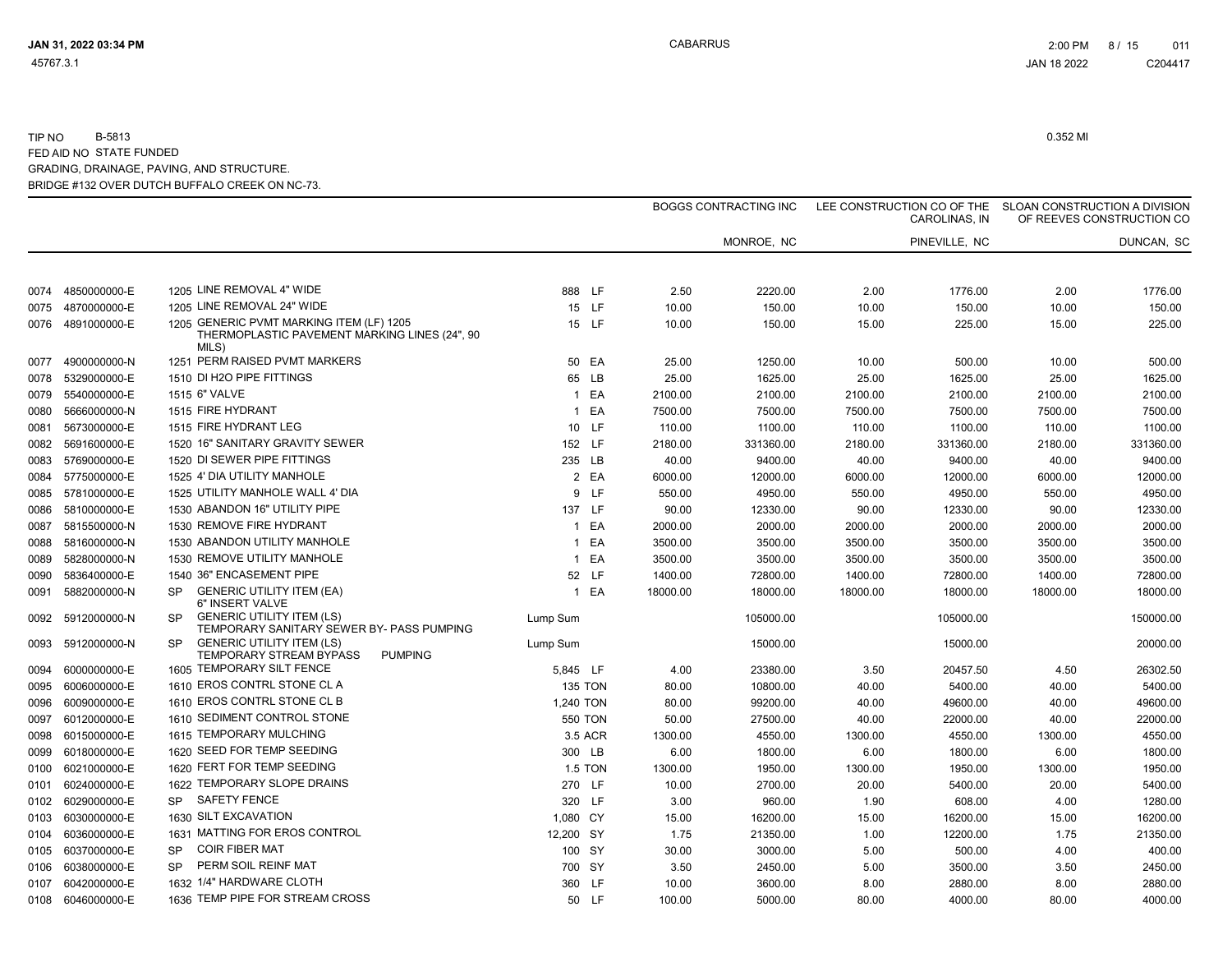|      |                   |           |                                                             |             |        |         | <b>BOGGS CONTRACTING INC</b> |         | LEE CONSTRUCTION CO OF THE<br>CAROLINAS, IN |         | SLOAN CONSTRUCTION A DIVISION<br>OF REEVES CONSTRUCTION CO |
|------|-------------------|-----------|-------------------------------------------------------------|-------------|--------|---------|------------------------------|---------|---------------------------------------------|---------|------------------------------------------------------------|
|      |                   |           |                                                             |             |        |         | MONROE, NC                   |         | PINEVILLE, NC                               |         | DUNCAN, SC                                                 |
| 0109 | 6048000000-E      | <b>SP</b> | FLOAT TURBIDITY CURTAIN                                     |             | 40 SY  | 115.00  | 4600.00                      | 50.00   | 2000.00                                     | 59.57   | 2382.80                                                    |
| 0110 | 6070000000-N      |           | 1639 SPECIAL STILLING BASINS                                |             | 4 EA   | 1000.00 | 4000.00                      | 2500.00 | 10000.00                                    | 2500.00 | 10000.00                                                   |
| 0111 | 6071010000-E      | <b>SP</b> | <b>WATTLE</b>                                               | 100 LF      |        | 25.00   | 2500.00                      | 10.00   | 1000.00                                     | 10.00   | 1000.00                                                    |
| 0112 | 6071020000-E      | <b>SP</b> | POLYACRYLAMIDE (PAM)                                        | 210 LB      |        | 10.00   | 2100.00                      | 6.00    | 1260.00                                     | 6.00    | 1260.00                                                    |
| 0113 | 6071030000-E      |           | 1640 COIR FIBER BAFFLE                                      |             | 60 LF  | 20.00   | 1200.00                      | 5.00    | 300.00                                      | 5.00    | 300.00                                                     |
| 0114 | 6084000000-E      |           | 1660 SEEDING AND MULCHING                                   |             | 6 ACR  | 2050.00 | 12300.00                     | 2050.00 | 12300.00                                    | 2050.00 | 12300.00                                                   |
| 0115 | 6087000000-E      |           | 1660 MOWING                                                 |             | 3 ACR  | 150.00  | 450.00                       | 150.00  | 450.00                                      | 150.00  | 450.00                                                     |
| 0116 | 6090000000-E      |           | 1661 SEED FOR REPAIR SEEDING                                |             | 50 LB  | 8.00    | 400.00                       | 8.00    | 400.00                                      | 8.00    | 400.00                                                     |
| 0117 | 6093000000-E      |           | 1661 FERT FOR REPAIR SEEDING                                | 0.25 TON    |        | 1500.00 | 375.00                       | 1500.00 | 375.00                                      | 1500.00 | 375.00                                                     |
| 0118 | 6096000000-E      |           | 1662 SEED FOR SUPP SEEDING                                  | 125 LB      |        | 5.00    | 625.00                       | 5.00    | 625.00                                      | 5.00    | 625.00                                                     |
| 0119 | 6108000000-E      |           | 1665 FERTILIZER TOPDRESSING                                 | 3.75 TON    |        | 1500.00 | 5625.00                      | 1500.00 | 5625.00                                     | 1500.00 | 5625.00                                                    |
| 0120 | 6111000000-E      | <b>SP</b> | <b>IMPERVIOUS DIKE</b>                                      | 275 LF      |        | 150.00  | 41250.00                     | 100.00  | 27500.00                                    | 150.00  | 41250.00                                                   |
| 0121 | 6114500000-N      | 1667      | SPECIALIZED HAND MOWING                                     |             | 10 MHR | 45.00   | 450.00                       | 45.00   | 450.00                                      | 45.00   | 450.00                                                     |
|      | 0122 6117000000-N | <b>SP</b> | RESPONSE FOR EROS CONTROL                                   |             | 25 EA  | 200.00  | 5000.00                      | 200.00  | 5000.00                                     | 200.00  | 5000.00                                                    |
|      | 0123 6117500000-N | <b>SP</b> | <b>CONC WASHOUT STRUCTURE</b>                               |             | 2 EA   | 500.00  | 1000.00                      | 2500.00 | 5000.00                                     | 900.00  | 1800.00                                                    |
|      |                   |           | <b>STRUCTURE ITEMS</b>                                      |             |        |         |                              |         |                                             |         |                                                            |
| 0124 | 8017000000-N      | <b>SP</b> | <b>CM&amp;R TEMP ACCESS ***********</b><br>$(21+85.00 - L)$ | Lump Sum    |        |         | 100000.00                    |         | 100000.00                                   |         | 55000.00                                                   |
| 0125 | 8035000000-N      | 402       | <b>REMV EXIST STR **********</b><br>$(21+85.00 - L)$        | Lump Sum    |        |         | 200000.00                    |         | 50000.00                                    |         | 175000.00                                                  |
| 0126 | 8065000000-N      | <b>SP</b> | ASBESTOS ASSESSMENT                                         | Lump Sum    |        |         | 1600.00                      |         | 1500.00                                     |         | 1600.00                                                    |
| 0127 | 8105540000-E      | 411       | 3'-6" DRILLD PIER IN SOIL                                   |             | 52 LF  | 450.00  | 23400.00                     | 2000.00 | 104000.00                                   | 1050.00 | 54600.00                                                   |
| 0128 | 8105640000-E      | 411       | 3'-6" DRILLD PIER NO SOIL                                   |             | 35 LF  | 1275.00 | 44625.00                     | 2000.00 | 70000.00                                    | 1050.00 | 36750.00                                                   |
| 0129 | 8111400000-E      | 411       | PERM STL CASING FOR 3'-6" PIER                              |             | 57 LF  | 340.00  | 19380.00                     | 305.00  | 17385.00                                    | 305.00  | 17385.00                                                   |
| 0130 | 8113000000-N      | 411       | SID INSPECTIONS                                             |             | 3 EA   | 1200.00 | 3600.00                      | 500.00  | 1500.00                                     | 500.00  | 1500.00                                                    |
| 0131 | 8114000000-N      | 411       | <b>SPT TESTING</b>                                          |             | 3 EA   | 120.00  | 360.00                       | 500.00  | 1500.00                                     | 500.00  | 1500.00                                                    |
|      | 0132 8115000000-N | 411       | <b>CSL TESTING</b>                                          |             | 1 EA   | 2750.00 | 2750.00                      | 2000.00 | 2000.00                                     | 2000.00 | 2000.00                                                    |
| 0133 | 8147000000-E      | 420       | REINF CONCRETE DECK SLAB                                    | 9,744 SF    |        | 45.00   | 438480.00                    | 40.00   | 389760.00                                   | 50.00   | 487200.00                                                  |
| 0134 | 8161000000-E      | 420       | <b>GROOVING BRIDGE FLOORS</b>                               | 10,462 SF   |        | 0.70    | 7323.40                      | 2.00    | 20924.00                                    | 1.25    | 13077.50                                                   |
| 0135 | 8182000000-E      | 420       | <b>CLASS A CONCRETE (BRIDGE)</b>                            | 158.4 CY    |        | 1000.00 | 158400.00                    | 1000.00 | 158400.00                                   | 1400.00 | 221760.00                                                  |
| 0136 | 8210000000-N      | 422       | BRG APPR SLAB ***********<br>$(21+85.00 - L)$               | Lump Sum    |        |         | 45000.00                     |         | 50000.00                                    |         | 95000.00                                                   |
| 0137 | 8217000000-E      | 425       | <b>REINF STEEL (BRIDGE)</b>                                 | 23,399 LB   |        | 1.45    | 33928.55                     | 2.00    | 46798.00                                    | 1.75    | 40948.25                                                   |
| 0138 | 8238000000-E      | 425       | SPIRAL COL REINF STL BRG                                    | 2,347 LB    |        | 5.00    | 11735.00                     | 3.00    | 7041.00                                     | 3.76    | 8824.72                                                    |
| 0139 | 8274000000-E      | 430       | 63" MOD PRESTR CONC GIRDR                                   | 1,018.13 LF |        | 325.00  | 330892.25                    | 500.00  | 509065.00                                   | 620.00  | 631240.60                                                  |
| 0140 | 8328200000-E      | 450       | PILE DRV EQUIP SETUP ** STEEL PILES<br>(HP 14 X 73)         |             | 14 EA  | 500.00  | 7000.00                      | 1000.00 | 14000.00                                    | 1800.00 | 25200.00                                                   |
| 0141 | 8384000000-E      | 450       | HP14X73 PILES                                               | 385 LF      |        | 100.00  | 38500.00                     | 100.00  | 38500.00                                    | 68.00   | 26180.00                                                   |
|      | 0142 8503000000-E | 460       | <b>CONCRETE BARRIER RAIL</b>                                | 412.4 LF    |        | 78.00   | 32167.20                     | 200.00  | 82480.00                                    | 150.00  | 61860.00                                                   |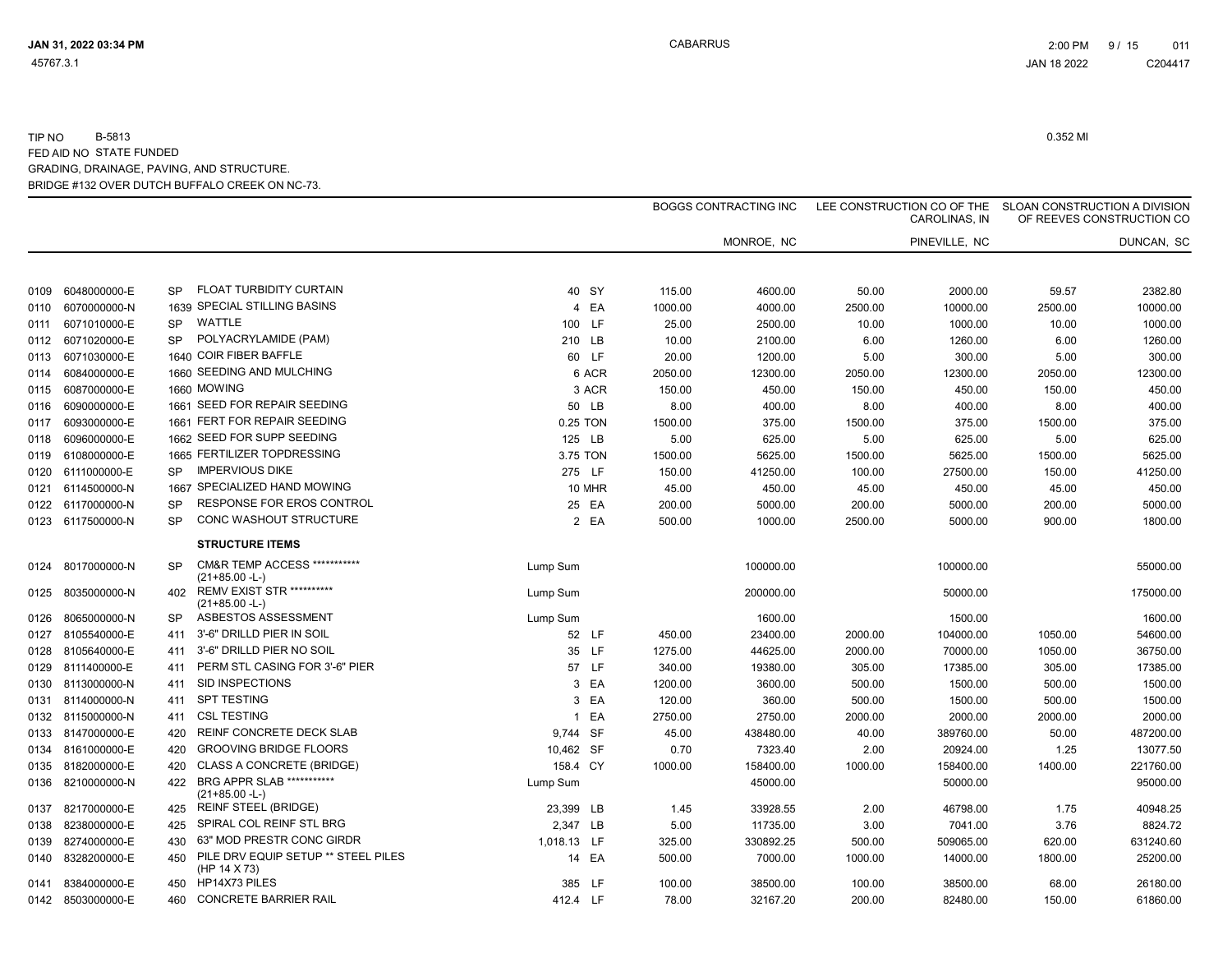|      |              |                                         |          |                        | <b>BOGGS CONTRACTING INC</b> |                        | LEE CONSTRUCTION CO OF THE<br>CAROLINAS, IN | SLOAN CONSTRUCTION A DIVISION | OF REEVES CONSTRUCTION CO |
|------|--------------|-----------------------------------------|----------|------------------------|------------------------------|------------------------|---------------------------------------------|-------------------------------|---------------------------|
|      |              |                                         |          |                        | MONROE, NC                   |                        | PINEVILLE, NC                               |                               | DUNCAN, SC                |
| 0143 | 8608000000-E | 876 RIP RAP II (2'-0")                  | 814 TON  | 80.00                  | 65120.00                     | 50.00                  | 40700.00                                    | 90.00                         | 73260.00                  |
| 0144 | 8622000000-E | 876 GEOTEXTILE FOR DRAINAGE             | 904 SY   | 3.00                   | 2712.00                      | 4.00                   | 3616.00                                     | 5.00                          | 4520.00                   |
| 0145 | 8657000000-N | 430 ELASTOMERIC BEARINGS                | Lump Sum |                        | 15000.00                     |                        | 10000.00                                    |                               | 25500.00                  |
|      |              | CONTRACT TOTAL                          |          | <b>TOTAL</b>           | 4933526.25                   | <b>TOTAL</b>           | 5048203.40                                  | <b>TOTAL</b>                  | 5414524.52                |
|      |              | ROADWAY ITEMS<br><b>STRUCTURE ITEMS</b> |          | SUB-TOTAL<br>SUB-TOTAL | 3351552.85<br>1581973.40     | SUB-TOTAL<br>SUB-TOTAL | 3329034.40<br>1719169.00                    | SUB-TOTAL<br>SUB-TOTAL        | 3354618.45<br>2059906.07  |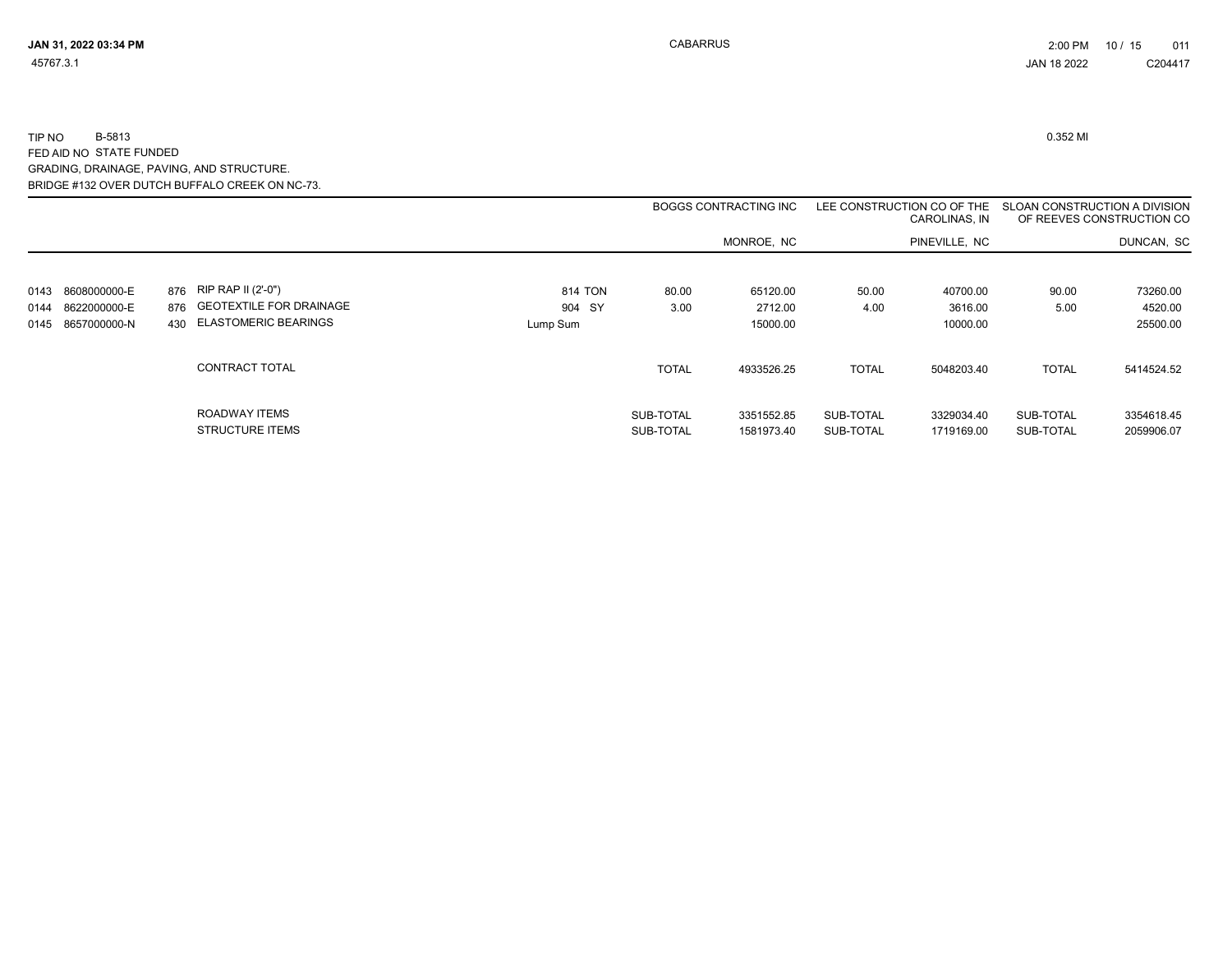|      |              |           |                                                                                    |                |         | DANE CONSTRUCTION INC |         | BLYTHE DEVELOPMENT CO |  |
|------|--------------|-----------|------------------------------------------------------------------------------------|----------------|---------|-----------------------|---------|-----------------------|--|
|      |              |           |                                                                                    |                |         | MOORESVILLE, NC       |         | CHARLOTTE, NC         |  |
|      |              |           | <b>ROADWAY ITEMS</b>                                                               |                |         |                       |         |                       |  |
| 0001 | 0000100000-N | 800       | <b>MOBILIZATION</b>                                                                | Lump Sum       |         | 270945.00             |         | 230000.00             |  |
| 0002 | 0000400000-N | 801       | <b>CONSTRUCTION SURVEYING</b>                                                      | Lump Sum       |         | 25750.00              |         | 35000.00              |  |
| 0003 | 0028000000-N | <b>SP</b> | TYPE I STANDARD APPR **********                                                    | Lump Sum       |         | 85000.00              |         | 60000.00              |  |
|      |              |           | $(21+85.00 - L)$                                                                   |                |         |                       |         |                       |  |
| 0004 | 0036000000-E | 225       | UNDERCUT EXCAVATION                                                                | 450 CY         | 20.00   | 9000.00               | 76.27   | 34321.50              |  |
| 0005 | 0063000000-N | <b>SP</b> | <b>GRADING</b>                                                                     | Lump Sum       |         | 640230.00             |         | 406000.00             |  |
| 0006 | 0106000000-E | 230       | <b>BORROW EXCAVATION</b>                                                           | 10,500 CY      | 20.00   | 210000.00             | 30.00   | 315000.00             |  |
| 0007 | 0134000000-E | 240       | DRAINAGE DITCH EXCAVATION                                                          | 1,600 CY       | 5.00    | 8000.00               | 11.25   | 18000.00              |  |
| 0008 | 0194000000-E | 265       | SELECT GRANULAR MATL, CLASS III                                                    | 9,400 CY       | 43.00   | 404200.00             | 24.00   | 225600.00             |  |
| 0009 | 0196000000-E | 270       | <b>GEOTEXTILE SOIL STABILIZATION</b>                                               | 13,700 SY      | 1.00    | 13700.00              | 1.60    | 21920.00              |  |
| 0010 | 0199000000-E | <b>SP</b> | <b>TEMPORARY SHORING</b>                                                           | 98 SF          | 650.00  | 63700.00              | 310.00  | 30380.00              |  |
| 0011 | 0241000000-E | <b>SP</b> | <b>GENERIC GRADING ITEM (SY)</b><br><b>GEOTEXTILE FOR EMBANKMENT STABILIZATION</b> | 13,200 SY      | 2.00    | 26400.00              | 28.00   | 369600.00             |  |
| 0012 | 0318000000-E | 300       | FND CONDIT MATL MINOR STRS                                                         | 20 TON         | 40.00   | 800.00                | 40.15   | 803.00                |  |
| 0013 | 0320000000-E | 300       | <b>FND CONDIT GEOTEXTILE</b>                                                       | 40 SY          | 1.00    | 40.00                 | 2.25    | 90.00                 |  |
| 0014 | 0335300000-E | 305       | <b>18" DRAINAGE PIPE</b>                                                           | 28 LF          | 50.00   | 1400.00               | 87.55   | 2451.40               |  |
| 0015 | 0335850000-E | 305       | **" DRAINAGE PIPE ELBOW<br>(18")                                                   | 2 EA           | 250.00  | 500.00                | 540.67  | 1081.34               |  |
| 0016 | 0366000000-E | 310       | 15" RC PIPE CULV III                                                               | 44 LF          | 60.00   | 2640.00               | 62.80   | 2763.20               |  |
| 0017 | 0448200000-E | 310       | 15" RCP CULV CLASS IV                                                              | 32 LF          | 70.00   | 2240.00               | 65.25   | 2088.00               |  |
| 0018 | 0995000000-E | 340       | PIPE REMOVAL                                                                       | 21 LF          | 15.00   | 315.00                | 34.40   | 722.40                |  |
| 0019 | 1099500000-E | 505       | <b>SHALLOW UNDERCUT</b>                                                            | 100 CY         | 10.00   | 1000.00               | 32.30   | 3230.00               |  |
| 0020 | 1099700000-E | 505       | CLASS IV SUBGRD STABILIZATION                                                      | <b>200 TON</b> | 35.00   | 7000.00               | 32.00   | 6400.00               |  |
| 0021 | 1121000000-E | 520       | AGGREGATE BASE COURSE                                                              | <b>230 TON</b> | 40.00   | 9200.00               | 42.25   | 9717.50               |  |
| 0022 | 1220000000-E | 545       | <b>INCIDENTAL STONE BASE</b>                                                       | <b>100 TON</b> | 40.00   | 4000.00               | 40.30   | 4030.00               |  |
| 0023 | 1330000000-E | 607       | <b>INCIDENTAL MILLING</b>                                                          | 150 SY         | 15.00   | 2250.00               | 65.00   | 9750.00               |  |
| 0024 | 1491000000-E | 610       | ASP CONC BASE CRS B25.0C                                                           | 1,620 TON      | 62.00   | 100440.00             | 67.00   | 108540.00             |  |
| 0025 | 1503000000-E | 610       | ASP CONC INTR CRS 119.0C                                                           | 890 TON        | 64.00   | 56960.00              | 67.00   | 59630.00              |  |
| 0026 | 1519000000-E | 610       | ASP CONC SURF CRS S9.5B                                                            | 1,310 TON      | 58.00   | 75980.00              | 67.00   | 87770.00              |  |
| 0027 | 1575000000-E | 620       | ASP FOR PLANT MIX                                                                  | <b>205 TON</b> | 600.00  | 123000.00             | 575.00  | 117875.00             |  |
| 0028 | 2000000000-N | 806       | RIGHT-OF-WAY MARKERS                                                               | 16 EA          | 375.00  | 6000.00               | 375.00  | 6000.00               |  |
| 0029 | 2022000000-E | 815       | SUBDRAIN EXCAVATION                                                                | 45 CY          | 10.00   | 450.00                | 23.20   | 1044.00               |  |
| 0030 | 2026000000-E | 815       | <b>GEOTEXTILE FOR SUBSURF DRNS</b>                                                 | 200 SY         | 1.50    | 300.00                | 2.25    | 450.00                |  |
| 0031 | 2036000000-E | 815       | SUBDRAIN COARSE AGGREGATE                                                          | 34 CY          | 70.00   | 2380.00               | 44.65   | 1518.10               |  |
| 0032 | 2044000000-E | 815       | 6" PERF SUBDRN PIPE                                                                | 200 LF         | 20.00   | 4000.00               | 19.25   | 3850.00               |  |
|      |              | 815       | SUBDRN PIPE OUTLET                                                                 |                |         |                       |         | 471.00                |  |
| 0033 | 2070000000-N |           | 6" OUTLET PIPE                                                                     | 1 EA           | 500.00  | 500.00                | 471.00  |                       |  |
| 0034 | 2077000000-E | 815       |                                                                                    | 6 LF           | 30.00   | 180.00                | 69.88   | 419.28                |  |
| 0035 | 2286000000-N | 840       | MASNRY DRAINAGE STRUCT<br>FRAME W/2GRTS 840.29 STD                                 | 1 EA           | 4000.00 | 4000.00               | 2547.00 | 2547.00               |  |
| 0036 | 2367000000-N | 840       |                                                                                    | 1 EA           | 750.00  | 750.00                | 925.00  | 925.00                |  |
| 0037 | 2556000000-E | 846       | SHOULDER BERM GUTTER                                                               | 15 LF          | 75.00   | 1125.00               | 60.00   | 900.00                |  |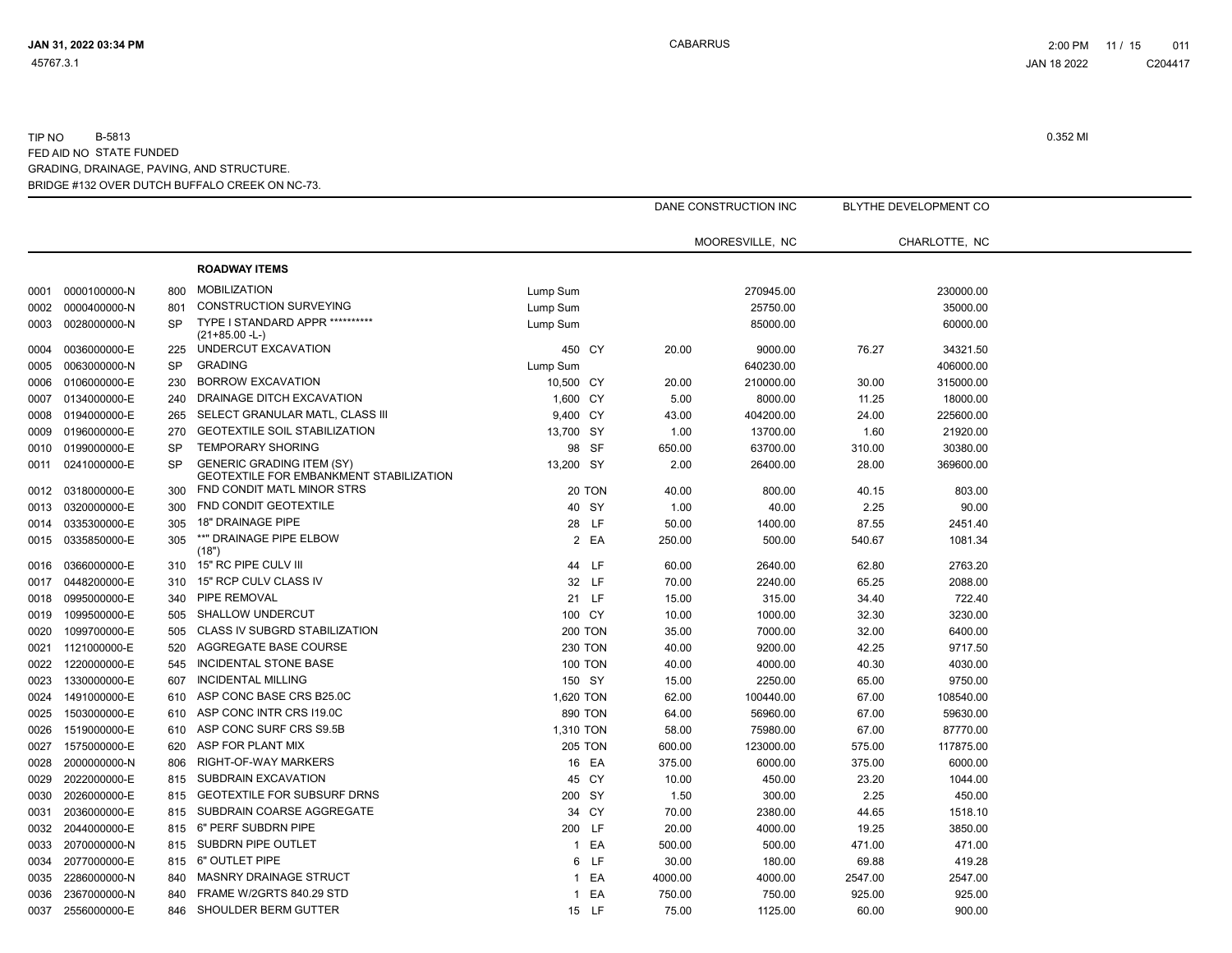|      |                   |           |                                                |                |               |         | DANE CONSTRUCTION INC |         | BLYTHE DEVELOPMENT CO |  |
|------|-------------------|-----------|------------------------------------------------|----------------|---------------|---------|-----------------------|---------|-----------------------|--|
|      |                   |           |                                                |                |               |         | MOORESVILLE, NC       |         | CHARLOTTE, NC         |  |
|      |                   |           |                                                |                |               |         |                       |         |                       |  |
| 0038 | 3030000000-E      | 862       | STL BEAM GUARDRAIL                             | 712.5 LF       |               | 26.50   | 18881.25              | 28.00   | 19950.00              |  |
| 0039 | 3150000000-N      | 862       | ADDIT GUARDRAIL POSTS                          |                | 5 EA          | 11.00   | 55.00                 | 57.00   | 285.00                |  |
| 0040 | 3287000000-N      | <b>SP</b> | GR END TYPE TL-3                               |                | 6 EA          | 3550.00 | 21300.00              | 3400.00 | 20400.00              |  |
| 0041 | 3317000000-N      | SP        | <b>GR ANCHOR TYPE B-77</b>                     | $\overline{4}$ | EA            | 2600.00 | 10400.00              | 3100.00 | 12400.00              |  |
| 0042 | 3360000000-E      | 863       | <b>REMOVE EXISTING GUARDRAIL</b>               | 250 LF         |               | 1.00    | 250.00                | 4.00    | 1000.00               |  |
| 0043 | 3380000000-E      | 862       | TEMP STL BM GUARDRAIL                          | 487.5 LF       |               | 7.00    | 3412.50               | 13.00   | 6337.50               |  |
| 0044 | 3387000000-N      | <b>SP</b> | TEMP GDRL ANCH UNITS ******<br>(III MODIFIED)  |                | 2 EA          | 2100.00 | 4200.00               | 2600.00 | 5200.00               |  |
| 0045 | 3389150000-N      | SP        | TEMP GDRL END UNITS *****<br>$(TL-3)$          |                | 2 EA          | 2400.00 | 4800.00               | 2600.00 | 5200.00               |  |
| 0046 | 3628000000-E      | 876       | RIP RAP, CLASS I                               |                | <b>70 TON</b> | 100.00  | 7000.00               | 54.21   | 3794.70               |  |
| 0047 | 3635000000-E      | 876       | <b>RIP RAP, CLASS II</b>                       | 1,280 TON      |               | 90.00   | 115200.00             | 70.46   | 90188.80              |  |
| 0048 | 3649000000-E      | 876       | <b>RIP RAP, CLASS B</b>                        |                | 25 TON        | 60.00   | 1500.00               | 54.15   | 1353.75               |  |
| 0049 | 3656000000-E      | 876       | <b>GEOTEXTILE FOR DRAINGE</b>                  | 1,870 SY       |               | 2.50    | 4675.00               | 3.10    | 5797.00               |  |
| 0050 | 4072000000-E      | 903       | SUPPORT, 3-LB STL U-CHAN                       | 125 LF         |               | 20.00   | 2500.00               | 20.00   | 2500.00               |  |
| 0051 | 4096000000-N      | 904       | SIGN ERECTION, TYPE D                          |                | 2 EA          | 150.00  | 300.00                | 150.00  | 300.00                |  |
| 0052 | 4102000000-N      | 904       | SIGN ERECTION, TYPE E                          |                | 3 EA          | 150.00  | 450.00                | 150.00  | 450.00                |  |
| 0053 | 4108000000-N      | 904       | SIGN ERECTION, TYPE F                          |                | 1 EA          | 150.00  | 150.00                | 150.00  | 150.00                |  |
| 0054 | 4116100000-N      | 904       | SIGN ERECT, RELOC ** GRD MTD<br>(D)            |                | 2 EA          | 150.00  | 300.00                | 150.00  | 300.00                |  |
| 0055 | 4192000000-N      | 907       | DISPOSE SUPPORT, U-CHAN                        |                | 15 EA         | 2.00    | 30.00                 | 2.00    | 30.00                 |  |
| 0056 | 4238000000-N      | 907       | DISPOSE SIGN, D, E, F                          |                | 13 EA         | 2.00    | 26.00                 | 2.00    | 26.00                 |  |
| 0057 | 4400000000-E      |           | 1110 WORK ZONE SIGNS (STAT)                    | 282 SF         |               | 8.00    | 2256.00               | 8.00    | 2256.00               |  |
| 0058 | 4405000000-E      |           | 1110 WORK ZONE SIGNS (PORT)                    | 256 SF         |               | 9.00    | 2304.00               | 9.00    | 2304.00               |  |
| 0059 | 4410000000-E      |           | 1110 WORK ZONE SIGNS (BARR)                    | 155 SF         |               | 6.00    | 930.00                | 6.00    | 930.00                |  |
| 0060 | 4422000000-N      |           | 1120 PORT CHANGE MSG SIGN (SHORT TERM)         |                | 20 DAY        | 75.00   | 1500.00               | 75.00   | 1500.00               |  |
| 0061 | 4430000000-N      |           | 1130 DRUMS                                     | 200 EA         |               | 41.95   | 8390.00               | 41.95   | 8390.00               |  |
| 0062 | 4445000000-E      |           | 1145 BARRICADES (TYPE III)                     | 128 LF         |               | 22.50   | 2880.00               | 22.50   | 2880.00               |  |
| 0063 | 4455000000-N      |           | 1150 FLAGGER                                   |                | 90 DAY        | 250.00  | 22500.00              | 1131.00 | 101790.00             |  |
| 0064 | 4650000000-N      |           | 1251 TEMP RAISED PVMT MRKS                     |                | 47 EA         | 10.00   | 470.00                | 12.00   | 564.00                |  |
| 0065 | 4685000000-E      |           | 1205 THERMO PVT MKG LINES 4"90                 | 9,355 LF       |               | 2.00    | 18710.00              | 0.78    | 7296.90               |  |
| 0066 | 4700000000-E      |           | 1205 12"WIDE THERMO 90 MILS                    | 104 LF         |               | 10.00   | 1040.00               | 9.98    | 1037.92               |  |
| 0067 | 4725000000-E      |           | 1205 THERMO PVT SYMBOL 90MILS                  | $\overline{4}$ | EA            | 250.00  | 1000.00               | 150.00  | 600.00                |  |
| 0068 | 4770000000-E      |           | 1205 4" COLD APPL PLSTIC LINES TYPE **<br>(IV) | 1,328 LF       |               | 3.00    | 3984.00               | 5.00    | 6640.00               |  |
| 0069 | 4805000000-N      |           | 1205 COLD APPL PLASTIC SYM TYPE **<br>(IV)     |                | 1 EA          | 300.00  | 300.00                | 1136.00 | 1136.00               |  |
| 0070 | 4810000000-E      |           | 1205 PAINT PVMT MARKINGS 4"                    | 10,903 LF      |               | 0.80    | 8722.40               | 1.15    | 12538.45              |  |
| 0071 | 4825000000-E      |           | 1205 PAINT PVMT MARKINGS 12"                   | 104 LF         |               | 2.00    | 208.00                | 7.50    | 780.00                |  |
| 0072 | 4835000000-E      |           | 1205 PAINT PVT MKG LINES 24"                   |                | 30 LF         | 3.00    | 90.00                 | 25.25   | 757.50                |  |
|      | 0073 4845000000-N |           | 1205 PAINT PVT MKG SYMBOL                      |                | 3 EA          | 50.00   | 150.00                | 63.25   | 189.75                |  |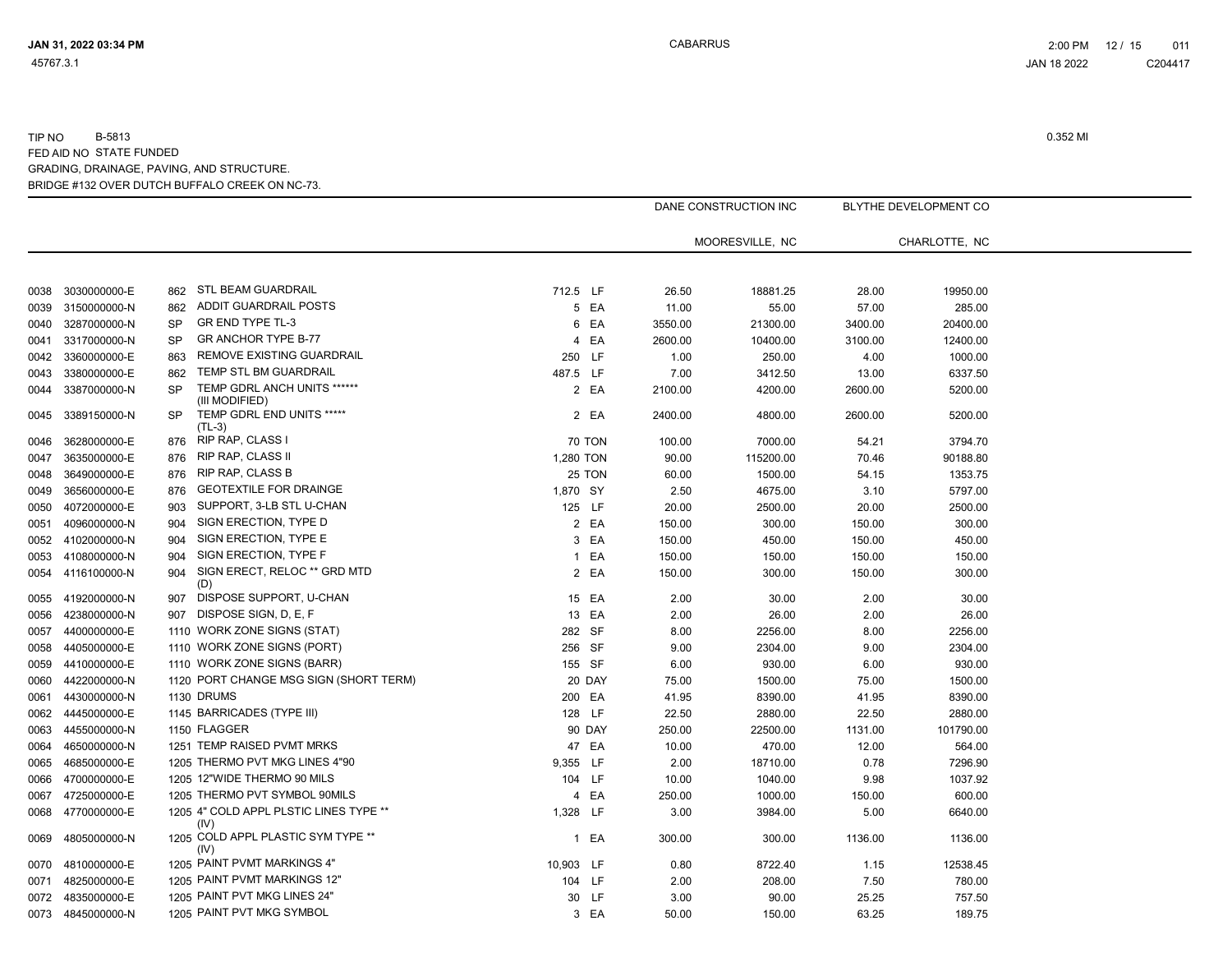|      |                   |           |                                                                                                    |                |         |          | DANE CONSTRUCTION INC |          | <b>BLYTHE DEVELOPMENT CO</b> |
|------|-------------------|-----------|----------------------------------------------------------------------------------------------------|----------------|---------|----------|-----------------------|----------|------------------------------|
|      |                   |           |                                                                                                    |                |         |          | MOORESVILLE, NC       |          | CHARLOTTE, NC                |
|      |                   |           |                                                                                                    |                |         |          |                       |          |                              |
|      | 0074 4850000000-E |           | 1205 LINE REMOVAL 4" WIDE                                                                          | 888 LF         |         | 2.00     | 1776.00               | 1.85     | 1642.80                      |
| 0075 | 4870000000-E      |           | 1205 LINE REMOVAL 24" WIDE                                                                         | 15 LF          |         | 10.00    | 150.00                | 49.50    | 742.50                       |
|      | 0076 4891000000-E |           | 1205 GENERIC PVMT MARKING ITEM (LF) 1205<br>THERMOPLASTIC PAVEMENT MARKING LINES (24", 90<br>MILS) |                | 15 LF   | 15.00    | 225.00                | 52.25    | 783.75                       |
| 0077 | 4900000000-N      |           | 1251 PERM RAISED PVMT MARKERS                                                                      |                | 50 EA   | 10.00    | 500.00                | 12.00    | 600.00                       |
| 0078 | 5329000000-E      |           | 1510 DI H2O PIPE FITTINGS                                                                          |                | 65 LB   | 25.00    | 1625.00               | 41.95    | 2726.75                      |
| 0079 | 5540000000-E      |           | 1515 6" VALVE                                                                                      |                | 1 EA    | 2100.00  | 2100.00               | 1867.00  | 1867.00                      |
| 0080 | 5666000000-N      |           | 1515 FIRE HYDRANT                                                                                  |                | 1 EA    | 7500.00  | 7500.00               | 4475.00  | 4475.00                      |
| 0081 | 5673000000-E      |           | 1515 FIRE HYDRANT LEG                                                                              | 10 LF          |         | 110.00   | 1100.00               | 100.35   | 1003.50                      |
| 0082 | 5691600000-E      |           | 1520 16" SANITARY GRAVITY SEWER                                                                    | 152 LF         |         | 2180.00  | 331360.00             | 342.05   | 51991.60                     |
| 0083 | 5769000000-E      |           | 1520 DI SEWER PIPE FITTINGS                                                                        | 235 LB         |         | 40.00    | 9400.00               | 50.05    | 11761.75                     |
| 0084 | 5775000000-E      |           | 1525 4' DIA UTILITY MANHOLE                                                                        |                | 2 EA    | 6000.00  | 12000.00              | 6973.10  | 13946.20                     |
| 0085 | 5781000000-E      |           | 1525 UTILITY MANHOLE WALL 4' DIA                                                                   |                | 9 LF    | 550.00   | 4950.00               | 711.00   | 6399.00                      |
| 0086 | 5810000000-E      |           | 1530 ABANDON 16" UTILITY PIPE                                                                      | 137 LF         |         | 90.00    | 12330.00              | 55.65    | 7624.05                      |
| 0087 | 5815500000-N      |           | 1530 REMOVE FIRE HYDRANT                                                                           |                | 1 EA    | 2000.00  | 2000.00               | 2832.41  | 2832.41                      |
| 0088 | 5816000000-N      |           | 1530 ABANDON UTILITY MANHOLE                                                                       |                | 1 EA    | 3500.00  | 3500.00               | 1933.40  | 1933.40                      |
| 0089 | 5828000000-N      |           | 1530 REMOVE UTILITY MANHOLE                                                                        |                | 1 EA    | 3500.00  | 3500.00               | 2000.00  | 2000.00                      |
| 0090 | 5836400000-E      |           | 1540 36" ENCASEMENT PIPE                                                                           |                | 52 LF   | 1400.00  | 72800.00              | 402.35   | 20922.20                     |
| 0091 | 5882000000-N      | SP        | <b>GENERIC UTILITY ITEM (EA)</b><br>6" INSERT VALVE                                                |                | 1 EA    | 18000.00 | 18000.00              | 25850.00 | 25850.00                     |
| 0092 | 5912000000-N      | <b>SP</b> | <b>GENERIC UTILITY ITEM (LS)</b><br>TEMPORARY SANITARY SEWER BY- PASS PUMPING                      | Lump Sum       |         |          | 105000.00             |          | 114818.00                    |
| 0093 | 5912000000-N      | <b>SP</b> | <b>GENERIC UTILITY ITEM (LS)</b><br>TEMPORARY STREAM BYPASS<br><b>PUMPING</b>                      | Lump Sum       |         |          | 15000.00              |          | 185000.00                    |
| 0094 | 6000000000-E      |           | 1605 TEMPORARY SILT FENCE                                                                          | 5,845 LF       |         | 2.50     | 14612.50              | 2.50     | 14612.50                     |
| 0095 | 6006000000-E      |           | 1610 EROS CONTRL STONE CL A                                                                        | <b>135 TON</b> |         | 40.00    | 5400.00               | 44.00    | 5940.00                      |
| 0096 | 6009000000-E      |           | 1610 EROS CONTRL STONE CL B                                                                        | 1,240 TON      |         | 40.00    | 49600.00              | 44.00    | 54560.00                     |
| 0097 | 6012000000-E      |           | 1610 SEDIMENT CONTROL STONE                                                                        | <b>550 TON</b> |         | 40.00    | 22000.00              | 41.28    | 22704.00                     |
| 0098 | 6015000000-E      |           | 1615 TEMPORARY MULCHING                                                                            |                | 3.5 ACR | 1300.00  | 4550.00               | 1300.00  | 4550.00                      |
| 0099 | 6018000000-E      |           | 1620 SEED FOR TEMP SEEDING                                                                         | 300 LB         |         | 6.00     | 1800.00               | 6.00     | 1800.00                      |
| 0100 | 6021000000-E      |           | 1620 FERT FOR TEMP SEEDING                                                                         | <b>1.5 TON</b> |         | 1300.00  | 1950.00               | 1300.00  | 1950.00                      |
| 0101 | 6024000000-E      |           | 1622 TEMPORARY SLOPE DRAINS                                                                        | 270 LF         |         | 20.00    | 5400.00               | 22.00    | 5940.00                      |
| 0102 | 6029000000-E      | SP        | <b>SAFETY FENCE</b>                                                                                | 320 LF         |         | 2.25     | 720.00                | 2.25     | 720.00                       |
| 0103 | 6030000000-E      |           | 1630 SILT EXCAVATION                                                                               | 1,080 CY       |         | 15.00    | 16200.00              | 17.40    | 18792.00                     |
| 0104 | 6036000000-E      |           | 1631 MATTING FOR EROS CONTROL                                                                      | 12,200 SY      |         | 1.75     | 21350.00              | 1.75     | 21350.00                     |
| 0105 | 6037000000-E      | SP        | <b>COIR FIBER MAT</b>                                                                              | 100 SY         |         | 4.00     | 400.00                | 4.00     | 400.00                       |
| 0106 | 6038000000-E      | SP        | PERM SOIL REINF MAT                                                                                | 700 SY         |         | 3.50     | 2450.00               | 3.50     | 2450.00                      |
| 0107 | 6042000000-E      |           | 1632 1/4" HARDWARE CLOTH                                                                           | 360 LF         |         | 8.00     | 2880.00               | 8.00     | 2880.00                      |
| 0108 | 6046000000-E      |           | 1636 TEMP PIPE FOR STREAM CROSS                                                                    | 50 LF          |         | 80.00    | 4000.00               | 493.00   | 24650.00                     |
|      |                   |           |                                                                                                    |                |         |          |                       |          |                              |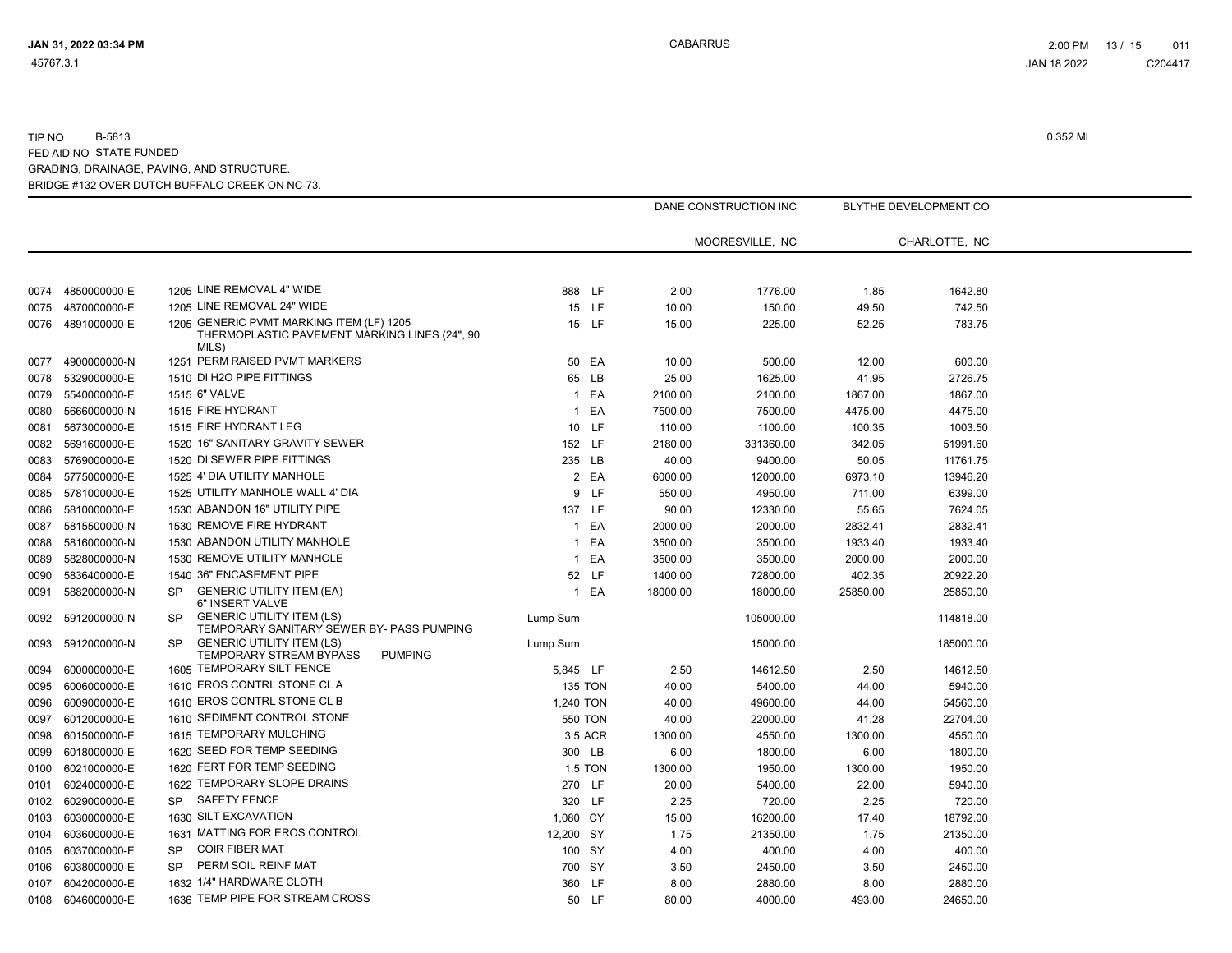|      |                   |           |                                                             |                |        |         | DANE CONSTRUCTION INC |         | BLYTHE DEVELOPMENT CO |  |
|------|-------------------|-----------|-------------------------------------------------------------|----------------|--------|---------|-----------------------|---------|-----------------------|--|
|      |                   |           |                                                             |                |        |         | MOORESVILLE, NC       |         | CHARLOTTE. NC         |  |
|      |                   |           |                                                             |                |        |         |                       |         |                       |  |
| 0109 | 6048000000-E      | SP        | FLOAT TURBIDITY CURTAIN                                     |                | 40 SY  | 55.00   | 2200.00               | 94.85   | 3794.00               |  |
| 0110 | 6070000000-N      |           | 1639 SPECIAL STILLING BASINS                                | $\overline{4}$ | EA     | 475.00  | 1900.00               | 500.00  | 2000.00               |  |
| 0111 | 6071010000-E      | SP        | WATTLE                                                      | 100 LF         |        | 10.00   | 1000.00               | 15.00   | 1500.00               |  |
| 0112 | 6071020000-E      | SP        | POLYACRYLAMIDE (PAM)                                        | 210 LB         |        | 6.00    | 1260.00               | 20.45   | 4294.50               |  |
| 0113 | 6071030000-E      |           | 1640 COIR FIBER BAFFLE                                      |                | 60 LF  | 5.00    | 300.00                | 15.00   | 900.00                |  |
| 0114 | 6084000000-E      |           | 1660 SEEDING AND MULCHING                                   |                | 6 ACR  | 2050.00 | 12300.00              | 2050.00 | 12300.00              |  |
| 0115 | 6087000000-E      |           | 1660 MOWING                                                 |                | 3 ACR  | 150.00  | 450.00                | 150.00  | 450.00                |  |
| 0116 | 6090000000-E      |           | 1661 SEED FOR REPAIR SEEDING                                |                | 50 LB  | 8.00    | 400.00                | 8.00    | 400.00                |  |
| 0117 | 6093000000-E      |           | 1661 FERT FOR REPAIR SEEDING                                | 0.25 TON       |        | 1500.00 | 375.00                | 1500.00 | 375.00                |  |
| 0118 | 6096000000-E      |           | 1662 SEED FOR SUPP SEEDING                                  | 125 LB         |        | 5.00    | 625.00                | 5.00    | 625.00                |  |
| 0119 | 6108000000-E      |           | 1665 FERTILIZER TOPDRESSING                                 | 3.75 TON       |        | 1500.00 | 5625.00               | 1500.00 | 5625.00               |  |
| 0120 | 6111000000-E      | <b>SP</b> | <b>IMPERVIOUS DIKE</b>                                      | 275 LF         |        | 45.00   | 12375.00              | 131.00  | 36025.00              |  |
| 0121 | 6114500000-N      |           | 1667 SPECIALIZED HAND MOWING                                |                | 10 MHR | 45.00   | 450.00                | 45.00   | 450.00                |  |
| 0122 | 6117000000-N      | SP        | RESPONSE FOR EROS CONTROL                                   |                | 25 EA  | 50.00   | 1250.00               | 400.00  | 10000.00              |  |
|      | 0123 6117500000-N | <b>SP</b> | CONC WASHOUT STRUCTURE                                      |                | 2 EA   | 3639.63 | 7279.26               | 1000.00 | 2000.00               |  |
|      |                   |           | <b>STRUCTURE ITEMS</b>                                      |                |        |         |                       |         |                       |  |
| 0124 | 8017000000-N      | <b>SP</b> | <b>CM&amp;R TEMP ACCESS ***********</b><br>$(21+85.00 - L)$ | Lump Sum       |        |         | 35000.00              |         | 63000.00              |  |
| 0125 | 8035000000-N      | 402       | <b>REMV EXIST STR **********</b><br>$(21+85.00 - L)$        | Lump Sum       |        |         | 164615.00             |         | 310000.00             |  |
| 0126 | 8065000000-N      | <b>SP</b> | ASBESTOS ASSESSMENT                                         | Lump Sum       |        |         | 850.00                |         | 2500.00               |  |
| 0127 | 8105540000-E      | 411       | 3'-6" DRILLD PIER IN SOIL                                   |                | 52 LF  | 1375.00 | 71500.00              | 1680.00 | 87360.00              |  |
| 0128 | 8105640000-E      | 411       | 3'-6" DRILLD PIER NO SOIL                                   |                | 35 LF  | 1750.00 | 61250.00              | 1650.00 | 57750.00              |  |
| 0129 | 8111400000-E      | 411       | PERM STL CASING FOR 3'-6" PIER                              |                | 57 LF  | 365.00  | 20805.00              | 410.00  | 23370.00              |  |
| 0130 | 8113000000-N      | 411       | SID INSPECTIONS                                             |                | 3 EA   | 500.00  | 1500.00               | 500.00  | 1500.00               |  |
| 0131 | 8114000000-N      | 411       | <b>SPT TESTING</b>                                          |                | 3 EA   | 500.00  | 1500.00               | 500.00  | 1500.00               |  |
|      | 0132 8115000000-N | 411       | <b>CSL TESTING</b>                                          |                | 1 EA   | 2000.00 | 2000.00               | 2000.00 | 2000.00               |  |
| 0133 | 8147000000-E      | 420       | <b>REINF CONCRETE DECK SLAB</b>                             | 9,744 SF       |        | 50.00   | 487200.00             | 43.50   | 423864.00             |  |
| 0134 | 8161000000-E      | 420       | <b>GROOVING BRIDGE FLOORS</b>                               | 10,462 SF      |        | 0.80    | 8369.60               | 0.80    | 8369.60               |  |
| 0135 | 8182000000-E      | 420       | CLASS A CONCRETE (BRIDGE)                                   | 158.4 CY       |        | 1900.00 | 300960.00             | 1400.00 | 221760.00             |  |
| 0136 | 8210000000-N      | 422       | BRG APPR SLAB ***********<br>$(21+85.00 - L)$               | Lump Sum       |        |         | 65000.00              |         | 82500.00              |  |
| 0137 | 8217000000-E      | 425       | <b>REINF STEEL (BRIDGE)</b>                                 | 23,399 LB      |        | 2.00    | 46798.00              | 2.00    | 46798.00              |  |
| 0138 | 8238000000-E      | 425       | SPIRAL COL REINF STL BRG                                    | 2,347 LB       |        | 4.65    | 10913.55              | 4.00    | 9388.00               |  |
| 0139 | 8274000000-E      | 430       | 63" MOD PRESTR CONC GIRDR                                   | 1,018.13 LF    |        | 715.00  | 727962.95             | 645.00  | 656693.85             |  |
| 0140 | 8328200000-E      | 450       | PILE DRV EQUIP SETUP ** STEEL PILES<br>(HP 14 X 73)         |                | 14 EA  | 2250.00 | 31500.00              | 2000.00 | 28000.00              |  |
| 0141 | 8384000000-E      | 450       | HP14X73 PILES                                               | 385 LF         |        | 64.00   | 24640.00              | 112.00  | 43120.00              |  |
|      | 0142 8503000000-E | 460       | <b>CONCRETE BARRIER RAIL</b>                                | 412.4 LF       |        | 105.00  | 43302.00              | 116.00  | 47838.40              |  |